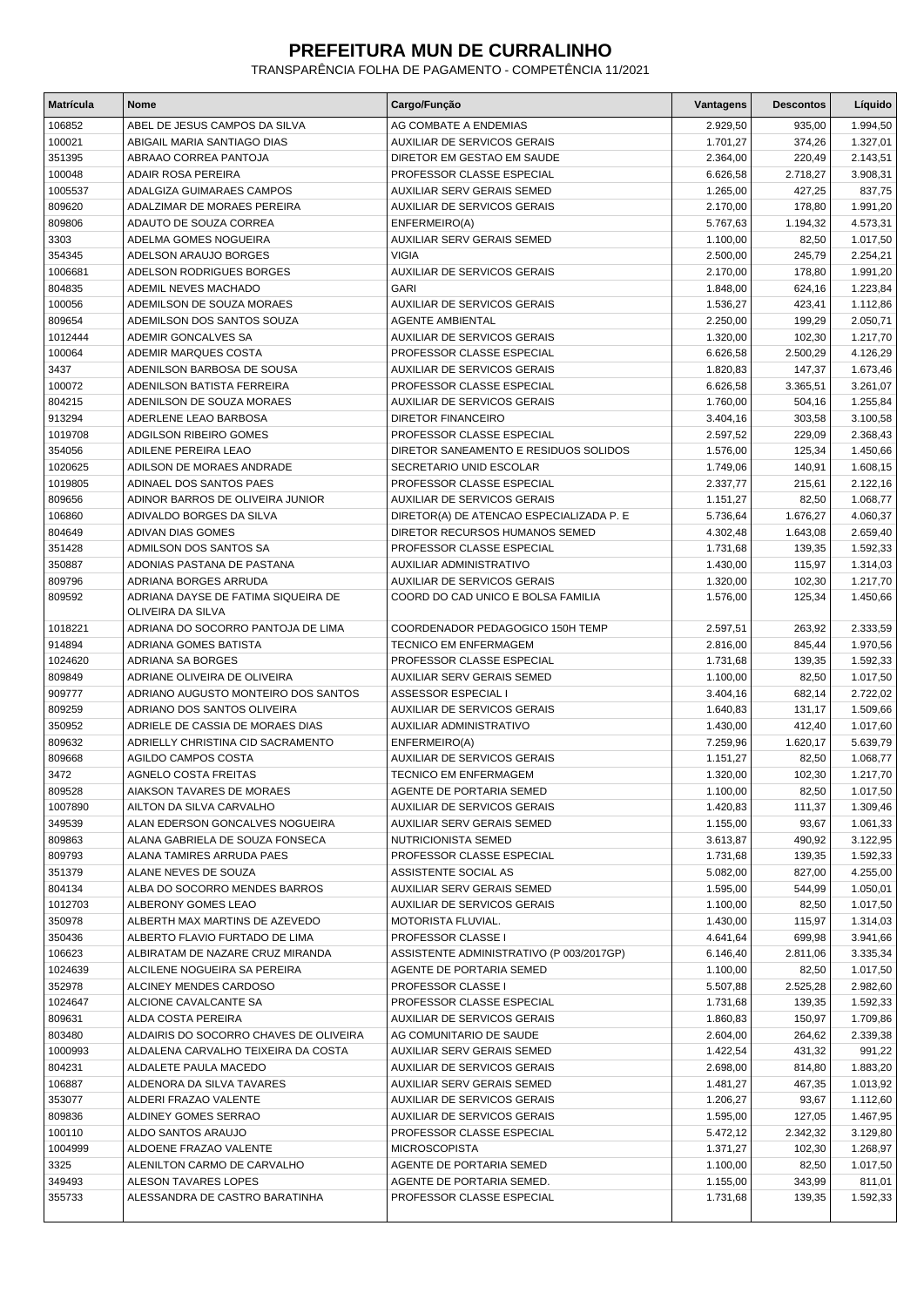| <b>Matrícula</b> | <b>Nome</b>                                                    | Cargo/Função                                           | Vantagens            | <b>Descontos</b>     | Líquido              |
|------------------|----------------------------------------------------------------|--------------------------------------------------------|----------------------|----------------------|----------------------|
| 804428           | ALESSANDRA PAIXAO DOS SANTOS                                   | AUXILIAR SERV GERAIS SEMED                             | 1.422,54             | 107,05               | 1.315,49             |
| 350072           | ALEX DE ANDRADE RAIOL                                          | PROFESSOR CLASSE I                                     | 4.966,48             | 793,48               | 4.173,00             |
| 809742           | ALEX DO SOCORRO MACHADO XAVIER                                 | AUXILIAR ADMIN SEMED                                   | 1.650,00             | 132,00               | 1.518,00             |
| 349571           | ALEX IURI NOGUERA DE LIMA                                      | <b>VIGIA</b>                                           | 1.963,50             | 159,24               | 1.804,26             |
| 701084           | ALEX NOGUEIRA DA SILVA                                         | PROFESSOR CLASSE ESPECIAL                              | 6.626,58             | 3.076,90             | 3.549,68             |
| 1024086          | ALEX SACRAMENTO DE PINHO                                       | COORDENADOR PEDAGOGICO II                              | 5.220,66             | 2.407,27             | 2.813,39             |
| 809866           | ALEXANDRA BATISTA NOVAES                                       | AUXILIAR SERV GERAIS SEMED                             | 843,33               | 63,24                | 780,09               |
| 350874           | ALEXANDRE HERCULANO SANTOS TORRES                              | <b>EDUCADOR FISICO</b>                                 | 4.065,60             | 535,30               | 3.530,30             |
| 1026720          | ALEXSANDRO TRINDADE BORGES                                     | PROFESSOR CLASSE ESPECIAL                              | 2.337,77             | 215,61               | 2.122,16             |
| 1006312          | ALFREDO CORREA DOS SANTOS NETO                                 | <b>AUXILIAR SERV GERAIS SEMED</b>                      | 1.320,00             | 503,61               | 816,39               |
| 1004611          | ALFREDO GONCALVES BARBOZA MONTEIRO                             | <b>TECNICO LABORATORIO</b>                             | 2.002,00             | 811,83               | 1.190,17             |
| 809664           | ALFREDO VELOSO PONTES                                          | AUXILIAR DE SERVICOS GERAIS                            | 1.375,00             | 107,25               | 1.267,75             |
| 1026836          | ALINE MAIA BARRETO                                             | PROFESSOR CLASSE ESPECIAL                              | 1.731,68             | 139,35               | 1.592,33             |
| 809853           | ALINE SANTOS BELEM                                             | AUXILIAR SERV GERAIS SEMED                             | 1.100,00             | 82,50                | 1.017,50             |
| 809657           | ALISON JEAN DOS SANTOS BARBOSA                                 | <b>VIGIA</b>                                           | 2.200,00             | 181,50               | 2.018,50             |
| 1024299          | ALONSO PEREIRA CORREA                                          | <b>VIGIA</b>                                           | 1.963,50             | 159,24               | 1.804,26             |
| 804436           | ALQUINO DA SILVA SA                                            | AUXILIAR SERV GERAIS SEMED                             | 1.320,00             | 129,05               | 1.190,95             |
| 1005740          | ALVARO AIRES DA COSTA JUNIOR<br><b>ALVARO PANTOJA NOGUEIRA</b> | <b>AUDITOR FISCAL</b><br>PROFESSOR CLASSE ESPECIAL     | 5.227,20             | 1.227,46             | 3.999,74             |
| 1026097          | AMANDA CASTILHO DE ARAUJO                                      |                                                        | 1.731,68             | 139,35               | 1.592,33             |
| 351473           | AMANDA DE OLIVEIRA SA                                          | AUXILIAR SERV GERAIS SEMED                             | 1.155,00             | 374,76               | 780,24               |
| 809823           |                                                                | AUXILIAR ADMINISTRATIVO                                | 1.100,00             | 82,50                | 1.017,50             |
| 809850           | AMANDA KAROLINE SILVA LEAO<br>AMELIA CORREA DE MIRANDA         | AUXILIAR SERV GERAIS SEMED                             | 1.100,00             | 82,50<br>489.35      | 1.017,50             |
| 100145<br>106917 |                                                                | AUXILIAR SERV GERAIS SEMED                             | 1.430,00             |                      | 940,65               |
|                  | <b>AMINTAS OLIVEIRA MARQUES</b>                                | AG COMUNITARIO DE SAUDE                                | 2.929,50             | 1.198,22             | 1.731,28             |
| 349782           | AMOS CONCEICAO NUNES                                           | AUXILIAR SERV GERAIS SEMED                             | 1.155,00             | 457,10               | 697,90               |
| 100153           | ANA BARBARA FERNANDES CAMARAO                                  | PROFESSOR CLASSE ESPECIAL                              | 6.626,58             | 2.394,16             | 4.232,42             |
| 3440             | ANA CAROLINE COSTA JACOVINI                                    | ENFERMEIRO(A)                                          | 4.573,80             | 680,45               | 3.893,35             |
| 803332           | ANA CAROLINE FREITAS CABECA                                    | PROFESSOR CLASSE I                                     | 6.482,41             | 3.143,57             | 3.338,84             |
| 100161           | ANA CLEA TENORIO MORAES<br>ANA CRISTINA FERREIRA SAMPAIO       | <b>DIRETOR ESCOLAR I</b><br>PROFESSOR CLASSE ESPECIAL  | 7.290,00             | 3.262,72             | 4.027,28             |
| 100170           | ANA CRISTINA OLIVEIRA DE LIMA                                  | SECRETARIO UNID ESCOLAR                                | 6.626,58             | 2.967,04             | 3.659,54             |
| 1007246          | ANA DA SILVA FREITAS                                           |                                                        | 1.749,06             | 140,91               | 1.608,15             |
| 100188<br>100196 | ANA DE PAULA PEREZ                                             | PROFESSOR CLASSE ESPECIAL<br>PROFESSOR CLASSE ESPECIAL | 6.770,89<br>6.626,58 | 3.160,21<br>2.477,32 | 3.610,68             |
| 1027018          | ANA KAROLINA MIRANDA DE BRITO                                  | PROFESSOR CLASSE ESPECIAL                              | 1.731,68             | 139,35               | 4.149,26<br>1.592,33 |
| 809299           | ANA KEILA DE SOUZA E SOUZA                                     | AUXILIAR DE SERV GERAIS SEMED.                         | 1.100,00             | 82,50                | 1.017,50             |
| 100200           | ANA LUCIA ANDRADE DA SILVA                                     | AGENTE ADMINISTRATIVO SEMED                            | 2.317,25             | 735,08               | 1.582,17             |
| 100226           | ANA LUCIA DA SILVA NUNES                                       | PROFESSOR CLASSE ESPECIAL                              | 6.482,28             | 1.299,99             | 5.182,29             |
| 100218           | ANA LUCIA DE MELO SERRAO                                       | PROFESSOR AUXILIAR                                     | 1.948,14             | 186,85               | 1.761,29             |
| 100234           | ANA LUCIA DOS SANTOS OLIVEIRA                                  | AUXILIAR SERV GERAIS SEMED                             | 1.430,00             | 137,97               | 1.292,03             |
| 1026445          | ANA LUCIA DOS SANTOS OLIVEIRA SA                               | PROFESSOR CLASSE ESPECIAL                              | 1.731,68             | 139,35               | 1.592,33             |
| 803197           | ANA MARIA BARATINHA PINHEIRO                                   | <b>TECNICO EM ENFERMAGEM</b>                           | 3.589,38             | 1.264,00             | 2.325,38             |
| 1004964          | ANA MARIA DE JESUS DO CARMO                                    | AUXILIAR DE SERVICOS GERAIS                            | 1.595,00             | 127,05               | 1.467,95             |
| 914142           | ANA MARIA PEREIRA VASCONCELOS                                  | ENFERMEIRO(A)                                          | 6.969,60             | 1.093,57             | 5.876,03             |
| 100242           | ANA MARIA SA BARATINHA                                         | <b>DIRETOR ESCOLAR I</b>                               | 7.878,00             | 2.958,12             | 4.919,88             |
| 1005715          | ANA MAURA ALMEIDA ALVES                                        | PROFESSOR CLASSE ESPECIAL                              | 2.251,19             | 199,50               | 2.051,69             |
| 1026100          | ANA SILVANA AMARAL FERNANDES                                   | <b>AUXILIAR ADMIN SEMED</b>                            | 1.100,00             | 82,50                | 1.017,50             |
| 100250           | ANAILDE BARATINHA NOGUEIRA                                     | VICE DIRETOR ESCOLAR ESPECIAL                          | 5.469,24             | 2.219,51             | 3.249,73             |
| 1023420          | ANDERSON CARVALHO FRANCA                                       | PROFESSOR CLASSE ESPECIAL                              | 1.731,68             | 139,35               | 1.592,33             |
| 809765           | ANDERSON DE JESUS MORAES SOUZA                                 | AUXILIAR ADMINISTRATIVO                                | 1.558,33             | 123,74               | 1.434,59             |
| 104922           | ANDERSON DE JESUS TRINDADE BORGES                              | <b>VIGIA</b>                                           | 2.323,20             | 670,38               | 1.652,82             |
| 100269           | ANDERSON DIAS GOMES                                            | TEC DE INFORMATICA (P N 007/2014GABPROC)               | 3.808,92             | 1.124,68             | 2.684,24             |
| 1015940          | ANDERSON GUIMARAES RODRIGUES                                   | PROFESSOR CLASSE I                                     | 5.941,01             | 2.082,42             | 3.858,59             |
| 1023527          | ANDERSON HUGO BARBOSA DOS ANJOS                                | AGENTE DE PORTARIA SEMED                               | 1.100,00             | 82,50                | 1.017,50             |
| 804851           | ANDERSON JOSE SILVA LEAO                                       | GARI                                                   | 1.848,00             | 731,14               | 1.116,86             |
| 352949           | ANDERSON SA BORGES                                             | MOTORISTA FLUVIAL SEMED.                               | 1.155,00             | 457,10               | 697,90               |
| 350449           | ANDERSON WILLIAM MACEDO NOGUEIRA                               | COORDENADOR PEDAGOGICO I                               | 4.511,70             | 1.984,67             | 2.527,03             |
| 809831           | ANDRE GOMES DE OLIVEIRA                                        | PROFESSOR CLASSE ESPECIAL                              | 1.731,68             | 139,35               | 1.592,33             |
| 809301           | ANDREA BATISTA PANTOJA                                         | PROFESSOR CLASSE ESPECIAL                              | 1.731,68             | 139,35               | 1.592,33             |
| 1023756          | ANDREA DE MELO DOS SANTOS                                      | PROFESSOR CLASSE ESPECIAL                              | 1.731,68             | 139,35               | 1.592,33             |
| 1025163          | ANDREA DE MORAES CARVALHO                                      | AUXILIAR SERV GERAIS SEMED                             | 1.100,00             | 82,50                | 1.017,50             |
| 100277           | ANDREA FIRMINO SIQUEIRA BRABO                                  | PROFESSOR CLASSE ESPECIAL                              | 6.770,89             | 4.169,66             | 2.601,23             |
| 809732           | ANDREILA DE OLIVEIRA NUNES                                     | AUXILIAR SERV GERAIS SEMED                             | 1.100,00             | 82,50                | 1.017,50             |
| 100285           | ANDRELITA GOMES FREITAS                                        | PROFESSOR CLASSE ESPECIAL                              | 6.770,89             | 2.448,47             | 4.322,42             |
| 353808           | ANDRESA CARDOSO COUTINHO                                       | ASSESSOR ESPECIAL II                                   | 2.206,40             | 138,62               | 2.067,78             |
| 803162           | ANDRESA GUIMARAES RODRIGUES                                    | FONOAUDIOLOGO(A)                                       | 5.808,00             | 1.069,34             | 4.738,66             |
| 1019619          | ANDRESSA ALVES DA SILVA                                        | PROFESSOR CLASSE ESPECIAL                              | 3.463,37             | 450,43               | 3.012,94             |
| 349162           | ANDRESSA COSTA CARNEIRO                                        | AUXILIAR DE SERV GERAIS SEMED.                         | 1.155,00             | 93,67                | 1.061,33             |
| 351051           | ANDRESSA PINHEIRO DE JESUS                                     | PROFESSOR CLASSE ESPECIAL                              | 1.731,68             | 139,35               | 1.592,33             |
|                  |                                                                |                                                        |                      |                      |                      |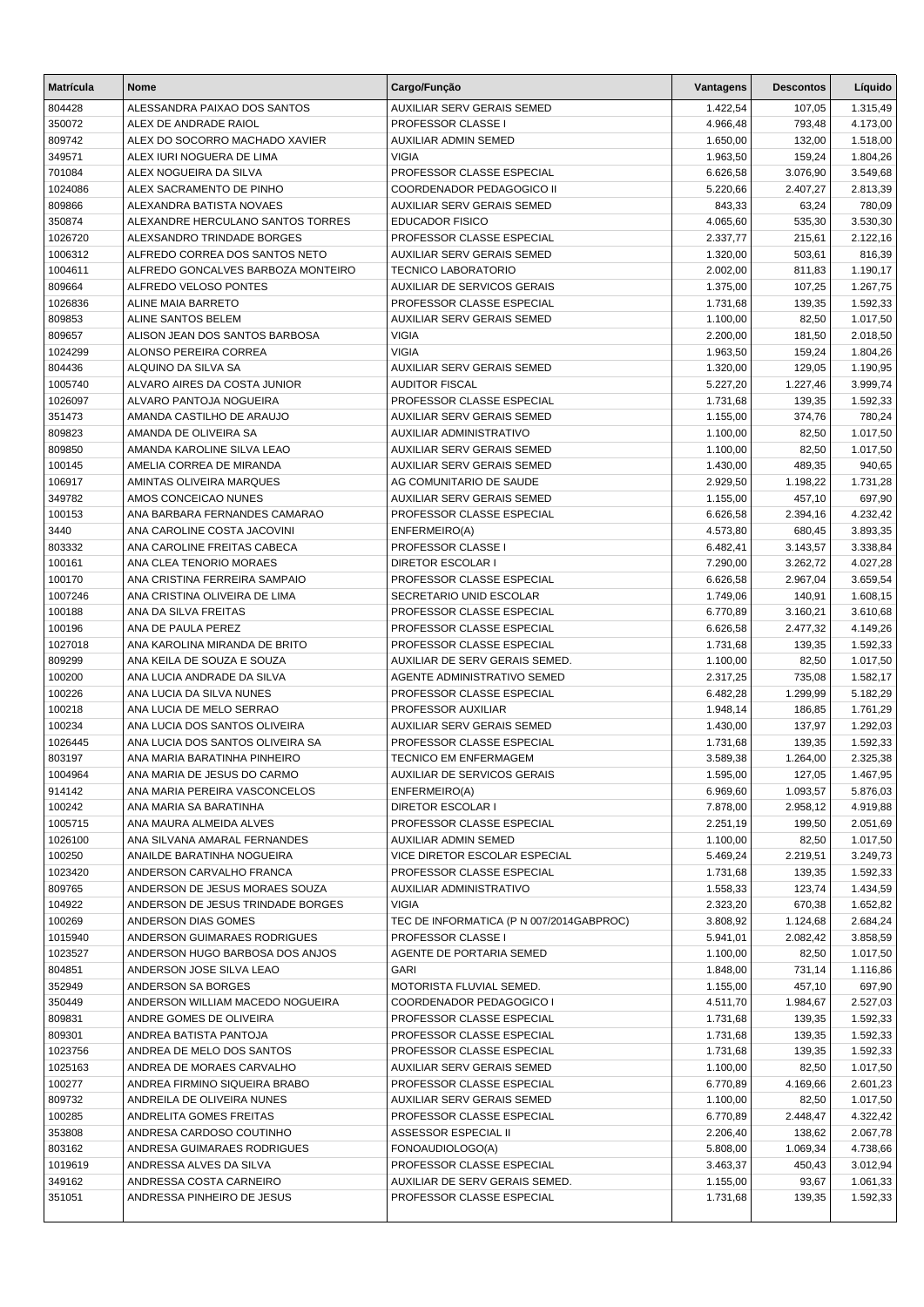| <b>Matrícula</b> | Nome                                                             | Cargo/Função                                             | Vantagens            | <b>Descontos</b>   | Líquido              |
|------------------|------------------------------------------------------------------|----------------------------------------------------------|----------------------|--------------------|----------------------|
| 809266           | ANDREY MENDES BRANDAO                                            | AUXILIAR ADMIN SEMED                                     | 1.100,00             | 89,21              | 1.010,79             |
| 809485           | ANDREY PINHEIRO RIBEIRO                                          | <b>TECNICO EM ENFERMAGEM</b>                             | 2.447,46             | 368,82             | 2.078,64             |
| 1018086          | ANDRIELLE GUIMARAES RODRIGUES QUEIROZ                            | <b>FISIOTERAPEUTA</b>                                    | 6.292,00             | 2.234,84           | 4.057,16             |
| 1023586          | ANDRIELSON PINHEIRO DE JESUS                                     | PROFESSOR CLASSE ESPECIAL                                | 1.731,68             | 139,35             | 1.592,33             |
| 106950           | ANETE PAIVA LEAO                                                 | AG COMUNITARIO DE SAUDE                                  | 2.929,50             | 1.063,69           | 1.865,81             |
| 100293           | ANEZIA RODRIGUES NOGUEIRA                                        | PROFESSOR CLASSE ESPECIAL                                | 6.770,89             | 3.161,21           | 3.609,68             |
| 100307           | ANGELA DO SOCORRO BRABO DE CARVALHO                              | <b>AUXILIAR DE SERVICOS GERAIS</b>                       | 1.622,50             | 492,99             | 1.129,51             |
| 1023365          | ANGELICA BELCHIOR DE SOUZA                                       | PROFESSOR CLASSE ESPECIAL                                | 1.991,44             | 162,72             | 1.828,72             |
| 909670<br>803936 | ANGELICA PINHEIRO DE JESUS<br>ANGELO BARATINHA DE OLIVEIRA       | TECNICO EM ENFERMAGEM<br><b>VIGIA</b>                    | 2.112,00<br>2.323,20 | 171,28<br>560,18   | 1.940,72<br>1.763,02 |
| 1005600          | ANTONIA DO SOCORRO MACHADO MARTINS                               | <b>AUXILIAR SERV GERAIS SEMED</b>                        | 1.485,00             | 515,97             | 969,03               |
| 809600           | ANTONIO ALVES DE MORAES                                          | <b>VICE PREFEITO</b>                                     | 9.274,21             | 3.198,01           | 6.076,20             |
| 1006410          | ANTONIO ANAISSY FREITAS PINHO                                    | <b>VIGIA</b>                                             | 2.226,40             | 883,93             | 1.342,47             |
| 3442             | ANTONIO BALDUINO DE BRITO NETO                                   | <b>TECNICO DE INFORMATICA</b>                            | 1.272,00             | 97,98              | 1.174,02             |
| 100331           | ANTONIO CARLENO DE SOUZA PAULA                                   | <b>VIGIA</b>                                             | 2.606,33             | 1.056,37           | 1.549,96             |
| 809811           | ANTONIO CARLOS CORREA TEIXEIRA                                   | AUXILIAR SERV GERAIS SEMED                               | 1.100,00             | 82,50              | 1.017,50             |
| 100340           | ANTONIO COUTINHO NETO                                            | PROFESSOR CLASSE ESPECIAL                                | 6.626,58             | 2.443,89           | 4.182,69             |
| 353093           | ANTONIO DE MORAES COSTA                                          | MOTORISTA FLUVIAL                                        | 1.613,33             | 492,26             | 1.121,07             |
| 910333           | ANTONIO FREITAS DE OLIVEIRA                                      | AG COMBATE A ENDEMIAS                                    | 3.366,08             | 1.220,33           | 2.145,75             |
| 3317             | ANTONIO MACHADO                                                  | <b>CARPINTEIRO</b>                                       | 2.529,90             | 919,38             | 1.610,52             |
| 809699           | ANTONIO MARCIO LOURENCO DE SOUZA                                 | PROFESSOR CLASSE ESPECIAL                                | 2.510,94             | 247,82             | 2.263,12             |
| 1025546          | ANTONIO MARCOS FERREIRA OLIVEIRA                                 | PROFESSOR CLASSE ESPECIAL                                | 3.463,37             | 450,43             | 3.012,94             |
| 3285             | ANTONIO MARIA ROMERO MOREIRA                                     | <b>VIGIA</b>                                             | 1.859,00             | 150,81             | 1.708,19             |
| 100366           | ANTONIO NOGUEIRA DE SOUZA                                        | PROFESSOR CLASSE ESPECIAL                                | 5.930,01             | 2.172,86           | 3.757,15             |
| 353006           | ANUNCIACAO DE MARIA TENORIO VEIGA<br>APOLONIA COUTINHO DE MORAES | PROFESSOR CLASSE I<br><b>AUXILIAR DE SERVICOS GERAIS</b> | 5.941,01             | 2.742,00<br>973,18 | 3.199,01             |
| 106976<br>809772 | ARI GOMES LEAO                                                   | OPERADOR DE BOMBA DAGUA                                  | 2.929,00<br>1.967,70 | 160,59             | 1.955,82<br>1.807,11 |
| 803723           | ARIANA CRISTINA BECKER                                           | <b>AUXILIAR DE SERVICOS GERAIS</b>                       | 1.760,00             | 142,74             | 1.617,26             |
| 915777           | ARIANE PEREIRA LEAO                                              | AUXILIAR SERV GERAIS SEMED                               | 1.631,67             | 533,91             | 1.097,76             |
| 803782           | ARIANY DE JESUS CARDOSO SOUTO                                    | PROFESSOR CLASSE ESPECIAL                                | 6.337,97             | 1.303,96           | 5.034,01             |
| 914614           | ARIEL CARLOS BATISTA BECKER                                      | AG COMBATE A ENDEMIAS                                    | 3.379,00             | 1.192,16           | 2.186,84             |
| 803634           | ARIEL VILHENA DA CRUZ                                            | AG COMUNITARIO DE SAUDE                                  | 2.604,00             | 247,84             | 2.356,16             |
| 1024094          | ARIELMA CARDOSO SOUTO                                            | COORDENADOR PEDAGOGICO 200H TEMP                         | 3.463,37             | 450,43             | 3.012,94             |
| 803065           | ARIGELMA SOUZA PINHEIRO                                          | <b>AUXILIAR DE SERVICOS GERAIS</b>                       | 1.422,54             | 107,05             | 1.315,49             |
| 1005898          | ARILEIA LEAO MAIA                                                | DIRETOR DE PATRIMONIO E ARQUIVO                          | 1.576,00             | 125,34             | 1.450,66             |
| 349691           | ARILSON CHAVES DE OLIVEIRA                                       | <b>VIGIA</b>                                             | 1.963,50             | 600,69             | 1.362,81             |
| 915750           | ARINEIA DE ALMEIDA CONCEICAO                                     | AUXILIAR SERV GERAIS SEMED                               | 1.371,27             | 129,05             | 1.242,22             |
| 803944           | ARIONALDO PANTOJA DOS SANTOS                                     | <b>VIGIA</b>                                             | 2.323,20             | 1.015,78           | 1.307,42             |
| 351340           | ARISSANGELO PEREIRA LEAO                                         | MOTORISTA FLUVIAL SEMED                                  | 1.640,83             | 131,17             | 1.509,66             |
| 106631           | ARISTIDES BECKER FILHO<br>ARISTON LUAN MORAES VIANA              | COORD. VIGILANCIA SANITARIA<br><b>VIGIA</b>              | 4.097,60             | 503,75             | 3.593,85             |
| 349302<br>100382 | ARKZANOR TENORIO COSTA                                           | AUXILIAR SERV GERAIS SEMED                               | 1.963,50<br>1.532,54 | 709,40<br>565,93   | 1.254,10<br>966,61   |
| 1019627          | ARLANA IEIRY PALHETA OLIVEIRA                                    | AGENTE ADMINISTRATIVO SEMED                              | 1.374,54             | 97,98              | 1.276,56             |
| 100390           | ARLENI DOS SANTOS PAES                                           | AUXILIAR SERV GERAIS SEMED                               | 1.430,00             | 115,97             | 1.314,03             |
| 3189             | ARLETE FERREIRA PANTOJA                                          | PROFESSOR CLASSE ESPECIAL                                | 1.731,68             | 139,35             | 1.592,33             |
| 809760           | ARLEY TAFFAREL ARRUDA MARQUES                                    | ASSESSOR JURIDICO                                        | 5.670,00             | 1.038,81           | 4.631,19             |
| 803383           | ARLINDO PEREIRA FONSECA                                          | AG COMBATE A ENDEMIAS                                    | 2.604,00             | 820,95             | 1.783,05             |
| 809805           | ARNALDO FERREIRA DA CUNHA JUNIOR                                 | <b>FARMACEUTICO</b>                                      | 5.545,83             | 1.110,82           | 4.435,01             |
| 106984           | ARNALDO ROMERO MOREIRA                                           | AGENTE DE PORTARIA SEMED                                 | 1.375,00             | 515,08             | 859,92               |
| 910686           | ARON HELIO DE PAULA DANTAS                                       | AG COMBATE A ENDEMIAS                                    | 2.604,00             | 936,36             | 1.667,64             |
| 809644           | ARTHUR BRENDEW DE OLIVEIRA CASTRO                                | <b>MOTORISTA TERRESTRE</b>                               | 2.342,63             | 198,50             | 2.144,13             |
| 106992           | ARTUR MAXIMIO OLIVEIRA SILVA                                     | TECNICO EM ENFERMAGEM                                    | 3.432,64             | 1.372,29           | 2.060,35             |
| 100404           | ATAIL SERRAO DOS SANTOS                                          | PROFESSOR CLASSE ESPECIAL                                | 5.587,56             | 949,20             | 4.638,36             |
| 809616           | ATHAMAY DOS SANTOS SARAIVA                                       | AGENTE DE PORTARIA                                       | 1.602,54             | 118,50             | 1.484,04             |
| 100412           | AUREA KEIONE LEAO CARVALHO                                       | AUXILIAR DE SERVICOS GERAIS                              | 1.485,00             | 480,85             | 1.004,15             |
| 100420           | AURELIA MARIA ALVES VAZ<br>AURIANE TAVARES DA SILVA              | COORDENADORA DO CREAS<br>PROFESSOR CLASSE ESPECIAL       | 2.955,00<br>1.731,68 | 593,48             | 2.361,52             |
| 809682<br>917249 | BARBARA DE JESUS CHAVES DA COSTA                                 | AUXILIAR SERV GERAIS SEMED                               | 2.042,33             | 139,35<br>971,63   | 1.592,33<br>1.070,70 |
| 3400             | <b>BELKER GOMES TAVARES</b>                                      | SECRETARIO UNID ESCOLAR                                  | 1.749,06             | 95,93              | 1.653,13             |
| 100455           | BENEDITA DO SOCORRO CASTRO DA SILVA                              | AUXILIAR DE SERVICOS GERAIS                              | 1.430,00             | 557,71             | 872,29               |
| 100463           | BENEDITA FERREIRA VASCONCELOS                                    | PROFESSOR CLASSE ESPECIAL                                | 6.626,58             | 2.452,47           | 4.174,11             |
| 803804           | BENEDITA RODRIGUES DE CASTRO                                     | PROFESSOR CLASSE ESPECIAL                                | 6.337,97             | 2.868,18           | 3.469,79             |
| 809594           | BENEDITO ARAUJO DA SILVA                                         | SECRETARIA DE CULTURA                                    | 2.163,98             | 2.030,72           | 133,26               |
| 100471           | BENEDITO BARRINHA GARCIA DE MORAES                               | AGENTE ADMINISTRATIVO SEMED                              | 2.068,37             | 748,00             | 1.320,37             |
| 100480           | BENEDITO DE NAZARE PACHECO DE OLIVEIRA                           | PROFESSOR CLASSE II                                      | 8.541,52             | 1.981,78           | 6.559,74             |
| 809374           | BENEDITO DE OLIVEIRA SANTIAGO JUNIOR                             | AUXILIAR SERV GERAIS SEMED                               | 1.100,00             | 82,50              | 1.017,50             |
| 100498           | BENEDITO DE SOUZA LIMA                                           | VIGIA                                                    | 3.137,64             | 1.293,89           | 1.843,75             |
| 1018310          | BENEDITO DOS SANTOS PANTOJA                                      | AUXILIAR SERV GERAIS SEMED                               | 1.375,00             | 107,25             | 1.267,75             |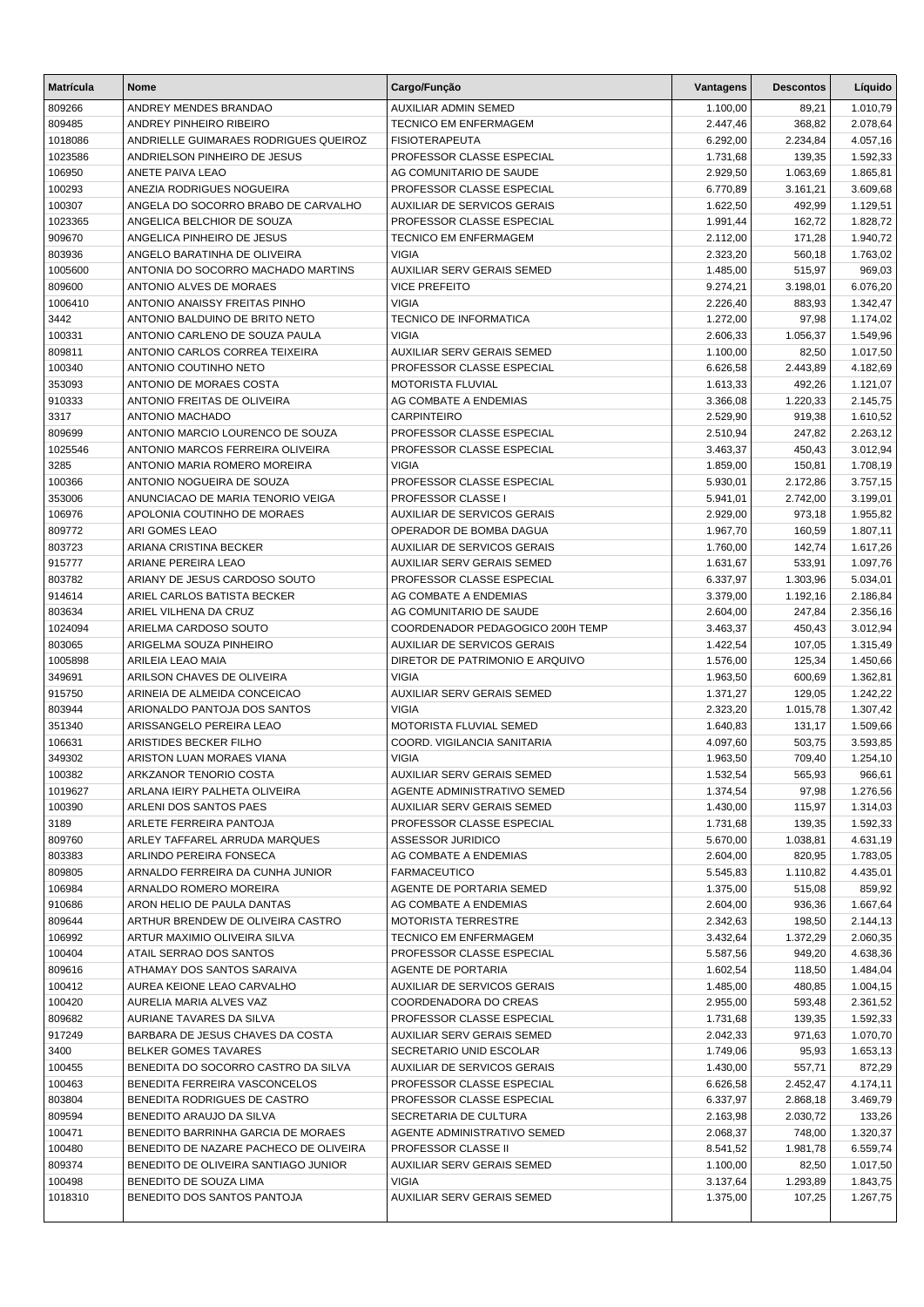| <b>Matrícula</b>  | <b>Nome</b>                                                      | Cargo/Função                                            | <b>Vantagens</b>     | <b>Descontos</b> | Líquido              |
|-------------------|------------------------------------------------------------------|---------------------------------------------------------|----------------------|------------------|----------------------|
| 107000            | BENEDITO FERREIRA DE JESUS                                       | AG COMUNITARIO DE SAUDE                                 | 2.929,50             | 874,10           | 2.055,40             |
| 350254            | BENEDITO MACHADO TELES FILHO                                     | PROFESSOR CLASSE II                                     | 4.857,16             | 762,02           | 4.095,14             |
| 803405            | BENEDITO MARQUES PALHETA                                         | AG COMBATE A ENDEMIAS                                   | 2.991,50             | 908,33           | 2.083,17             |
| 1025686           | BENEDITO NUNES MARTINS                                           | PROFESSOR CLASSE ESPECIAL                               | 2.597,52             | 263,92           | 2.333,60             |
| 1006789           | <b>BENEDITO RIBEIRO DUARTE</b>                                   | AUXILIAR DE SERVICOS GERAIS                             | 1.782,00             | 144,52           | 1.637,48             |
| 352358            | BENEDITO RODRIGUES FERNANDES                                     | <b>AGENTE ADMINISTRATIVO</b>                            | 1.780,80             | 97,98            | 1.682,82             |
| 107018            | BENEDITO RODRIGUES NOGUEIRA                                      | AG COMUNITARIO DE SAUDE                                 | 2.712,50             | 839,90           | 1.872,60             |
| 1005944           | BENEDITO SERGIO ALVES DE ANDRADE                                 | <b>MOTORISTA TERRESTRE</b>                              | 2.332,32             | 667,90           | 1.664,42             |
| 107026            | <b>BENILDA CARDOSO TAVARES</b>                                   | AG COMUNITARIO DE SAUDE                                 | 2.712,50             | 414,71           | 2.297,79             |
| 1025007           | BERALDO BARROS DA SILVA                                          | CONSELHEIRO                                             | 1.562,72             | 423,30           | 1.139,42             |
| 100528            | BERNADETE DE LIMA MARTINS                                        | PROFESSOR CLASSE ESPECIAL                               | 7.723,32             | 3.169,98         | 4.553,34             |
| 354254            | BERNADETE DE LIMA MARTINS                                        | PROFESSOR CLASSE I                                      | 2.255,85             | 893,75           | 1.362,10             |
| 350390            | <b>BIANCA RIBEIRO PASTANA</b>                                    | <b>BIOMEDICO</b>                                        | 5.666,83             | 1.825,37         | 3.841,46             |
| 1006649           | <b>BRAZILENA SOUZA MARTINS</b>                                   | PROFESSOR CLASSE ESPECIAL                               | 2.078,02             | 170,52           | 1.907,50             |
| 809758            | <b>BRENA PINHO COSTA</b>                                         | <b>AUXILIAR DE SERVICOS GERAIS</b>                      | 1.686,67             | 246,95           | 1.439,72             |
| 349980            | BRENDA NOGUEIRA LIMA                                             | PROFESSOR CLASSE ESPECIAL                               | 4.750,59             | 688,68           | 4.061,91             |
| 355486            | BRENO NOGUEIRA E NOGUEIRA<br><b>BRUNO CORREA CAMPOS</b>          | AGENTE DE PORTARIA SEMED                                | 1.100,00             | 289,21           | 810,79               |
| 809747            |                                                                  | PROFESSOR CLASSE ESPECIAL                               | 1.731,68             | 485,69           | 1.245,99             |
| 1023985           | BRUNO DE SOUZA BARROS<br>CAIO IVES FREITAS GOMES                 | <b>AUXILIAR ADMIN SEMED</b><br>AUXILIAR ADMINISTRATIVO  | 1.100,00             | 82,50            | 1.017,50<br>1.619,32 |
| 809369<br>1005960 | CAMILA GOMES FARIAS CAMPOS                                       | <b>AGENTE ADMINISTRATIVO</b>                            | 2.090,00<br>1.908,00 | 470,68<br>155,22 | 1.752,78             |
| 916927            | CARINA CORREA NOGUEIRA                                           | AUXILIAR DE SERVICOS GERAIS                             | 1.320,00             | 508,62           | 811,38               |
| 909750            | CARLA MARILENA DE FREITAS PEREIRA                                | <b>AUXILIAR SERV GERAIS SEMED</b>                       | 1.320,00             | 107,05           | 1.212,95             |
| 100536            | CARLINHO NOGUEIRA CAMPOS                                         | AUXILIAR DE SERVICOS GERAIS                             | 5.034,81             | 1.642,71         | 3.392,10             |
| 100544            | CARLOS ALBERTO FILHO                                             | <b>VIGIA</b>                                            | 2.606,33             | 1.056,34         | 1.549,99             |
| 353217            | CARLOS ANDRE DE OLIVEIRA BARBOSA                                 | AGENTE DE PORTARIA SEMED                                | 1.151,27             | 367,30           | 783,97               |
| 107034            | CARLOS JOSE MONTEIRO DE CARVALHO                                 | AG COMUNITARIO DE SAUDE                                 | 2.821,00             | 709,07           | 2.111,93             |
| 1005138           | CARLOS NAZARE FERREIRA MATOS                                     | AG COMBATE A ENDEMIAS                                   | 4.278,00             | 1.365,46         | 2.912,54             |
| 100552            | CARLOS NOGUEIRA SA                                               | PROFESSOR CLASSE ESPECIAL                               | 6.770,89             | 1.396,33         | 5.374,56             |
| 100560            | CARLOS ROBERTO DE MATOS                                          | PROFESSOR CLASSE II                                     | 10.657,89            | 5.629,91         | 5.027,98             |
| 809635            | CARLOS VASCONCELOS DA SILVA                                      | <b>AGENTE DE PORTARIA</b>                               | 1.870,00             | 151,80           | 1.718,20             |
| 350267            | CARLOS WILLIAM QUEIROZ TUPINAMBA                                 | PROFESSOR CLASSE I                                      | 6.049,29             | 2.888,61         | 3.160,68             |
| 107042            | CARMEM SILVIA CARNEIRO GONCALVES                                 | <b>TECNICO EM ENFERMAGEM</b>                            | 2.288,00             | 1.100,88         | 1.187,12             |
| 351915            | CARMIO SILVIO GOMES PANTOJA                                      | AUX DE SERVICOS GERAIS                                  | 1.420,83             | 111,37           | 1.309,46             |
| 1024876           | CASSIA CHAVES DAMASCENO FREITAS                                  | VICE DIRETOR ESCOLAR ESPECIAL                           | 3.463,37             | 388,87           | 3.074,50             |
| 100587            | CATIA CILENE ASSUNCAO DE MATOS                                   | AUXILIAR SERV GERAIS SEMED                              | 1.485,00             | 535,97           | 949,03               |
| 1023128           | CELIA MARIA PANTOJA DE OLIVEIRA                                  | AGENTE ADMINISTRATIVO                                   | 1.664,20             | 500,97           | 1.163,23             |
| 352296            | CELINALDO DE NAZARE MACHADO MATOS                                | <b>CARPINTEIRO</b>                                      | 2.342,50             | 216,49           | 2.126,01             |
| 809810            | CELINO CHRISTIAN SAMPAIO CORREA                                  | <b>AUXILIAR SERV GERAIS SEMED</b>                       | 1.100,00             | 82,50            | 1.017,50             |
| 1005561           | CHARLENE GOMES DE MORAES                                         | PROFESSOR CLASSE ESPECIAL                               | 6.482,28             | 2.950,04         | 3.532,24             |
| 3449              | CHARLES FERREIRA DE SOUZA                                        | DIRETOR DEPT. DE HABITACAO                              | 1.576,00             | 125,34           | 1.450,66             |
| 100595            | CILAS SENA LOPES                                                 | PROFESSOR CLASSE ESPECIAL                               | 5.627,98             | 1.009,25         | 4.618,73             |
| 349802            | CILENE CORREA DOS SANTOS                                         | AUXILIAR SERV GERAIS SEMED                              | 1.155,00             | 359,71           | 795,29               |
| 3252              | CILENE DE MELO RODRIGUES                                         | DIRETOR ESCOLAR I                                       | 4.725,00             | 1.759,18         | 2.965,82             |
| 1023225           | CILENE PANTOJA MIRANDA                                           | AUXILIAR SERV GERAIS SEMED                              | 1.151,27             | 82,50            | 1.068,77             |
| 1026615           | CINEIDE RODRIGUES DE CARVALHO NUNES                              | AUXILIAR SERV GERAIS SEMED                              | 1.100,00             | 82,50            | 1.017,50             |
| 1013742           | CLARICE COSTA AMARAL BAIA                                        | PROFESSOR CLASSE ESPECIAL                               | 1.731,68             | 139,35           | 1.592,33             |
| 802468            | <b>CLARICE RODRIGUES DOS SANTOS</b>                              | AUXILIAR SERV GERAIS SEMED                              | 1.371,27             | 443,36           | 927,91               |
| 351259            | <b>CLAUDECY DE CASTRO BARATINHA</b>                              | PROFESSOR CLASSE ESPECIAL                               | 1.731,68             | 139,35           | 1.592,33             |
| 100609            | CLAUDETE BARBOSA DIAS                                            | PROFESSOR CLASSE ESPECIAL                               | 6.770,89             | 3.155,13         | 3.615,76             |
| 353100            | CLAUDIA PANTOJA TAVARES                                          | AUXILIAR SERV GERAIS SEMED                              | 1.257,54             | 344,65           | 912,89               |
| 1008170           | CLAUDIANE DOS SANTOS OLIVEIRA                                    | TECNICO EM ENFERMAGEM                                   | 2.375,26             | 222,58           | 2.152,68             |
| 100617            | CLAUDIO ROBERTO VIEIRA COSTA                                     | AUXILIAR DE SERVICOS GERAIS                             | 1.430,00             | 672,50           | 757,50               |
| 804452            | CLAUSULINA DE SOUZA PERES DUARTE                                 | AUXILIAR DE SERVICOS GERAIS                             | 1.320,00             | 445,83           | 874,17               |
| 1023144           | CLEANI FREITAS PANTOJA                                           | COORDENADOR PEDAGOGICO I                                | 4.511,70             | 2.049,94         | 2.461,76             |
| 1026119           | CLEBIO BARATINHA NOGUEIRA                                        | VICE DIRETOR ESCOLAR ESPECIAL                           | 3.319,06             | 367,22           | 2.951,84             |
| 809755            | CLEBSON CRISTINO PEREIRA DA COSTA                                | AGENTE DE PORTARIA SEMED                                | 1.100,00             | 82,50            | 1.017,50             |
| 1006274           | CLEBSON DE OLIVEIRA SACRAMENTO                                   | AUXILIAR DE SERVICOS GERAIS                             | 1.521,35             | 433,52           | 1.087,83             |
| 1024442           | CLECIO RANIERY PEREIRA DA COSTA                                  | PROFESSOR CLASSE ESPECIAL                               | 3.532,63             | 469,06           | 3.063,57             |
| 100625<br>100633  | CLEIA DE OLIVEIRA BARATINHA<br>CLEIDE DE NAZARE TRINDADE SANTANA | PROFESSOR CLASSE ESPECIAL<br>AUXILIAR SERV GERAIS SEMED | 5.959,88<br>1.430,00 | 2.524,14         | 3.435,74<br>872,29   |
|                   |                                                                  |                                                         |                      | 557,71           |                      |
| 105031<br>1023233 | CLEIDE MARIA NUNES BRAGA<br><b>CLEIDE PANTOJA TAVARES</b>        | SECRETARIO UNID ESCOLAR<br>PROFESSOR CLASSE ESPECIAL    | 1.998,93<br>1.731,68 | 632,96<br>139,35 | 1.365,97             |
| 809110            | CLEIDE SACRAMENTO DA SILVA                                       | AUXILIAR SERV GERAIS SEMED                              | 1.320,00             | 540,67           | 1.592,33<br>779,33   |
| 916455            | CLEIDIANE ALVES DOS SANTOS                                       | AUXILIAR SERV GERAIS SEMED                              | 1.371,27             | 455,32           | 915,95               |
| 349993            | CLEIDIANE FERREIRA DA SILVA                                      | PROFESSOR CLASSE I                                      | 3.383,77             | 1.850,29         | 1.533,48             |
| 100641            | CLEIDIANE TAVARES DE OLIVEIRA                                    | PROFESSOR CLASSE ESPECIAL                               | 6.482,28             | 1.299,99         | 5.182,29             |
| 809730            | CLEISON VASCONCELOS PANTOJA                                      | AGENTE DE PORTARIA SEMED                                | 1.100,00             | 82,50            | 1.017,50             |
|                   |                                                                  |                                                         |                      |                  |                      |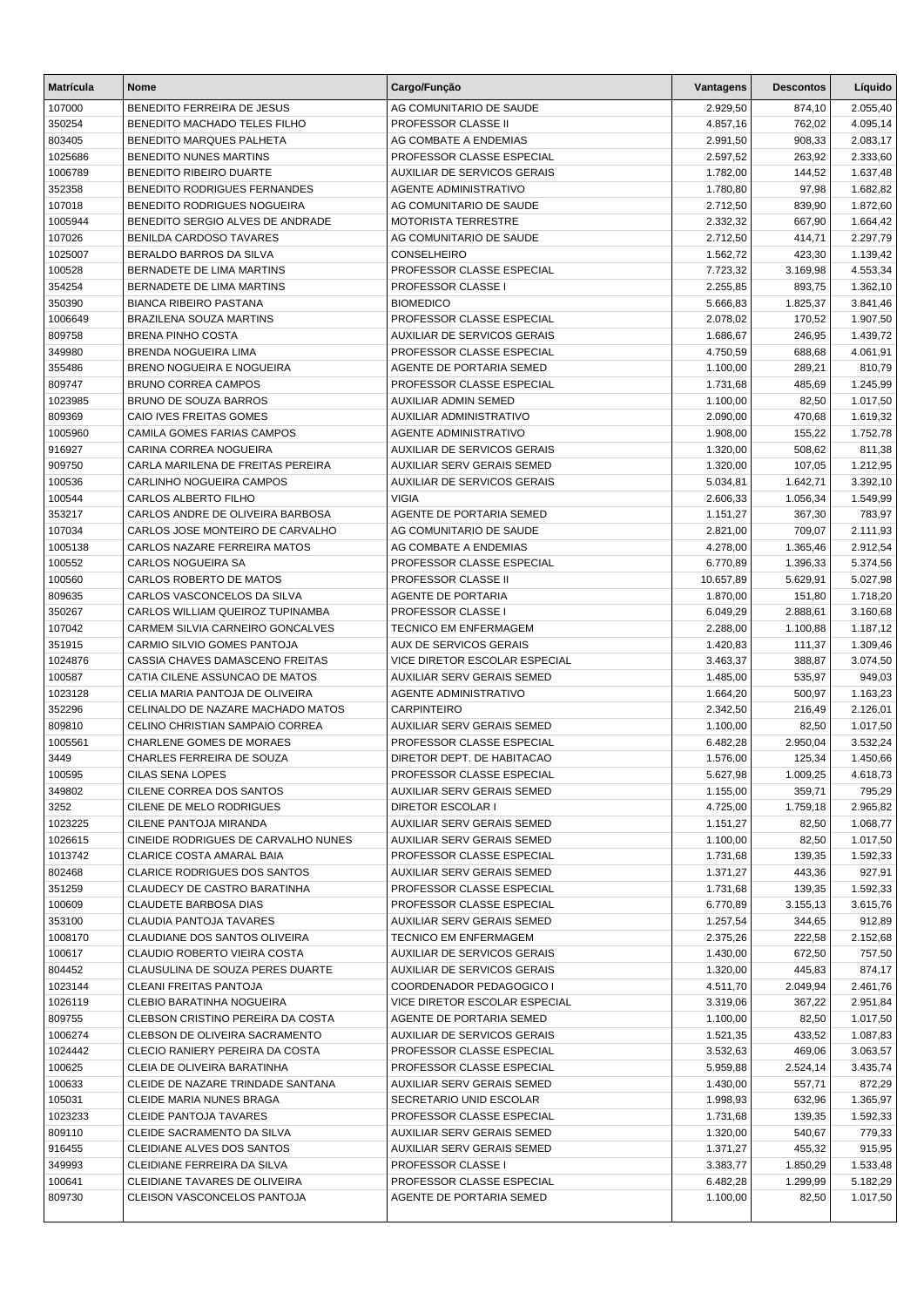| <b>Matrícula</b>  | <b>Nome</b>                                                  | Cargo/Função                                            | Vantagens            | <b>Descontos</b>     | Líquido            |
|-------------------|--------------------------------------------------------------|---------------------------------------------------------|----------------------|----------------------|--------------------|
| 3264              | <b>CLEITON GOMES DE ARRUDA</b>                               | ASSESSOR DE COMUNICACAO SOCIAL                          | 3.152,00             | 338,62               | 2.813,38           |
| 1025201           | <b>CLEITON MIRANDA DE BRITO</b>                              | PROFESSOR CLASSE ESPECIAL                               | 2.285,83             | 205,95               | 2.079,88           |
| 809800            | <b>CLENILDE DOS SANTOS FERNANDES</b>                         | ENFERMEIRO(A)                                           | 6.574,29             | 1.483,75             | 5.090,54           |
| 354965            | <b>CLENILTON CARVALHO CORREA</b>                             | AUXILIAR DE SERVICOS GERAIS                             | 1.100,00             | 82,50                | 1.017,50           |
| 107050            | <b>CLEONICE FRANCA TAVARES</b>                               | AT CONSULTORIO DENTARIO                                 | 1.716,00             | 678,29               | 1.037,71           |
| 809622            | CLEONICE PINHEIRO DE JESUS                                   | <b>TECNICO EM ENFERMAGEM</b>                            | 1.938,75             | 157,98               | 1.780,77           |
| 809523            | <b>CLEYTON SA DOS SANTOS</b>                                 | <b>TECNICO EM ENFERMAGEM</b>                            | 1.619,06             | 129,21               | 1.489,85           |
| 350692            | <b>CLICIANE CORREA NEVES</b>                                 | PROFESSOR CLASSE ESPECIAL                               | 1.731,68             | 139,35               | 1.592,33           |
| 100650            | CLITIA REGINA CARDOSO CHAVES                                 | AUXILIAR SERV GERAIS SEMED                              | 1.430,00             | 565,74               | 864,26             |
| 107069            | CLIVIA DE PAULA BRITO                                        | AUXILIAR DE SERVICOS GERAIS                             | 3.219,33             | 956,42               | 2.262,91           |
| 809601<br>1023438 | CONSTANCIO REIS FILHO                                        | ASSESSOR ESPECIAL III                                   | 4.708,43             | 348,13               | 4.360,30           |
| 917494            | COSME DA SILVA CARVALHO<br>CREMILDA CORREA FERREIRA          | AUXILIAR DE SERV GERAIS SEMED.<br>ASSESSOR ESPECIAL I   | 1.155,00<br>1.520,94 | 410,82<br>541,71     | 744,18<br>979,23   |
| 350783            | CRISLENE VASCONCELOS PANTOJA                                 | AUXILIAR ADMIN SEMED                                    | 1.540,00             | 124,89               | 1.415,11           |
| 105058            | CRISTIAN CARLA DE JESUS ROMERO                               | PROFESSOR CLASSE ESPECIAL                               | 3.896,28             | 1.297,51             | 2.598,77           |
| 100668            | CRISTIAN DE SOUZA PERES DUARTE                               | PROFESSOR CLASSE II                                     | 10.657,89            | 5.523,03             | 5.134,86           |
| 350345            | CRISTIAN FRANCA VALENTE                                      | <b>ODONTOLOGO</b>                                       | 5.082,00             | 827,00               | 4.255,00           |
| 100676            | CRISTIANA FERREIRA SAMPAIO                                   | AUXILIAR SERV GERAIS SEMED                              | 1.375,00             | 542,21               | 832,79             |
| 809719            | CRISTIANE ALVES MELO                                         | PROFESSOR CLASSE ESPECIAL                               | 1.731,68             | 139,35               | 1.592,33           |
| 809319            | <b>CRISTIANE MORAES AMARAL</b>                               | AUXILIAR SERV GERAIS SEMED                              | 1.100,00             | 82,50                | 1.017,50           |
| 809334            | CRISTIANE OLIVEIRA MACHADO                                   | <b>AUXILIAR SERV GERAIS SEMED</b>                       | 1.202,54             | 430,54               | 772,00             |
| 803979            | <b>CRISTIANO DIAS BATISTA</b>                                | <b>VIGIA</b>                                            | 2.323,20             | 790,76               | 1.532,44           |
| 1006762           | CRISTILENE DE JESUS ROMERO                                   | <b>ODONTOLOGO</b>                                       | 5.590,20             | 2.571,84             | 3.018,36           |
| 350001            | CRISTIRLEI SENA DE SOUZA                                     | PROFESSOR CLASSE I                                      | 6.807,25             | 1.318,66             | 5.488,59           |
| 1023594           | DAIANE NETO PANTOJA                                          | SECRETARIO UNID ESCOLAR                                 | 1.749,06             | 140,91               | 1.608,15           |
| 809421            | DAILANA BARATINHA FERREIRA                                   | PROFESSOR CLASSE ESPECIAL                               | 1.731,68             | 139,35               | 1.592,33           |
| 3394              | DAILSON BECKER DE OLIVEIRA                                   | AUXILIAR ADMINISTRAIVO.                                 | 2.046,00             | 548,11               | 1.497,89           |
| 100722            | DAIZES SILVA LEAO                                            | AUXILIAR DE SERVICOS GERAIS                             | 1.782,00             | 705,73               | 1.076,27           |
| 100684            | <b>DALCILENE CHAVES</b>                                      | PROFESSOR CLASSE ESPECIAL                               | 6.626,58             | 2.775,76             | 3.850,82           |
| 804240            | DALCILENE PESSOA CORREA                                      | COORDENADOR PEDAGOGICO II                               | 5.414,02             | 937,83               | 4.476,19           |
| 100692            | DAMILTON RODRIGUES DOS SANTOS                                | <b>DIRETOR ESCOLAR I</b>                                | 7.290,00             | 1.478,83             | 5.811,17           |
| 809626<br>1004590 | DANIEL CONTREIRAS SILVA                                      | ENFERMEIRO(A)<br><b>GARI</b>                            | 6.155,84             | 1.340,49             | 4.815,35           |
| 351928            | DANIEL RODRIGUES DE PAULA JUNIOR<br>DANIEL SABOIA MAIA       | AUXILIAR DE SERVICOS GERAIS                             | 2.091,83<br>1.151,27 | 1.618,32<br>82,50    | 473,51<br>1.068,77 |
| 809658            | DANIELA MIRANDA ROMERO                                       | AUXILIAR DE SERVICOS GERAIS                             | 1.100,00             | 82,50                | 1.017,50           |
| 1026127           | DANIELE DA SILVA SA                                          | AUXILIAR DE SERV GERAIS SEMED.                          | 1.155,00             | 93,67                | 1.061,33           |
| 1017772           | <b>DANIELE MATOS BARREIRO</b>                                | <b>TECNICO DE INFORMATICA</b>                           | 1.374,54             | 97,98                | 1.276,56           |
| 1006509           | DANIELI DO SOCORRO VEIGA MATOS                               | ENFERMEIRO(A)                                           | 5.445,00             | 1.072,85             | 4.372,15           |
| 351639            | <b>DANIELLE LINS ALVES</b>                                   | ASSISTENTE SOCIAL AS                                    | 4.065,60             | 535,30               | 3.530,30           |
| 350361            | DANIELLI BARBOSA DE LIMA                                     | <b>MEDICO VETERINARIO</b>                               | 5.783,80             | 2.205,91             | 3.577,89           |
| 3321              | DANIELLY DE SOUZA MARTINS                                    | <b>NUTRICIONISTA SEMED</b>                              | 3.872,00             | 531,91               | 3.340,09           |
| 349419            | DANIELSON DO SOCORRO VEIGA MATOS                             | MOTORISTA TERRESTRE                                     | 2.436,58             | 713,92               | 1.722,66           |
| 809597            | DANILSON DO SOCORRO VEIGA MATOS                              | ASSESSOR JURIDICO                                       | 5.850,00             | 1.088,31             | 4.761,69           |
| 809820            | DANTON ALVES SANTIAGO                                        | PROFESSOR CLASSE ESPECIAL                               | 2.597,52             | 263,92               | 2.333,60           |
| 107077            | DANUBIO DE LIMA SA                                           | AUXILIAR DE ENFERMAGEM                                  | 2.376,00             | 722,63               | 1.653,37           |
| 100714            | DARIELMA DE NAZARE TEIXEIRA VALENTE                          | PROFESSOR CLASSE ESPECIAL                               | 6.799,74             | 1.353,82             | 5.445,92           |
| 809824            | DARILENA ARAUJO DE JESUS                                     | <b>TECNICO EM ENFERMAGEM</b>                            | 1.629,38             | 130,14               | 1.499,24           |
| 809709            | DARLEI OLIVEIRA DA SILVA                                     | AGENTE DE PORTARIA SEMED                                | 1.100,00             | 82,50                | 1.017,50           |
| 1024450           | DAVI FILHO PESSOA CORREA<br>DAVID DA SILVA PAULA             | PROFESSOR CLASSE ESPECIAL<br>AUXILIAR SERV GERAIS SEMED | 4.750,59             | 1.986,28             | 2.764,31           |
| 1005618<br>350030 | DAVID LUCIANO MORAES CORREA                                  | PROFESSOR CLASSE II                                     | 1.265,00<br>6.365,34 | 500,16<br>1.203,24   | 764,84<br>5.162,10 |
| 1025031           | DAYANE LENIZE BECKER DE OLIVEIRA                             | PROFESSOR CLASSE ESPECIAL                               | 2.857,28             | 312,24               | 2.545,04           |
| 809771            | DEBORA DE OLIVEIRA FERNANDES                                 | AGENTE ADMINISTRATIVO                                   | 1.272,00             | 97,98                | 1.174,02           |
| 803227            | DEISIANE DO SOCORRO DA SILVA BARBOSA                         | ASSESSOR ESPECIAL III                                   | 4.538,88             | 1.361,41             | 3.177,47           |
| 809739            | DEIVISON CARMO SOARES                                        | PROFESSOR CLASSE ESPECIAL                               | 3.117,04             | 360,55               | 2.756,49           |
| 804258            | DEIVISON EMILIANO GOMES GUIMARAES                            | <b>AUXILIAR DE SERVICOS GERAIS</b>                      | 2.300,83             | 186,60               | 2.114,23           |
| 100730            | DEIZY FERNANDES DOS SANTOS                                   | PROFESSOR CLASSE ESPECIAL                               | 6.626,58             | 3.079,91             | 3.546,67           |
| 1005030           | DEMISON CLEY BORGES LOPES                                    | <b>TECNICO EM ENFERMAGEM</b>                            | 2.251,51             | 199,57               | 2.051,94           |
| 809444            | DENILSON RAMOS CARDOSO                                       | AUXILIAR ADMIN SEMED                                    | 843,33               | 63,24                | 780,09             |
| 1025449           | DENILSON RODRIGUES DOS SANTOS                                | PROFESSOR CLASSE ESPECIAL                               | 1.731,68             | 139,35               | 1.592,33           |
| 917354            | DENIVAL MAGNO OLIVEIRA PEREIRA                               | AUXILIAR SERV GERAIS SEMED                              | 1.371,27             | 437,25               | 934,02             |
| 100749            | DEO DO SOCORRO RODRIGUES ABBATE                              | PROFESSOR CLASSE ESPECIAL                               | 5.472,12             | 2.563,43             | 2.908,69           |
| 809599            | DEODORO AUGUSTO DIAS JUNIOR                                  | SECRETARIO MUNICIPAL ADMINISTRACAO                      | 4.637,11             | 1.333,13             | 3.303,98           |
| 105104            | DEODORO AUGUSTO DIAS NETO                                    | PROFESSOR CLASSE ESPECIAL                               | 5.627,98             | 2.472,50             | 3.155,48           |
| 107107            | DEOLINDA PANTOJA DE OLIVEIRA                                 | AG COMUNITARIO DE SAUDE                                 | 2.929,50             | 313,45               | 2.616,05           |
| 100757            | DEOMARINA CARDOSO FERREIRA                                   | PROFESSOR CLASSE ESPECIAL                               | 6.107,08             | 1.226,88             | 4.880,20           |
| 100773<br>107115  | DEONATO NOGUEIRA DA SILVA JUNIOR<br>DERCO MANOEL CORREA DIAS | PROFESSOR CLASSE ESPECIAL<br>AG COMUNITARIO DE SAUDE    | 6.869,02<br>2.712,50 | 3.557,78<br>1.067,97 | 3.311,24           |
|                   |                                                              |                                                         |                      |                      | 1.644,53           |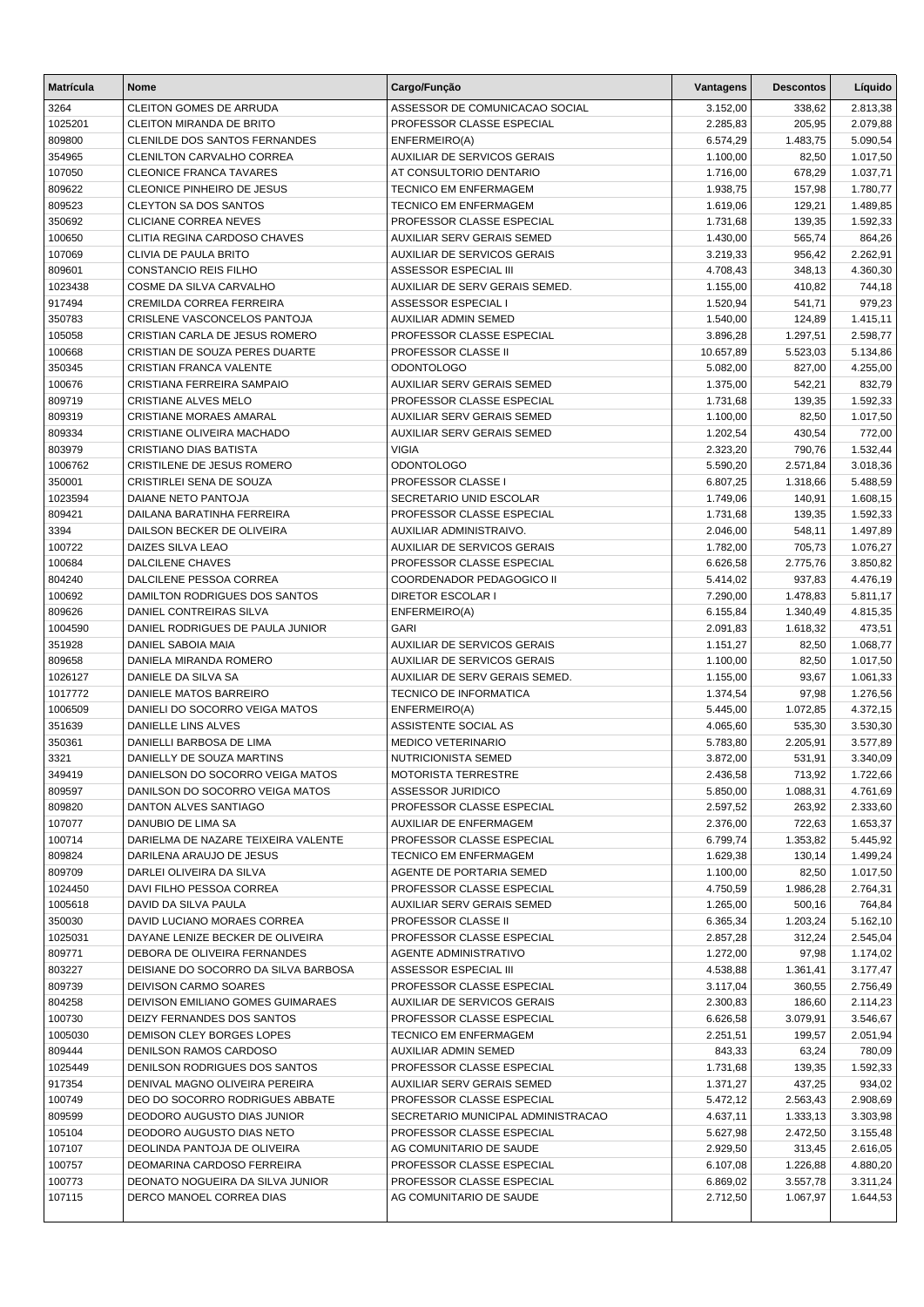| <b>Matrícula</b>  | <b>Nome</b>                                                      | Cargo/Função                                               | Vantagens            | <b>Descontos</b> | Líquido              |
|-------------------|------------------------------------------------------------------|------------------------------------------------------------|----------------------|------------------|----------------------|
| 100781            | DEUZILENE DA CRUZ MIRANDA                                        | <b>DIRETOR ESCOLAR I</b>                                   | 8.484,00             | 3.934,30         | 4.549,70             |
| 809844            | DEUZILENE DE SOUSA LEAO                                          | AUXILIAR SERV GERAIS SEMED                                 | 1.100,00             | 82,50            | 1.017,50             |
| 1024477           | DEYVISON PANTOJA NOGUEIRA                                        | PROFESSOR CLASSE ESPECIAL                                  | 4.294,57             | 680,84           | 3.613,73             |
| 350936            | DHEYNNA BEATRIZ SANTANA SOARES                                   | AUXILIAR ADMINISTRATIVO                                    | 1.155,00             | 93,67            | 1.061,33             |
| 803464            | DHIORLEN HERITON DA SILVA GOMES                                  | AG COMUNITARIO DE SAUDE                                    | 2.604,00             | 247,84           | 2.356,16             |
| 350858            | DIANA DAYANA FERNANDES MARTINS                                   | <b>PEDAGOGO</b>                                            | 4.065,60             | 1.338,46         | 2.727,14             |
| 1024744           | <b>DIANA MORAES MACIEL</b>                                       | SECRETARIO UNID ESCOLAR                                    | 1.749,06             | 140,91           | 1.608,15             |
| 1005545           | DIECKSON MIRANDA ROMERO                                          | PROFESSOR CLASSE ESPECIAL                                  | 4.461,98             | 2.011,12         | 2.450,86             |
| 809847            | DIEGO DA CUNHA PANTOJA                                           | AUXILIAR SERV GERAIS SEMED                                 | 1.100,00             | 82,50            | 1.017,50             |
| 351717            | DIEGO DE SOUZA DE ARAUJO                                         | <b>TECNICO EM ENFERMAGEM</b>                               | 1.980,00             | 102,30           | 1.877,70             |
| 803391            | DIEGO LAMARTINI DOS SANTOS ALVES                                 | AG COMBATE A ENDEMIAS                                      | 2.604,00             | 950,61           | 1.653,39             |
| 352965            | DIEGO RODRIGUES GONCALVES                                        | <b>VIGIA</b>                                               | 1.963,50             | 537,83           | 1.425,67             |
| 801909            | DIEGO WILLIAN RODRIGUES DE OLIVEIRA                              | AG COMBATE A ENDEMIAS                                      | 2.604,00             | 537,98           | 2.066,02             |
| 351444            | <b>DIELSON PEREIRA GOMES</b>                                     | PROFESSOR CLASSE ESPECIAL                                  | 2.000,09             | 163,50           | 1.836,59             |
| 803952            | DILAILSON PEREIRA NOGUEIRA                                       | <b>VIGIA</b>                                               | 2.323,20             | 205,72           | 2.117,48             |
| 100790<br>349766  | DILEIA RODRIGUES DOS SANTOS                                      | AUXILIAR DE SERVICOS GERAIS                                | 1.481,27             | 489,43           | 991,84               |
| 100803            | DILMA DE NAZARE DE ARRUDA OLIVEIRA<br><b>DILMA MAIA E MAIA</b>   | AGENTE DE PORTARIA SEMED.<br>PROFESSOR AUXILIAR            | 1.155,00<br>1.948,14 | 366,64<br>186,85 | 788,36<br>1.761,29   |
| 803839            | <b>DINA DUARTE RODRIGUES</b>                                     | PROFESSOR CLASSE ESPECIAL                                  | 6.337,97             | 2.599,00         | 3.738,97             |
| 3330              | DINAH DE SOUZA PAIVA                                             | AUXILIAR DE SERV GERAIS SEMED.                             | 1.155,00             | 457,10           | 697,90               |
| 1006916           | DINAIR CORREA MACHADO                                            | AUXILIAR ADMINISTRATIVO                                    | 1.640,83             | 131,17           | 1.509,66             |
| 804827            | DINALDO PANTOJA DE OLIVEIRA                                      | <b>GARI</b>                                                | 1.848,00             | 730,15           | 1.117,85             |
| 1023608           | DIOGENEA MACIEL DE SOUZA                                         | PROFESSOR CLASSE ESPECIAL                                  | 1.731,68             | 139,35           | 1.592,33             |
| 349620            | DIOGENES ANDRADE COELHO JUNIOR                                   | <b>VIGIA</b>                                               | 1.963,50             | 159,24           | 1.804,26             |
| 1024124           | <b>DIOLENO BARBOSA ALVES</b>                                     | PROFESSOR CLASSE ESPECIAL                                  | 1.904,86             | 154,93           | 1.749,93             |
| 100811            | DIONEIA SACRAMENTO BARBOSA                                       | AUXILIAR SERV GERAIS SEMED                                 | 1.485,00             | 586,26           | 898,74               |
| 809860            | DIRLEI OLIVEIRA DA SILVA                                         | MOTORISTA FLUVIAL SEMED                                    | 1.100,00             | 82,50            | 1.017,50             |
| 100820            | DIVA DE PAIVA DA CRUZ                                            | AUXILIAR DE SERVICOS GERAIS                                | 1.430,00             | 562,73           | 867,27               |
| 809852            | DIVANIEL DE MORAES BATISTA                                       | PROFESSOR CLASSE ESPECIAL                                  | 1.731,68             | 139,35           | 1.592,33             |
| 1005014           | DJACIVALDO ANDRADE DOS SANTOS                                    | ENFERMEIRO(A)                                              | 5.880,60             | 2.380,84         | 3.499,76             |
| 700789            | DOMINGAS RODRIGUES DE OLIVEIRA CASTRO                            | <b>TECNICO LABORATORIO</b>                                 | 3.474,16             | 1.095,02         | 2.379,14             |
| 100846            | DOMINGOS DE OLIVEIRA GONCALVES                                   | OPERADOR DE MAQUINA                                        | 4.322,69             | 1.759,20         | 2.563,49             |
| 1012614           | DOMINGOS RODRIGUES DA SILVA                                      | AUXILIAR DE SERVICOS GERAIS                                | 1.100,00             | 82,50            | 1.017,50             |
| 100889            | DORACI RODRIGUES DE OLIVEIRA                                     | PROFESSOR CLASSE ESPECIAL                                  | 6.770,89             | 1.396,33         | 5.374,56             |
| 100870            | DORACY DE CASTRO OLIVEIRA                                        | PROFESSOR CLASSE ESPECIAL                                  | 6.770,89             | 3.127,14         | 3.643,75             |
| 1007912           | DOUGLAS FELIPE HERCULANO DE MORAES                               | AUXILIAR DE SERVICOS GERAIS                                | 1.521,67             | 120,45           | 1.401,22             |
| 353126            | DREICIELLE DE SOUZA DA SILVA                                     | PROFESSOR CLASSE ESPECIAL                                  | 1.731,68             | 139,35           | 1.592,33             |
| 107131            | DUBIANE DE NAZARE DAMASCENO DA SILVA                             | AUXILIAR DE ENFERMAGEM                                     | 4.364,20             | 1.554,71         | 2.809,49             |
| 1015850           | ED SUETAM RIBEIRO BARROSO                                        | PROFESSOR CLASSE ESPECIAL                                  | 6.713,16             | 2.515,07         | 4.198,09             |
| 349500            | EDCLEYBSON FERREIRA SANTANA                                      | COORDENADOR(A) PEDAGOGICO(A)                               | 4.184,91             | 953,01           | 3.231,90             |
| 809457            | EDEL PATRICK DOS ROMERO CABRAL                                   | AUX DE SERVICOS GERAIS                                     | 1.760,00             | 248,67           | 1.511,33             |
| 809471            | EDELVAN NUNES DA SILVA                                           | AUX DE SERVICOS GERAIS                                     | 2.090,00             | 171,60           | 1.918,40             |
| 100897            | EDELVIRA DE NAZARE MAIA DE FREITAS                               | PROFESSOR CLASSE ESPECIAL                                  | 5.858,87             | 2.614,84         | 3.244,03             |
| 350296            | EDER TELES RODRIGUES                                             | PROFESSOR CLASSE I                                         | 6.049,29             | 2.878,59         | 3.170,70             |
| 809675            | EDERLANDIA MORAES DE SOUZA                                       | AUXILIAR SERV GERAIS SEMED                                 | 1.100,00             | 82,50            | 1.017,50             |
| 100900            | EDEZIO CORREA DE MIRANDA                                         | AGENTE ADMINISTRATIVO SEMED                                | 1.859,48             | 499,80           | 1.359,68             |
| 803499            | EDIANE ALVES FARIAS                                              | AG COMUNITARIO DE SAUDE                                    | 2.604,00             | 1.086,02         | 1.517,98             |
| 105163            | EDIANE DO CARMO FREITAS                                          | PROFESSOR CLASSE ESPECIAL                                  | 5.472,12             | 2.439,05         | 3.033,07             |
| 350014            | EDIANE FURTADO DE ARAUJO                                         | PROFESSOR CLASSE ESPECIAL                                  | 2.705,75             | 263,11           | 2.442,64             |
| 353051            | EDIEFERSON DA CRUZ FERREIRA                                      | AUXILIAR SERV GERAIS SEMED                                 | 1.155,00             | 361,72           | 793,28               |
| 1006347           | EDIELSON RODRIGUES E RODRIGUES                                   | AUXILIAR DE SERVICOS GERAIS                                | 1.686,67             | 136,79           | 1.549,88             |
| 100919            | EDIGLEUMA RODRIGUES ABBATE                                       | PROFESSOR CLASSE ESPECIAL                                  | 6.944,05             | 3.175,34         | 3.768,71             |
| 917265            | EDIL TRINDADE DA SILVA SANTIAGO                                  | <b>VIGIA</b>                                               | 2.323,20             | 759,82           | 1.563,38             |
| 100935            | EDILAZIO NOGUEIRA DA SILVA                                       | PROFESSOR CLASSE II                                        | 10.348,52            | 2.662,29         | 7.686,23             |
| 100943            | EDILENE BATISTA DE CASTRO                                        | PROFESSOR CLASSE ESPECIAL                                  | 6.626,58             | 2.906,23         | 3.720,35             |
| 804460            | EDILENE DE NAZARE DE OLIVEIRA CARVALHO                           | AUXILIAR SERV GERAIS SEMED                                 | 1.422,54             | 129,05           | 1.293,49             |
| 107140            | EDILENE RIBEIRO DA SILVA                                         | TECNICO EM ENFERMAGEM                                      | 2.875,76             | 1.147,83         | 1.727,93             |
| 1007599           | EDILSON ALEIXO FERNANDES                                         | <b>VIGIA</b>                                               | 1.540,00             | 122,10           | 1.417,90             |
| 100951<br>1026313 | EDILSON DOMINGOS DE SOUZA ARAUJO<br>EDILSON PINHEIRO DE OLIVEIRA | PROFESSOR CLASSE ESPECIAL<br>DIRETOR DE EDUCACAO AMBIENTAL | 6.770,89<br>1.576,00 | 2.703,41         | 4.067,48<br>1.259,45 |
| 107158            | EDILSON PRATA AGUIAR                                             | AG COMUNITARIO DE SAUDE                                    | 3.472,00             | 316,55<br>951,34 | 2.520,66             |
| 3481              | EDIMILSON DA SILVA SANTIAGO                                      | TECNICO EM ENFERMAGEM                                      | 2.746,51             | 291,64           | 2.454,87             |
| 353415            | EDIMILSON PINHEIRO GARCIA                                        | AUXILIAR SERV GERAIS SEMED                                 | 1.155,00             | 455,09           | 699,91               |
| 1023616           | EDINAILSON PANTOJA DE JESUS                                      | PROFESSOR CLASSE ESPECIAL                                  | 1.731,68             | 139,35           | 1.592,33             |
| 100978            | EDINIRA CARVALHO DOS SANTOS                                      | AUXILIAR SERV GERAIS SEMED                                 | 1.426,27             | 111,51           | 1.314,76             |
| 1007831           | EDINOR DA SILVA ALVES                                            | AUXILIAR DE SERVICOS GERAIS                                | 1.320,00             | 102,30           | 1.217,70             |
| 1013440           | EDIONE GOMES DE MORAES                                           | CONSELHEIRO                                                | 1.562,72             | 517,67           | 1.045,05             |
| 100986            | EDIRACY DIAS MONTEIRO                                            | PROFESSOR CLASSE ESPECIAL                                  | 6.626,58             | 3.045,78         | 3.580,80             |
|                   |                                                                  |                                                            |                      |                  |                      |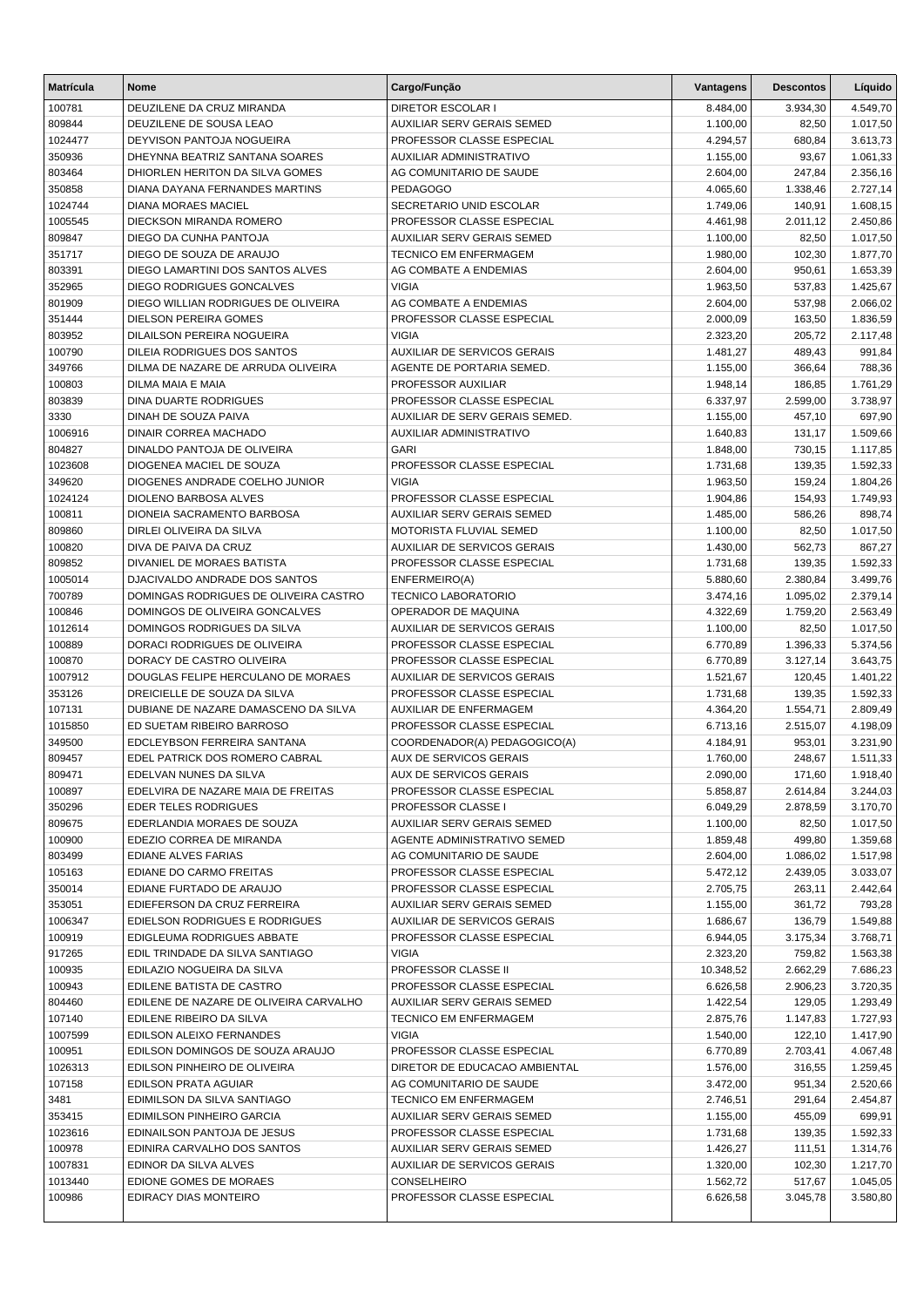| <b>Matrícula</b>  | <b>Nome</b>                                          | Cargo/Função                                               | Vantagens            | <b>Descontos</b>   | Líquido              |
|-------------------|------------------------------------------------------|------------------------------------------------------------|----------------------|--------------------|----------------------|
| 100994            | EDNA BARATINHA DE OLIVEIRA CARDOSO                   | PROFESSOR CLASSE ESPECIAL                                  | 5.616,43             | 2.168,03           | 3.448,40             |
| 101001            | <b>EDNA BORGES BELEM</b>                             | PROFESSOR CLASSE ESPECIAL                                  | 5.425,95             | 2.411,61           | 3.014,34             |
| 101010            | EDNA DA SILVA RODRIGUES                              | PROFESSOR CLASSE ESPECIAL                                  | 6.770,89             | 3.160,21           | 3.610,68             |
| 1021524           | EDNA DOS SANTOS OLIVEIRA                             | PROFESSOR CLASSE ESPECIAL                                  | 2.597,52             | 229,09             | 2.368,43             |
| 1004905           | <b>EDNA GARCIA PINTO</b>                             | <b>TECNICO EM ENFERMAGEM</b>                               | 2.002,00             | 784,81             | 1.217,19             |
| 1027042           | EDNA LUCIA DA TRINDADE PESSOA                        | ORIENTADOR SOCIAL                                          | 1.249,33             | 95,93              | 1.153,40             |
| 1007580           | EDNA PANTOJA BATISTA                                 | <b>AUXILIAR DE SERVICOS GERAIS</b>                         | 1.151,27             | 82,50              | 1.068,77             |
| 100960            | EDNALDO CASTRO DE MORAES                             | PROFESSOR CLASSE ESPECIAL                                  | 5.483,67             | 2.767,26           | 2.716,41             |
| 101028            | EDNALDO SARGES DA SILVA                              | AUXILIAR SERV GERAIS SEMED                                 | 2.035,00             | 632,88             | 1.402,12             |
| 106739            | <b>EDNALDO SILVA RIBEIRO</b>                         | TECNICO EM ENFERMAGEM                                      | 2.376,00             | 954,56             | 1.421,44             |
| 101036            | EDNALVA RODRIGUES ABBATE                             | COORDENADOR (A) DO PAR                                     | 6.060,90             | 2.762,58           | 3.298,32             |
| 105198            | <b>EDNALVA TELES GARCIA</b>                          | PROFESSOR CLASSE ESPECIAL                                  | 4.923,76             | 838,91             | 4.084,85             |
| 1024655           | EDSON FERNANDO BRITO DOS SANTOS                      | PROFESSOR CLASSE ESPECIAL                                  | 1.731,68             | 139,35             | 1.592,33             |
| 909700            | <b>EDSON PINHEIRO GARCIA</b>                         | <b>VIGIA</b>                                               | 2.323,20             | 931,58             | 1.391,62             |
| 1004620           | EDSON RAIMUNDO DA SILVA FONSECA                      | <b>VIGIA</b>                                               | 2.226,40             | 888,95             | 1.337,45             |
| 101044            | <b>EDSON RODRIGUES BORGES</b>                        | PROFESSOR CLASSE ESPECIAL                                  | 6.626,58             | 1.400,30           | 5.226,28             |
| 350043            | EDSON SOUZA LOUREIRO<br>EDSON VIEIRA DOS SANTOS      | PROFESSOR CLASSE II                                        | 6.365,34             | 2.140,12           | 4.225,22             |
| 1018353<br>917435 | EDUARDO MAIA DE FREITAS                              | AGENTE DE PORTARIA SEMED<br><b>VIGIA</b>                   | 1.375,00<br>2.606,33 | 107,25<br>1.047,14 | 1.267,75             |
| 105236            | EDVALDO CASTRO DE MORAES                             | PROFESSOR CLASSE ESPECIAL                                  | 6.770,89             | 1.396,33           | 1.559,19<br>5.374,56 |
| 803413            | EDWILLSON ZAKEU SILVA RIBEIRO                        | AG COMBATE A ENDEMIAS                                      | 2.604,00             | 846,59             | 1.757,41             |
| 101060            | ELAINE DE PAULA OLIVEIRA                             | AUXILIAR SERV GERAIS SEMED                                 | 1.426,27             | 133,51             | 1.292,76             |
| 101052            | ELAINE MARIA DO CARMO FREITAS                        | <b>PROFESSOR CLASSE II</b>                                 | 8.817,13             | 4.463,22           | 4.353,91             |
| 1017179           | ELBA CICERA CARDOSO DOS SANTOS                       | AUXILIAR DE SERV GERAIS SEMED.                             | 1.308,81             | 369,75             | 939,06               |
| 349857            | ELBER NAIN CARDOSO DOS SANTOS                        | <b>VIGIA</b>                                               | 1.963,50             | 159.24             | 1.804,26             |
| 809275            | ELCIMARA FARIAS RIBEIRO                              | ENFERMEIRO(A)                                              | 6.433,13             | 1.444,89           | 4.988,24             |
| 350618            | ELCIONE MATOS BRABO                                  | PROFESSOR CLASSE ESPECIAL                                  | 1.731,68             | 139,35             | 1.592,33             |
| 809080            | ELCIONE NAVEGANTE TELES                              | AUXILIAR SERV GERAIS SEMED                                 | 1.371,27             | 508,63             | 862,64               |
| 1023624           | ELCLECIANE PINHEIRO DE OLIVEIRA                      | PROFESSOR CLASSE ESPECIAL                                  | 1.731,68             | 139,35             | 1.592,33             |
| 809047            | ELDA BATISTA DOS SANTOS                              | AUXILIAR DE SERVICOS GERAIS                                | 2.468,00             | 803,44             | 1.664,56             |
| 101079            | ELDA DUARTE RODRIGUES                                | <b>DIRETOR ESCOLAR I</b>                                   | 7.644,00             | 1.610,05           | 6.033,95             |
| 1006215           | ELDA FERREIRA DA SILVA                               | ASSESSOR ESPECIAL II                                       | 2.048,80             | 612,89             | 1.435,91             |
| 809753            | ELDE DE JESUS BENJO                                  | PROFESSOR CLASSE ESPECIAL                                  | 1.731,68             | 139,35             | 1.592,33             |
| 1022792           | ELDER JOSE AZEVEDO DE MIRANDA                        | COORDENADOR PEDAGOGICO I                                   | 4.511,70             | 1.724,27           | 2.787,43             |
| 107166            | ELEONALDO TELES GARCIA                               | AG COMUNITARIO DE SAUDE                                    | 2.604,00             | 712,62             | 1.891,38             |
| 1023250           | ELEONARDA TELES GARCIA                               | COORDENADOR PEDAGOGICO 200H TEMP                           | 3.463,37             | 450,43             | 3.012,94             |
| 1004603           | ELIAN FERREIRA DA SILVA                              | <b>ASSESSOR ESPECIAL II</b>                                | 4.220,53             | 1.234,22           | 2.986,31             |
| 107174            | ELIANA DAS GRACAS RIBEIRO DE OLIVERA                 | AG COMUNITARIO DE SAUDE                                    | 2.604,00             | 247,84             | 2.356,16             |
| 101087            | ELIANA RODRIGUES DE OLIVEIRA                         | COORDENADOR PATRIMONIO                                     | 2.561,00             | 618,36             | 1.942,64             |
| 809365            | ELIANA SA BRITO                                      | <b>AUXILIAR ADMIN SEMED</b>                                | 1.100,00             | 82,50              | 1.017,50             |
| 101095            | ELIANE CRISTINA RODRIGUES DA COSTA                   | PROFESSOR CLASSE ESPECIAL                                  | 4.329,21             | 1.885,06           | 2.444,15             |
| 916471            | ELIANE OLIVEIRA SA                                   | AUXILIAR SERV GERAIS SEMED                                 | 1.371,27             | 430,51             | 940,76               |
| 915076            | ELIANE RODRIGUES DE SA                               | <b>AUXILIAR DE SERVICOS GERAIS</b>                         | 1.686,67             | 461,45             | 1.225,22             |
| 1023535           | <b>ELIAS MARTINS LOPES</b>                           | PROFESSOR CLASSE ESPECIAL                                  | 1.731,68             | 139,35             | 1.592,33             |
| 917150            | ELIAS SANTANA DE OLIVEIRA                            | <b>GARI</b>                                                | 1.320,00             | 496,65             | 823,35               |
| 809855            | ELIAS WANZELER COSTA                                 | DIRETOR(A) DE CONTRATOS E CONVENIOS                        | 1.576,00             | 125,34             | 1.450,66             |
| 803510            | ELIAZY AMARAL DE MORAES                              | AG COMUNITARIO DE SAUDE                                    | 2.604,00             | 694,58             | 1.909,42             |
| 101109            | ELIEL AMARAL DE MORAES                               | PROFESSOR CLASSE ESPECIAL                                  | 6.770,89             | 2.352,00           | 4.418,89             |
| 349597<br>1007920 | ELIELMA AGUIAR DE FREITAS<br>ELIELSON DA SILVA BRAGA | AUXILIAR DE SERVICOS GERAIS<br>AUXILIAR DE SERVICOS GERAIS | 1.155,00<br>1.528,81 | 454,08<br>107,25   | 700,92<br>1.421,56   |
| 101117            | ELIELSON PINHEIRO DA SILVA                           | AUXILIAR SERV GERAIS SEMED                                 | 1.430,00             | 586,74             | 843,26               |
| 809812            | ELIELTON DE OLIVEIRA SILVA                           | <b>ODONTOLOGO</b>                                          | 5.162,67             | 970,36             | 4.192,31             |
| 101125            | ELIELZA DE PAULA BRITO                               | AUXILIAR SERV GERAIS SEMED                                 | 1.375,00             | 543,21             | 831,79               |
| 914541            | ELIENAI GOMES RODRIGUES                              | <b>VIGIA</b>                                               | 2.323,20             | 205,72             | 2.117,48             |
| 349795            | ELIENE SOUZA CIRINO                                  | AUXILIAR DE SERV GERAIS SEMED.                             | 1.257,54             | 93,67              | 1.163,87             |
| 804983            | ELIENI DANTAS LACERDA MORAES                         | AG COMUNITARIO DE SAUDE                                    | 2.604,00             | 647,84             | 1.956,16             |
| 1024671           | ELIETE CAMPOS DE SOUZA                               | PROFESSOR CLASSE ESPECIAL                                  | 1.731,68             | 139,35             | 1.592,33             |
| 107182            | ELIETE NUNES DE OLIVEIRA                             | AG COMUNITARIO DE SAUDE                                    | 2.712,50             | 767,08             | 1.945,42             |
| 101133            | ELIETH CARVALHO FRANCA                               | PROFESSOR CLASSE ESPECIAL                                  | 6.626,58             | 1.400,30           | 5.226,28             |
| 350981            | ELIETH DA SILVA PAULA                                | AUXILIAR ADMINISTRATIVO                                    | 1.661,00             | 486,09             | 1.174,91             |
| 106461            | ELIEZER SANTOS LIMA                                  | PROFESSOR CLASSE ESPECIAL                                  | 6.205,21             | 2.714,01           | 3.491,20             |
| 1020854           | ELINILSON SOUZA GOMES                                | COORDENADOR PEDAGOGICO 150H TEMP                           | 2.597,51             | 263,92             | 2.333,59             |
| 803294            | ELIOENAI SIMONE CAMARAO MARTINS                      | TECNICO EM ENFERMAGEM                                      | 3.194,76             | 1.038,69           | 2.156,07             |
| 101141            | ELISANGELA FREITAS DE PAULA                          | PROFESSOR CLASSE ESPECIAL                                  | 6.626,58             | 1.296,02           | 5.330,56             |
| 809814            | ELISANGELA MONTEIRO DO NASCIMENTO MELO               | ENGENHEIRO AGRONOMO                                        | 3.872,00             | 2.625,42           | 1.246,58             |
| 352952            | ELISSANDRA FREITAS DE PAULA                          | CHEFE DIV DA MERENDA ESCOLAR                               | 3.411,78             | 629,87             | 2.781,91             |
| 349477            | ELISVANDERSON SOUZA DE JESUS                         | <b>VIGIA</b>                                               | 1.963,50             | 641,14             | 1.322,36             |
| 3268              | ELIUDE SANTOS DE LIMA                                | <b>VIGIA</b>                                               | 1.963,50             | 639,18             | 1.324,32             |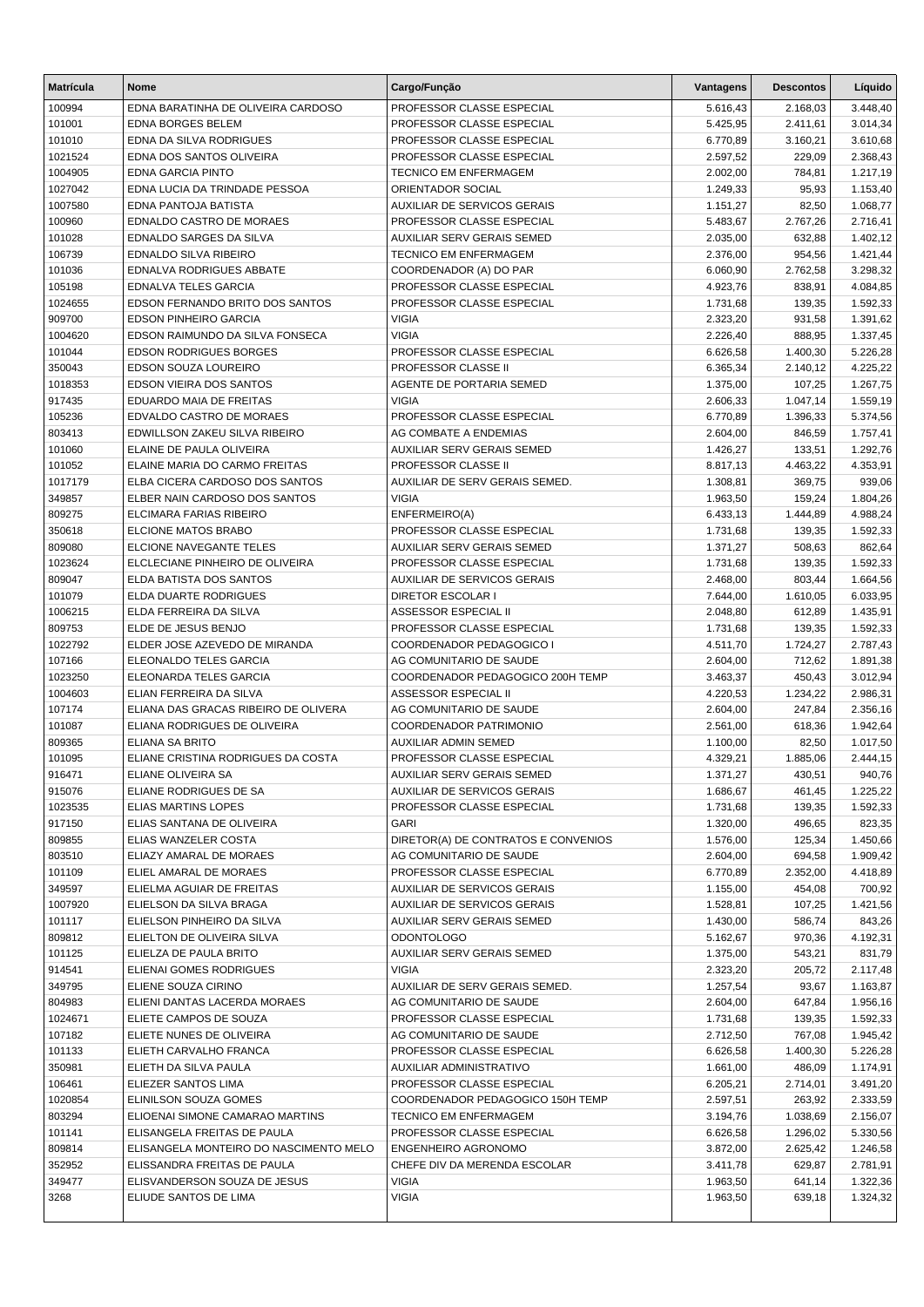| <b>Matrícula</b>  | <b>Nome</b>                                                  | Cargo/Função                                                           | Vantagens            | <b>Descontos</b>   | Líquido              |
|-------------------|--------------------------------------------------------------|------------------------------------------------------------------------|----------------------|--------------------|----------------------|
| 352085            | ELIVAL NAVEGANTE TELES                                       | <b>CARPINTEIRO</b>                                                     | 1.874,00             | 152,16             | 1.721,84             |
| 1026488           | ELIZABETH DA SILVA SA                                        | COORDENADOR PEDAGOGICO 150H TEMP                                       | 2.597,51             | 263,92             | 2.333,59             |
| 805033            | ELIZABETH DE CARVALHO HAMU                                   | <b>AUXILIAR DE SERVICOS GERAIS</b>                                     | 1.320,00             | 368,07             | 951,93               |
| 101150            | ELIZABETH RODRIGUES DE OLIVEIRA                              | AUXILIAR ADMINISTRATIVO (P 008/2014PMG)                                | 2.821,50             | 252,03             | 2.569,47             |
| 105287            | ELIZANGELA CAMPOS DE SOUZA                                   | AUXILIAR DE SERVICOS GERAIS                                            | 1.371,27             | 518,67             | 852,60               |
| 1024809           | ELIZANGELA CARDOSO DA CUNHA                                  | PROFESSOR CLASSE ESPECIAL                                              | 1.731,68             | 139,35             | 1.592,33             |
| 1024167           | ELIZANGELA MONTEIRO DA CONCEICAO                             | PROFESSOR CLASSE ESPECIAL                                              | 3.117,02             | 360,55             | 2.756,47             |
| 803790            | ELIZEU CONCEICAO DA SILVA                                    | PROFESSOR CLASSE II                                                    | 8.971,81             | 3.433,48           | 5.538,33             |
| 101176            | ELMA AMARAL DE MORAES                                        | PROFESSOR CLASSE ESPECIAL                                              | 6.626,58             | 1.400,30           | 5.226,28             |
| 349662            | ELMA KARLA CARDOSO DOS SANTOS                                | AUXILIAR DE SERV GERAIS SEMED.                                         | 1.206,27             | 412,10             | 794,17               |
| 3269              | <b>ELSON MAUES SENA</b>                                      | DIRETOR ESCOLAR ESPECIAL                                               | 3.463,37             | 388,87             | 3.074,50             |
| 351019            | ELTON ANDRE DOS ANJOS SILVA                                  | PSICOLOGO (A)                                                          | 3.872,00             | 560,35             | 3.311,65             |
| 809778            | ELTON NASCIMENTO DE SOUZA                                    | <b>VIGIA</b>                                                           | 1.540,00             | 122,10             | 1.417,90             |
| 803286            | ELY AMADO SANTOS LIMA                                        | <b>TECNICO EM ENFERMAGEM</b>                                           | 4.012,20             | 827,13             | 3.185,07             |
| 809400            | ELZIANE FARIAS GONCALVES                                     | AUXILIAR DE SERV GERAIS SEMED.                                         | 1.100,00             | 82,50              | 1.017,50             |
| 101184            | EMANOEL DA COSTA CARDOSO JUNIOR                              | COORDENADOR PEDAGOGICO I                                               | 5.414,04             | 1.492,55           | 3.921,49             |
| 349633            | EMANOEL DE LIMA DA SILVA                                     | AGENTE DE PORTARIA SEMED.                                              | 1.155,00             | 93,67              | 1.061,33             |
| 349584            | EMANUELLE DE LIMA DA SILVA                                   | SECRETARIO UNID ESCOLAR                                                | 1.811,53             | 146,92             | 1.664,61             |
| 101192            | <b>EMANUELLE PEREIRA LOPES</b>                               | COORDENADOR PEDAGOGICO II                                              | 5.800,74             | 1.915,36           | 3.885,38             |
| 349208            | EMERSON DAVI ALEIXO MONTEIRO                                 | AUXILIAR DE SERV GERAIS SEMED.                                         | 1.155,00             | 361,63             | 793,37               |
| 809493            | EMERSON DE CARVALHO FERREIRA                                 | <b>AUXILIAR SERV GERAIS SEMED</b>                                      | 1.100,00             | 82,50              | 1.017,50             |
| 349688            | EMERSON DOS SANTOS ALFAIA                                    | AUXILIAR DE SERV GERAIS SEMED.                                         | 1.338,33             | 108,54             | 1.229,79             |
| 809673            | EMYLI NAILANA OLIVEIRA LOBATO                                | AUXILIAR ADMINISTRATIVO                                                | 1.860,83             | 150,97             | 1.709,86             |
| 101206            | ENDALICE DO SOCORRO RIBEIRO DINIZ                            | AUXILIAR ADMINISTRATIVO                                                | 1.485,00             | 704,43             | 780,57               |
| 809195            | ENOCK CIRINO DE PAIVA JUNIOR                                 | SECRETARIO UNID ESCOLAR                                                | 1.998,93             | 413,09             | 1.585,84             |
| 916803            | ENOQUE BARBOSA AMARAL                                        | AUXILIAR SERV GERAIS SEMED                                             | 1.371,27             | 408,24             | 963,03               |
| 101214            | ENOQUE BRITO DE PAULA                                        | <b>VIGIA</b>                                                           | 2.606,33             | 1.029,56           | 1.576,77             |
| 101222            | <b>ENOQUE SENA LOPES</b>                                     | AUXILIAR DE SERVICOS GERAIS                                            | 1.481,27             | 707,43             | 773,84               |
| 1024175           | <b>ERALDO RODRIGUES BORGES</b>                               | PROFESSOR CLASSE ESPECIAL                                              | 1.731,68             | 139,35             | 1.592,33             |
| 803251            | ERIANE DOS SANTOS MONTEIRO                                   | <b>TECNICO EM ENFERMAGEM</b>                                           | 2.209,96             | 869,48             | 1.340,48             |
| 809646            | ERIC BALIEIRO DA SILVA                                       | ENFERMEIRO(A)                                                          | 4.840,00             | 862,74             | 3.977,26             |
| 809867            | ERICA MATOS PANTOJA SANTIAGO                                 | AUXILIAR SERV GERAIS SEMED                                             | 1.202,54             | 82,50              | 1.120,04             |
| 349464            | ERICO OLIVEIRA DANTAS                                        | AGENTE DE PORTARIA SEMED.                                              | 1.155,00             | 445,05             | 709,95               |
| 1024914           | ERINEIA DOS SANTOS ARRUDA                                    | PROFESSOR CLASSE ESPECIAL                                              | 3.896,28             | 566,88             | 3.329,40             |
| 701092            | ERIVALDA BRABO DEMES                                         | PROFESSOR CLASSE ESPECIAL                                              | 6.626,58             | 2.295,95           | 4.330,63             |
| 3271              | ERLESON DE SA MACHADO                                        | <b>AUXILIAR DE SERVICOS GERAIS</b>                                     | 2.214,67             | 480,80             | 1.733,87             |
| 809630            | ERMENSON KLEBER LACERDA TENORIO                              | <b>AGENTE ADMINISTRATIVO</b>                                           | 1.908,00             | 155,22             | 1.752,78             |
| 350085            | ERON WILLIAM VIANA DUARTE                                    | PROFESSOR CLASSE II                                                    | 6.597,38             | 2.510,17           | 4.087,21             |
| 809845            | ERVANDRO DE SA MACHADO                                       | <b>AUXILIAR SERV GERAIS SEMED</b>                                      | 1.100,00             | 82,50              | 1.017,50             |
| 809593            | <b>ESMAEL LOPES DOS SANTOS</b>                               | SECRETARIO DE MEIO AMBIENTE                                            | 4.637,11             | 2.647,55           | 1.989,56             |
| 914266            | ESMERALDINA SANTANA DA SILVA                                 | PENSIONISTA.                                                           | 1.100,00             | 0,00               | 1.100,00             |
| 1024183           | EULA OLIVEIRA GONDIM                                         | PROFESSOR CLASSE ESPECIAL                                              | 1.904,86             | 154,93             | 1.749,93             |
| 1025058<br>917346 | EURIEN CARLA SOARES DE MATOS<br>EVA NAIRA CARDOSO DOS SANTOS | PROFESSOR CLASSE ESPECIAL                                              | 2.588,87             | 262,31             | 2.326,56             |
| 3415              | EVANDRO DE LIMA PEREIRA                                      | AUXILIAR SERV GERAIS SEMED<br>SECRETARIO MUN PROD. ABAST, PESCA, AQUIC | 1.760,00             | 438,90<br>2.555,05 | 1.321,10<br>2.082,06 |
| 101257            | EVANILDO BENEDITO MATOS BARREIROS                            | <b>DIRETOR ESCOLAR I</b>                                               | 4.637,11<br>7.410,00 | 2.809,92           | 4.600,08             |
| 809809            | <b>EVARISTO DE SOUSA</b>                                     | <b>ASSIST ADMINISTRATIVO</b>                                           | 2.811,00             | 208,77             | 2.602,23             |
| 101265            | EVARISTO TELES DE CARVALHO                                   | PROFESSOR AUXILIAR                                                     | 1.948,14             | 684,04             | 1.264,10             |
| 809598            | EVERALDO DE FREITAS TENORIO                                  | SECRETARIO MUN INFRAESTRUTURA E SER. PUB                               | 4.637,11             | 2.648,29           | 1.988,82             |
| 809835            | EVERALDO DE FREITAS TENORIO FILHO                            | AUXILIAR DE SERVICOS GERAIS                                            | 1.100,00             | 82,50              | 1.017,50             |
| 101273            | EVERALDO MAIA SANTANA                                        | <b>DIRETOR ESCOLAR I</b>                                               | 7.290,00             | 2.711,95           | 4.578,05             |
| 701181            | EVERTON JOSE DE SOUZA FERREIRA                               | <b>TECNICO AGRICOLA</b>                                                | 1.754,06             | 684,38             | 1.069,68             |
| 1023039           | <b>EVERTON MACHADO GOMES</b>                                 | <b>VIGIA</b>                                                           | 1.540,00             | 122,10             | 1.417,90             |
| 809774            | EWERSON ARAUJO DA SILVA                                      | AUXILIAR DE SERVICOS GERAIS                                            | 1.202,54             | 82,50              | 1.120,04             |
| 809704            | <b>EWERTON GOMES TAVARES</b>                                 | <b>VIGIA</b>                                                           | 1.540,00             | 122,10             | 1.417,90             |
| 809871            | EZAQUIEL OLIVEIRA PEREIRA                                    | CONSELHEIRO                                                            | 1.562,72             | 124,14             | 1.438,58             |
| 1014714           | EZAU ALCANTARA MAIA                                          | PROFESSOR CLASSE ESPECIAL                                              | 1.731,68             | 139,35             | 1.592,33             |
| 349188            | EZEQUIAS CARDOSO DOS SANTOS                                  | <b>VIGIA</b>                                                           | 1.963,50             | 560,81             | 1.402,69             |
| 350994            | EZEQUIAS DA SILVA PAULA                                      | <b>TECNICO EM ELETRICIDADE</b>                                         | 1.836,51             | 726,21             | 1.110,30             |
| 809415            | EZEQUIAS TADEU ROMERO                                        | PROFESSOR CLASSE ESPECIAL                                              | 1.125,60             | 84,80              | 1.040,80             |
| 101281            | EZEQUIEL DA SILVA PAULA                                      | AGENTE ADMINISTRATIVO P 005/2013                                       | 6.260,10             | 2.913,98           | 3.346,12             |
| 3266              | FABIANA DE SA TADEU                                          | PROFESSOR CLASSE ESPECIAL                                              | 2.597,52             | 263,92             | 2.333,60             |
| 809272            | <b>FABIANE RIBEIRO QUEIROZ</b>                               | AUXILIAR ADMIN SEMED                                                   | 1.100,00             | 89,21              | 1.010,79             |
| 809270            | FABIANO DE MELO PEREIRA                                      | <b>VIGIA</b>                                                           | 1.870,00             | 740,98             | 1.129,02             |
| 353080            | FABIANO DE SOUZA ARAUJO                                      | AUXILIAR DE SERV GERAIS SEMED.                                         | 1.155,00             | 364,73             | 790,27               |
| 1025473           | FABIO ANDERSON MARQUES BATISTA                               | PROFESSOR CLASSE I                                                     | 6.121,48             | 2.628,54           | 3.492,94             |
| 350572            | FABIO FREITAS DE SOUSA                                       | <b>MOTORISTA</b>                                                       | 2.636,27             | 252,69             | 2.383,58             |
| 809416            | FABIO PINHEIRO DE ARRUDA                                     | COORDENADOR PEDAGOGICO 200H TEMP                                       | 3.463,37             | 450,43             | 3.012,94             |
|                   |                                                              |                                                                        |                      |                    |                      |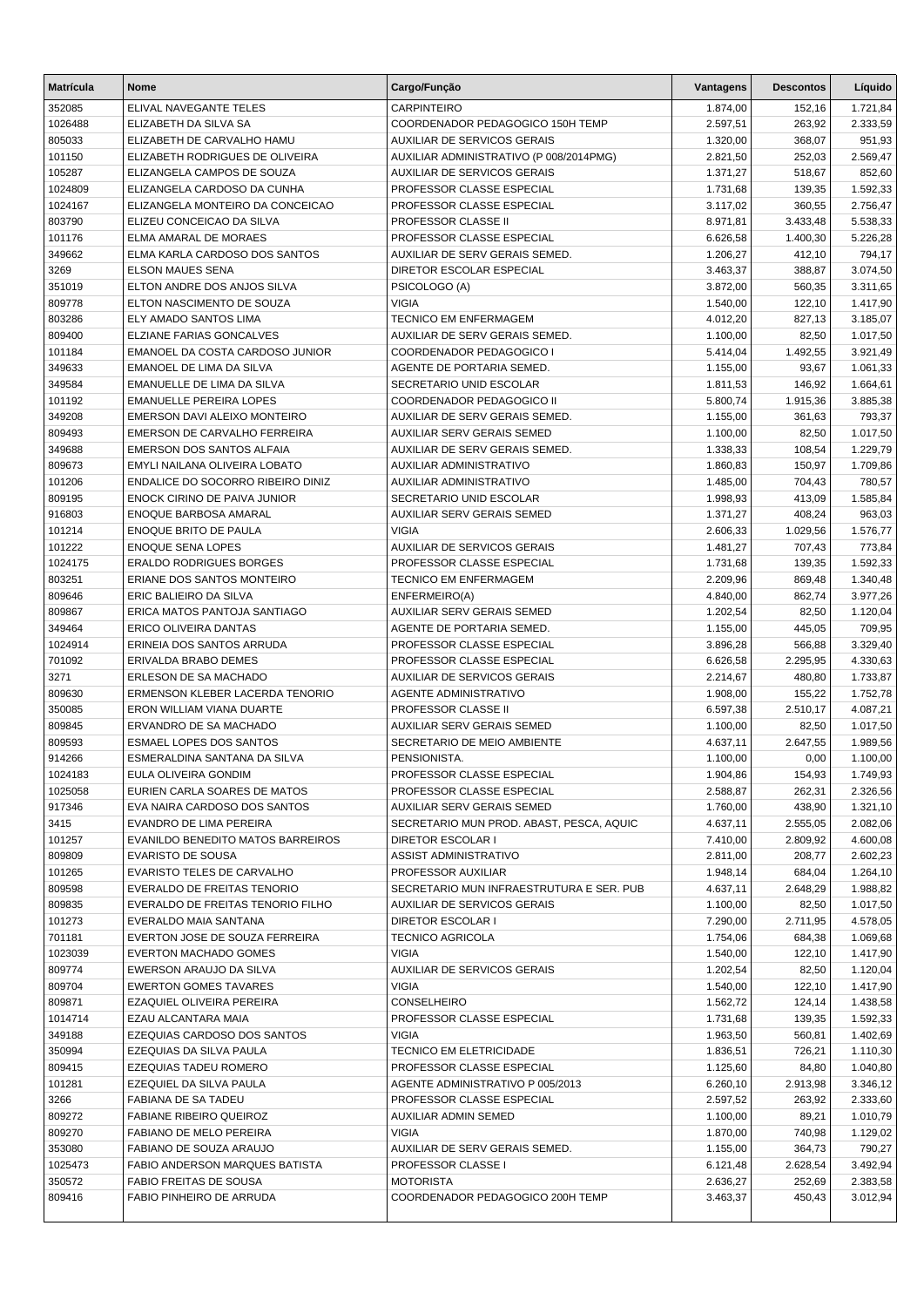| <b>Matrícula</b> | Nome                                                                      | Cargo/Função                                            | Vantagens            | <b>Descontos</b>   | Líquido              |
|------------------|---------------------------------------------------------------------------|---------------------------------------------------------|----------------------|--------------------|----------------------|
| 809833           | <b>FABIOLA SANTANA RODRIGUES</b>                                          | PROFESSOR CLASSE ESPECIAL                               | 1.731,68             | 139,35             | 1.592,33             |
| 809795           | <b>FABRICIA DE SOUZA SOARES</b>                                           | <b>TECNICO EM ENFERMAGEM</b>                            | 1.619,06             | 129,21             | 1.489,85             |
| 809717           | <b>FABRICIA PANTOJA BORGES</b>                                            | <b>AUXILIAR SERV GERAIS SEMED</b>                       | 1.283,33             | 98,99              | 1.184,34             |
| 805050           | <b>FAGNER GOMES BATISTA</b>                                               | <b>AUXILIAR DE SERVICOS GERAIS</b>                      | 3.014,00             | 280,92             | 2.733,08             |
| 809659           | <b>FAGNER PALHETA RODRIGUES</b>                                           | <b>AUXILIAR DE SERVICOS GERAIS</b>                      | 1.100,00             | 82,50              | 1.017,50             |
| 107212           | FATIMA DO SOCORRO MAIA DA SILVA                                           | <b>TECNICO EM ENFERMAGEM</b>                            | 2.875,76             | 954,06             | 1.921,70             |
| 809685           | FERNANDA CABRAL GONCALVES                                                 | <b>AUXILIAR SERV GERAIS SEMED</b>                       | 1.151,27             | 82,50              | 1.068,77             |
| 101303           | FERNANDA DE NAZARE PEREIRA DE FREITAS                                     | PROFESSOR CLASSE ESPECIAL                               | 5.472,12             | 2.269,25           | 3.202,87             |
| 809840           | FERNANDA PEREIRA MORAES                                                   | AUXILIAR SERV GERAIS SEMED                              | 1.100,00             | 82,50              | 1.017,50             |
| 1024515          | <b>FERNANDES SARGES RODRIGUES</b>                                         | DIRETOR ESCOLAR ESPECIAL                                | 3.463,37             | 388,87             | 3.074,50             |
| 809427           | FERNANDO DOS SANTOS CIRINO                                                | <b>AUXILIAR DE SERVICOS GERAIS</b>                      | 1.305,08             | 82,50              | 1.222,58             |
| 101311<br>804479 | FERNANDO DOS SANTOS RODRIGUES<br>FERNANDO LUIZ SANTANA MORAES             | AUXILIAR OPERACIONAL - AGUA                             | 2.663,84             | 667,07             | 1.996,77             |
| 101320           | FERNANDO MARTINS DA COSTA                                                 | AUXILIAR SERV GERAIS SEMED<br>PROFESSOR CLASSE ESPECIAL | 1.473,81<br>6.770,89 | 107,05<br>3.155,13 | 1.366,76<br>3.615,76 |
| 105341           | FERNANDO PUREZA FERREIRA                                                  | <b>VIGIA</b>                                            | 2.244,00             | 784,34             | 1.459,66             |
| 101346           | FLAVIA DE NAZARE ALVES DA SILVA                                           | AUXILIAR SERV GERAIS SEMED                              | 1.430,00             | 482,98             | 947,02               |
| 101354           | FLAVIO LUIZ MAIA DE FREITAS                                               | <b>AGENTE ADMINISTRATIVO</b>                            | 2.077,60             | 689,52             | 1.388,08             |
| 3245             | FLAVIO NOGUEIRA DE FREITAS NETO                                           | ORIENTADOR SOCIAL                                       | 1.363,07             | 519,45             | 843,62               |
| 349708           | <b>FLAVIO OLIVEIRA CARDOSO</b>                                            | AUXILIAR DE SERV GERAIS SEMED.                          | 1.155,00             | 354,69             | 800,31               |
| 349480           | FRANCIELE ALVES NAVEGANTE                                                 | AUXILIAR DE SERV GERAIS SEMED.                          | 1.155,00             | 93,67              | 1.061,33             |
| 353311           | FRANCILENE DA SILVA OLIVEIRA                                              | DIRETOR DPTO DE TERRA, REGULARIZACAO FUN                | 1.576,00             | 125,34             | 1.450,66             |
| 916005           | <b>FRANCINETE DIAS NOVAES</b>                                             | <b>AUXILIAR DE SERVICOS GERAIS</b>                      | 1.758,17             | 573,29             | 1.184,88             |
| 106640           | <b>FRANCISCA SA BARRETO</b>                                               | AUXILIAR DE ENFERMAGEM                                  | 2.079,00             | 190,61             | 1.888,39             |
| 909661           | FRANCISCO CARLOS CIRINO DE OLIVEIRA                                       | <b>AUXILIAR OPERACIONAL</b>                             | 1.782,00             | 836,46             | 945,54               |
| 101370           | FRANCISCO DA SILVA FREITAS                                                | <b>VIGIA</b>                                            | 2.517,48             | 967,15             | 1.550,33             |
| 805009           | FRANCISCO FERREIRA PASTANA                                                | <b>AUXILIAR SERV GERAIS SEMED</b>                       | 1.422,54             | 438,26             | 984,28               |
| 350829           | FRANCISCO MOREIRA PANTOJA                                                 | ASSISTENTE SOCIAL AS                                    | 4.065,60             | 1.569,37           | 2.496,23             |
| 101389           | FRANCISCO SA DOS ANJOS                                                    | <b>TESOUREIRO DO FUNDO</b>                              | 8.032,50             | 2.939,39           | 5.093,11             |
| 101397           | FRANCISCO SANTANA DE OLIVEIRA                                             | <b>VIGIA</b>                                            | 2.606,33             | 1.374,37           | 1.231,96             |
| 809769           | FRANCISDALVA COSTA SANTANA                                                | AUXILIAR DE SERVICOS GERAIS                             | 1.100,00             | 82,50              | 1.017,50             |
| 809672           | GABRIEL NOHA CARVALHO FONSECA                                             | ENFERMEIRO(A)                                           | 4.356,00             | 701,33             | 3.654,67             |
| 809751           | <b>GABRIELE JESUS DE JESUS</b>                                            | PROFESSOR CLASSE ESPECIAL                               | 1.731,68             | 139,35             | 1.592,33             |
| 809768           | <b>GEAN GUIMARAES DA CRUZ</b><br>GEDALIAS DA SILVA RODRIGUES              | AGENTE AMBIENTAL<br>COORD DO CENTRO INCLUSAO DIGITAL    | 1.500,00             | 255,00             | 1.245,00             |
| 809408<br>803731 | <b>GEDIELSON RODRIGUES AGUIAR</b>                                         | <b>AUXILIAR DE SERVICOS GERAIS</b>                      | 2.836,80<br>1.848,00 | 255,95<br>934,98   | 2.580,85<br>913,02   |
| 915459           | GEISIELEN PEREIRA DE JESUS MIRANDA                                        | AUXILIAR SERV GERAIS SEMED                              | 1.473,81             | 467,83             | 1.005,98             |
| 1023276          | <b>GEIZUELE NOGUEIRA FREITAS</b>                                          | PROFESSOR CLASSE ESPECIAL                               | 1.731,68             | 139,35             | 1.592,33             |
| 101419           | GEMINIANO DE OLIVEIRA MARTINS NETO                                        | PROFESSOR CLASSE ESPECIAL                               | 6.626,58             | 3.300,39           | 3.326,19             |
| 809268           | GENALDO DE VASCONCELOS CARDOSO                                            | <b>VIGIA</b>                                            | 1.870,00             | 151,66             | 1.718,34             |
| 803960           | <b>GENILDA GE MIRANDA</b>                                                 | COORDENADOR PEDAGOGICO II                               | 5.414,02             | 2.436,80           | 2.977,22             |
| 809773           | <b>GENILDO FEITOSA SACRAMENTO</b>                                         | <b>AGENTE DE PORTARIA</b>                               | 1.283,33             | 98,99              | 1.184,34             |
| 1006339          | <b>GENIVAL SOUZA NOVAES</b>                                               | VIGIA                                                   | 2.150,50             | 851,07             | 1.299,43             |
| 107239           | <b>GEORGE LUIS MORAES DE BARROS</b>                                       | AUXILIAR DE ENFERMAGEM                                  | 3.432,64             | 1.283,22           | 2.149,42             |
| 355051           | GEORGE VASCONCELOS DE SOUZA                                               | <b>AUXILIAR DE SERVICOS GERAIS</b>                      | 1.151,27             | 82,50              | 1.068,77             |
| 1017810          | <b>GEOVAM MACEDO MARTINS</b>                                              | TECNICO EM ENFERMAGEM                                   | 2.200,00             | 135,14             | 2.064,86             |
| 101400           | GEOVANA PUREZA DOS SANTOS                                                 | PROFESSOR CLASSE ESPECIAL                               | 6.626,58             | 3.044,84           | 3.581,74             |
| 809603           | <b>GEOVANE BARBOSA DIAS</b>                                               | DIRETOR DE ARRECADACAO E TRIBUTOS                       | 3.152,00             | 369,29             | 2.782,71             |
| 809055           | GEOVANE DO SOCORRO SANTANA RAMOS                                          | AUXILIAR SERV GERAIS SEMED                              | 1.422,54             | 107,05             | 1.315,49             |
| 350816           | <b>GEOVANI BARROS PINTO</b>                                               | ASSISTENTE SOCIAL AS                                    | 4.065,60             | 535,30             | 3.530,30             |
| 107247           | <b>GERALDO DOS SANTOS FILHO</b>                                           | AG COMUNITARIO DE SAUDE                                 | 2.712,50             | 818,31             | 1.894,19             |
| 809641           | <b>GEREMIAS LIMA GONCALVES</b>                                            | <b>VIGIA</b>                                            | 1.540,00             | 122,10             | 1.417,90             |
| 101427           | GERSON SACRAMENTO DA SILVA                                                | PROFESSOR CLASSE ESPECIAL<br><b>CONTROLE INTERNO</b>    | 3.117,04             | 1.659,32           | 1.457,72             |
| 809330<br>809797 | <b>GERSON SACRAMENTO DA SILVA JUNIOR</b><br><b>GESIEL BORGES DA SILVA</b> | <b>VIGIA</b>                                            | 5.673,60             | 2.520,67           | 3.152,93             |
| 1024302          | <b>GESSE BARROS MATOS</b>                                                 | PROFESSOR CLASSE ESPECIAL                               | 1.540,00<br>1.731,68 | 287,43<br>139,35   | 1.252,57<br>1.592,33 |
| 1017799          | GEYSA VIVIANE PINHEIRO DE BRITO                                           | <b>TECNICO EM ENFERMAGEM</b>                            | 2.499,01             | 231,38             | 2.267,63             |
| 355126           | <b>GIBSON TRINDADE BARROS</b>                                             | <b>VIGIA</b>                                            | 2.618,00             | 627,42             | 1.990,58             |
| 1005146          | GILBERTO LUIZ FONSECA PEREIRA                                             | AG COMBATE A ENDEMIAS                                   | 3.831,08             | 1.260,01           | 2.571,07             |
| 101443           | GILBERTO MACEDO MARTINS                                                   | <b>VIGIA</b>                                            | 2.787,76             | 1.136,81           | 1.650,95             |
| 349211           | GILCIVANE DE JESUS PINHEIRO CAMPELO                                       | AUXILIAR SERV GERAIS SEMED                              | 1.206,27             | 388,82             | 817,45               |
| 1005510          | GILMARA TAILA DE BRITO FEITOSA                                            | AUXILIAR SERV GERAIS SEMED                              | 1.316,27             | 447,11             | 869,16               |
| 101451           | GILVANA GARCIA BARBOSA                                                    | AUXILIAR SERV GERAIS SEMED                              | 1.481,27             | 415,97             | 1.065,30             |
| 809187           | GILVANDRO DE JESUS SOUZA                                                  | PROFESSOR CLASSE I                                      | 6.482,41             | 3.071,45           | 3.410,96             |
| 809821           | GILVANIA DE LIMA BARATINHA                                                | PROFESSOR CLASSE ESPECIAL                               | 1.731,68             | 139,35             | 1.592,33             |
| 1024205          | <b>GILVANO DUARTE GONDIM</b>                                              | AGENTE DE PORTARIA SEMED.                               | 1.155,00             | 388,82             | 766,18               |
| 1024922          | GILZIANE DAS GRACAS FONSECA PEREIRA                                       | DIRETOR ESCOLAR ESPECIAL                                | 3.751,98             | 432,16             | 3.319,82             |
| 350965           | GIOVANE DA SILVA GARLET                                                   | AUXILIAR ADMINISTRATIVO                                 | 1.695,83             | 137,53             | 1.558,30             |
| 809509           | GIRLAINE DO VALE LOPES CASTRO                                             | <b>AUXILIAR DE SERVICOS GERAIS</b>                      | 1.906,67             | 155,10             | 1.751,57             |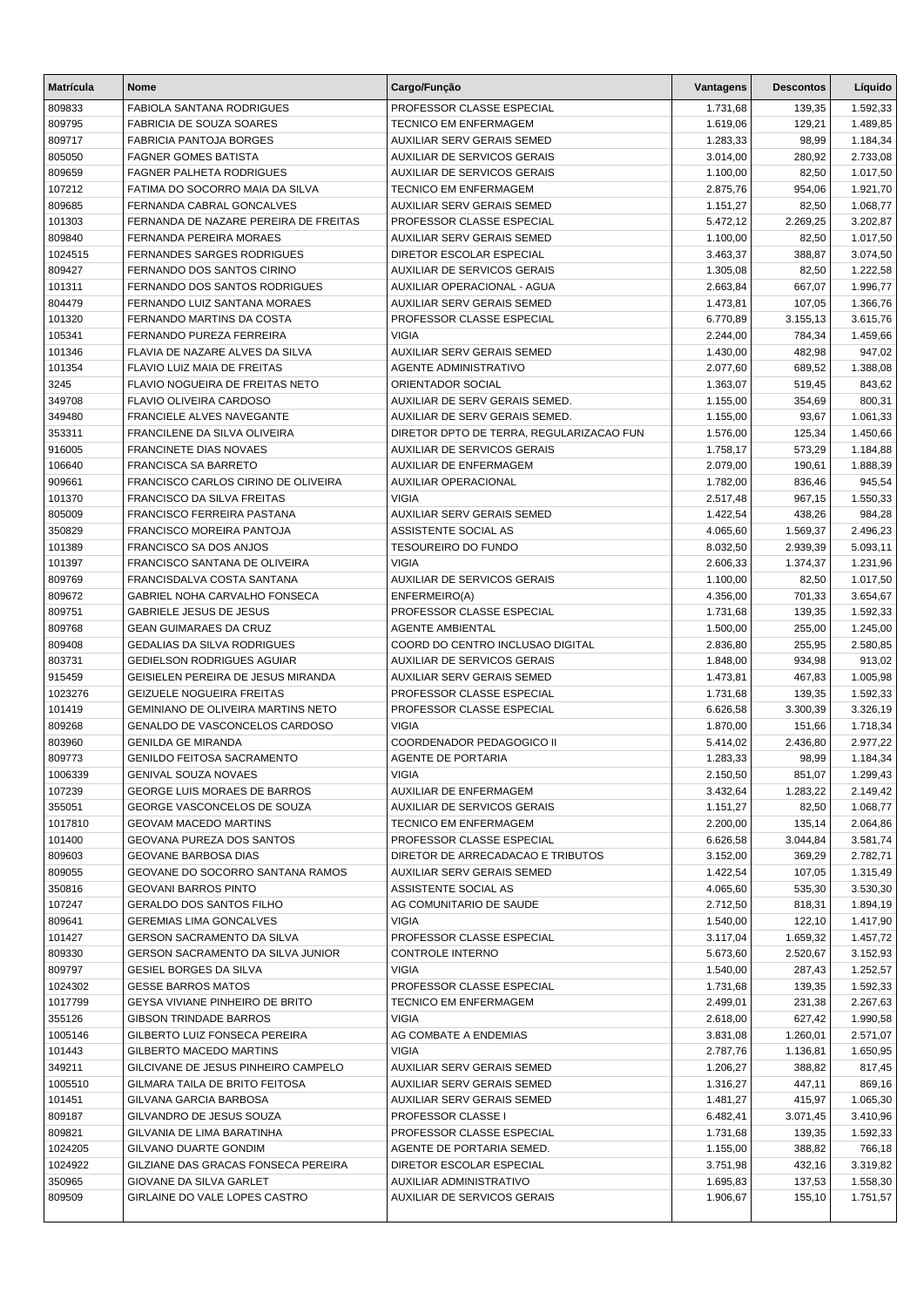| <b>Matrícula</b> | Nome                                                                        | Cargo/Função                                            | Vantagens            | <b>Descontos</b> | Líquido              |
|------------------|-----------------------------------------------------------------------------|---------------------------------------------------------|----------------------|------------------|----------------------|
| 350605           | GISLAYNE SACRAMENTO DE PINHO                                                | PROFESSOR CLASSE ESPECIAL                               | 2.251,19             | 187,53           | 2.063,66             |
| 3354             | <b>GIZELHE GONDIM SANTOS</b>                                                | AUXILIAR DE SERV GERAIS SEMED.                          | 1.206,27             | 457,10           | 749,17               |
| 804487           | GIZELLE GOMES DE SA                                                         | <b>AUXILIAR SERV GERAIS SEMED</b>                       | 1.320,00             | 346,07           | 973,93               |
| 349740           | <b>GLAIDES GUIMARAES CUNHA</b>                                              | AUXILIAR SERV GERAIS SEMED                              | 1.206,27             | 384,72           | 821,55               |
| 1023799          | <b>GLAUCE DO CARMO SOARES</b>                                               | AUXILIAR SERV GERAIS SEMED                              | 1.100,00             | 82,50            | 1.017,50             |
| 353551           | GLEDISSON DE SOUZA NOVAES                                                   | COORDENADOR CASA DA CIDADANIA - DAS II                  | 1.576,00             | 622,76           | 953,24               |
| 3276             | <b>GLEIBSTON LIMA DE MORAES</b>                                             | PROFESSOR CLASSE ESPECIAL                               | 1.731,68             | 139,35           | 1.592,33             |
| 809708           | <b>GLEICI SILVA DE SOUZA</b>                                                | AUXILIAR SERV GERAIS SEMED                              | 1.283,33             | 98,99            | 1.184,34             |
| 1024523          | <b>GLEICIANE DOS SANTOS FERREIRA</b>                                        | <b>AUXILIAR ADMIN SEMED</b>                             | 1.472,10             | 111,37           | 1.360,73             |
| 101460           | GOETHE DA SILVA BARBOSA                                                     | <b>VIGIA</b>                                            | 3.175,89             | 276,69           | 2.899,20             |
| 101478           | <b>GRACIANO BARROS DA SILVA JUNIOR</b>                                      | PROFESSOR CLASSE ESPECIAL                               | 6.626,58             | 1.243,89         | 5.382,69             |
| 804495           | <b>GRACIANO GOMES DA SILVA</b>                                              | <b>AUXILIAR SERV GERAIS SEMED</b>                       | 1.320,00             | 129,05           | 1.190,95             |
| 700665           | <b>GRACIETE SACRAMENTO DA SILVA</b>                                         | PROFESSOR CLASSE ESPECIAL                               | 5.772,29             | 1.063,00         | 4.709,29             |
| 106658           | <b>GRACILENE SACRAMENTO DA SILVA</b>                                        | PROFESSOR CLASSE ESPECIAL                               | 6.482,28             | 3.520,60         | 2.961,68             |
| 101486           | <b>GRACIVAL SACRAMENTO DA SILVA</b>                                         | AGENTE ADMINISTRATIVO SEMED                             | 1.737,94             | 349,50           | 1.388,44             |
| 809643           | <b>GRANDERSON BRAGA MAIA</b>                                                | <b>VIGIA</b>                                            | 1.540,00             | 122,10           | 1.417,90             |
| 352556           | <b>GUIBSON PAIXAO SA</b>                                                    | VIGIA.                                                  | 1.963,50             | 535,71           | 1.427,79             |
| 809605           | <b>GUILHERME QUARESMA PAES</b>                                              | DIRETOR(A) DE CONTRATOS E CONVENIOS                     | 1.576,00             | 125,34           | 1.450,66             |
| 1024000          | GUIOMAR DA SILVA TAVARES                                                    | PROFESSOR CLASSE ESPECIAL                               | 1.731,68             | 139,35           | 1.592,33             |
| 105414           | GUIOMAR FERNANDES DE OLIVEIRA                                               | <b>AUXILIAR SERV GERAIS SEMED</b>                       | 1.906,67             | 514,95           | 1.391,72             |
| 1024680          | <b>HAMILTON PAIVA BORGES</b>                                                | <b>VIGIA</b>                                            | 1.963,50             | 775,67           | 1.187,83             |
| 701602           | HELENICE MARIA FERREIRA CARDOSO                                             | ENGENHEIRA FLORESTAL                                    | 4.646,40             | 1.705,30         | 2.941,10             |
| 353379           | <b>HELIO MENEZES MONTEIRO</b>                                               | DIRETOR ESCOLAR ESPECIAL                                | 3.751,98             | 432,16           | 3.319,82             |
| 355577           | HELOISA CRISTINA SIQUEIRA CASTILHO                                          | <b>AUXILIAR ADMINISTRATIVO</b>                          | 1.686,67             | 552,43           | 1.134,24             |
| 101494           | HELY RUSSI SACRAMENTO DA SILVA                                              | PROFESSOR CLASSE ESPECIAL                               | 6.626,58             | 1.348,16         | 5.278,42             |
| 701173           | HEYDER RUBENS DO CARMO FREITAS                                              | PROFESSOR CLASSE I                                      | 6.287,57             | 2.472,35         | 3.815,22             |
| 34905            | HIDERALDO MARCELO DE AZEVEDO TAVARES                                        | PROCURADOR(A) MUNICIPAL                                 | 10.935,00            | 2.780,72         | 8.154,28             |
| 350832           | HILARIO ROBERTO DE NAZARE                                                   | <b>PEDAGOGO</b>                                         | 4.065,60             | 1.740,04         | 2.325,56             |
| 913863           | HOSANA SILVA MELO                                                           | <b>GARI</b>                                             | 2.168,83             | 175,89           | 1.992,94             |
| 353022           | <b>HUXLEI OLIVEIRA BISPO</b>                                                | PROFESSOR CLASSE II                                     | 5.785,28             | 1.139,09         | 4.646,19             |
| 809830           | IAGO DE ANDRADE CORREA                                                      | <b>AUXILIAR DE SERVICOS GERAIS</b>                      | 1.320,00             | 102,30           | 1.217,70             |
| 3272             | <b>IANDALLA SANTOS MARTINS</b>                                              | PROFESSOR CLASSE ESPECIAL                               | 1.818,26             | 147,14           | 1.671,12             |
| 349360           | IASMIN IEDA DE OLIVEIRA NOGUEIRA                                            | AUXILIAR SERV GERAIS SEMED                              | 1.206,27             | 353,67           | 852,60               |
| 1006444          | IDA NATHALIA PEREIRA DE FREITAS                                             | TECNICO EM ENFERMAGEM                                   | 2.127,76             | 174,99           | 1.952,77             |
| 809705           | <b>IDAELI DA SILVA FELIPE</b>                                               | PROFESSOR CLASSE ESPECIAL                               | 1.904,86             | 154,93           | 1.749,93             |
| 101508           | <b>IDALICE BARATINHA DE MORAES</b>                                          | AUXILIAR ADMINISTRAIVO.<br><b>AGENTE ADMINISTRATIVO</b> | 1.100,00             | 89,21            | 1.010,79             |
| 809789           | <b>IDERALDO DE NAZARE PAES FARIAS</b><br><b>IDEUZANIRA DE CASTRO CHAVES</b> | AUXILIAR SERV GERAIS SEMED                              | 1.272,00             | 97,98            | 1.174,02             |
| 349646<br>3365   | <b>IDEVALDO RODRIGUES VANZELER</b>                                          | <b>AUXILIAR SERV GERAIS SEMED</b>                       | 1.257,54             | 389,74<br>82,50  | 867,80               |
| 101524           | <b>IDIMAR CHAVES CARDOSO</b>                                                | PROFESSOR CLASSE ESPECIAL                               | 1.151,27<br>5.500,98 | 2.445,16         | 1.068,77<br>3.055,82 |
| 809662           | <b>IGOR GALVAO DA SILVA</b>                                                 | <b>AGENTE AMBIENTAL</b>                                 | 2.250,00             | 187,39           | 2.062,61             |
| 809825           | IGOR JOSE BARATINHA DA SILVA                                                | <b>EDUCADOR FISICO</b>                                  | 4.356,00             | 701,33           | 3.654,67             |
| 101532           | <b>ILDA BARBOSA ALVES</b>                                                   | <b>AUXILIAR SERV GERAIS SEMED</b>                       | 1.485,00             | 522,00           | 963,00               |
| 101540           | INES DA SILVA DIAS                                                          | PROFESSOR CLASSE ESPECIAL                               | 6.626,58             | 1.400,30         | 5.226,28             |
| 101559           | <b>INGRID EYTYENE GOMES FARIAS</b>                                          | <b>AUXILIAR DE SERVICOS GERAIS</b>                      | 1.430,00             | 115,97           | 1.314,03             |
| 101567           | IONE DA CRUZ SILVA                                                          | PROFESSOR CLASSE ESPECIAL                               | 6.482,28             | 1.952,13         | 4.530,15             |
| 101583           | <b>IRACEMA DUARTE RODRIGUES</b>                                             | AUXILIAR SERV GERAIS SEMED                              | 1.485,00             | 610,27           | 874,73               |
| 3281             | IRACEMA RODRIGUES DOS SANTOS                                                | PROFESSOR CLASSE ESPECIAL                               | 1.731,68             | 139,35           | 1.592,33             |
| 1024531          | IRLANDA JOAQUINA DA CRUZ SILVA                                              | SECRETARIO UNID ESCOLAR                                 | 1.749,06             | 140,91           | 1.608,15             |
| 101605           | <b>IRLEI DA CRUZ SILVA</b>                                                  | PROFESSOR CLASSE ESPECIAL                               | 7.013,33             | 2.332,55         | 4.680,78             |
| 700770           | <b>IRLENE DA CRUZ SILVA</b>                                                 | PROFESSOR CLASSE ESPECIAL                               | 6.482,28             | 2.964,54         | 3.517,74             |
| 351093           | <b>ISAC LIMA DE OLIVEIRA</b>                                                | PROFESSOR CLASSE ESPECIAL                               | 2.285,83             | 205,95           | 2.079,88             |
| 1017586          | <b>ISAIAS CHAVES CARDOSO</b>                                                | <b>GARI</b>                                             | 1.595,00             | 127,05           | 1.467,95             |
| 105457           | <b>ISANETE MONTEIRO DE FARIAS</b>                                           | PROFESSOR CLASSE ESPECIAL                               | 6.626,58             | 1.342,58         | 5.284,00             |
| 3188             | <b>ISAQUE AMARAL DE SOUZA</b>                                               | <b>AUXILIAR DE SERVICOS GERAIS</b>                      | 1.595,00             | 127,05           | 1.467,95             |
| 804967           | <b>ISAQUE ROMERO MONTEIRO</b>                                               | <b>GARI</b>                                             | 1.848,00             | 1.297,21         | 550,79               |
| 107271           | <b>ISENIL FERREIRA PANTOJA</b>                                              | AG COMUNITARIO DE SAUDE                                 | 2.929,50             | 831,65           | 2.097,85             |
| 804290           | <b>ISLAN DANIEL SANTOS DA SILVA</b>                                         | AUXILIAR SERV GERAIS SEMED                              | 1.870,00             | 434,86           | 1.435,14             |
| 805084           | <b>ISMAEL CAMPOS SEIXAS</b>                                                 | <b>VIGIA</b>                                            | 2.653,20             | 945,04           | 1.708,16             |
| 809854           | <b>ISRAEL DE JESUS FARIAS</b>                                               | <b>AUXILIAR DE SERVICOS GERAIS</b>                      | 1.100,00             | 82,50            | 1.017,50             |
| 1007947          | <b>IVALDO BRITO MOURAO</b>                                                  | <b>AUXILIAR DE SERVICOS GERAIS</b>                      | 1.804,00             | 82,50            | 1.721,50             |
| 1024957          | IVAN DA CONCEICAO BRITO                                                     | AUXILIAR SERV GERAIS SEMED                              | 1.100,00             | 82,50            | 1.017,50             |
| 1024213          | <b>IVAN GONDIM DE PAIVA</b>                                                 | <b>VIGIA</b>                                            | 1.963,50             | 159,24           | 1.804,26             |
| 809734           | <b>IVAN MONTEIRO DE BRITO</b>                                               | <b>VIGIA</b>                                            | 1.540,00             | 122,10           | 1.417,90             |
| 101613           | <b>IVANERES MOREIRA DE JESUS</b>                                            | PROFESSOR CLASSE ESPECIAL                               | 6.626,58             | 2.906,23         | 3.720,35             |
| 916404           | <b>IVANETE BORGES DOS SANTOS</b>                                            | AUXILIAR SERV GERAIS SEMED                              | 1.760,00             | 142,74           | 1.617,26             |
| 101630           | IVANI ARRUDA DOS SANTOS                                                     | PROFESSOR CLASSE ESPECIAL                               | 6.626,58             | 1.348,16         | 5.278,42             |
| 101648           | <b>IVANI CRUZ SILVA</b>                                                     | AGENTE ADMINISTRATIVO SEMED                             | 1.755,33             | 616,57           | 1.138,76             |
|                  |                                                                             |                                                         |                      |                  |                      |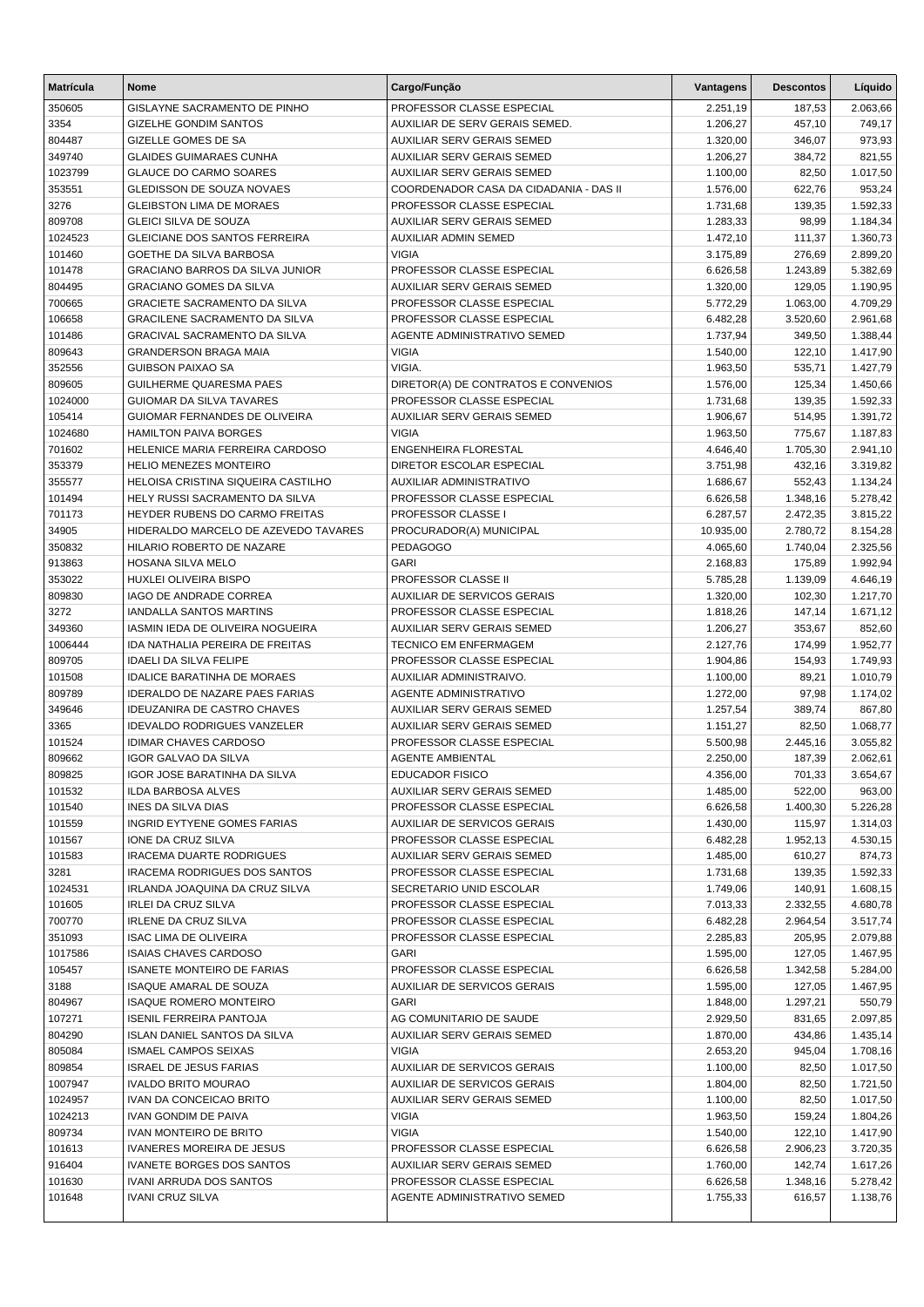| <b>Matrícula</b>  | <b>Nome</b>                                                           | Cargo/Função                                           | <b>Vantagens</b>     | <b>Descontos</b>   | Líquido              |
|-------------------|-----------------------------------------------------------------------|--------------------------------------------------------|----------------------|--------------------|----------------------|
| 107255            | <b>IVANILDO ALVES CORREA</b>                                          | AG COMUNITARIO DE SAUDE                                | 2.929,50             | 1.101,81           | 1.827,69             |
| 1025872           | <b>IVANILSON DIAS CORREA</b>                                          | PROFESSOR CLASSE ESPECIAL                              | 1.731,68             | 139,35             | 1.592,33             |
| 101656            | <b>IVETE GUIMARAES BARATINHA</b>                                      | AGENTE ADMINISTRATIVO SEMED                            | 2.203,83             | 708,63             | 1.495,20             |
| 107263            | IZABEL BARREIROS PALHETA                                              | AUXILIAR ADMIN SEMED                                   | 1.485,00             | 585,26             | 899,74               |
| 809671            | IZABEL NOGUEIRA COELHO                                                | ORIENTADOR SOCIAL                                      | 1.249,33             | 95,93              | 1.153,40             |
| 804185            | IZABELLY DYANNE HONORATO GOMES VALENTE                                | <b>AUXILIAR DE SERVICOS GERAIS</b>                     | 1.422,54             | 444,37             | 978,17               |
| 1023543           | IZAIAS CARVALHO BARREIROS                                             | PROFESSOR CLASSE ESPECIAL                              | 2.597,52             | 249,70             | 2.347,82             |
| 1023551           | IZAIAS FERNANDES OLIVEIRA                                             | PROFESSOR CLASSE ESPECIAL                              | 1.731,68             | 139,35             | 1.592,33             |
| 349328            | <b>IZAIAS PANTOJA SOUTO</b>                                           | AUXILIAR DE SERV GERAIS SEMED.                         | 1.308,81             | 93,67              | 1.215,14             |
| 809241            | <b>IZAN ROMERO MONTEIRO</b>                                           | AG COMBATE A ENDEMIAS                                  | 2.604,00             | 1.036,78           | 1.567,22             |
| 101680            | <b>IZANE FREITAS PANTOJA</b>                                          | PROFESSOR CLASSE ESPECIAL                              | 6.626,58             | 3.011,77           | 3.614,81             |
| 916315            | <b>IZANILDA SEIXAS BORGES</b>                                         | AUXILIAR SERV GERAIS SEMED                             | 1.686,67             | 556,35             | 1.130,32             |
| 101699<br>350647  | IZIETE DAS GRACAS ARRUDA DOS SANTOS<br><b>IZOMAR CARDOSO COUTINHO</b> | SECRETARIO UNID ESCOLAR<br>PROFESSOR CLASSE ESPECIAL   | 2.123,86<br>2.857,28 | 564,25             | 1.559,61<br>2.545,04 |
| 351291            | <b>IZOMAR MORAES GONCALVES</b>                                        | PROFESSOR CLASSE ESPECIAL                              | 3.463,37             | 312,24<br>450,43   | 3.012,94             |
| 101702            | JACI DOS SANTOS CASTRO                                                | PROFESSOR CLASSE ESPECIAL                              | 6.626,58             | 2.869,50           | 3.757,08             |
| 803138            | JACIRA SOUZA DA SILVA                                                 | PSICOLOGO(A) ASST. SOCIAL                              | 4.646,40             | 2.073,82           | 2.572,58             |
| 101729            | JACIRENE NUNES GONCALVES NOGUEIRA                                     | AUXILIAR DE SERVICOS GERAIS                            | 1.430,00             | 459,31             | 970,69               |
| 101737            | JADER DA SILVA SOUZA                                                  | AUXILIAR SERV GERAIS SEMED                             | 1.532,54             | 598,73             | 933,81               |
| 809745            | JADER TENORIO GUIMARAES                                               | <b>AUXILIAR SERV GERAIS SEMED</b>                      | 1.558,33             | 123,74             | 1.434,59             |
| 1005774           | JADERLICE GOMES DE SOUZA                                              | PROFESSOR CLASSE ESPECIAL                              | 1.731,68             | 139,35             | 1.592,33             |
| 809645            | JAELY MARTINS NEVES                                                   | <b>AUXILIAR DE SERVICOS GERAIS</b>                     | 1.320,00             | 102,30             | 1.217,70             |
| 809790            | <b>JAICIEL SANTANA DE OLIVEIRA</b>                                    | <b>AUXILIAR ADMIN SEMED</b>                            | 1.100,00             | 82,50              | 1.017,50             |
| 107280            | JAIDE NOGUEIRA DA SILVA                                               | DIRETOR DE POSTOS DE SAUDE RURAL E URBANA              | 2.458,56             | 621,04             | 1.837,52             |
| 809842            | <b>JAILDO DA SILVA FELIPE</b>                                         | AGENTE DE PORTARIA SEMED                               | 1.640,83             | 131,17             | 1.509,66             |
| 101745            | JAIME DE MORAES OLIVEIRA                                              | SECRETARIO MUNICIPAL DA SEMED                          | 6.028,24             | 3.084,71           | 2.943,53             |
| 101753            | JAIR DE JESUS GARCIA DE MORAES                                        | PROFESSOR CLASSE ESPECIAL                              | 5.472,12             | 2.267,89           | 3.204,23             |
| 101761            | JAIR PINHEIRO DE SOUZA                                                | AGENTE DE SANEAMENTO                                   | 1.930,50             | 543,53             | 1.386,97             |
| 349237            | JAIRO BARBOSA BRITO                                                   | AUXILIAR SERV GERAIS SEMED                             | 1.257,54             | 455,09             | 802,45               |
| 351999            | <b>JAIRO FARIAS MOURA</b>                                             | <b>MOTORISTA TERRESTRE</b>                             | 2.402,63             | 227,67             | 2.174,96             |
| 1026968           | JAIRO GONCALVES E GONCALVES                                           | PROFESSOR CLASSE ESPECIAL                              | 1.731,68             | 139,35             | 1.592,33             |
| 809610            | JAIRO VILHENA DA CRUZ                                                 | DIRETOR DE POSTOS DE SAUDE RURAL E URBANA              | 2.364,00             | 176,67             | 2.187,33             |
| 101770            | JAIROMAR DA SILVA RIBEIRO                                             | <b>AUXILIAR DE SERVICOS GERAIS</b>                     | 1.650,00             | 115,97             | 1.534,03             |
| 101788            | JAIRSON SILVA DE SOUZA                                                | OPERADOR DE MAQUINA                                    | 4.088,44             | 1.530,84           | 2.557,60             |
| 809431            | JAKSON SOUZA DE ARAUJO                                                | <b>AUXILIAR DE SERVICOS GERAIS</b>                     | 1.202,54             | 82,50              | 1.120,04             |
| 809802            | JAMES DA SILVA SANTOS                                                 | <b>TECNICO EM ENFERMAGEM</b>                           | 1.629,38             | 130,14             | 1.499,24             |
| 101796            | JANDIR MACEDO MARTINS                                                 | MOTORISTA FLUVIAL                                      | 2.368,67             | 1.219,94           | 1.148,73             |
| 1025740<br>809746 | JANDIRA CARDOSO GOMES<br>JANDIRA RODRIGUES GARCIA                     | PROFESSOR CLASSE ESPECIAL<br>PROFESSOR CLASSE ESPECIAL | 1.904,86<br>1.991,44 | 154,93<br>162,72   | 1.749,93<br>1.828,72 |
| 3195              | JANDRESON PINHEIRO PESSOA                                             | <b>VIGIA</b>                                           | 2.530,00             | 236,74             | 2.293,26             |
| 1022911           | JANE CRISTINA FREIRE GOMES TAVARES                                    | ASSISTENTE SOCIAL AS                                   | 3.872,00             | 531,91             | 3.340,09             |
| 1015290           | JANE MARIA NUNES DOS SANTOS                                           | PROFESSOR CLASSE ESPECIAL                              | 1.731,68             | 139,35             | 1.592,33             |
| 809813            | JANESA SILVA MARTINS                                                  | <b>TECNICO EM ENFERMAGEM</b>                           | 1.320,00             | 102,30             | 1.217,70             |
| 1017845           | JANILDO DA SILVA DE SOUZA                                             | <b>MICROSCOPISTA</b>                                   | 1.371,27             | 102,30             | 1.268,97             |
| 349451            | JANILSON DE JESUS LOPES                                               | <b>VIGIA</b>                                           | 1.963,50             | 159,24             | 1.804,26             |
| 1025554           | JAQUELINE LUZIA FREITAS GAIA                                          | PROFESSOR CLASSE II                                    | 6.187,45             | 2.852,57           | 3.334,88             |
| 3379              | JAQUELINE SOARES PANTOJA                                              | PROFESSOR CLASSE ESPECIAL                              | 1.904,86             | 154,93             | 1.749,93             |
| 803367            | JAQUILENE DA TRINDADE PESSOA                                          | AG COMBATE A ENDEMIAS                                  | 2.604,00             | 211,18             | 2.392,82             |
| 1023640           | JARLENE PINHEIRO PESSOA                                               | DIRETOR ESCOLAR ESPECIAL                               | 3.463,37             | 388,87             | 3.074,50             |
| 349844            | JAYLSON OLIVEIRA ARAUJO                                               | <b>VIGIA</b>                                           | 1.963,50             | 520,65             | 1.442,85             |
| 101818            | JEAN JACKSON PEREIRA LOPES                                            | <b>TECNICO DE INFORMATICA</b>                          | 1.590,00             | 508,95             | 1.081,05             |
| 803855            | JEAN MARCIO DA COSTA MARQUES                                          | <b>VIGIA</b>                                           | 3.097,60             | 775,16             | 2.322,44             |
| 1024329           | JEANE PINHEIRO JORGE                                                  | PROFESSOR CLASSE ESPECIAL                              | 2.597,52             | 263,92             | 2.333,60             |
| 101826            | JECILENE DO SOCORRO GARCIA DE MORAES                                  | <b>AGENTE ADMINISTRATIVO</b>                           | 2.404,08             | 194,97             | 2.209,11             |
| 1025783           | JECIVALDO DA SILVA BRITO                                              | PROFESSOR CLASSE ESPECIAL                              | 1.731,68             | 139,35             | 1.592,33             |
| 809661            | JEFERSON FERREIRA FREITAS                                             | <b>AGENTE ADMINISTRATIVO</b>                           | 1.272,00             | 97,98              | 1.174,02             |
| 350105            | JEFERSON PAULO FERREIRA QUARESMA                                      | PROFESSOR CLASSE II                                    | 6.017,31             | 2.216,62           | 3.800,69             |
| 354530            | JEFERSON VASCONCELO DE SOUZA                                          | AUXILIAR SERV GERAIS SEMED                             | 1.100,00             | 82,50              | 1.017,50             |
| 909726            | JEFESON DA SILVA SOUZA                                                | AUXILIAR DE SERVICOS GERAIS                            | 2.134,00             | 579,60             | 1.554,40             |
| 355580            | JEFFERSON DOS REIS LIMA                                               | <b>FISIOTERAPEUTA</b>                                  | 6.029,83             | 2.176,99           | 3.852,84             |
| 350027            | JEFFERSON LIMA GUIMARAES                                              | <b>PROFESSOR CLASSE II</b>                             | 6.945,42             | 3.055,32           | 3.890,10             |
| 809721<br>804509  | JEIELE DIAS FURTADO                                                   | PROFESSOR CLASSE ESPECIAL<br>PROFESSOR CLASSE ESPECIAL | 2.597,52<br>6.280,24 | 263,92<br>2.510,45 | 2.333,60             |
| 349422            | JEOVA DE OLIVEIRA FIRMINO<br>JEOVA GOMES FONSECA                      | AGENTE DE PORTARIA SEMED                               | 1.155,00             | 93,67              | 3.769,79<br>1.061,33 |
| 914851            | JEOVA TENORIO CABRAL                                                  | AUXILIAR SERV GERAIS SEMED                             | 1.503,33             | 121,92             | 1.381,41             |
| 809808            | JEOVANE DE JESUS DA SILVA                                             | TECNICO EM ENFERMAGEM                                  | 1.938,75             | 157,98             | 1.780,77             |
| 1005677           | JEREMIAS DE OLIVEIRA BARATINHA                                        | VIGIA                                                  | 2.773,51             | 2.141,32           | 632,19               |
| 349860            | JEREMIAS FERREIRA DAMASCENO                                           | AUXILIAR DE SERV GERAIS SEMED.                         | 1.155,00             | 457,10             | 697,90               |
|                   |                                                                       |                                                        |                      |                    |                      |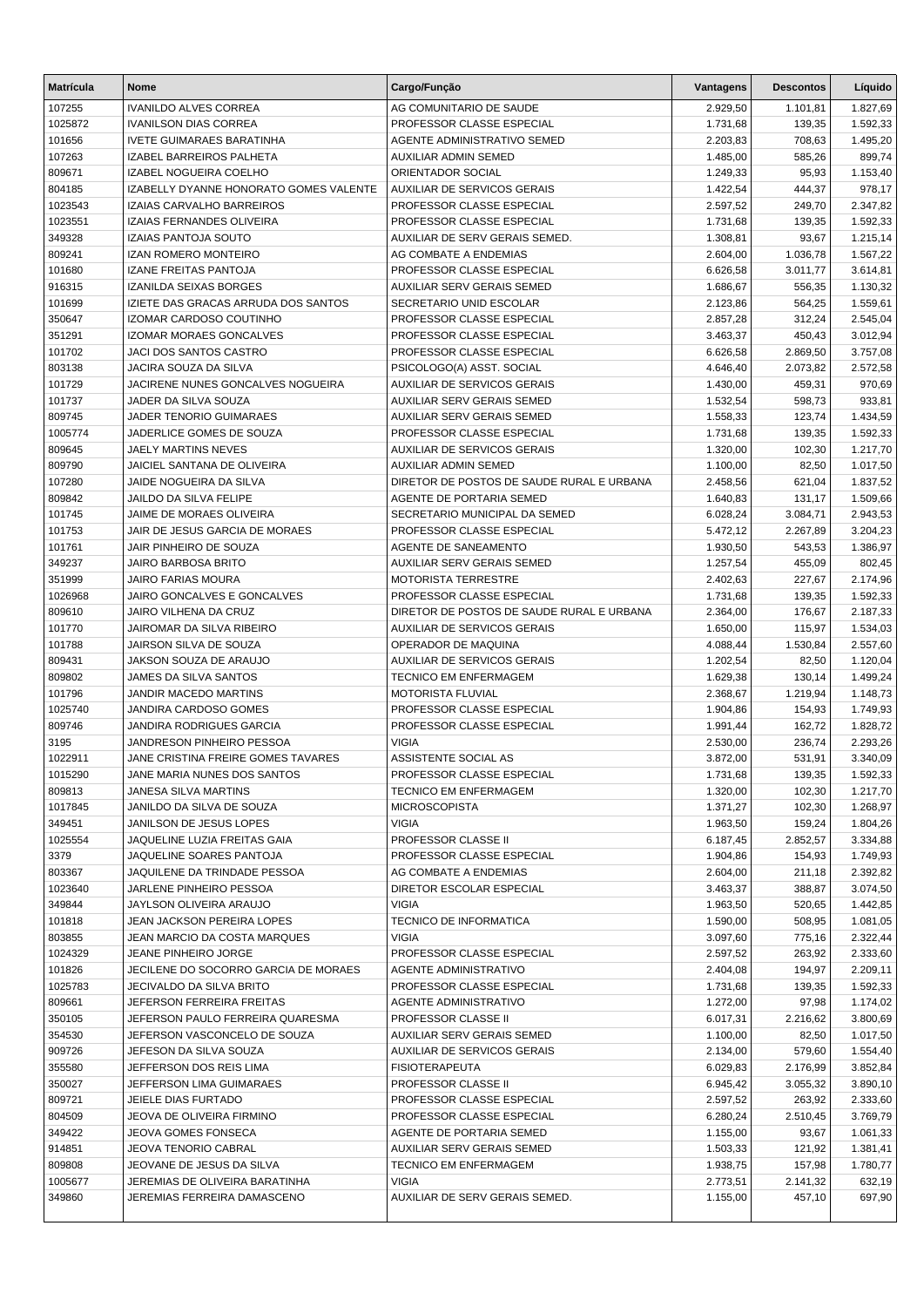| <b>Matrícula</b>  | Nome                                                       | Cargo/Função                                           | Vantagens            | <b>Descontos</b>     | Líquido              |
|-------------------|------------------------------------------------------------|--------------------------------------------------------|----------------------|----------------------|----------------------|
| 809588            | JEREMIAS LOPES DE FARIAS                                   | <b>CONSELHEIRO</b>                                     | 1.562,72             | 124,14               | 1.438,58             |
| 809681            | JERSON MACHADO ARRUDA                                      | <b>AUXILIAR SERV GERAIS SEMED</b>                      | 1.100,00             | 82,50                | 1.017,50             |
| 809561            | <b>JESIEL DE FARIAS FARIAS</b>                             | ASSESSOR ESPECIAL I                                    | 1.903,02             | 89,88                | 1.813,14             |
| 809520            | <b>JESSICA FERNANDES OLIVEIRA</b>                          | ENFERMEIRO(A)                                          | 4.840,00             | 862,74               | 3.977,26             |
| 809508            | JESSICA PANTOJA DE MORAES PEREIRA                          | <b>TECNICO EM ENFERMAGEM</b>                           | 1.371,27             | 102,30               | 1.268,97             |
| 349399            | <b>JESSICA SOUSA BARRETO</b>                               | AUXILIAR DE SERV GERAIS SEMED.                         | 1.155,00             | 354,69               | 800,31               |
| 101842            | JESSUINA DE CASSIA DA COSTA MONTEIRO                       | PROFESSOR CLASSE ESPECIAL                              | 6.436,10             | 2.134,58             | 4.301,52             |
| 809650            | JHEIMI WILLIAM DE JESUS SARAIVA                            | AGENTE DE PORTARIA                                     | 1.320,00             | 102,30               | 1.217,70             |
| 809726            | JHEMES RODRIGUES DOS SANTOS                                | PROFESSOR CLASSE ESPECIAL                              | 2.943,86             | 328,34               | 2.615,52             |
| 1004913           | JHENES JORGE ALVES NUNES                                   | AUXILIAR DE SERVICOS GERAIS                            | 1.316,27             | 102,59               | 1.213,68             |
| 809777            | JHON DOS SANTOS MAIA<br><b>JHONATAN BRITO DE SOUSA</b>     | AUXILIAR DE SERVICOS GERAIS                            | 1.100,00             | 82,50                | 1.017,50             |
| 349282            |                                                            | <b>VIGIA</b><br>PROFESSOR CLASSE ESPECIAL              | 1.501,50             | 608,67               | 892,83               |
| 350709<br>1013475 | JO DE SOUZA ARAUJO<br>JOABE SOUZA PEREIRA                  | CONSELHEIRO                                            | 1.731,68<br>2.083,63 | 139,35<br>551,50     | 1.592,33<br>1.532,13 |
| 1026526           | JOANA BARATINHA NOGUEIRA                                   | SECRETARIO UNID ESCOLAR                                | 1.749,06             | 140,91               | 1.608,15             |
| 1003828           | JOANA COUTINHO DOS SANTOS                                  | <b>GARI</b>                                            | 1.644,50             | 645,39               | 999,11               |
| 107301            | JOANA DE CARVALHO SOUTO                                    | AG COMUNITARIO DE SAUDE                                | 2.604,00             | 1.038,95             | 1.565,05             |
| 101850            | JOANA LAUDECY GOMES SANTANA                                | PROFESSOR CLASSE ESPECIAL                              | 6.770,89             | 3.123,13             | 3.647,76             |
| 1006436           | JOANA MARIA MARTINS GOMES                                  | <b>TECNICO EM ENFERMAGEM</b>                           | 1.320,00             | 102,30               | 1.217,70             |
| 107328            | JOANA ROSA DA COSTA GARCIA                                 | AUXILIAR DE ENFERMAGEM                                 | 3.638,43             | 1.188,07             | 2.450,36             |
| 803243            | <b>JOANA ROSA FARIAS PEREIRA</b>                           | <b>TECNICO EM ENFERMAGEM</b>                           | 3.071,01             | 1.153,20             | 1.917,81             |
| 804517            | JOANA ROSILENE ROMERO BATISTA                              | AUXILIAR SERV GERAIS SEMED                             | 1.371,27             | 441,35               | 929,92               |
| 700550            | JOAO AIRES DA COSTA                                        | <b>MOTORISTA</b>                                       | 2.251,05             | 194,90               | 2.056,15             |
| 101869            | <b>JOAO BARATINHA NOGUEIRA</b>                             | PROFESSOR CLASSE ESPECIAL                              | 6.626,58             | 1.400,30             | 5.226,28             |
| 809670            | JOAO BATISTA DA SILVA QUARESMA                             | PSICOLOGO (A)                                          | 5.142,50             | 963,63               | 4.178,87             |
| 1023292           | JOAO BATISTA DE FREITAS ALVES                              | PROFESSOR CLASSE ESPECIAL                              | 3.463,37             | 450,43               | 3.012,94             |
| 3255              | JOAO BATISTA DE SOUZA E SOUZA                              | PROFESSOR CLASSE I                                     | 5.941,01             | 2.416,89             | 3.524,12             |
| 803340            | JOAO BATISTA MARQUES PALHETA                               | AG COMBATE A ENDEMIAS                                  | 3.107,75             | 985,33               | 2.122,42             |
| 105538            | JOAO BATISTA NUNES DE CARVALHO                             | PROFESSOR CLASSE ESPECIAL                              | 6.337,97             | 2.029,61             | 4.308,36             |
| 1017977           | JOAO BATISTA OLIVEIRA CORREA                               | DIRETOR ESCOLAR ESPECIAL                               | 3.376,79             | 346,45               | 3.030,34             |
| 352267            | JOAO BATISTA ROSA DE OLIVEIRA                              | <b>AUX DE SERVICOS GERAIS</b>                          | 1.151,27             | 82,50                | 1.068,77             |
| 105546            | JOAO BATISTA SA DOS SANTOS                                 | <b>TECNICO AGRICOLA</b>                                | 2.348,12             | 746,89               | 1.601,23             |
| 809209            | JOAO DE CASTRO FREITAS NETO                                | PROFESSOR CLASSE I                                     | 6.879,44             | 2.961,08             | 3.918,36             |
| 101885            | JOAO DE DEUS MOREIRA DOS SANTOS                            | <b>AUXILIAR DE SERVICOS GERAIS</b>                     | 2.524,50             | 825,64               | 1.698,86             |
| 3228              | JOAO DE FARIAS FARIAS<br>JOAO DO SOCORRO OLIVEIRA FERREIRA | AGENTE DE PORTARIA SEMED<br>AG COMBATE A ENDEMIAS      | 1.100,00             | 89,21                | 1.010,79             |
| 914789<br>803375  | JOAO DOS SANTOS SILVA                                      | AG COMBATE A ENDEMIAS                                  | 3.120,67<br>2.604,00 | 983,43<br>1.050,00   | 2.137,24<br>1.554,00 |
| 1008110           | JOAO ERLANDRICE CORREA MACHADO                             | CHEFE DEPTO DE RECURSOS HUMANOS                        | 4.728,00             | 614,13               | 4.113,87             |
| 809271            | <b>JOAO FARIAS RODRIGUES</b>                               | AGENTE DE PORTARIA SEMED                               | 1.100,00             | 390,40               | 709,60               |
| 700843            | JOAO IVAN ARRUDA DOS SANTOS                                | <b>AUXILIAR SERV GERAIS SEMED</b>                      | 1.760,00             | 373,30               | 1.386,70             |
| 1005065           | JOAO JOSE BARATINHA DE OLIVEIRA                            | AG COMBATE A ENDEMIAS                                  | 2.604,00             | 790,96               | 1.813,04             |
| 107352            | JOAO MARCOS CARDOSO RODRIGUES                              | AGENTE DE PORTARIA                                     | 2.079,00             | 843,18               | 1.235,82             |
| 3319              | JOAO MAURICIO DE BRITO FILHO                               | <b>CONSELHEIRO</b>                                     | 1.562,72             | 423,30               | 1.139,42             |
| 101907            | JOAO NOGUEIRA SA                                           | DIRETOR ESCOLAR I                                      | 7.515,00             | 2.188,58             | 5.326,42             |
| 1025694           | JOAO PAGOITO NUNES DE OLIVEIRA                             | AGENTE DE PORTARIA SEMED                               | 1.100,00             | 82,50                | 1.017,50             |
| 350118            | JOAO PAULO DE SENA TEIXEIRA                                | COORDENADOR PEDAGOGICO II                              | 4.833,95             | 2.035,98             | 2.797,97             |
| 349675            | <b>JOAQUIM CARNEIRO MOITA</b>                              | <b>VIGIA</b>                                           | 1.963,50             | 659,24               | 1.304,26             |
| 1023306           | JOAQUIM SANTANA FREITAS ALVES                              | PROFESSOR CLASSE ESPECIAL                              | 3.463,37             | 371,01               | 3.092,36             |
| 1024817           | JOAQUINA DE NAZARE BARBOSA DOS ANJOS                       | PROFESSOR CLASSE ESPECIAL                              | 1.731,68             | 139,35               | 1.592,33             |
| 3444              | JOBSON DE OLIVEIRA LIMA                                    | <b>AGENTE AMBIENTAL</b>                                | 2.250,00             | 199,29               | 2.050,71             |
| 1027174           | JOCICLELMA RODRIGUES DE MORAES                             | ENFERMEIRO(A)                                          | 4.356,00             | 701,33               | 3.654,67             |
| 809864            | JOCINEA DA CONCEICAO SILVA                                 | AUXILIAR SERV GERAIS SEMED                             | 1.558,33             | 123,74               | 1.434,59             |
| 803448            | JODSON DA SILVA SOUZA                                      | AG COMUNITARIO DE SAUDE                                | 2.604,00             | 903,74               | 1.700,26             |
| 101923            | JOEL BORGES DE MORAES                                      | AGENTE DE PORTARIA SEMED                               | 1.481,27             | 586,74               | 894,53               |
| 3050              | JOEL BRITO DE PAULA                                        | <b>VIGIA</b>                                           | 2.433,09             | 975,16               | 1.457,93             |
| 106666            | JOEL CRUZ MIRANDA                                          | AGENTE ADMINISTRATIVO (P N 002/2015GP)                 | 3.790,86             | 1.293,06             | 2.497,80             |
| 1026194           | JOEL OLIVEIRA DE MATOS                                     | <b>AUXILIAR ADMIN SEMED</b>                            | 1.100,00             | 82,50                | 1.017,50             |
| 350121<br>101931  | JOEL PAIXAO DA SILVA<br>JOEL PEIXINHO DE MORAES            | COORDENADOR PEDAGOGICO II<br>PROFESSOR CLASSE ESPECIAL | 2.416,98<br>6.626,58 | 1.392,82<br>2.968,82 | 1.024,16<br>3.657,76 |
| 1024698           | JOEL PEREIRA DA SILVA                                      | PROFESSOR CLASSE ESPECIAL                              | 1.731,68             | 139,35               | 1.592,33             |
| 350163            | JOELDSON COSTA PANTOJA                                     | PROFESSOR CLASSE I                                     | 5.941,01             | 1.113,74             | 4.827,27             |
| 101940            | JOELKSON ALFREDO MAIA RODRIGUES                            | PROFESSOR CLASSE II                                    | 10.657,89            | 5.492,69             | 5.165,20             |
| 351337            | JOELMA DE JESUS NOGUEIRA                                   | PROFESSOR CLASSE ESPECIAL                              | 1.731,68             | 139,35               | 1.592,33             |
| 809634            | JOELMA DUARTE FELIPE                                       | AGENTE ADMINISTRATIVO                                  | 1.526,40             | 120,87               | 1.405,53             |
| 1023314           | JOELSON CARVALHO SOUTO                                     | PROFESSOR CLASSE ESPECIAL                              | 2.857,28             | 312,24               | 2.545,04             |
| 101958            | JOELSON DA CRUZ MIRANDA                                    | PROFESSOR CLASSE ESPECIAL                              | 6.799,74             | 3.117,14             | 3.682,60             |
| 1012568           | JOETE OLIVEIRA ARRUDA                                      | <b>TECNICO EM ENFERMAGEM</b>                           | 1.629,38             | 130,14               | 1.499,24             |
| 1015915           | JOICE DO SOCORRO MELO PEREIRA                              | DIRETOR ESCOLAR ESPECIAL                               | 3.463,37             | 388,87               | 3.074,50             |
|                   |                                                            |                                                        |                      |                      |                      |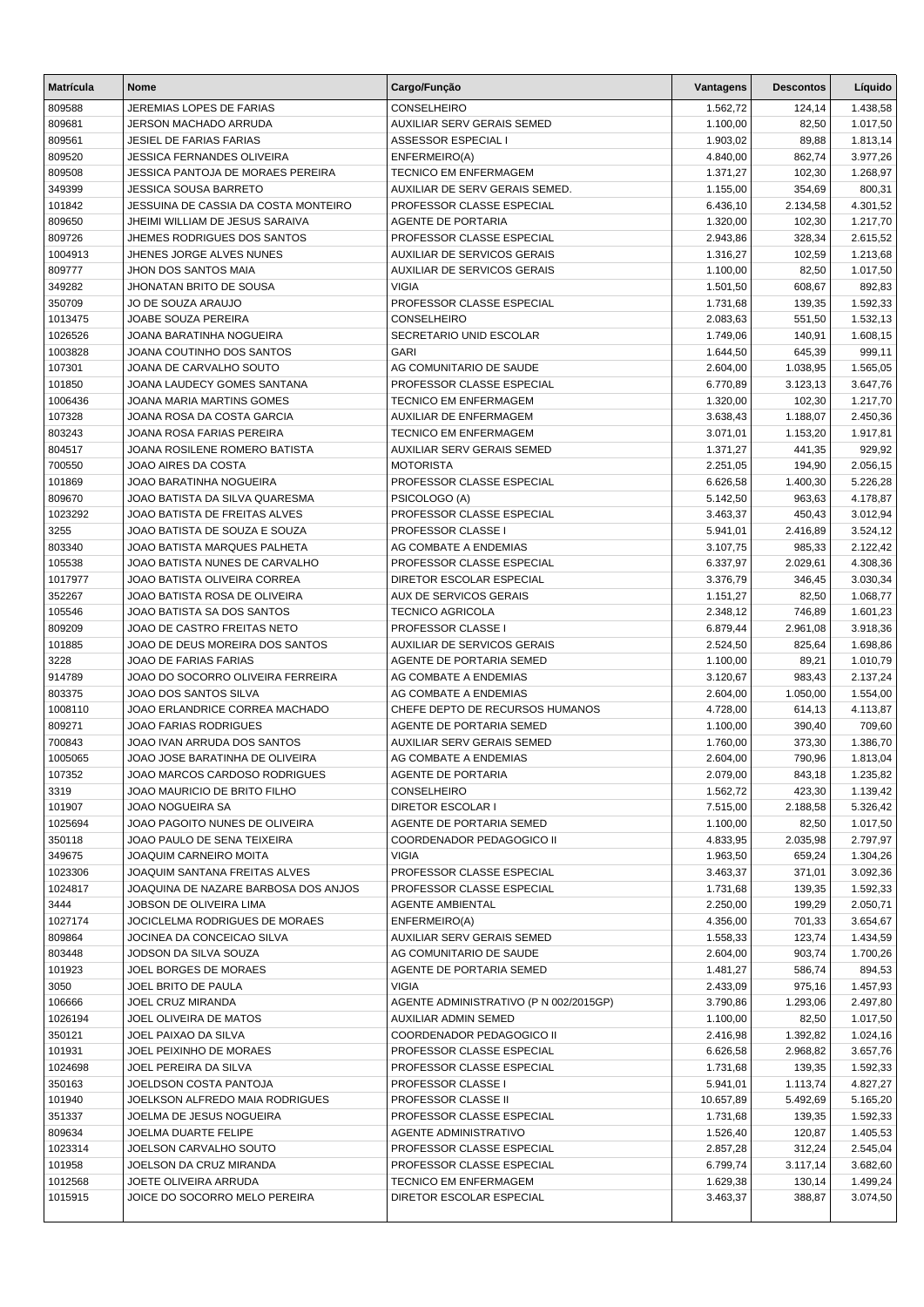| <b>Matrícula</b>  | <b>Nome</b>                                                            | Cargo/Função                                                | Vantagens            | <b>Descontos</b>     | Líquido              |
|-------------------|------------------------------------------------------------------------|-------------------------------------------------------------|----------------------|----------------------|----------------------|
| 809618            | JOICE FIGUEIREDO VELOSO                                                | ENFERMEIRO(A)                                               | 4.840,00             | 820,09               | 4.019,91             |
| 803812            | JOICIANE DE MELO PEREIRA                                               | PROFESSOR CLASSE ESPECIAL                                   | 5.772,29             | 2.599,98             | 3.172,31             |
| 101966            | JOICIL BARRETO MAIA                                                    | PROFESSOR CLASSE ESPECIAL                                   | 6.626,58             | 2.584,17             | 4.042,41             |
| 804770            | JOISY CLEY DE JESUS RODRIGUES COSTA                                    | <b>GARI</b>                                                 | 2.168,83             | 973,07               | 1.195,76             |
| 809688            | JOMELQUIE PINHEIRO DE JESUS                                            | <b>VIGIA</b>                                                | 2.200,00             | 181,50               | 2.018,50             |
| 105619            | JONAS LOPES DE FARIAS                                                  | PROFESSOR CLASSE II                                         | 9.899,93             | 2.460,41             | 7.439,52             |
| 804193            | JONATAN PUREZA FERREIRA                                                | AUXILIAR SERV GERAIS SEMED                                  | 1.371,27             | 107,05               | 1.264,22             |
| 107360            | JONE MARCIO CONCEICAO BARROS                                           | AG COMUNITARIO DE SAUDE<br><b>VIGIA</b>                     | 2.821,00             | 653,54               | 2.167,46             |
| 1022229<br>105635 | JONES CALDAS PESSOA FILHO<br>JONESSY COSTA BATISTA                     | PROFESSOR CLASSE I                                          | 1.760,00<br>6.049,28 | 141,90<br>2.756,21   | 1.618,10<br>3.293,07 |
| 101982            | JONHY DA SILVA NUNES                                                   | PROFESSOR CLASSE ESPECIAL                                   | 6.366,83             | 2.715,25             | 3.651,58             |
| 3367              | JONILSON BARATINHA DE OLIVEIRA                                         | PROFESSOR CLASSE ESPECIAL                                   | 1.731,68             | 139,35               | 1.592,33             |
| 809611            | JORDANA ROMERO DE MATOS                                                | DIRETOR DE POSTOS DE SAUDE RURAL E URBANA                   | 1.891,20             | 153,70               | 1.737,50             |
| 351126            | JORDEL CASTRO DE MORAES                                                | AUXILIAR ADMIN SEMED                                        | 1.100,00             | 82,50                | 1.017,50             |
| 914606            | JORGE AUGUSTO FERREIRA DE SOUZA                                        | AG COMBATE A ENDEMIAS                                       | 3.314,42             | 1.145,53             | 2.168,89             |
| 107379            | JORGE COSTA CUNHA                                                      | <b>MOTORISTA</b>                                            | 2.251,05             | 743,35               | 1.507,70             |
| 101990            | JORGE KELLY DA COSTA NUNES                                             | <b>ELETRICISTA</b>                                          | 4.197,76             | 845,88               | 3.351,88             |
| 105643            | JORGE LUIS SALAS BARRIGA                                               | DIR DE LOGISTICA E PROCESSAMENTO DADOS                      | 6.170,04             | 2.404,62             | 3.765,42             |
| 102008            | JORGE MARCIO ALVES AMARO                                               | PROFESSOR CLASSE ESPECIAL                                   | 6.626,58             | 4.074,24             | 2.552,34             |
| 349513            | JORGE MOURA DE JESUS                                                   | AUXILIAR DE SERV GERAIS SEMED.                              | 1.155,00             | 394,85               | 760,15               |
| 102016            | JORGE WILLIANMS SACRAMENTO NUNES                                       | PROFESSOR CLASSE II                                         | 10.998,20            | 4.011,10             | 6.987,10             |
| 803758            | JOSE ALVES DE ALMEIDA NETO                                             | PROFESSOR CLASSE ESPECIAL                                   | 6.337,97             | 2.910,28             | 3.427,69             |
| 349922            | JOSE ANTONIO DE ALMEIDA JUNIOR                                         | PROFESSOR CLASSE II                                         | 6.945,42             | 1.396,86             | 5.548,56             |
| 102024            | JOSE ANTONIO DE ARAUJO GONCALVES<br>JOSE ANTONIO DE OLIVEIRA FERNANDES | AUXILIAR DE SERVICOS GERAIS                                 | 2.297,17             | 1.014,13             | 1.283,04             |
| 107387<br>102032  | JOSE ANTONIO DINIZ MARQUES                                             | AG COMUNITARIO DE SAUDE<br>AUXILIAR DE SERVICOS GERAIS      | 2.929,50<br>1.752,54 | 1.198,62<br>638,59   | 1.730,88<br>1.113,95 |
| 1004433           | JOSE ASSIS DE OLIVEIRA FILHO                                           | <b>PENSIONISTA</b>                                          | 4.416,29             | 709,86               | 3.706,43             |
| 107395            | JOSE AUGUSTO GONCALVES PANTOJA                                         | AG COMUNITARIO DE SAUDE                                     | 2.604,00             | 242,18               | 2.361,82             |
| 803626            | JOSE AUGUSTO SARGES RODRIGUES                                          | AG COMUNITARIO DE SAUDE                                     | 2.604,00             | 905,28               | 1.698,72             |
| 1023390           | <b>JOSE CARLOS FREITAS ALVES</b>                                       | PROFESSOR CLASSE ESPECIAL                                   | 2.597,52             | 263,92               | 2.333,60             |
| 107409            | JOSE CARLOS PINHEIRO DE OLIVEIRA                                       | AG COMUNITARIO DE SAUDE                                     | 3.906,00             | 531,36               | 3.374,64             |
| 107417            | JOSE DE LIMA MACHADO                                                   | AG COMUNITARIO DE SAUDE                                     | 2.929,50             | 1.198,62             | 1.730,88             |
| 809712            | JOSE DE SOUZA MATOS JUNIOR                                             | AGENTE DE PORTARIA SEMED                                    | 1.283,33             | 98,99                | 1.184,34             |
| 914991            | JOSE DO SOCORRO SANTIAGO DE OLIVEIRA                                   | <b>VIGIA</b>                                                | 2.323,20             | 919,26               | 1.403,94             |
| 102059            | JOSE DOMINGOS DOS SANTOS OLIVEIRA                                      | PROFESSOR CLASSE ESPECIAL                                   | 6.770,89             | 1.890,27             | 4.880,62             |
| 1023810           | JOSE DOUGLAS SARGES BELEM                                              | PROFESSOR CLASSE ESPECIAL                                   | 1.731,68             | 139,35               | 1.592,33             |
| 917460            | JOSE EDVALDO FERNANDES CAMARAO                                         | <b>VIGIA</b>                                                | 2.323,20             | 898,45               | 1.424,75             |
| 102067            | JOSE ELINALDO TELES GARCIA<br>JOSE FERNANDO BATISTA CASTRO             | PROFESSOR CLASSE ESPECIAL                                   | 6.107,08             | 2.105,46             | 4.001,62             |
| 107425<br>1013211 | JOSE GILBERTO DA SILVA COSTA                                           | <b>TECNICO EM ENFERMAGEM</b><br>AUXILIAR DE SERVICOS GERAIS | 2.376,00<br>1.585,83 | 625,16<br>126,22     | 1.750,84<br>1.459,61 |
| 102075            | JOSE HUMBERTO CARDOSO BARRETO                                          | <b>AUXILIAR SERV GERAIS SEMED</b>                           | 1.430,00             | 115,97               | 1.314,03             |
| 102083            | JOSE ISRAEL DOS SANTOS ALVES                                           | AGENTE DE PORTARIA SEMED                                    | 1.430,00             | 565,72               | 864,28               |
| 352572            | JOSE JUNIOR HERCULANO BORGES                                           | AUXILIAR SERV GERAIS SEMED                                  | 1.151,27             | 82,50                | 1.068,77             |
| 1007718           | JOSE LOURENCO LIMA MACEDO                                              | OPERADOR SISTEMA DE TV                                      | 2.529,90             | 916,84               | 1.613,06             |
| 349919            | JOSE LUAN LEAL LIMA                                                    | <b>PROFESSOR CLASSE II</b>                                  | 5.901,29             | 1.177,81             | 4.723,48             |
| 809791            | JOSE MACIEL GOMES BARATINHA                                            | PROFESSOR CLASSE ESPECIAL                                   | 3.463,37             | 450,43               | 3.012,94             |
| 352374            | JOSE MARIA ALVES VAZ                                                   | ASSESSOR ESPECIAL II                                        | 2.364,00             | 150,44               | 2.213,56             |
| 350209            | JOSE MARIA AMORIM CALDAS                                               | <b>PROFESSOR CLASSE II</b>                                  | 4.350,55             | 616,19               | 3.734,36             |
| 809862            | JOSE MARIA DE ARAUJO LOBATO                                            | AGENTE DE PORTARIA SEMED                                    | 1.100,00             | 82,50                | 1.017,50             |
| 1004980           | JOSE MARIA DE MELO SANTOS                                              | <b>MICROSCOPISTA</b>                                        | 1.320,00             | 102,30               | 1.217,70             |
| 3376              | JOSE MARIA DE MORAES MENDES                                            | <b>VIGIA</b>                                                | 1.540,00             | 122,10               | 1.417,90             |
| 1005723           | JOSE MARIA GARCIA DE MORAES                                            | AGENTE ADMINISTRATIVO P 010/2013                            | 3.794,85             | 1.610,49             | 2.184,36             |
| 803928            | JOSE MARIA MOUGO GONCALVES                                             | <b>VIGIA</b><br><b>PEDAGOGO</b>                             | 2.323,20             | 911,23               | 1.411,97             |
| 350861<br>350056  | JOSE MARIA NUNES DOS SANTOS<br>JOSE MARIA SALES BORGES                 | <b>PROFESSOR CLASSE II</b>                                  | 4.065,60<br>5.669,26 | 1.585,30<br>1.100,37 | 2.480,30<br>4.568,89 |
| 102105            | JOSE MARIA SARAIVA DE OLIVEIRA                                         | PROFESSOR CLASSE ESPECIAL                                   | 6.626,58             | 3.015,30             | 3.611,28             |
| 102121            | JOSE MOISES DE JESUS NOGUEIRA                                          | PROFESSOR CLASSE ESPECIAL                                   | 4.935,31             | 1.243,83             | 3.691,48             |
| 809761            | JOSE RAIMUNDO FARIAS DE MORAES                                         | SECRETARIO MUNICIPAL DE SAUDE                               | 4.637,11             | 795,08               | 3.842,03             |
| 3463              | JOSE RAIMUNDO GOMES RODRIGUES                                          | <b>VIGIA</b>                                                | 1.870,00             | 151,80               | 1.718,20             |
| 809689            | JOSE RAIMUNDO NUNES DA COSTA                                           | SECRETARIO UNID ESCOLAR                                     | 1.749,06             | 140,91               | 1.608,15             |
| 1007564           | JOSE ROBERTO DUARTE PONTES                                             | AUXILIAR DE SERVICOS GERAIS                                 | 1.334,60             | 98,99                | 1.235,61             |
| 804150            | JOSE ROBERTO PEREIRA BORDALO                                           | AUXILIAR SERV GERAIS SEMED                                  | 1.320,00             | 107,05               | 1.212,95             |
| 3433              | JOSECLEIA TEIXEIRA DA SILVA                                            | ENFERMEIRO(A)                                               | 6.251,63             | 1.376,55             | 4.875,08             |
| 804304            | JOSEFA MORAES PEREIRA                                                  | AUXILIAR SERV GERAIS SEMED                                  | 1.371,27             | 408,22               | 963,05               |
| 105694            | JOSELIA PANTOJA NOGUEIRA                                               | AUXILIAR DE SERVICOS GERAIS                                 | 1.485,00             | 587,27               | 897,73               |
| 809798            | JOSELMA MARINHO MAGNO                                                  | <b>TECNICO EM ENFERMAGEM</b>                                | 1.928,44             | 157,05               | 1.771,39             |
| 809828            | JOSELY DO SOCORRO DINIZ CHAVES                                         | PROFESSOR CLASSE ESPECIAL                                   | 1.731,68             | 139,35               | 1.592,33             |
| 353019            | JOSENILSON SANCHES FURTADO                                             | <b>PROFESSOR CLASSE I</b>                                   | 5.941,01             | 1.113,74             | 4.827,27             |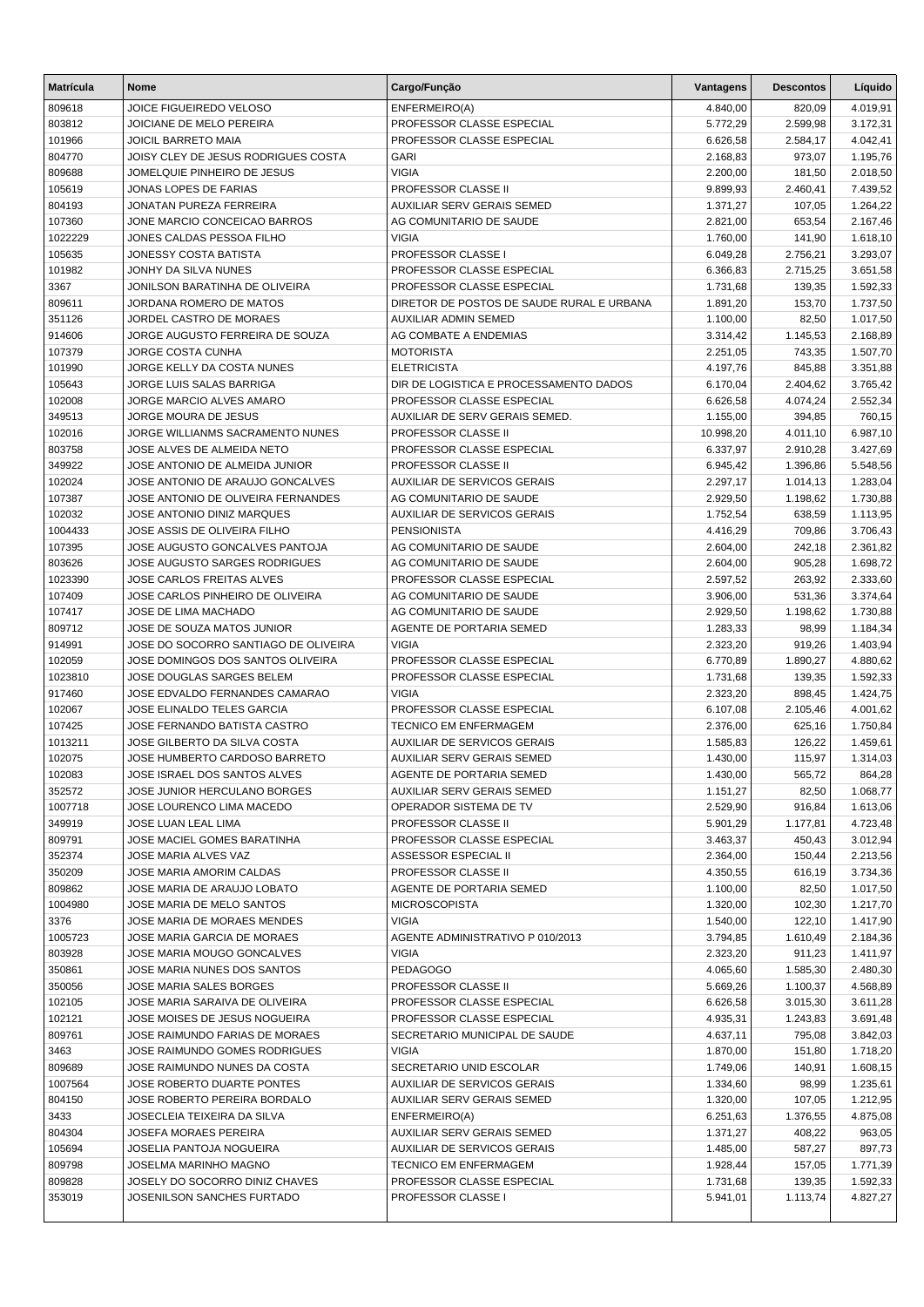| <b>Matrícula</b>  | <b>Nome</b>                                                           | Cargo/Função                                           | Vantagens            | <b>Descontos</b>     | Líquido              |
|-------------------|-----------------------------------------------------------------------|--------------------------------------------------------|----------------------|----------------------|----------------------|
| 809857            | JOSENILTON MUNIZ DA SILVA                                             | ASSESSOR ESPECIAL III                                  | 5.673,60             | 663,94               | 5.009,66             |
| 809684            | JOSIANE DE SA SILVA                                                   | PROFESSOR CLASSE ESPECIAL                              | 1.731,68             | 139,35               | 1.592,33             |
| 349828            | <b>JOSIANE MORAES RODRIGUES</b>                                       | DIRETOR DE PESCA AQUICULTURA                           | 1.654,80             | 134,20               | 1.520,60             |
| 804525            | <b>JOSIAS DA SILVA MONTEIRO</b>                                       | AUXILIAR SERV GERAIS SEMED                             | 1.320,00             | 480,43               | 839,57               |
| 1005936           | <b>JOSIAS NOGUEIRA CAMPOS</b>                                         | DIRETOR DO ALMOXARIFADO                                | 1.576,00             | 125,34               | 1.450,66             |
| 350689            | <b>JOSIAS PEREIRA DA COSTA</b>                                        | PROFESSOR CLASSE ESPECIAL                              | 1.731,68             | 139,35               | 1.592,33             |
| 1006398           | JOSIAS SENA DE OLIVEIRA                                               | ASSESSOR ESPECIAL II                                   | 2.206,40             | 138,62               | 2.067,78             |
| 107441            | JOSIEL NAZARENO LOPES DE MORAES                                       | AG COMUNITARIO DE SAUDE                                | 2.821,00             | 1.140,50             | 1.680,50             |
| 804762            | <b>JOSIEL NOGUEIRA CAMPOS</b>                                         | ASSESSOR ESPECIAL II                                   | 3.482,96             | 640,63               | 2.842,33             |
| 803553            | <b>JOSIEL TEIXEIRA FERNANDES</b>                                      | AG COMUNITARIO DE SAUDE                                | 2.604,00             | 831,01               | 1.772,99             |
| 916021            | JOSIELE DE OLIVEIRA ARRUDA                                            | AUXILIAR DE SERVICOS GERAIS                            | 1.422,54             | 194,20               | 1.228,34             |
| 803669            | <b>JOSIELE FREITAS SERRAO</b>                                         | AG COMUNITARIO DE SAUDE                                | 2.604,00             | 233,62               | 2.370,38             |
| 350176            | JOSIELISON FERDINEI DA COSTA RIBEIRO                                  | PROFESSOR CLASSE II                                    | 6.365,34             | 2.289,95             | 4.075,39             |
| 102130            | JOSILENE JARMAN RODRIGUES DA COSTA                                    | VICE DIRETOR ESCOLAR ESPECIAL                          | 5.656,84             | 990,52               | 4.666,32             |
| 803693            | JOSIMARA ALVES DE SOUZA                                               | <b>MICROSCOPISTA</b>                                   | 1.848,00             | 731,16               | 1.116,84             |
| 1026674           | JOSIMARA BARATINHA DE OLIVEIRA                                        | AUXILIAR SERV GERAIS SEMED                             | 1.100,00             | 82,50                | 1.017,50             |
| 916617            | JOSINEI DE JESUS LOPES DE MORAES<br><b>JOSINETE RODRIGUES FREITAS</b> | PROFESSOR CLASSE ESPECIAL<br>PROFESSOR CLASSE ESPECIAL | 5.760,74             | 2.592,11<br>2.501,38 | 3.168,63             |
| 1001213<br>355080 | <b>JOSIVAN MORAES COSTA</b>                                           | AUXILIAR ADMINISTRAIVO.                                | 6.193,66             |                      | 3.692,28             |
| 352209            | JOSUE SANTANA DE JESUS                                                | OPERADOR DE MAQUINA                                    | 1.650,00<br>2.717,30 | 477,16<br>286,20     | 1.172,84<br>2.431,10 |
| 1013920           | <b>JOSY ELAYNE COSTA SANTOS</b>                                       | PROFESSOR CLASSE ESPECIAL                              | 2.597,52             | 263,92               | 2.333,60             |
| 809417            | JOVENILSON FERREIRA MONTEIRO                                          | AUXILIAR SERV GERAIS SEMED                             | 1.283,33             | 98,99                | 1.184,34             |
| 354238            | JOZINEIDE DA SILVA CARDOSO                                            | <b>AUXILIAR DE SERVICOS GERAIS</b>                     | 1.100,00             | 82,50                | 1.017,50             |
| 1025090           | <b>JUAN CARLOS MAIA RODRIGUES</b>                                     | PROFESSOR CLASSE ESPECIAL                              | 692,68               | 51,95                | 640,73               |
| 354585            | JUCENIL DE LEAO SANTOS                                                | AUXILIAR DE SERVICOS GERAIS                            | 1.420,83             | 111,37               | 1.309,46             |
| 107450            | <b>JUCICLEIA SANTOS MARTINS</b>                                       | AG COMUNITARIO DE SAUDE                                | 2.929,50             | 911,80               | 2.017,70             |
| 809788            | JUCIELE DA SILVA LIMA                                                 | AGENTE DE PORTARIA                                     | 1.100,00             | 82,50                | 1.017,50             |
| 809680            | <b>JUCIETE DUARTE DOS SANTOS</b>                                      | AUXILIAR SERV GERAIS SEMED                             | 1.540,00             | 122,10               | 1.417,90             |
| 1023675           | JUCINEIA PANTOJA DE OLIVEIRA                                          | PROFESSOR CLASSE ESPECIAL                              | 1.731,68             | 139,35               | 1.592,33             |
| 915068            | JUCIVALDO CARMO DE SOUZA                                              | <b>GARI</b>                                            | 1.848,00             | 722,12               | 1.125,88             |
| 809648            | JULIANNE VANESSA GARCIA SANTIAGO                                      | TECNICO DE INFORMATICA                                 | 1.526,40             | 120,87               | 1.405,53             |
| 804312            | JUNIO GOMES DO AMARAL                                                 | <b>VIGIA</b>                                           | 2.323,20             | 928,57               | 1.394,63             |
| 102148            | JUNIOR RODRIGUES PUREZA                                               | PROFESSOR CLASSE ESPECIAL                              | 6.539,99             | 1.371,39             | 5.168,60             |
| 352387            | <b>JURACI SA LIMA</b>                                                 | AUXILIAR DE SERVICOS GERAIS                            | 1.253,81             | 182,50               | 1.071,31             |
| 107468            | JURENIL BORGES DE MORAES                                              | AG COMUNITARIO DE SAUDE                                | 2.604,00             | 1.060,40             | 1.543,60             |
| 910015            | <b>JUSCICLEY RODRIGUES BARBOSA</b>                                    | <b>GARI</b>                                            | 2.464,00             | 782,12               | 1.681,88             |
| 809698            | JUSSARA RODRIGUES DE SOUZA                                            | <b>AUXILIAR SERV GERAIS SEMED</b>                      | 1.100,00             | 82,50                | 1.017,50             |
| 1023187           | JUSSELINO DA CONCEICAO PEREIRA                                        | <b>AGENTE DE PORTARIA</b>                              | 1.551,27             | 118,50               | 1.432,77             |
| 809715            | KALLINY DA SILVA HERCULANO                                            | AUXILIAR SERV GERAIS SEMED                             | 1.100,00             | 82,50                | 1.017,50             |
| 349815            | KAREN BEATRIZ CHAVES DA SILVA                                         | AUXILIAR DE SERV GERAIS SEMED.                         | 1.155,00             | 115,67               | 1.039,33             |
| 353791            | KARLA DA CRUZ BREOTON                                                 | PROFESSOR CLASSE ESPECIAL                              | 1.731,68             | 139,35               | 1.592,33             |
| 102164            | KATIA CILENE CHAVES DAMASCENO FREITAS                                 | AUXILIAR SERV GERAIS SEMED                             | 1.485,00             | 142,43               | 1.342,57             |
| 349899            | KATIA PUREZA GUILHERME                                                | COORDENADOR PEDAGOGICO I                               | 4.511,70             | 1.982,72             | 2.528,98             |
| 102172            | KATUSCIA CRISTINA FREITAS SOUSA BARROS                                | AUXILIAR ADMINISTRATIVO                                | 1.375,00             | 464,40               | 910,60               |
| 1006932           | KEILA MORAES FERREIRA                                                 | ORIENTADOR SOCIAL                                      | 1.249,33             | 95,93                | 1.153,40             |
| 803600            | KELIANE FERNANDES DA SILVA                                            | AG COMUNITARIO DE SAUDE                                | 2.604,00             | 881,21               | 1.722,79             |
| 1024930           | KELLE DA CRUZ BREOTON                                                 | COORDENADOR PEDAGOGICO 200H TEMP                       | 3.463,37             | 450.43               | 3.012,94             |
| 102180            | KELMA DE PAULA PEREIRA PRIMAVERA DOS<br><b>SANTOS</b>                 | AUXILIAR SERV GERAIS SEMED                             | 1.481,27             | 564,74               | 916,53               |
| 107476            | <b>KERLE JURANDY TAVARES GOMES</b>                                    | AGENTE DE PORTARIA                                     | 2.750,00             | 986,64               | 1.763,36             |
| 107484            | <b>KERME TAVARES GOMES</b>                                            | AG COMBATE A ENDEMIAS                                  | 3.761,33             | 939,21               | 2.822,12             |
| 916102            | KESIA NOGUEIRA DA SILVA                                               | AUX DE SERVICOS GERAIS                                 | 1.760,00             | 532,74               | 1.227,26             |
| 809438            | KEULEM NOGUEIRA DA CRUZ                                               | PROFESSOR CLASSE ESPECIAL                              | 3.463,37             | 450,43               | 3.012,94             |
| 809707            | KEULERY MONIQUE DA SILVA MELO                                         | PROFESSOR CLASSE ESPECIAL                              | 3.463,37             | 450,43               | 3.012,94             |
| 700630            | KINARA MORAES DA SILVA MELO                                           | <b>TECNICO RADIOLOGIA</b>                              | 6.222,98             | 2.270,03             | 3.952,95             |
| 809653            | KRICIA KATIUCIANE NOGUEIRA SOUZA                                      | AUXILIAR ADMINISTRATIVO                                | 1.151,27             | 82,50                | 1.068,77             |
| 1005472           | LAERTE SALES CORREA                                                   | AUXILIAR SERV GERAIS SEMED                             | 1.367,54             | 704,07               | 663,47               |
| 804533            | LAIDES SANTIAGO DE MORAES                                             | AUXILIAR ADMINISTRATIVO                                | 1.686,67             | 472,24               | 1.214,43             |
| 809412            | LANA DE OLIVEIRA FARIAS                                               | DIRETOR ESCOLAR ESPECIAL                               | 3.463,37             | 360,43               | 3.102,94             |
| 809590            | LARISSA VENY CORREA DE PAULA SILVA                                    | COORDENADORA SAUDE BUCAL                               | 3.782,40             | 431,69               | 3.350,71             |
| 809838            | LAURIANE CARDOSO RODRIGUES                                            | AUXILIAR ADMINISTRATIVO                                | 1.100,00             | 82,50                | 1.017,50             |
| 102199            | LAYLDA CHAVES DA SILVA                                                | AUXILIAR SERV GERAIS SEMED                             | 1.430,00             | 562,73               | 867,27               |
| 809799            | LAYSE SANTANA DE FIGUEIREDO                                           | <b>TECNICO EM ENFERMAGEM</b>                           | 1.928,44             | 157,05               | 1.771,39             |
| 809723            | LEANDRA PALHETA DE MIRANDA                                            | PROFESSOR CLASSE ESPECIAL                              | 3.047,76             | 347,67               | 2.700,09             |
| 809277            | LEANDRO ANDERSON GONCALVES DIAS                                       | <b>TECNICO RADIOLOGIA</b>                              | 3.448,50             | 400,19               | 3.048,31             |
| 916099            | LEANDRO BATISTA ALVES                                                 | <b>VIGIA</b>                                           | 2.323,20             | 205,72               | 2.117,48             |
| 809711            | LEANDRO DE OLIVEIRA RODRIGUES                                         | <b>VIGIA</b>                                           | 1.540,00             | 122,10               | 1.417,90             |
| 1006290           | LEANDRO FIRMINO MIRANDA                                               | AUXILIAR DE SERVICOS GERAIS                            | 1.930,50             | 761,94               | 1.168,56             |
| 809335            | LEANDRO FREITAS MORAES                                                | VIGIA                                                  | 1.870,00             | 452,85               | 1.417,15             |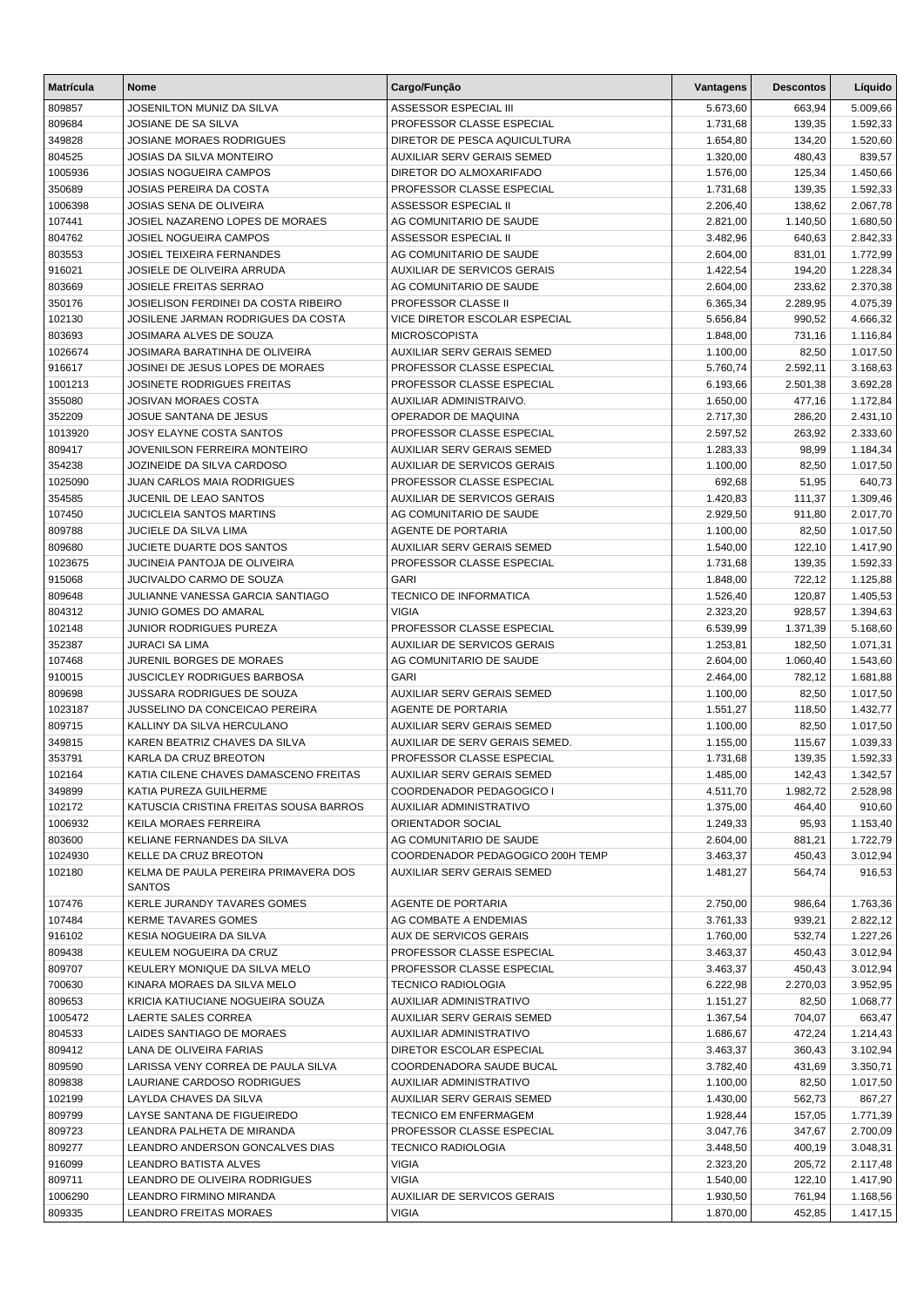| 1023322<br>3.074,50<br><b>LEANDRO TELES GARCIA</b><br>DIRETOR ESCOLAR ESPECIAL<br>3.463,37<br>388,87<br>349448<br>AUXILIAR DE SERV GERAIS SEMED.<br>LEANI PEREIRA DE JESUS SOUZA<br>1.155,00<br>445,05<br>709,95<br>351882<br>LEDICIEL GONCALVES DA SILVA<br><b>AUXILIAR DE SERVICOS GERAIS</b><br>1.508,77<br>114,67<br>1.394,10<br>1012509<br>LEDSON GONCALVES DA SILVA<br>AUXILIAR DE SERVICOS GERAIS<br>1.625,91<br>111,37<br>1.514,54<br><b>VIGIA</b><br>916552<br>LEIDE DOS SANTOS ALVES<br>2.323,20<br>759,82<br>1.563,38<br>809803<br>LEIDE MAURA DE MORAES DA SILVA<br>AUXILIAR DE SERVICOS GERAIS<br>1.585,83<br>126,22<br>1.459,61<br>1026070<br>LEIDIANE CASTRO DE MORAES<br>PROFESSOR CLASSE ESPECIAL<br>1.731,68<br>139,35<br>1.592,33<br>139,35<br>3227<br>LEIDIANE GONCALVES BORGES<br>PROFESSOR CLASSE ESPECIAL<br>1.731,68<br>1.592,33<br>809700<br>LEIDIANE MARTINS RODRIGUES<br>AUXILIAR SERV GERAIS SEMED<br>1.202,54<br>82,50<br>1.120,04<br>102202<br>LEILA MARGARIDA BENSABA ALMEIDA<br><b>AGENTE ADMINISTRATIVO</b><br>1.653,60<br>519,11<br>1.134,49<br>1007610<br>LEILIANE ALVES FRANCO<br>AUXILIAR DE SERVICOS GERAIS<br>1.320,00<br>102,30<br>1.217,70<br>82,50<br>353220<br>LEILIANE CASTRO DE MORAES<br>AUXILIAR SERV GERAIS SEMED<br>1.100,00<br>1.017,50<br>809217<br>LEILIANE SILVA MELO<br>AUXILIAR DE SERVICOS GERAIS<br>1.320,00<br>397,18<br>922,82<br>102210<br>LEINALDO DA SILVA BARROS<br>AUXILIAR SERV GERAIS SEMED<br>1.481,27<br>115,97<br>1.365,30<br>803588<br>LEIZE GONCALVES CORREA<br>AG COMUNITARIO DE SAUDE<br>2.604,00<br>622,93<br>1.981,07<br>450,43<br>1023470<br>LENILDA DO SOCORRO SANTOS DA SILVA<br>PROFESSOR CLASSE ESPECIAL<br>3.463,37<br>3.012,94<br>102229<br>LENITA DOS SANTOS NOGUEIRA<br>AUXILIAR DE SERVICOS GERAIS<br>1.430,00<br>564,74<br>865,26<br>803898<br>LENIVALDO DE MELO BARBOSA<br><b>VIGIA</b><br>2.323,20<br>668,77<br>1.654,43<br>349724<br>LEONAI MORAES DE LIMA FREITAS<br>AUXILIAR SERV GERAIS SEMED<br>1.155,00<br>93,67<br>1.061,33<br>1024566<br><b>LEONALDO BARATINHA RODRIGUES</b><br>PROFESSOR CLASSE ESPECIAL<br>2.251,19<br>199,50<br>2.051,69<br>102237<br>LEONAM PEDRO NOGUEIRA FERNANDES<br>PROFESSOR CLASSE I<br>6.843,35<br>1.709,41<br>5.133,94<br>804169<br><b>LEONARDO DIAS NOVAES</b><br><b>AUXILIAR DE SERVICOS GERAIS</b><br>1.716,00<br>671,27<br>1.044,73<br>809869<br>LEONARDO SA BRITO<br>AGENTE DE PORTARIA SEMED<br>476,67<br>35,75<br>440,92<br>PROFESSOR CLASSE ESPECIAL<br>1009001<br>LEONEL PANTOJA DE OLIVEIRA<br>360,55<br>2.756,47<br>3.117,02<br>107492<br>LEONOURA DE FATIMA RODRIGUES FARIAS<br><b>TECNICO EM ENFERMAGEM</b><br>3.087,51<br>688,48<br>2.399,03<br><b>NOGUEIRA</b><br>LETICIA SUELEN NOGUEIRA SANTANA<br>COORDENADOR PEDAGOGICO 200H TEMP<br>1026887<br>4.473,52<br>740,53<br>3.732,99<br>809371<br>LIDIA DE PAULA BRITO<br>AUXILIAR DE SERVICOS GERAIS<br>2.050,00<br>168,00<br>1.882,00<br><b>AUXILIAR DE SERVICOS GERAIS</b><br>917508<br>LIDIANE DE PAULA DOS SANTOS SILVA<br>2.196,32<br>471,83<br>1.724,49<br>804320<br>LIEL MARCIO MARTINS FREITAS<br>VICE DIRETOR ESCOLAR ESPECIAL<br>3.982,87<br>3.254,39<br>728,48<br>102296<br>LIGIA SALES CORREA DA SILVA<br>COORDENADOR (A) PEDAGOGICO<br>9.909,50<br>3.333,69<br>6.575,81<br>1004891<br>LILIENE PEREIRA BORDALO<br><b>MICROSCOPISTA</b><br>1.320,00<br>102,30<br>1.217,70<br>107506<br>LINDALVA DOS SANTOS NOGUEIRA<br><b>TECNICO EM ENFERMAGEM</b><br>2.875,76<br>1.157,87<br>1.717,89<br>804339<br>LINDALVA LEONCIO DOS SANTOS<br><b>AUXILIAR SERV GERAIS SEMED</b><br>1.264,22<br>1.371,27<br>107,05<br>102300<br>LINDALVA SOUSA DE OLIVEIRA<br>PROFESSOR CLASSE ESPECIAL<br>4.329,21<br>536,14<br>3.793,07<br>352738<br>LISLER DOS SANTOS PINHEIRO<br>SECRETARIO UNID ESCOLAR<br>1.749,06<br>140,91<br>1.608,15<br>102326<br>LIVIA SALES CORREA<br>PROFESSOR CLASSE ESPECIAL<br>6.160,90<br>3.745,49<br>2.415,41<br>809071<br>LOURDES DE FATIMA MIRANDA DA SILVA<br><b>AUXILIAR SERV GERAIS SEMED</b><br>852,60<br>1.371,27<br>518,67<br>350387<br>LUANA CRISTINA DA SILVA MORAES<br>ASSISTENTE SOCIAL<br>2.015,71<br>2.558,09<br>4.573,80<br>353548<br>LUANA DE SOUZA PAZ<br><b>AUXILIAR SERV GERAIS SEMED</b><br>394,86<br>1.206,27<br>811,41<br>350949<br>LUCAS EMANOEL MATEUS PEREIRA LOPES<br>AUXILIAR ADMINISTRAIVO.<br>1.155,00<br>299,48<br>855,52<br>TECNICO DE INFORMATICA<br>809757<br>LUCAS PASTANA DA COSTA<br>1.908,00<br>155,22<br>1.752,78<br>LUCIA DO SOCORRO FARIAS MOURA<br>166,33<br>1017802<br><b>TECNICO EM ENFERMAGEM</b><br>2.031,51<br>1.865,18<br>102334<br>LUCIA HELENA TEIXEIRA DE MORAES<br>PROFESSOR CLASSE ESPECIAL<br>6.770,89<br>2.775,81<br>3.995,08<br>102350<br>LUCIA INES DOS SANTOS DE OLIVEIRA<br>ASSESSOR ESPECIAL I<br>2.028,31<br>133,82<br>1.894,49<br>102369<br>LUCIA MARIA SANTIAGO BARBOSA<br>PROFESSOR CLASSE ESPECIAL<br>6.626,58<br>2.394,31<br>4.232,27<br>3443<br>LUCIANA DE FATIMA CABRAL CORREA<br>ASSISTENTE SOCIAL<br>5.541,80<br>2.119,93<br>3.421,87<br>1024353<br>PROFESSOR CLASSE ESPECIAL<br>2.078,02<br>170,52<br>1.907,50<br>LUCIANA DE MELO PEREIRA<br>350150<br>LUCIANE DO SOCORRO RODRIGUES DA SILVA<br>PROFESSOR CLASSE II<br>5.394,68<br>931,37<br>4.463,31<br>804541<br>LUCIANE RODRIGUES NUNES<br>AUXILIAR DE SERVICOS GERAIS<br>1.760,00<br>443,93<br>1.316,07<br>1006223<br>LUCIANNE CARDOSO MATOS<br>AUXILIAR DE SERVICOS GERAIS<br>1.686,67<br>461,45<br>1.225,22<br>107522<br>LUCIANO FERREIRA<br>AGENTE DE PORTARIA SEMED<br>563,73<br>917,54<br>1.481,27<br>351704<br>LUCIANO FERREIRA OLIVEIRA<br><b>VIGIA</b><br>1.870,00<br>507,66<br>1.362,34<br>809781<br>LUCICLEIA BARROS DA COSTA<br>PROFESSOR CLASSE ESPECIAL<br>1.731,68<br>139,35<br>1.592,33<br>107530<br>LUCICLEIA DE MORAES GONCALVES<br>AG COMUNITARIO DE SAUDE<br>2.821,00<br>1.138,24<br>1.682,76<br>803219<br>LUCICLEIDE RODRIGUES NUNES<br>TECNICO EM ENFERMAGEM<br>2.699,76<br>1.250,48<br>1.449,28<br>809701<br>LUCICLEILA MENDES DA SILVA<br>PROFESSOR CLASSE ESPECIAL<br>1.731,68<br>139,35<br>1.592,33<br>102385<br>LUCICLELIA RODRIGUES NUNES<br>PROFESSOR CLASSE ESPECIAL<br>6.626,58<br>2.979,64<br>3.646,94<br>1022270<br>LUCIENNE MARCELA MIRANDA DE AZEVEDO<br>PROFESSOR CLASSE ESPECIAL<br>3.694,25<br>512,54<br>3.181,71<br>809782<br>LUCIETE DOS ANJOS CASTRO<br>PROFESSOR CLASSE ESPECIAL<br>1.731,68<br>139,35<br>1.592,33<br>803200<br>LUCIKELLEY GOMES DO ROSARIO<br>TECNICO EM ENFERMAGEM<br>2.787,42<br>1.187,61<br>1.599,81<br>102377<br>LUCILEIDE DAS GRACAS PEREIRA<br>PROFESSOR CLASSE ESPECIAL<br>5.760,74<br>2.512,94<br>3.247,80<br>809762<br>LUCILENE DA CRUZ BATISTA<br>AGENTE ADMINISTRATIVO<br>1.526,40<br>120,87<br>1.405,53<br>350189<br>LUCILENE DA SILVA CORDEIRO<br>PROFESSOR CLASSE ESPECIAL<br>5.905,05<br>1.159,45<br>4.745,60<br>1023845<br>LUCILENE MENDES DA SILVA<br>COORDENADOR PEDAGOGICO 200H TEMP<br>3.463,37<br>450,43<br>3.012,94<br>809376<br>LUCIMAR RODRIGUES DE LIMA<br>1.562,72<br>532,73<br>1.029,99<br><b>CONSELHEIRO</b><br>1021109<br>LUCIVAL DA SILVA BARBOSA<br>AGENTE DE PORTARIA SEMED<br>1.151,27<br>82,50<br>1.068,77<br>809724<br>LUCIVAL DE NAZARE RODRIGUES NUNES<br>AUXILIAR SERV GERAIS SEMED<br>1.100,00<br>319,91<br>780,09<br>102393<br>LUCIVALDO DIAS PEREIRA<br>PROFESSOR CLASSE ESPECIAL<br>6.626,58<br>3.663,73<br>2.962,85 | <b>Matrícula</b> | <b>Nome</b> | Cargo/Função | Vantagens | <b>Descontos</b> | Líquido |
|----------------------------------------------------------------------------------------------------------------------------------------------------------------------------------------------------------------------------------------------------------------------------------------------------------------------------------------------------------------------------------------------------------------------------------------------------------------------------------------------------------------------------------------------------------------------------------------------------------------------------------------------------------------------------------------------------------------------------------------------------------------------------------------------------------------------------------------------------------------------------------------------------------------------------------------------------------------------------------------------------------------------------------------------------------------------------------------------------------------------------------------------------------------------------------------------------------------------------------------------------------------------------------------------------------------------------------------------------------------------------------------------------------------------------------------------------------------------------------------------------------------------------------------------------------------------------------------------------------------------------------------------------------------------------------------------------------------------------------------------------------------------------------------------------------------------------------------------------------------------------------------------------------------------------------------------------------------------------------------------------------------------------------------------------------------------------------------------------------------------------------------------------------------------------------------------------------------------------------------------------------------------------------------------------------------------------------------------------------------------------------------------------------------------------------------------------------------------------------------------------------------------------------------------------------------------------------------------------------------------------------------------------------------------------------------------------------------------------------------------------------------------------------------------------------------------------------------------------------------------------------------------------------------------------------------------------------------------------------------------------------------------------------------------------------------------------------------------------------------------------------------------------------------------------------------------------------------------------------------------------------------------------------------------------------------------------------------------------------------------------------------------------------------------------------------------------------------------------------------------------------------------------------------------------------------------------------------------------------------------------------------------------------------------------------------------------------------------------------------------------------------------------------------------------------------------------------------------------------------------------------------------------------------------------------------------------------------------------------------------------------------------------------------------------------------------------------------------------------------------------------------------------------------------------------------------------------------------------------------------------------------------------------------------------------------------------------------------------------------------------------------------------------------------------------------------------------------------------------------------------------------------------------------------------------------------------------------------------------------------------------------------------------------------------------------------------------------------------------------------------------------------------------------------------------------------------------------------------------------------------------------------------------------------------------------------------------------------------------------------------------------------------------------------------------------------------------------------------------------------------------------------------------------------------------------------------------------------------------------------------------------------------------------------------------------------------------------------------------------------------------------------------------------------------------------------------------------------------------------------------------------------------------------------------------------------------------------------------------------------------------------------------------------------------------------------------------------------------------------------------------------------------------------------------------------------------------------------------------------------------------------------------------------------------------------------------------------------------------------------------------------------------------------------------------------------------------------------------------------------------------------------------------------------------------------------------------------------------------------------------------------------------------------------------------------------------------------------------------------------------------------------------------------------------------------------------------------------------------------------------------------------------------------------------------------------------------------------------------------------------------------------------------------------------------------------------------------------------------------------------------------------------------------------------------------------------------------------------------------------------------------------------------------------------------------------------------------------------------------------------------------------------------------------------------------------------------------------------------------------------------------------------------------------------------------------------------------------------------------------------------------------------------------------------------------------------------------------------------------|------------------|-------------|--------------|-----------|------------------|---------|
|                                                                                                                                                                                                                                                                                                                                                                                                                                                                                                                                                                                                                                                                                                                                                                                                                                                                                                                                                                                                                                                                                                                                                                                                                                                                                                                                                                                                                                                                                                                                                                                                                                                                                                                                                                                                                                                                                                                                                                                                                                                                                                                                                                                                                                                                                                                                                                                                                                                                                                                                                                                                                                                                                                                                                                                                                                                                                                                                                                                                                                                                                                                                                                                                                                                                                                                                                                                                                                                                                                                                                                                                                                                                                                                                                                                                                                                                                                                                                                                                                                                                                                                                                                                                                                                                                                                                                                                                                                                                                                                                                                                                                                                                                                                                                                                                                                                                                                                                                                                                                                                                                                                                                                                                                                                                                                                                                                                                                                                                                                                                                                                                                                                                                                                                                                                                                                                                                                                                                                                                                                                                                                                                                                                                                                                                                                                                                                                                                                                                                                                                                                                                                                                                                                                                                                                                                                                                                                                                                                                                                                                                                                                                                                                                                                                                                                                                                                |                  |             |              |           |                  |         |
|                                                                                                                                                                                                                                                                                                                                                                                                                                                                                                                                                                                                                                                                                                                                                                                                                                                                                                                                                                                                                                                                                                                                                                                                                                                                                                                                                                                                                                                                                                                                                                                                                                                                                                                                                                                                                                                                                                                                                                                                                                                                                                                                                                                                                                                                                                                                                                                                                                                                                                                                                                                                                                                                                                                                                                                                                                                                                                                                                                                                                                                                                                                                                                                                                                                                                                                                                                                                                                                                                                                                                                                                                                                                                                                                                                                                                                                                                                                                                                                                                                                                                                                                                                                                                                                                                                                                                                                                                                                                                                                                                                                                                                                                                                                                                                                                                                                                                                                                                                                                                                                                                                                                                                                                                                                                                                                                                                                                                                                                                                                                                                                                                                                                                                                                                                                                                                                                                                                                                                                                                                                                                                                                                                                                                                                                                                                                                                                                                                                                                                                                                                                                                                                                                                                                                                                                                                                                                                                                                                                                                                                                                                                                                                                                                                                                                                                                                                |                  |             |              |           |                  |         |
|                                                                                                                                                                                                                                                                                                                                                                                                                                                                                                                                                                                                                                                                                                                                                                                                                                                                                                                                                                                                                                                                                                                                                                                                                                                                                                                                                                                                                                                                                                                                                                                                                                                                                                                                                                                                                                                                                                                                                                                                                                                                                                                                                                                                                                                                                                                                                                                                                                                                                                                                                                                                                                                                                                                                                                                                                                                                                                                                                                                                                                                                                                                                                                                                                                                                                                                                                                                                                                                                                                                                                                                                                                                                                                                                                                                                                                                                                                                                                                                                                                                                                                                                                                                                                                                                                                                                                                                                                                                                                                                                                                                                                                                                                                                                                                                                                                                                                                                                                                                                                                                                                                                                                                                                                                                                                                                                                                                                                                                                                                                                                                                                                                                                                                                                                                                                                                                                                                                                                                                                                                                                                                                                                                                                                                                                                                                                                                                                                                                                                                                                                                                                                                                                                                                                                                                                                                                                                                                                                                                                                                                                                                                                                                                                                                                                                                                                                                |                  |             |              |           |                  |         |
|                                                                                                                                                                                                                                                                                                                                                                                                                                                                                                                                                                                                                                                                                                                                                                                                                                                                                                                                                                                                                                                                                                                                                                                                                                                                                                                                                                                                                                                                                                                                                                                                                                                                                                                                                                                                                                                                                                                                                                                                                                                                                                                                                                                                                                                                                                                                                                                                                                                                                                                                                                                                                                                                                                                                                                                                                                                                                                                                                                                                                                                                                                                                                                                                                                                                                                                                                                                                                                                                                                                                                                                                                                                                                                                                                                                                                                                                                                                                                                                                                                                                                                                                                                                                                                                                                                                                                                                                                                                                                                                                                                                                                                                                                                                                                                                                                                                                                                                                                                                                                                                                                                                                                                                                                                                                                                                                                                                                                                                                                                                                                                                                                                                                                                                                                                                                                                                                                                                                                                                                                                                                                                                                                                                                                                                                                                                                                                                                                                                                                                                                                                                                                                                                                                                                                                                                                                                                                                                                                                                                                                                                                                                                                                                                                                                                                                                                                                |                  |             |              |           |                  |         |
|                                                                                                                                                                                                                                                                                                                                                                                                                                                                                                                                                                                                                                                                                                                                                                                                                                                                                                                                                                                                                                                                                                                                                                                                                                                                                                                                                                                                                                                                                                                                                                                                                                                                                                                                                                                                                                                                                                                                                                                                                                                                                                                                                                                                                                                                                                                                                                                                                                                                                                                                                                                                                                                                                                                                                                                                                                                                                                                                                                                                                                                                                                                                                                                                                                                                                                                                                                                                                                                                                                                                                                                                                                                                                                                                                                                                                                                                                                                                                                                                                                                                                                                                                                                                                                                                                                                                                                                                                                                                                                                                                                                                                                                                                                                                                                                                                                                                                                                                                                                                                                                                                                                                                                                                                                                                                                                                                                                                                                                                                                                                                                                                                                                                                                                                                                                                                                                                                                                                                                                                                                                                                                                                                                                                                                                                                                                                                                                                                                                                                                                                                                                                                                                                                                                                                                                                                                                                                                                                                                                                                                                                                                                                                                                                                                                                                                                                                                |                  |             |              |           |                  |         |
|                                                                                                                                                                                                                                                                                                                                                                                                                                                                                                                                                                                                                                                                                                                                                                                                                                                                                                                                                                                                                                                                                                                                                                                                                                                                                                                                                                                                                                                                                                                                                                                                                                                                                                                                                                                                                                                                                                                                                                                                                                                                                                                                                                                                                                                                                                                                                                                                                                                                                                                                                                                                                                                                                                                                                                                                                                                                                                                                                                                                                                                                                                                                                                                                                                                                                                                                                                                                                                                                                                                                                                                                                                                                                                                                                                                                                                                                                                                                                                                                                                                                                                                                                                                                                                                                                                                                                                                                                                                                                                                                                                                                                                                                                                                                                                                                                                                                                                                                                                                                                                                                                                                                                                                                                                                                                                                                                                                                                                                                                                                                                                                                                                                                                                                                                                                                                                                                                                                                                                                                                                                                                                                                                                                                                                                                                                                                                                                                                                                                                                                                                                                                                                                                                                                                                                                                                                                                                                                                                                                                                                                                                                                                                                                                                                                                                                                                                                |                  |             |              |           |                  |         |
|                                                                                                                                                                                                                                                                                                                                                                                                                                                                                                                                                                                                                                                                                                                                                                                                                                                                                                                                                                                                                                                                                                                                                                                                                                                                                                                                                                                                                                                                                                                                                                                                                                                                                                                                                                                                                                                                                                                                                                                                                                                                                                                                                                                                                                                                                                                                                                                                                                                                                                                                                                                                                                                                                                                                                                                                                                                                                                                                                                                                                                                                                                                                                                                                                                                                                                                                                                                                                                                                                                                                                                                                                                                                                                                                                                                                                                                                                                                                                                                                                                                                                                                                                                                                                                                                                                                                                                                                                                                                                                                                                                                                                                                                                                                                                                                                                                                                                                                                                                                                                                                                                                                                                                                                                                                                                                                                                                                                                                                                                                                                                                                                                                                                                                                                                                                                                                                                                                                                                                                                                                                                                                                                                                                                                                                                                                                                                                                                                                                                                                                                                                                                                                                                                                                                                                                                                                                                                                                                                                                                                                                                                                                                                                                                                                                                                                                                                                |                  |             |              |           |                  |         |
|                                                                                                                                                                                                                                                                                                                                                                                                                                                                                                                                                                                                                                                                                                                                                                                                                                                                                                                                                                                                                                                                                                                                                                                                                                                                                                                                                                                                                                                                                                                                                                                                                                                                                                                                                                                                                                                                                                                                                                                                                                                                                                                                                                                                                                                                                                                                                                                                                                                                                                                                                                                                                                                                                                                                                                                                                                                                                                                                                                                                                                                                                                                                                                                                                                                                                                                                                                                                                                                                                                                                                                                                                                                                                                                                                                                                                                                                                                                                                                                                                                                                                                                                                                                                                                                                                                                                                                                                                                                                                                                                                                                                                                                                                                                                                                                                                                                                                                                                                                                                                                                                                                                                                                                                                                                                                                                                                                                                                                                                                                                                                                                                                                                                                                                                                                                                                                                                                                                                                                                                                                                                                                                                                                                                                                                                                                                                                                                                                                                                                                                                                                                                                                                                                                                                                                                                                                                                                                                                                                                                                                                                                                                                                                                                                                                                                                                                                                |                  |             |              |           |                  |         |
|                                                                                                                                                                                                                                                                                                                                                                                                                                                                                                                                                                                                                                                                                                                                                                                                                                                                                                                                                                                                                                                                                                                                                                                                                                                                                                                                                                                                                                                                                                                                                                                                                                                                                                                                                                                                                                                                                                                                                                                                                                                                                                                                                                                                                                                                                                                                                                                                                                                                                                                                                                                                                                                                                                                                                                                                                                                                                                                                                                                                                                                                                                                                                                                                                                                                                                                                                                                                                                                                                                                                                                                                                                                                                                                                                                                                                                                                                                                                                                                                                                                                                                                                                                                                                                                                                                                                                                                                                                                                                                                                                                                                                                                                                                                                                                                                                                                                                                                                                                                                                                                                                                                                                                                                                                                                                                                                                                                                                                                                                                                                                                                                                                                                                                                                                                                                                                                                                                                                                                                                                                                                                                                                                                                                                                                                                                                                                                                                                                                                                                                                                                                                                                                                                                                                                                                                                                                                                                                                                                                                                                                                                                                                                                                                                                                                                                                                                                |                  |             |              |           |                  |         |
|                                                                                                                                                                                                                                                                                                                                                                                                                                                                                                                                                                                                                                                                                                                                                                                                                                                                                                                                                                                                                                                                                                                                                                                                                                                                                                                                                                                                                                                                                                                                                                                                                                                                                                                                                                                                                                                                                                                                                                                                                                                                                                                                                                                                                                                                                                                                                                                                                                                                                                                                                                                                                                                                                                                                                                                                                                                                                                                                                                                                                                                                                                                                                                                                                                                                                                                                                                                                                                                                                                                                                                                                                                                                                                                                                                                                                                                                                                                                                                                                                                                                                                                                                                                                                                                                                                                                                                                                                                                                                                                                                                                                                                                                                                                                                                                                                                                                                                                                                                                                                                                                                                                                                                                                                                                                                                                                                                                                                                                                                                                                                                                                                                                                                                                                                                                                                                                                                                                                                                                                                                                                                                                                                                                                                                                                                                                                                                                                                                                                                                                                                                                                                                                                                                                                                                                                                                                                                                                                                                                                                                                                                                                                                                                                                                                                                                                                                                |                  |             |              |           |                  |         |
|                                                                                                                                                                                                                                                                                                                                                                                                                                                                                                                                                                                                                                                                                                                                                                                                                                                                                                                                                                                                                                                                                                                                                                                                                                                                                                                                                                                                                                                                                                                                                                                                                                                                                                                                                                                                                                                                                                                                                                                                                                                                                                                                                                                                                                                                                                                                                                                                                                                                                                                                                                                                                                                                                                                                                                                                                                                                                                                                                                                                                                                                                                                                                                                                                                                                                                                                                                                                                                                                                                                                                                                                                                                                                                                                                                                                                                                                                                                                                                                                                                                                                                                                                                                                                                                                                                                                                                                                                                                                                                                                                                                                                                                                                                                                                                                                                                                                                                                                                                                                                                                                                                                                                                                                                                                                                                                                                                                                                                                                                                                                                                                                                                                                                                                                                                                                                                                                                                                                                                                                                                                                                                                                                                                                                                                                                                                                                                                                                                                                                                                                                                                                                                                                                                                                                                                                                                                                                                                                                                                                                                                                                                                                                                                                                                                                                                                                                                |                  |             |              |           |                  |         |
|                                                                                                                                                                                                                                                                                                                                                                                                                                                                                                                                                                                                                                                                                                                                                                                                                                                                                                                                                                                                                                                                                                                                                                                                                                                                                                                                                                                                                                                                                                                                                                                                                                                                                                                                                                                                                                                                                                                                                                                                                                                                                                                                                                                                                                                                                                                                                                                                                                                                                                                                                                                                                                                                                                                                                                                                                                                                                                                                                                                                                                                                                                                                                                                                                                                                                                                                                                                                                                                                                                                                                                                                                                                                                                                                                                                                                                                                                                                                                                                                                                                                                                                                                                                                                                                                                                                                                                                                                                                                                                                                                                                                                                                                                                                                                                                                                                                                                                                                                                                                                                                                                                                                                                                                                                                                                                                                                                                                                                                                                                                                                                                                                                                                                                                                                                                                                                                                                                                                                                                                                                                                                                                                                                                                                                                                                                                                                                                                                                                                                                                                                                                                                                                                                                                                                                                                                                                                                                                                                                                                                                                                                                                                                                                                                                                                                                                                                                |                  |             |              |           |                  |         |
|                                                                                                                                                                                                                                                                                                                                                                                                                                                                                                                                                                                                                                                                                                                                                                                                                                                                                                                                                                                                                                                                                                                                                                                                                                                                                                                                                                                                                                                                                                                                                                                                                                                                                                                                                                                                                                                                                                                                                                                                                                                                                                                                                                                                                                                                                                                                                                                                                                                                                                                                                                                                                                                                                                                                                                                                                                                                                                                                                                                                                                                                                                                                                                                                                                                                                                                                                                                                                                                                                                                                                                                                                                                                                                                                                                                                                                                                                                                                                                                                                                                                                                                                                                                                                                                                                                                                                                                                                                                                                                                                                                                                                                                                                                                                                                                                                                                                                                                                                                                                                                                                                                                                                                                                                                                                                                                                                                                                                                                                                                                                                                                                                                                                                                                                                                                                                                                                                                                                                                                                                                                                                                                                                                                                                                                                                                                                                                                                                                                                                                                                                                                                                                                                                                                                                                                                                                                                                                                                                                                                                                                                                                                                                                                                                                                                                                                                                                |                  |             |              |           |                  |         |
|                                                                                                                                                                                                                                                                                                                                                                                                                                                                                                                                                                                                                                                                                                                                                                                                                                                                                                                                                                                                                                                                                                                                                                                                                                                                                                                                                                                                                                                                                                                                                                                                                                                                                                                                                                                                                                                                                                                                                                                                                                                                                                                                                                                                                                                                                                                                                                                                                                                                                                                                                                                                                                                                                                                                                                                                                                                                                                                                                                                                                                                                                                                                                                                                                                                                                                                                                                                                                                                                                                                                                                                                                                                                                                                                                                                                                                                                                                                                                                                                                                                                                                                                                                                                                                                                                                                                                                                                                                                                                                                                                                                                                                                                                                                                                                                                                                                                                                                                                                                                                                                                                                                                                                                                                                                                                                                                                                                                                                                                                                                                                                                                                                                                                                                                                                                                                                                                                                                                                                                                                                                                                                                                                                                                                                                                                                                                                                                                                                                                                                                                                                                                                                                                                                                                                                                                                                                                                                                                                                                                                                                                                                                                                                                                                                                                                                                                                                |                  |             |              |           |                  |         |
|                                                                                                                                                                                                                                                                                                                                                                                                                                                                                                                                                                                                                                                                                                                                                                                                                                                                                                                                                                                                                                                                                                                                                                                                                                                                                                                                                                                                                                                                                                                                                                                                                                                                                                                                                                                                                                                                                                                                                                                                                                                                                                                                                                                                                                                                                                                                                                                                                                                                                                                                                                                                                                                                                                                                                                                                                                                                                                                                                                                                                                                                                                                                                                                                                                                                                                                                                                                                                                                                                                                                                                                                                                                                                                                                                                                                                                                                                                                                                                                                                                                                                                                                                                                                                                                                                                                                                                                                                                                                                                                                                                                                                                                                                                                                                                                                                                                                                                                                                                                                                                                                                                                                                                                                                                                                                                                                                                                                                                                                                                                                                                                                                                                                                                                                                                                                                                                                                                                                                                                                                                                                                                                                                                                                                                                                                                                                                                                                                                                                                                                                                                                                                                                                                                                                                                                                                                                                                                                                                                                                                                                                                                                                                                                                                                                                                                                                                                |                  |             |              |           |                  |         |
|                                                                                                                                                                                                                                                                                                                                                                                                                                                                                                                                                                                                                                                                                                                                                                                                                                                                                                                                                                                                                                                                                                                                                                                                                                                                                                                                                                                                                                                                                                                                                                                                                                                                                                                                                                                                                                                                                                                                                                                                                                                                                                                                                                                                                                                                                                                                                                                                                                                                                                                                                                                                                                                                                                                                                                                                                                                                                                                                                                                                                                                                                                                                                                                                                                                                                                                                                                                                                                                                                                                                                                                                                                                                                                                                                                                                                                                                                                                                                                                                                                                                                                                                                                                                                                                                                                                                                                                                                                                                                                                                                                                                                                                                                                                                                                                                                                                                                                                                                                                                                                                                                                                                                                                                                                                                                                                                                                                                                                                                                                                                                                                                                                                                                                                                                                                                                                                                                                                                                                                                                                                                                                                                                                                                                                                                                                                                                                                                                                                                                                                                                                                                                                                                                                                                                                                                                                                                                                                                                                                                                                                                                                                                                                                                                                                                                                                                                                |                  |             |              |           |                  |         |
|                                                                                                                                                                                                                                                                                                                                                                                                                                                                                                                                                                                                                                                                                                                                                                                                                                                                                                                                                                                                                                                                                                                                                                                                                                                                                                                                                                                                                                                                                                                                                                                                                                                                                                                                                                                                                                                                                                                                                                                                                                                                                                                                                                                                                                                                                                                                                                                                                                                                                                                                                                                                                                                                                                                                                                                                                                                                                                                                                                                                                                                                                                                                                                                                                                                                                                                                                                                                                                                                                                                                                                                                                                                                                                                                                                                                                                                                                                                                                                                                                                                                                                                                                                                                                                                                                                                                                                                                                                                                                                                                                                                                                                                                                                                                                                                                                                                                                                                                                                                                                                                                                                                                                                                                                                                                                                                                                                                                                                                                                                                                                                                                                                                                                                                                                                                                                                                                                                                                                                                                                                                                                                                                                                                                                                                                                                                                                                                                                                                                                                                                                                                                                                                                                                                                                                                                                                                                                                                                                                                                                                                                                                                                                                                                                                                                                                                                                                |                  |             |              |           |                  |         |
|                                                                                                                                                                                                                                                                                                                                                                                                                                                                                                                                                                                                                                                                                                                                                                                                                                                                                                                                                                                                                                                                                                                                                                                                                                                                                                                                                                                                                                                                                                                                                                                                                                                                                                                                                                                                                                                                                                                                                                                                                                                                                                                                                                                                                                                                                                                                                                                                                                                                                                                                                                                                                                                                                                                                                                                                                                                                                                                                                                                                                                                                                                                                                                                                                                                                                                                                                                                                                                                                                                                                                                                                                                                                                                                                                                                                                                                                                                                                                                                                                                                                                                                                                                                                                                                                                                                                                                                                                                                                                                                                                                                                                                                                                                                                                                                                                                                                                                                                                                                                                                                                                                                                                                                                                                                                                                                                                                                                                                                                                                                                                                                                                                                                                                                                                                                                                                                                                                                                                                                                                                                                                                                                                                                                                                                                                                                                                                                                                                                                                                                                                                                                                                                                                                                                                                                                                                                                                                                                                                                                                                                                                                                                                                                                                                                                                                                                                                |                  |             |              |           |                  |         |
|                                                                                                                                                                                                                                                                                                                                                                                                                                                                                                                                                                                                                                                                                                                                                                                                                                                                                                                                                                                                                                                                                                                                                                                                                                                                                                                                                                                                                                                                                                                                                                                                                                                                                                                                                                                                                                                                                                                                                                                                                                                                                                                                                                                                                                                                                                                                                                                                                                                                                                                                                                                                                                                                                                                                                                                                                                                                                                                                                                                                                                                                                                                                                                                                                                                                                                                                                                                                                                                                                                                                                                                                                                                                                                                                                                                                                                                                                                                                                                                                                                                                                                                                                                                                                                                                                                                                                                                                                                                                                                                                                                                                                                                                                                                                                                                                                                                                                                                                                                                                                                                                                                                                                                                                                                                                                                                                                                                                                                                                                                                                                                                                                                                                                                                                                                                                                                                                                                                                                                                                                                                                                                                                                                                                                                                                                                                                                                                                                                                                                                                                                                                                                                                                                                                                                                                                                                                                                                                                                                                                                                                                                                                                                                                                                                                                                                                                                                |                  |             |              |           |                  |         |
|                                                                                                                                                                                                                                                                                                                                                                                                                                                                                                                                                                                                                                                                                                                                                                                                                                                                                                                                                                                                                                                                                                                                                                                                                                                                                                                                                                                                                                                                                                                                                                                                                                                                                                                                                                                                                                                                                                                                                                                                                                                                                                                                                                                                                                                                                                                                                                                                                                                                                                                                                                                                                                                                                                                                                                                                                                                                                                                                                                                                                                                                                                                                                                                                                                                                                                                                                                                                                                                                                                                                                                                                                                                                                                                                                                                                                                                                                                                                                                                                                                                                                                                                                                                                                                                                                                                                                                                                                                                                                                                                                                                                                                                                                                                                                                                                                                                                                                                                                                                                                                                                                                                                                                                                                                                                                                                                                                                                                                                                                                                                                                                                                                                                                                                                                                                                                                                                                                                                                                                                                                                                                                                                                                                                                                                                                                                                                                                                                                                                                                                                                                                                                                                                                                                                                                                                                                                                                                                                                                                                                                                                                                                                                                                                                                                                                                                                                                |                  |             |              |           |                  |         |
|                                                                                                                                                                                                                                                                                                                                                                                                                                                                                                                                                                                                                                                                                                                                                                                                                                                                                                                                                                                                                                                                                                                                                                                                                                                                                                                                                                                                                                                                                                                                                                                                                                                                                                                                                                                                                                                                                                                                                                                                                                                                                                                                                                                                                                                                                                                                                                                                                                                                                                                                                                                                                                                                                                                                                                                                                                                                                                                                                                                                                                                                                                                                                                                                                                                                                                                                                                                                                                                                                                                                                                                                                                                                                                                                                                                                                                                                                                                                                                                                                                                                                                                                                                                                                                                                                                                                                                                                                                                                                                                                                                                                                                                                                                                                                                                                                                                                                                                                                                                                                                                                                                                                                                                                                                                                                                                                                                                                                                                                                                                                                                                                                                                                                                                                                                                                                                                                                                                                                                                                                                                                                                                                                                                                                                                                                                                                                                                                                                                                                                                                                                                                                                                                                                                                                                                                                                                                                                                                                                                                                                                                                                                                                                                                                                                                                                                                                                |                  |             |              |           |                  |         |
|                                                                                                                                                                                                                                                                                                                                                                                                                                                                                                                                                                                                                                                                                                                                                                                                                                                                                                                                                                                                                                                                                                                                                                                                                                                                                                                                                                                                                                                                                                                                                                                                                                                                                                                                                                                                                                                                                                                                                                                                                                                                                                                                                                                                                                                                                                                                                                                                                                                                                                                                                                                                                                                                                                                                                                                                                                                                                                                                                                                                                                                                                                                                                                                                                                                                                                                                                                                                                                                                                                                                                                                                                                                                                                                                                                                                                                                                                                                                                                                                                                                                                                                                                                                                                                                                                                                                                                                                                                                                                                                                                                                                                                                                                                                                                                                                                                                                                                                                                                                                                                                                                                                                                                                                                                                                                                                                                                                                                                                                                                                                                                                                                                                                                                                                                                                                                                                                                                                                                                                                                                                                                                                                                                                                                                                                                                                                                                                                                                                                                                                                                                                                                                                                                                                                                                                                                                                                                                                                                                                                                                                                                                                                                                                                                                                                                                                                                                |                  |             |              |           |                  |         |
|                                                                                                                                                                                                                                                                                                                                                                                                                                                                                                                                                                                                                                                                                                                                                                                                                                                                                                                                                                                                                                                                                                                                                                                                                                                                                                                                                                                                                                                                                                                                                                                                                                                                                                                                                                                                                                                                                                                                                                                                                                                                                                                                                                                                                                                                                                                                                                                                                                                                                                                                                                                                                                                                                                                                                                                                                                                                                                                                                                                                                                                                                                                                                                                                                                                                                                                                                                                                                                                                                                                                                                                                                                                                                                                                                                                                                                                                                                                                                                                                                                                                                                                                                                                                                                                                                                                                                                                                                                                                                                                                                                                                                                                                                                                                                                                                                                                                                                                                                                                                                                                                                                                                                                                                                                                                                                                                                                                                                                                                                                                                                                                                                                                                                                                                                                                                                                                                                                                                                                                                                                                                                                                                                                                                                                                                                                                                                                                                                                                                                                                                                                                                                                                                                                                                                                                                                                                                                                                                                                                                                                                                                                                                                                                                                                                                                                                                                                |                  |             |              |           |                  |         |
|                                                                                                                                                                                                                                                                                                                                                                                                                                                                                                                                                                                                                                                                                                                                                                                                                                                                                                                                                                                                                                                                                                                                                                                                                                                                                                                                                                                                                                                                                                                                                                                                                                                                                                                                                                                                                                                                                                                                                                                                                                                                                                                                                                                                                                                                                                                                                                                                                                                                                                                                                                                                                                                                                                                                                                                                                                                                                                                                                                                                                                                                                                                                                                                                                                                                                                                                                                                                                                                                                                                                                                                                                                                                                                                                                                                                                                                                                                                                                                                                                                                                                                                                                                                                                                                                                                                                                                                                                                                                                                                                                                                                                                                                                                                                                                                                                                                                                                                                                                                                                                                                                                                                                                                                                                                                                                                                                                                                                                                                                                                                                                                                                                                                                                                                                                                                                                                                                                                                                                                                                                                                                                                                                                                                                                                                                                                                                                                                                                                                                                                                                                                                                                                                                                                                                                                                                                                                                                                                                                                                                                                                                                                                                                                                                                                                                                                                                                |                  |             |              |           |                  |         |
|                                                                                                                                                                                                                                                                                                                                                                                                                                                                                                                                                                                                                                                                                                                                                                                                                                                                                                                                                                                                                                                                                                                                                                                                                                                                                                                                                                                                                                                                                                                                                                                                                                                                                                                                                                                                                                                                                                                                                                                                                                                                                                                                                                                                                                                                                                                                                                                                                                                                                                                                                                                                                                                                                                                                                                                                                                                                                                                                                                                                                                                                                                                                                                                                                                                                                                                                                                                                                                                                                                                                                                                                                                                                                                                                                                                                                                                                                                                                                                                                                                                                                                                                                                                                                                                                                                                                                                                                                                                                                                                                                                                                                                                                                                                                                                                                                                                                                                                                                                                                                                                                                                                                                                                                                                                                                                                                                                                                                                                                                                                                                                                                                                                                                                                                                                                                                                                                                                                                                                                                                                                                                                                                                                                                                                                                                                                                                                                                                                                                                                                                                                                                                                                                                                                                                                                                                                                                                                                                                                                                                                                                                                                                                                                                                                                                                                                                                                |                  |             |              |           |                  |         |
|                                                                                                                                                                                                                                                                                                                                                                                                                                                                                                                                                                                                                                                                                                                                                                                                                                                                                                                                                                                                                                                                                                                                                                                                                                                                                                                                                                                                                                                                                                                                                                                                                                                                                                                                                                                                                                                                                                                                                                                                                                                                                                                                                                                                                                                                                                                                                                                                                                                                                                                                                                                                                                                                                                                                                                                                                                                                                                                                                                                                                                                                                                                                                                                                                                                                                                                                                                                                                                                                                                                                                                                                                                                                                                                                                                                                                                                                                                                                                                                                                                                                                                                                                                                                                                                                                                                                                                                                                                                                                                                                                                                                                                                                                                                                                                                                                                                                                                                                                                                                                                                                                                                                                                                                                                                                                                                                                                                                                                                                                                                                                                                                                                                                                                                                                                                                                                                                                                                                                                                                                                                                                                                                                                                                                                                                                                                                                                                                                                                                                                                                                                                                                                                                                                                                                                                                                                                                                                                                                                                                                                                                                                                                                                                                                                                                                                                                                                |                  |             |              |           |                  |         |
|                                                                                                                                                                                                                                                                                                                                                                                                                                                                                                                                                                                                                                                                                                                                                                                                                                                                                                                                                                                                                                                                                                                                                                                                                                                                                                                                                                                                                                                                                                                                                                                                                                                                                                                                                                                                                                                                                                                                                                                                                                                                                                                                                                                                                                                                                                                                                                                                                                                                                                                                                                                                                                                                                                                                                                                                                                                                                                                                                                                                                                                                                                                                                                                                                                                                                                                                                                                                                                                                                                                                                                                                                                                                                                                                                                                                                                                                                                                                                                                                                                                                                                                                                                                                                                                                                                                                                                                                                                                                                                                                                                                                                                                                                                                                                                                                                                                                                                                                                                                                                                                                                                                                                                                                                                                                                                                                                                                                                                                                                                                                                                                                                                                                                                                                                                                                                                                                                                                                                                                                                                                                                                                                                                                                                                                                                                                                                                                                                                                                                                                                                                                                                                                                                                                                                                                                                                                                                                                                                                                                                                                                                                                                                                                                                                                                                                                                                                |                  |             |              |           |                  |         |
|                                                                                                                                                                                                                                                                                                                                                                                                                                                                                                                                                                                                                                                                                                                                                                                                                                                                                                                                                                                                                                                                                                                                                                                                                                                                                                                                                                                                                                                                                                                                                                                                                                                                                                                                                                                                                                                                                                                                                                                                                                                                                                                                                                                                                                                                                                                                                                                                                                                                                                                                                                                                                                                                                                                                                                                                                                                                                                                                                                                                                                                                                                                                                                                                                                                                                                                                                                                                                                                                                                                                                                                                                                                                                                                                                                                                                                                                                                                                                                                                                                                                                                                                                                                                                                                                                                                                                                                                                                                                                                                                                                                                                                                                                                                                                                                                                                                                                                                                                                                                                                                                                                                                                                                                                                                                                                                                                                                                                                                                                                                                                                                                                                                                                                                                                                                                                                                                                                                                                                                                                                                                                                                                                                                                                                                                                                                                                                                                                                                                                                                                                                                                                                                                                                                                                                                                                                                                                                                                                                                                                                                                                                                                                                                                                                                                                                                                                                |                  |             |              |           |                  |         |
|                                                                                                                                                                                                                                                                                                                                                                                                                                                                                                                                                                                                                                                                                                                                                                                                                                                                                                                                                                                                                                                                                                                                                                                                                                                                                                                                                                                                                                                                                                                                                                                                                                                                                                                                                                                                                                                                                                                                                                                                                                                                                                                                                                                                                                                                                                                                                                                                                                                                                                                                                                                                                                                                                                                                                                                                                                                                                                                                                                                                                                                                                                                                                                                                                                                                                                                                                                                                                                                                                                                                                                                                                                                                                                                                                                                                                                                                                                                                                                                                                                                                                                                                                                                                                                                                                                                                                                                                                                                                                                                                                                                                                                                                                                                                                                                                                                                                                                                                                                                                                                                                                                                                                                                                                                                                                                                                                                                                                                                                                                                                                                                                                                                                                                                                                                                                                                                                                                                                                                                                                                                                                                                                                                                                                                                                                                                                                                                                                                                                                                                                                                                                                                                                                                                                                                                                                                                                                                                                                                                                                                                                                                                                                                                                                                                                                                                                                                |                  |             |              |           |                  |         |
|                                                                                                                                                                                                                                                                                                                                                                                                                                                                                                                                                                                                                                                                                                                                                                                                                                                                                                                                                                                                                                                                                                                                                                                                                                                                                                                                                                                                                                                                                                                                                                                                                                                                                                                                                                                                                                                                                                                                                                                                                                                                                                                                                                                                                                                                                                                                                                                                                                                                                                                                                                                                                                                                                                                                                                                                                                                                                                                                                                                                                                                                                                                                                                                                                                                                                                                                                                                                                                                                                                                                                                                                                                                                                                                                                                                                                                                                                                                                                                                                                                                                                                                                                                                                                                                                                                                                                                                                                                                                                                                                                                                                                                                                                                                                                                                                                                                                                                                                                                                                                                                                                                                                                                                                                                                                                                                                                                                                                                                                                                                                                                                                                                                                                                                                                                                                                                                                                                                                                                                                                                                                                                                                                                                                                                                                                                                                                                                                                                                                                                                                                                                                                                                                                                                                                                                                                                                                                                                                                                                                                                                                                                                                                                                                                                                                                                                                                                |                  |             |              |           |                  |         |
|                                                                                                                                                                                                                                                                                                                                                                                                                                                                                                                                                                                                                                                                                                                                                                                                                                                                                                                                                                                                                                                                                                                                                                                                                                                                                                                                                                                                                                                                                                                                                                                                                                                                                                                                                                                                                                                                                                                                                                                                                                                                                                                                                                                                                                                                                                                                                                                                                                                                                                                                                                                                                                                                                                                                                                                                                                                                                                                                                                                                                                                                                                                                                                                                                                                                                                                                                                                                                                                                                                                                                                                                                                                                                                                                                                                                                                                                                                                                                                                                                                                                                                                                                                                                                                                                                                                                                                                                                                                                                                                                                                                                                                                                                                                                                                                                                                                                                                                                                                                                                                                                                                                                                                                                                                                                                                                                                                                                                                                                                                                                                                                                                                                                                                                                                                                                                                                                                                                                                                                                                                                                                                                                                                                                                                                                                                                                                                                                                                                                                                                                                                                                                                                                                                                                                                                                                                                                                                                                                                                                                                                                                                                                                                                                                                                                                                                                                                |                  |             |              |           |                  |         |
|                                                                                                                                                                                                                                                                                                                                                                                                                                                                                                                                                                                                                                                                                                                                                                                                                                                                                                                                                                                                                                                                                                                                                                                                                                                                                                                                                                                                                                                                                                                                                                                                                                                                                                                                                                                                                                                                                                                                                                                                                                                                                                                                                                                                                                                                                                                                                                                                                                                                                                                                                                                                                                                                                                                                                                                                                                                                                                                                                                                                                                                                                                                                                                                                                                                                                                                                                                                                                                                                                                                                                                                                                                                                                                                                                                                                                                                                                                                                                                                                                                                                                                                                                                                                                                                                                                                                                                                                                                                                                                                                                                                                                                                                                                                                                                                                                                                                                                                                                                                                                                                                                                                                                                                                                                                                                                                                                                                                                                                                                                                                                                                                                                                                                                                                                                                                                                                                                                                                                                                                                                                                                                                                                                                                                                                                                                                                                                                                                                                                                                                                                                                                                                                                                                                                                                                                                                                                                                                                                                                                                                                                                                                                                                                                                                                                                                                                                                |                  |             |              |           |                  |         |
|                                                                                                                                                                                                                                                                                                                                                                                                                                                                                                                                                                                                                                                                                                                                                                                                                                                                                                                                                                                                                                                                                                                                                                                                                                                                                                                                                                                                                                                                                                                                                                                                                                                                                                                                                                                                                                                                                                                                                                                                                                                                                                                                                                                                                                                                                                                                                                                                                                                                                                                                                                                                                                                                                                                                                                                                                                                                                                                                                                                                                                                                                                                                                                                                                                                                                                                                                                                                                                                                                                                                                                                                                                                                                                                                                                                                                                                                                                                                                                                                                                                                                                                                                                                                                                                                                                                                                                                                                                                                                                                                                                                                                                                                                                                                                                                                                                                                                                                                                                                                                                                                                                                                                                                                                                                                                                                                                                                                                                                                                                                                                                                                                                                                                                                                                                                                                                                                                                                                                                                                                                                                                                                                                                                                                                                                                                                                                                                                                                                                                                                                                                                                                                                                                                                                                                                                                                                                                                                                                                                                                                                                                                                                                                                                                                                                                                                                                                |                  |             |              |           |                  |         |
|                                                                                                                                                                                                                                                                                                                                                                                                                                                                                                                                                                                                                                                                                                                                                                                                                                                                                                                                                                                                                                                                                                                                                                                                                                                                                                                                                                                                                                                                                                                                                                                                                                                                                                                                                                                                                                                                                                                                                                                                                                                                                                                                                                                                                                                                                                                                                                                                                                                                                                                                                                                                                                                                                                                                                                                                                                                                                                                                                                                                                                                                                                                                                                                                                                                                                                                                                                                                                                                                                                                                                                                                                                                                                                                                                                                                                                                                                                                                                                                                                                                                                                                                                                                                                                                                                                                                                                                                                                                                                                                                                                                                                                                                                                                                                                                                                                                                                                                                                                                                                                                                                                                                                                                                                                                                                                                                                                                                                                                                                                                                                                                                                                                                                                                                                                                                                                                                                                                                                                                                                                                                                                                                                                                                                                                                                                                                                                                                                                                                                                                                                                                                                                                                                                                                                                                                                                                                                                                                                                                                                                                                                                                                                                                                                                                                                                                                                                |                  |             |              |           |                  |         |
|                                                                                                                                                                                                                                                                                                                                                                                                                                                                                                                                                                                                                                                                                                                                                                                                                                                                                                                                                                                                                                                                                                                                                                                                                                                                                                                                                                                                                                                                                                                                                                                                                                                                                                                                                                                                                                                                                                                                                                                                                                                                                                                                                                                                                                                                                                                                                                                                                                                                                                                                                                                                                                                                                                                                                                                                                                                                                                                                                                                                                                                                                                                                                                                                                                                                                                                                                                                                                                                                                                                                                                                                                                                                                                                                                                                                                                                                                                                                                                                                                                                                                                                                                                                                                                                                                                                                                                                                                                                                                                                                                                                                                                                                                                                                                                                                                                                                                                                                                                                                                                                                                                                                                                                                                                                                                                                                                                                                                                                                                                                                                                                                                                                                                                                                                                                                                                                                                                                                                                                                                                                                                                                                                                                                                                                                                                                                                                                                                                                                                                                                                                                                                                                                                                                                                                                                                                                                                                                                                                                                                                                                                                                                                                                                                                                                                                                                                                |                  |             |              |           |                  |         |
|                                                                                                                                                                                                                                                                                                                                                                                                                                                                                                                                                                                                                                                                                                                                                                                                                                                                                                                                                                                                                                                                                                                                                                                                                                                                                                                                                                                                                                                                                                                                                                                                                                                                                                                                                                                                                                                                                                                                                                                                                                                                                                                                                                                                                                                                                                                                                                                                                                                                                                                                                                                                                                                                                                                                                                                                                                                                                                                                                                                                                                                                                                                                                                                                                                                                                                                                                                                                                                                                                                                                                                                                                                                                                                                                                                                                                                                                                                                                                                                                                                                                                                                                                                                                                                                                                                                                                                                                                                                                                                                                                                                                                                                                                                                                                                                                                                                                                                                                                                                                                                                                                                                                                                                                                                                                                                                                                                                                                                                                                                                                                                                                                                                                                                                                                                                                                                                                                                                                                                                                                                                                                                                                                                                                                                                                                                                                                                                                                                                                                                                                                                                                                                                                                                                                                                                                                                                                                                                                                                                                                                                                                                                                                                                                                                                                                                                                                                |                  |             |              |           |                  |         |
|                                                                                                                                                                                                                                                                                                                                                                                                                                                                                                                                                                                                                                                                                                                                                                                                                                                                                                                                                                                                                                                                                                                                                                                                                                                                                                                                                                                                                                                                                                                                                                                                                                                                                                                                                                                                                                                                                                                                                                                                                                                                                                                                                                                                                                                                                                                                                                                                                                                                                                                                                                                                                                                                                                                                                                                                                                                                                                                                                                                                                                                                                                                                                                                                                                                                                                                                                                                                                                                                                                                                                                                                                                                                                                                                                                                                                                                                                                                                                                                                                                                                                                                                                                                                                                                                                                                                                                                                                                                                                                                                                                                                                                                                                                                                                                                                                                                                                                                                                                                                                                                                                                                                                                                                                                                                                                                                                                                                                                                                                                                                                                                                                                                                                                                                                                                                                                                                                                                                                                                                                                                                                                                                                                                                                                                                                                                                                                                                                                                                                                                                                                                                                                                                                                                                                                                                                                                                                                                                                                                                                                                                                                                                                                                                                                                                                                                                                                |                  |             |              |           |                  |         |
|                                                                                                                                                                                                                                                                                                                                                                                                                                                                                                                                                                                                                                                                                                                                                                                                                                                                                                                                                                                                                                                                                                                                                                                                                                                                                                                                                                                                                                                                                                                                                                                                                                                                                                                                                                                                                                                                                                                                                                                                                                                                                                                                                                                                                                                                                                                                                                                                                                                                                                                                                                                                                                                                                                                                                                                                                                                                                                                                                                                                                                                                                                                                                                                                                                                                                                                                                                                                                                                                                                                                                                                                                                                                                                                                                                                                                                                                                                                                                                                                                                                                                                                                                                                                                                                                                                                                                                                                                                                                                                                                                                                                                                                                                                                                                                                                                                                                                                                                                                                                                                                                                                                                                                                                                                                                                                                                                                                                                                                                                                                                                                                                                                                                                                                                                                                                                                                                                                                                                                                                                                                                                                                                                                                                                                                                                                                                                                                                                                                                                                                                                                                                                                                                                                                                                                                                                                                                                                                                                                                                                                                                                                                                                                                                                                                                                                                                                                |                  |             |              |           |                  |         |
|                                                                                                                                                                                                                                                                                                                                                                                                                                                                                                                                                                                                                                                                                                                                                                                                                                                                                                                                                                                                                                                                                                                                                                                                                                                                                                                                                                                                                                                                                                                                                                                                                                                                                                                                                                                                                                                                                                                                                                                                                                                                                                                                                                                                                                                                                                                                                                                                                                                                                                                                                                                                                                                                                                                                                                                                                                                                                                                                                                                                                                                                                                                                                                                                                                                                                                                                                                                                                                                                                                                                                                                                                                                                                                                                                                                                                                                                                                                                                                                                                                                                                                                                                                                                                                                                                                                                                                                                                                                                                                                                                                                                                                                                                                                                                                                                                                                                                                                                                                                                                                                                                                                                                                                                                                                                                                                                                                                                                                                                                                                                                                                                                                                                                                                                                                                                                                                                                                                                                                                                                                                                                                                                                                                                                                                                                                                                                                                                                                                                                                                                                                                                                                                                                                                                                                                                                                                                                                                                                                                                                                                                                                                                                                                                                                                                                                                                                                |                  |             |              |           |                  |         |
|                                                                                                                                                                                                                                                                                                                                                                                                                                                                                                                                                                                                                                                                                                                                                                                                                                                                                                                                                                                                                                                                                                                                                                                                                                                                                                                                                                                                                                                                                                                                                                                                                                                                                                                                                                                                                                                                                                                                                                                                                                                                                                                                                                                                                                                                                                                                                                                                                                                                                                                                                                                                                                                                                                                                                                                                                                                                                                                                                                                                                                                                                                                                                                                                                                                                                                                                                                                                                                                                                                                                                                                                                                                                                                                                                                                                                                                                                                                                                                                                                                                                                                                                                                                                                                                                                                                                                                                                                                                                                                                                                                                                                                                                                                                                                                                                                                                                                                                                                                                                                                                                                                                                                                                                                                                                                                                                                                                                                                                                                                                                                                                                                                                                                                                                                                                                                                                                                                                                                                                                                                                                                                                                                                                                                                                                                                                                                                                                                                                                                                                                                                                                                                                                                                                                                                                                                                                                                                                                                                                                                                                                                                                                                                                                                                                                                                                                                                |                  |             |              |           |                  |         |
|                                                                                                                                                                                                                                                                                                                                                                                                                                                                                                                                                                                                                                                                                                                                                                                                                                                                                                                                                                                                                                                                                                                                                                                                                                                                                                                                                                                                                                                                                                                                                                                                                                                                                                                                                                                                                                                                                                                                                                                                                                                                                                                                                                                                                                                                                                                                                                                                                                                                                                                                                                                                                                                                                                                                                                                                                                                                                                                                                                                                                                                                                                                                                                                                                                                                                                                                                                                                                                                                                                                                                                                                                                                                                                                                                                                                                                                                                                                                                                                                                                                                                                                                                                                                                                                                                                                                                                                                                                                                                                                                                                                                                                                                                                                                                                                                                                                                                                                                                                                                                                                                                                                                                                                                                                                                                                                                                                                                                                                                                                                                                                                                                                                                                                                                                                                                                                                                                                                                                                                                                                                                                                                                                                                                                                                                                                                                                                                                                                                                                                                                                                                                                                                                                                                                                                                                                                                                                                                                                                                                                                                                                                                                                                                                                                                                                                                                                                |                  |             |              |           |                  |         |
|                                                                                                                                                                                                                                                                                                                                                                                                                                                                                                                                                                                                                                                                                                                                                                                                                                                                                                                                                                                                                                                                                                                                                                                                                                                                                                                                                                                                                                                                                                                                                                                                                                                                                                                                                                                                                                                                                                                                                                                                                                                                                                                                                                                                                                                                                                                                                                                                                                                                                                                                                                                                                                                                                                                                                                                                                                                                                                                                                                                                                                                                                                                                                                                                                                                                                                                                                                                                                                                                                                                                                                                                                                                                                                                                                                                                                                                                                                                                                                                                                                                                                                                                                                                                                                                                                                                                                                                                                                                                                                                                                                                                                                                                                                                                                                                                                                                                                                                                                                                                                                                                                                                                                                                                                                                                                                                                                                                                                                                                                                                                                                                                                                                                                                                                                                                                                                                                                                                                                                                                                                                                                                                                                                                                                                                                                                                                                                                                                                                                                                                                                                                                                                                                                                                                                                                                                                                                                                                                                                                                                                                                                                                                                                                                                                                                                                                                                                |                  |             |              |           |                  |         |
|                                                                                                                                                                                                                                                                                                                                                                                                                                                                                                                                                                                                                                                                                                                                                                                                                                                                                                                                                                                                                                                                                                                                                                                                                                                                                                                                                                                                                                                                                                                                                                                                                                                                                                                                                                                                                                                                                                                                                                                                                                                                                                                                                                                                                                                                                                                                                                                                                                                                                                                                                                                                                                                                                                                                                                                                                                                                                                                                                                                                                                                                                                                                                                                                                                                                                                                                                                                                                                                                                                                                                                                                                                                                                                                                                                                                                                                                                                                                                                                                                                                                                                                                                                                                                                                                                                                                                                                                                                                                                                                                                                                                                                                                                                                                                                                                                                                                                                                                                                                                                                                                                                                                                                                                                                                                                                                                                                                                                                                                                                                                                                                                                                                                                                                                                                                                                                                                                                                                                                                                                                                                                                                                                                                                                                                                                                                                                                                                                                                                                                                                                                                                                                                                                                                                                                                                                                                                                                                                                                                                                                                                                                                                                                                                                                                                                                                                                                |                  |             |              |           |                  |         |
|                                                                                                                                                                                                                                                                                                                                                                                                                                                                                                                                                                                                                                                                                                                                                                                                                                                                                                                                                                                                                                                                                                                                                                                                                                                                                                                                                                                                                                                                                                                                                                                                                                                                                                                                                                                                                                                                                                                                                                                                                                                                                                                                                                                                                                                                                                                                                                                                                                                                                                                                                                                                                                                                                                                                                                                                                                                                                                                                                                                                                                                                                                                                                                                                                                                                                                                                                                                                                                                                                                                                                                                                                                                                                                                                                                                                                                                                                                                                                                                                                                                                                                                                                                                                                                                                                                                                                                                                                                                                                                                                                                                                                                                                                                                                                                                                                                                                                                                                                                                                                                                                                                                                                                                                                                                                                                                                                                                                                                                                                                                                                                                                                                                                                                                                                                                                                                                                                                                                                                                                                                                                                                                                                                                                                                                                                                                                                                                                                                                                                                                                                                                                                                                                                                                                                                                                                                                                                                                                                                                                                                                                                                                                                                                                                                                                                                                                                                |                  |             |              |           |                  |         |
|                                                                                                                                                                                                                                                                                                                                                                                                                                                                                                                                                                                                                                                                                                                                                                                                                                                                                                                                                                                                                                                                                                                                                                                                                                                                                                                                                                                                                                                                                                                                                                                                                                                                                                                                                                                                                                                                                                                                                                                                                                                                                                                                                                                                                                                                                                                                                                                                                                                                                                                                                                                                                                                                                                                                                                                                                                                                                                                                                                                                                                                                                                                                                                                                                                                                                                                                                                                                                                                                                                                                                                                                                                                                                                                                                                                                                                                                                                                                                                                                                                                                                                                                                                                                                                                                                                                                                                                                                                                                                                                                                                                                                                                                                                                                                                                                                                                                                                                                                                                                                                                                                                                                                                                                                                                                                                                                                                                                                                                                                                                                                                                                                                                                                                                                                                                                                                                                                                                                                                                                                                                                                                                                                                                                                                                                                                                                                                                                                                                                                                                                                                                                                                                                                                                                                                                                                                                                                                                                                                                                                                                                                                                                                                                                                                                                                                                                                                |                  |             |              |           |                  |         |
|                                                                                                                                                                                                                                                                                                                                                                                                                                                                                                                                                                                                                                                                                                                                                                                                                                                                                                                                                                                                                                                                                                                                                                                                                                                                                                                                                                                                                                                                                                                                                                                                                                                                                                                                                                                                                                                                                                                                                                                                                                                                                                                                                                                                                                                                                                                                                                                                                                                                                                                                                                                                                                                                                                                                                                                                                                                                                                                                                                                                                                                                                                                                                                                                                                                                                                                                                                                                                                                                                                                                                                                                                                                                                                                                                                                                                                                                                                                                                                                                                                                                                                                                                                                                                                                                                                                                                                                                                                                                                                                                                                                                                                                                                                                                                                                                                                                                                                                                                                                                                                                                                                                                                                                                                                                                                                                                                                                                                                                                                                                                                                                                                                                                                                                                                                                                                                                                                                                                                                                                                                                                                                                                                                                                                                                                                                                                                                                                                                                                                                                                                                                                                                                                                                                                                                                                                                                                                                                                                                                                                                                                                                                                                                                                                                                                                                                                                                |                  |             |              |           |                  |         |
|                                                                                                                                                                                                                                                                                                                                                                                                                                                                                                                                                                                                                                                                                                                                                                                                                                                                                                                                                                                                                                                                                                                                                                                                                                                                                                                                                                                                                                                                                                                                                                                                                                                                                                                                                                                                                                                                                                                                                                                                                                                                                                                                                                                                                                                                                                                                                                                                                                                                                                                                                                                                                                                                                                                                                                                                                                                                                                                                                                                                                                                                                                                                                                                                                                                                                                                                                                                                                                                                                                                                                                                                                                                                                                                                                                                                                                                                                                                                                                                                                                                                                                                                                                                                                                                                                                                                                                                                                                                                                                                                                                                                                                                                                                                                                                                                                                                                                                                                                                                                                                                                                                                                                                                                                                                                                                                                                                                                                                                                                                                                                                                                                                                                                                                                                                                                                                                                                                                                                                                                                                                                                                                                                                                                                                                                                                                                                                                                                                                                                                                                                                                                                                                                                                                                                                                                                                                                                                                                                                                                                                                                                                                                                                                                                                                                                                                                                                |                  |             |              |           |                  |         |
|                                                                                                                                                                                                                                                                                                                                                                                                                                                                                                                                                                                                                                                                                                                                                                                                                                                                                                                                                                                                                                                                                                                                                                                                                                                                                                                                                                                                                                                                                                                                                                                                                                                                                                                                                                                                                                                                                                                                                                                                                                                                                                                                                                                                                                                                                                                                                                                                                                                                                                                                                                                                                                                                                                                                                                                                                                                                                                                                                                                                                                                                                                                                                                                                                                                                                                                                                                                                                                                                                                                                                                                                                                                                                                                                                                                                                                                                                                                                                                                                                                                                                                                                                                                                                                                                                                                                                                                                                                                                                                                                                                                                                                                                                                                                                                                                                                                                                                                                                                                                                                                                                                                                                                                                                                                                                                                                                                                                                                                                                                                                                                                                                                                                                                                                                                                                                                                                                                                                                                                                                                                                                                                                                                                                                                                                                                                                                                                                                                                                                                                                                                                                                                                                                                                                                                                                                                                                                                                                                                                                                                                                                                                                                                                                                                                                                                                                                                |                  |             |              |           |                  |         |
|                                                                                                                                                                                                                                                                                                                                                                                                                                                                                                                                                                                                                                                                                                                                                                                                                                                                                                                                                                                                                                                                                                                                                                                                                                                                                                                                                                                                                                                                                                                                                                                                                                                                                                                                                                                                                                                                                                                                                                                                                                                                                                                                                                                                                                                                                                                                                                                                                                                                                                                                                                                                                                                                                                                                                                                                                                                                                                                                                                                                                                                                                                                                                                                                                                                                                                                                                                                                                                                                                                                                                                                                                                                                                                                                                                                                                                                                                                                                                                                                                                                                                                                                                                                                                                                                                                                                                                                                                                                                                                                                                                                                                                                                                                                                                                                                                                                                                                                                                                                                                                                                                                                                                                                                                                                                                                                                                                                                                                                                                                                                                                                                                                                                                                                                                                                                                                                                                                                                                                                                                                                                                                                                                                                                                                                                                                                                                                                                                                                                                                                                                                                                                                                                                                                                                                                                                                                                                                                                                                                                                                                                                                                                                                                                                                                                                                                                                                |                  |             |              |           |                  |         |
|                                                                                                                                                                                                                                                                                                                                                                                                                                                                                                                                                                                                                                                                                                                                                                                                                                                                                                                                                                                                                                                                                                                                                                                                                                                                                                                                                                                                                                                                                                                                                                                                                                                                                                                                                                                                                                                                                                                                                                                                                                                                                                                                                                                                                                                                                                                                                                                                                                                                                                                                                                                                                                                                                                                                                                                                                                                                                                                                                                                                                                                                                                                                                                                                                                                                                                                                                                                                                                                                                                                                                                                                                                                                                                                                                                                                                                                                                                                                                                                                                                                                                                                                                                                                                                                                                                                                                                                                                                                                                                                                                                                                                                                                                                                                                                                                                                                                                                                                                                                                                                                                                                                                                                                                                                                                                                                                                                                                                                                                                                                                                                                                                                                                                                                                                                                                                                                                                                                                                                                                                                                                                                                                                                                                                                                                                                                                                                                                                                                                                                                                                                                                                                                                                                                                                                                                                                                                                                                                                                                                                                                                                                                                                                                                                                                                                                                                                                |                  |             |              |           |                  |         |
|                                                                                                                                                                                                                                                                                                                                                                                                                                                                                                                                                                                                                                                                                                                                                                                                                                                                                                                                                                                                                                                                                                                                                                                                                                                                                                                                                                                                                                                                                                                                                                                                                                                                                                                                                                                                                                                                                                                                                                                                                                                                                                                                                                                                                                                                                                                                                                                                                                                                                                                                                                                                                                                                                                                                                                                                                                                                                                                                                                                                                                                                                                                                                                                                                                                                                                                                                                                                                                                                                                                                                                                                                                                                                                                                                                                                                                                                                                                                                                                                                                                                                                                                                                                                                                                                                                                                                                                                                                                                                                                                                                                                                                                                                                                                                                                                                                                                                                                                                                                                                                                                                                                                                                                                                                                                                                                                                                                                                                                                                                                                                                                                                                                                                                                                                                                                                                                                                                                                                                                                                                                                                                                                                                                                                                                                                                                                                                                                                                                                                                                                                                                                                                                                                                                                                                                                                                                                                                                                                                                                                                                                                                                                                                                                                                                                                                                                                                |                  |             |              |           |                  |         |
|                                                                                                                                                                                                                                                                                                                                                                                                                                                                                                                                                                                                                                                                                                                                                                                                                                                                                                                                                                                                                                                                                                                                                                                                                                                                                                                                                                                                                                                                                                                                                                                                                                                                                                                                                                                                                                                                                                                                                                                                                                                                                                                                                                                                                                                                                                                                                                                                                                                                                                                                                                                                                                                                                                                                                                                                                                                                                                                                                                                                                                                                                                                                                                                                                                                                                                                                                                                                                                                                                                                                                                                                                                                                                                                                                                                                                                                                                                                                                                                                                                                                                                                                                                                                                                                                                                                                                                                                                                                                                                                                                                                                                                                                                                                                                                                                                                                                                                                                                                                                                                                                                                                                                                                                                                                                                                                                                                                                                                                                                                                                                                                                                                                                                                                                                                                                                                                                                                                                                                                                                                                                                                                                                                                                                                                                                                                                                                                                                                                                                                                                                                                                                                                                                                                                                                                                                                                                                                                                                                                                                                                                                                                                                                                                                                                                                                                                                                |                  |             |              |           |                  |         |
|                                                                                                                                                                                                                                                                                                                                                                                                                                                                                                                                                                                                                                                                                                                                                                                                                                                                                                                                                                                                                                                                                                                                                                                                                                                                                                                                                                                                                                                                                                                                                                                                                                                                                                                                                                                                                                                                                                                                                                                                                                                                                                                                                                                                                                                                                                                                                                                                                                                                                                                                                                                                                                                                                                                                                                                                                                                                                                                                                                                                                                                                                                                                                                                                                                                                                                                                                                                                                                                                                                                                                                                                                                                                                                                                                                                                                                                                                                                                                                                                                                                                                                                                                                                                                                                                                                                                                                                                                                                                                                                                                                                                                                                                                                                                                                                                                                                                                                                                                                                                                                                                                                                                                                                                                                                                                                                                                                                                                                                                                                                                                                                                                                                                                                                                                                                                                                                                                                                                                                                                                                                                                                                                                                                                                                                                                                                                                                                                                                                                                                                                                                                                                                                                                                                                                                                                                                                                                                                                                                                                                                                                                                                                                                                                                                                                                                                                                                |                  |             |              |           |                  |         |
|                                                                                                                                                                                                                                                                                                                                                                                                                                                                                                                                                                                                                                                                                                                                                                                                                                                                                                                                                                                                                                                                                                                                                                                                                                                                                                                                                                                                                                                                                                                                                                                                                                                                                                                                                                                                                                                                                                                                                                                                                                                                                                                                                                                                                                                                                                                                                                                                                                                                                                                                                                                                                                                                                                                                                                                                                                                                                                                                                                                                                                                                                                                                                                                                                                                                                                                                                                                                                                                                                                                                                                                                                                                                                                                                                                                                                                                                                                                                                                                                                                                                                                                                                                                                                                                                                                                                                                                                                                                                                                                                                                                                                                                                                                                                                                                                                                                                                                                                                                                                                                                                                                                                                                                                                                                                                                                                                                                                                                                                                                                                                                                                                                                                                                                                                                                                                                                                                                                                                                                                                                                                                                                                                                                                                                                                                                                                                                                                                                                                                                                                                                                                                                                                                                                                                                                                                                                                                                                                                                                                                                                                                                                                                                                                                                                                                                                                                                |                  |             |              |           |                  |         |
|                                                                                                                                                                                                                                                                                                                                                                                                                                                                                                                                                                                                                                                                                                                                                                                                                                                                                                                                                                                                                                                                                                                                                                                                                                                                                                                                                                                                                                                                                                                                                                                                                                                                                                                                                                                                                                                                                                                                                                                                                                                                                                                                                                                                                                                                                                                                                                                                                                                                                                                                                                                                                                                                                                                                                                                                                                                                                                                                                                                                                                                                                                                                                                                                                                                                                                                                                                                                                                                                                                                                                                                                                                                                                                                                                                                                                                                                                                                                                                                                                                                                                                                                                                                                                                                                                                                                                                                                                                                                                                                                                                                                                                                                                                                                                                                                                                                                                                                                                                                                                                                                                                                                                                                                                                                                                                                                                                                                                                                                                                                                                                                                                                                                                                                                                                                                                                                                                                                                                                                                                                                                                                                                                                                                                                                                                                                                                                                                                                                                                                                                                                                                                                                                                                                                                                                                                                                                                                                                                                                                                                                                                                                                                                                                                                                                                                                                                                |                  |             |              |           |                  |         |
|                                                                                                                                                                                                                                                                                                                                                                                                                                                                                                                                                                                                                                                                                                                                                                                                                                                                                                                                                                                                                                                                                                                                                                                                                                                                                                                                                                                                                                                                                                                                                                                                                                                                                                                                                                                                                                                                                                                                                                                                                                                                                                                                                                                                                                                                                                                                                                                                                                                                                                                                                                                                                                                                                                                                                                                                                                                                                                                                                                                                                                                                                                                                                                                                                                                                                                                                                                                                                                                                                                                                                                                                                                                                                                                                                                                                                                                                                                                                                                                                                                                                                                                                                                                                                                                                                                                                                                                                                                                                                                                                                                                                                                                                                                                                                                                                                                                                                                                                                                                                                                                                                                                                                                                                                                                                                                                                                                                                                                                                                                                                                                                                                                                                                                                                                                                                                                                                                                                                                                                                                                                                                                                                                                                                                                                                                                                                                                                                                                                                                                                                                                                                                                                                                                                                                                                                                                                                                                                                                                                                                                                                                                                                                                                                                                                                                                                                                                |                  |             |              |           |                  |         |
|                                                                                                                                                                                                                                                                                                                                                                                                                                                                                                                                                                                                                                                                                                                                                                                                                                                                                                                                                                                                                                                                                                                                                                                                                                                                                                                                                                                                                                                                                                                                                                                                                                                                                                                                                                                                                                                                                                                                                                                                                                                                                                                                                                                                                                                                                                                                                                                                                                                                                                                                                                                                                                                                                                                                                                                                                                                                                                                                                                                                                                                                                                                                                                                                                                                                                                                                                                                                                                                                                                                                                                                                                                                                                                                                                                                                                                                                                                                                                                                                                                                                                                                                                                                                                                                                                                                                                                                                                                                                                                                                                                                                                                                                                                                                                                                                                                                                                                                                                                                                                                                                                                                                                                                                                                                                                                                                                                                                                                                                                                                                                                                                                                                                                                                                                                                                                                                                                                                                                                                                                                                                                                                                                                                                                                                                                                                                                                                                                                                                                                                                                                                                                                                                                                                                                                                                                                                                                                                                                                                                                                                                                                                                                                                                                                                                                                                                                                |                  |             |              |           |                  |         |
|                                                                                                                                                                                                                                                                                                                                                                                                                                                                                                                                                                                                                                                                                                                                                                                                                                                                                                                                                                                                                                                                                                                                                                                                                                                                                                                                                                                                                                                                                                                                                                                                                                                                                                                                                                                                                                                                                                                                                                                                                                                                                                                                                                                                                                                                                                                                                                                                                                                                                                                                                                                                                                                                                                                                                                                                                                                                                                                                                                                                                                                                                                                                                                                                                                                                                                                                                                                                                                                                                                                                                                                                                                                                                                                                                                                                                                                                                                                                                                                                                                                                                                                                                                                                                                                                                                                                                                                                                                                                                                                                                                                                                                                                                                                                                                                                                                                                                                                                                                                                                                                                                                                                                                                                                                                                                                                                                                                                                                                                                                                                                                                                                                                                                                                                                                                                                                                                                                                                                                                                                                                                                                                                                                                                                                                                                                                                                                                                                                                                                                                                                                                                                                                                                                                                                                                                                                                                                                                                                                                                                                                                                                                                                                                                                                                                                                                                                                |                  |             |              |           |                  |         |
|                                                                                                                                                                                                                                                                                                                                                                                                                                                                                                                                                                                                                                                                                                                                                                                                                                                                                                                                                                                                                                                                                                                                                                                                                                                                                                                                                                                                                                                                                                                                                                                                                                                                                                                                                                                                                                                                                                                                                                                                                                                                                                                                                                                                                                                                                                                                                                                                                                                                                                                                                                                                                                                                                                                                                                                                                                                                                                                                                                                                                                                                                                                                                                                                                                                                                                                                                                                                                                                                                                                                                                                                                                                                                                                                                                                                                                                                                                                                                                                                                                                                                                                                                                                                                                                                                                                                                                                                                                                                                                                                                                                                                                                                                                                                                                                                                                                                                                                                                                                                                                                                                                                                                                                                                                                                                                                                                                                                                                                                                                                                                                                                                                                                                                                                                                                                                                                                                                                                                                                                                                                                                                                                                                                                                                                                                                                                                                                                                                                                                                                                                                                                                                                                                                                                                                                                                                                                                                                                                                                                                                                                                                                                                                                                                                                                                                                                                                |                  |             |              |           |                  |         |
|                                                                                                                                                                                                                                                                                                                                                                                                                                                                                                                                                                                                                                                                                                                                                                                                                                                                                                                                                                                                                                                                                                                                                                                                                                                                                                                                                                                                                                                                                                                                                                                                                                                                                                                                                                                                                                                                                                                                                                                                                                                                                                                                                                                                                                                                                                                                                                                                                                                                                                                                                                                                                                                                                                                                                                                                                                                                                                                                                                                                                                                                                                                                                                                                                                                                                                                                                                                                                                                                                                                                                                                                                                                                                                                                                                                                                                                                                                                                                                                                                                                                                                                                                                                                                                                                                                                                                                                                                                                                                                                                                                                                                                                                                                                                                                                                                                                                                                                                                                                                                                                                                                                                                                                                                                                                                                                                                                                                                                                                                                                                                                                                                                                                                                                                                                                                                                                                                                                                                                                                                                                                                                                                                                                                                                                                                                                                                                                                                                                                                                                                                                                                                                                                                                                                                                                                                                                                                                                                                                                                                                                                                                                                                                                                                                                                                                                                                                |                  |             |              |           |                  |         |
|                                                                                                                                                                                                                                                                                                                                                                                                                                                                                                                                                                                                                                                                                                                                                                                                                                                                                                                                                                                                                                                                                                                                                                                                                                                                                                                                                                                                                                                                                                                                                                                                                                                                                                                                                                                                                                                                                                                                                                                                                                                                                                                                                                                                                                                                                                                                                                                                                                                                                                                                                                                                                                                                                                                                                                                                                                                                                                                                                                                                                                                                                                                                                                                                                                                                                                                                                                                                                                                                                                                                                                                                                                                                                                                                                                                                                                                                                                                                                                                                                                                                                                                                                                                                                                                                                                                                                                                                                                                                                                                                                                                                                                                                                                                                                                                                                                                                                                                                                                                                                                                                                                                                                                                                                                                                                                                                                                                                                                                                                                                                                                                                                                                                                                                                                                                                                                                                                                                                                                                                                                                                                                                                                                                                                                                                                                                                                                                                                                                                                                                                                                                                                                                                                                                                                                                                                                                                                                                                                                                                                                                                                                                                                                                                                                                                                                                                                                |                  |             |              |           |                  |         |
|                                                                                                                                                                                                                                                                                                                                                                                                                                                                                                                                                                                                                                                                                                                                                                                                                                                                                                                                                                                                                                                                                                                                                                                                                                                                                                                                                                                                                                                                                                                                                                                                                                                                                                                                                                                                                                                                                                                                                                                                                                                                                                                                                                                                                                                                                                                                                                                                                                                                                                                                                                                                                                                                                                                                                                                                                                                                                                                                                                                                                                                                                                                                                                                                                                                                                                                                                                                                                                                                                                                                                                                                                                                                                                                                                                                                                                                                                                                                                                                                                                                                                                                                                                                                                                                                                                                                                                                                                                                                                                                                                                                                                                                                                                                                                                                                                                                                                                                                                                                                                                                                                                                                                                                                                                                                                                                                                                                                                                                                                                                                                                                                                                                                                                                                                                                                                                                                                                                                                                                                                                                                                                                                                                                                                                                                                                                                                                                                                                                                                                                                                                                                                                                                                                                                                                                                                                                                                                                                                                                                                                                                                                                                                                                                                                                                                                                                                                |                  |             |              |           |                  |         |
|                                                                                                                                                                                                                                                                                                                                                                                                                                                                                                                                                                                                                                                                                                                                                                                                                                                                                                                                                                                                                                                                                                                                                                                                                                                                                                                                                                                                                                                                                                                                                                                                                                                                                                                                                                                                                                                                                                                                                                                                                                                                                                                                                                                                                                                                                                                                                                                                                                                                                                                                                                                                                                                                                                                                                                                                                                                                                                                                                                                                                                                                                                                                                                                                                                                                                                                                                                                                                                                                                                                                                                                                                                                                                                                                                                                                                                                                                                                                                                                                                                                                                                                                                                                                                                                                                                                                                                                                                                                                                                                                                                                                                                                                                                                                                                                                                                                                                                                                                                                                                                                                                                                                                                                                                                                                                                                                                                                                                                                                                                                                                                                                                                                                                                                                                                                                                                                                                                                                                                                                                                                                                                                                                                                                                                                                                                                                                                                                                                                                                                                                                                                                                                                                                                                                                                                                                                                                                                                                                                                                                                                                                                                                                                                                                                                                                                                                                                |                  |             |              |           |                  |         |
|                                                                                                                                                                                                                                                                                                                                                                                                                                                                                                                                                                                                                                                                                                                                                                                                                                                                                                                                                                                                                                                                                                                                                                                                                                                                                                                                                                                                                                                                                                                                                                                                                                                                                                                                                                                                                                                                                                                                                                                                                                                                                                                                                                                                                                                                                                                                                                                                                                                                                                                                                                                                                                                                                                                                                                                                                                                                                                                                                                                                                                                                                                                                                                                                                                                                                                                                                                                                                                                                                                                                                                                                                                                                                                                                                                                                                                                                                                                                                                                                                                                                                                                                                                                                                                                                                                                                                                                                                                                                                                                                                                                                                                                                                                                                                                                                                                                                                                                                                                                                                                                                                                                                                                                                                                                                                                                                                                                                                                                                                                                                                                                                                                                                                                                                                                                                                                                                                                                                                                                                                                                                                                                                                                                                                                                                                                                                                                                                                                                                                                                                                                                                                                                                                                                                                                                                                                                                                                                                                                                                                                                                                                                                                                                                                                                                                                                                                                |                  |             |              |           |                  |         |
|                                                                                                                                                                                                                                                                                                                                                                                                                                                                                                                                                                                                                                                                                                                                                                                                                                                                                                                                                                                                                                                                                                                                                                                                                                                                                                                                                                                                                                                                                                                                                                                                                                                                                                                                                                                                                                                                                                                                                                                                                                                                                                                                                                                                                                                                                                                                                                                                                                                                                                                                                                                                                                                                                                                                                                                                                                                                                                                                                                                                                                                                                                                                                                                                                                                                                                                                                                                                                                                                                                                                                                                                                                                                                                                                                                                                                                                                                                                                                                                                                                                                                                                                                                                                                                                                                                                                                                                                                                                                                                                                                                                                                                                                                                                                                                                                                                                                                                                                                                                                                                                                                                                                                                                                                                                                                                                                                                                                                                                                                                                                                                                                                                                                                                                                                                                                                                                                                                                                                                                                                                                                                                                                                                                                                                                                                                                                                                                                                                                                                                                                                                                                                                                                                                                                                                                                                                                                                                                                                                                                                                                                                                                                                                                                                                                                                                                                                                |                  |             |              |           |                  |         |
|                                                                                                                                                                                                                                                                                                                                                                                                                                                                                                                                                                                                                                                                                                                                                                                                                                                                                                                                                                                                                                                                                                                                                                                                                                                                                                                                                                                                                                                                                                                                                                                                                                                                                                                                                                                                                                                                                                                                                                                                                                                                                                                                                                                                                                                                                                                                                                                                                                                                                                                                                                                                                                                                                                                                                                                                                                                                                                                                                                                                                                                                                                                                                                                                                                                                                                                                                                                                                                                                                                                                                                                                                                                                                                                                                                                                                                                                                                                                                                                                                                                                                                                                                                                                                                                                                                                                                                                                                                                                                                                                                                                                                                                                                                                                                                                                                                                                                                                                                                                                                                                                                                                                                                                                                                                                                                                                                                                                                                                                                                                                                                                                                                                                                                                                                                                                                                                                                                                                                                                                                                                                                                                                                                                                                                                                                                                                                                                                                                                                                                                                                                                                                                                                                                                                                                                                                                                                                                                                                                                                                                                                                                                                                                                                                                                                                                                                                                |                  |             |              |           |                  |         |
|                                                                                                                                                                                                                                                                                                                                                                                                                                                                                                                                                                                                                                                                                                                                                                                                                                                                                                                                                                                                                                                                                                                                                                                                                                                                                                                                                                                                                                                                                                                                                                                                                                                                                                                                                                                                                                                                                                                                                                                                                                                                                                                                                                                                                                                                                                                                                                                                                                                                                                                                                                                                                                                                                                                                                                                                                                                                                                                                                                                                                                                                                                                                                                                                                                                                                                                                                                                                                                                                                                                                                                                                                                                                                                                                                                                                                                                                                                                                                                                                                                                                                                                                                                                                                                                                                                                                                                                                                                                                                                                                                                                                                                                                                                                                                                                                                                                                                                                                                                                                                                                                                                                                                                                                                                                                                                                                                                                                                                                                                                                                                                                                                                                                                                                                                                                                                                                                                                                                                                                                                                                                                                                                                                                                                                                                                                                                                                                                                                                                                                                                                                                                                                                                                                                                                                                                                                                                                                                                                                                                                                                                                                                                                                                                                                                                                                                                                                |                  |             |              |           |                  |         |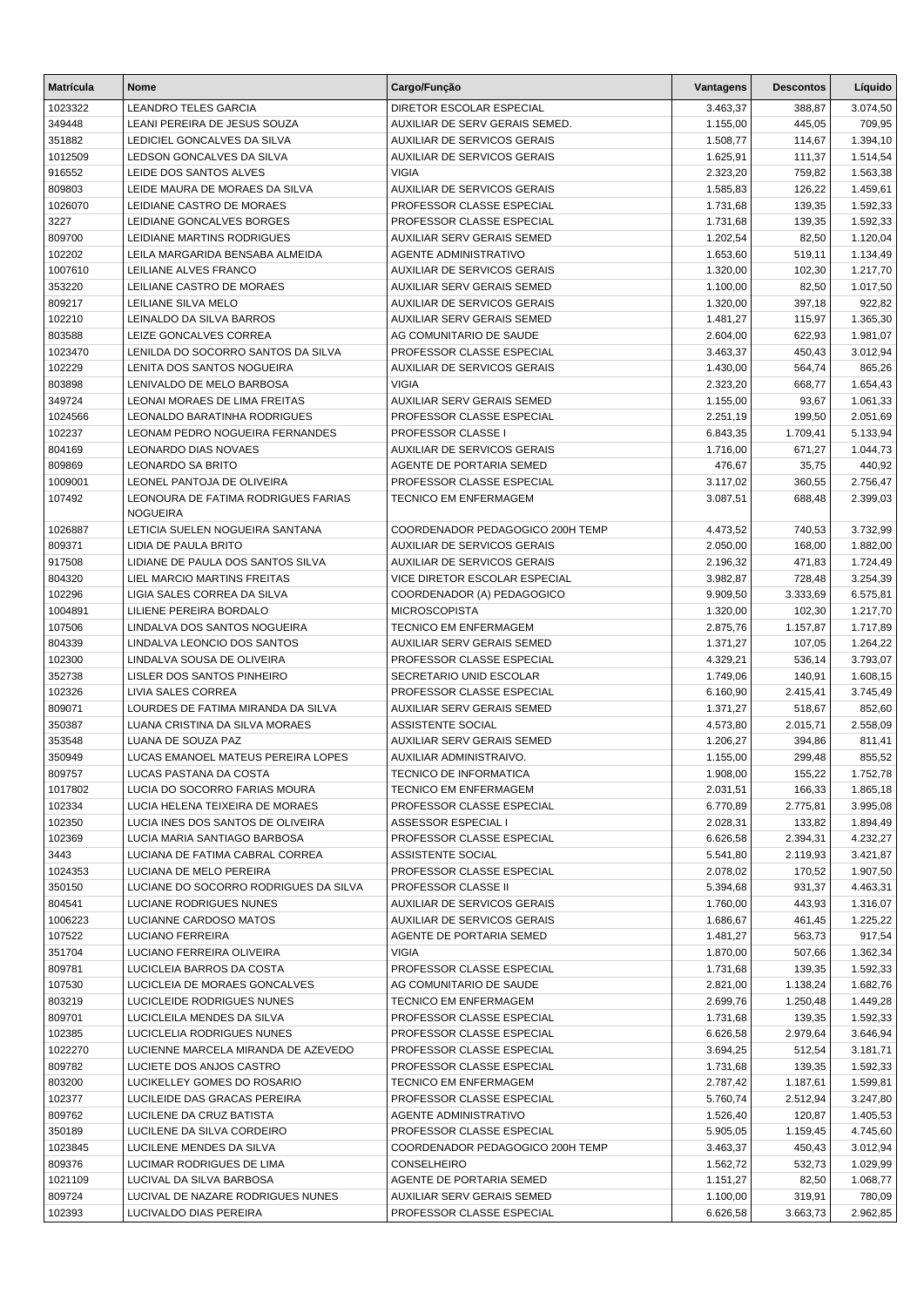| <b>Matrícula</b>  | Nome                                                  | Cargo/Função                                 | Vantagens            | <b>Descontos</b> | Líquido            |
|-------------------|-------------------------------------------------------|----------------------------------------------|----------------------|------------------|--------------------|
| 102407            | LUCIVALDO HERCULANO BORGES                            | <b>AUXILIAR DE SERVICOS GERAIS</b>           | 1.430,00             | 565,74           | 864,26             |
| 106682            | LUIZ BARATINHA DE MORAES                              | <b>AUXILIAR DE ENFERMAGEM</b>                | 2.079,00             | 687,73           | 1.391,27           |
| 1026569           | LUIZ CARLOS BATISTA TAVARES                           | AGENTE DE PORTARIA SEMED                     | 1.100,00             | 358,26           | 741,74             |
| 102415            | LUIZ CARLOS GARCIA DE MORAES                          | PROFESSOR CLASSE ESPECIAL                    | 6.626,58             | 1.951,47         | 4.675,11           |
| 1007092           | LUIZ CARLOS MARQUES CORREA                            | <b>AGENTE DE PORTARIA</b>                    | 2.040,83             | 167,17           | 1.873,66           |
| 1025759           | LUIZ CESAR CARDOSO MATOS                              | PROFESSOR CLASSE ESPECIAL                    | 2.597,52             | 263,92           | 2.333,60           |
| 809735            | LUIZ CORREA DOS SANTOS JUNIOR                         | ASSESSOR ESPECIAL I                          | 1.182,00             | 89,88            | 1.092,12           |
| 1026895           | LUIZ MARLON DOS SANTOS DOS ANJOS                      | AGENTE DE PORTARIA SEMED                     | 1.360,08             | 93,67            | 1.266,41           |
| 352754            | LUIZ RENATO MACHADO LOPES                             | PROFESSOR CLASSE II                          | 5.437,23             | 945,57           | 4.491,66           |
| 102423            | <b>LUIZ SANTOS RODRIGUES</b>                          | MOTORISTA FLUVIAL SEMED                      | 2.002,00             | 383,22           | 1.618,78           |
| 809458            | LUMA SALES CORREA                                     | <b>TECNICO EM ENFERMAGEM</b>                 | 2.127,76             | 468,12           | 1.659,64           |
| 353035            | LUZENILDA FARIAS RODRIGUES                            | AUXILIAR DE SERV GERAIS SEMED.               | 1.155,00             | 456,10           | 698,90             |
| 107549            | LUZIA FERREIRA TEIXEIRA                               | PROFESSOR CLASSE ESPECIAL                    | 6.770,89             | 2.659,23         | 4.111,66           |
| 1025570           | LUZIANA DO SOCORRO LIMA SA                            | PROFESSOR CLASSE ESPECIAL                    | 4.950,59             | 1.402,47         | 3.548,12           |
| 1022989           | LUZINALDO CARNEIRO DA SILVA                           | <b>AUXILIAR DE SERVICOS GERAIS</b>           | 1.720,00             | 410,19           | 1.309,81           |
| 102431            | LUZINETE DA SILVA BARROS                              | <b>AGENTE ADMINISTRATIVO</b>                 | 1.982,20             | 701,87           | 1.280,33           |
| 809612            | MABSAN FRANCO DE OLIVEIRA                             | SECRETARIO UNID ESCOLAR                      | 1.749,06             | 140,91           | 1.608,15           |
| 809787            | MACIEL SILVA DOS SANTOS                               | <b>AUXILIAR DE SERVICOS GERAIS</b>           | 1.100,00             | 82,50            | 1.017,50           |
| 107557            | MADALENA ALVES RODRIGUES                              | <b>AUXILIAR DE SERVICOS GERAIS</b>           | 2.079,00             | 698,61           | 1.380,39           |
| 102440            | MADELENE RODRIGUES DE MELO                            | AGENTE ADMINISTRATIVO SEMED                  | 1.841,08             | 728,59           | 1.112,49           |
| 809694            | <b>MADIANE SA PONTES</b>                              | AGENTE ADMINISTRATIVO SEMED                  | 1.272,00             | 97,98            | 1.174,02           |
| 350676            | MAGALI MORAES DE SOUZA                                | COORDENADOR PEDAGOGICO 200H TEMP             | 3.463,37             | 450,43           | 3.012,94           |
| 102458            | <b>MAGDA DIAS TEIXEIRA</b>                            | <b>AUXILIAR SERV GERAIS SEMED</b>            | 1.532,54             | 559,71           | 972,83             |
| 914940            | MAGNO RODRIGUES DE LIMA                               | <b>AUXILIAR DE SERVICOS GERAIS</b>           | 3.084,00             | 887,90           | 2.196,10           |
| 3359              | MALENA LAYANDRA DE SOUZA DE MELO                      | PROFESSOR CLASSE ESPECIAL                    | 2.597,53             | 263,92           | 2.333,61           |
| 910031            | MANOEL AGOSTINHO DOS SANTOS                           | AUXILIAR SERV GERAIS SEMED                   | 1.587,54             | 588,27           | 999,27             |
| 913812            | MANOEL ALVES MACHADO JUNIOR                           | <b>GARI</b>                                  | 2.123,00             | 752,46           | 1.370,54           |
| 809386            | MANOEL ANTONIO CORREA DA SILVA                        | <b>AGENTE AMBIENTAL</b>                      | 2.237,50             | 196,96           | 2.040,54           |
| 354303            | MANOEL ANTONIO RODRIGUES DUARTE                       | AUX DE SERVICOS GERAIS                       | 1.320,00             | 102,30           | 1.217,70           |
| 1013246           | MANOEL BENEDITO ALVES TEIXEIRA                        | <b>AUXILIAR DE SERVICOS GERAIS</b>           | 1.100,00             | 82,50            | 1.017,50           |
| 102466            | MANOEL CORREA SANTANA                                 | <b>AUXILIAR DE SERVICOS GERAIS</b>           | 1.485,00             | 501,55           | 983,45             |
| 809722            | MANOEL DE SOUZA BATISTA NETO                          | PROFESSOR CLASSE ESPECIAL                    | 2.000,09             | 163,50           | 1.836,59           |
| 1013599           | MANOEL DOMINGOS FERNANDES RODRIGUES                   | <b>AUXILIAR DE SERVICOS GERAIS</b>           | 1.521,67             | 120,45           | 1.401,22           |
| 3220              | MANOEL DOS SANTOS OLIVEIRA                            | PROFESSOR CLASSE ESPECIAL                    | 1.731,68             | 139,35           | 1.592,33           |
| 102512            | MANOEL FIRMINO MIRANDA                                | OPERADOR DE BOMBA DAGUA                      | 3.403,65             | 1.153,38         | 2.250,27           |
| 349253            | MANOEL FREITAS DA TRINDADE                            | AGENTE DE PORTARIA SEMED.                    | 1.155,00             | 93,67            | 1.061,33           |
| 809649            | MANOEL JOSE ANDRADE DE LIMA                           | VICE DIRETOR DO HOSPITAL                     | 3.309,60             | 409,07           | 2.900,53           |
| 102539            | MANOEL MARCOS CARDOSO DE OLIVEIRA                     | PROFESSOR CLASSE ESPECIAL                    | 6.626,58             | 2.601,14         | 4.025,44           |
| 809837            | MANOEL MARIA DE SENA ALVES                            | AUXILIAR ADMIN SEMED                         | 1.650,00             | 132,00           | 1.518,00           |
| 102520            | MANOEL MARIA PACHECO DE OLIVEIRA                      | PROFESSOR CLASSE ESPECIAL                    | 6.453,41             | 2.907,90         | 3.545,51           |
| 809613            | MANOEL MARTINS DE MORAES                              | DIRETOR DE CONTROLE AMBIENTAL                | 1.576,00             | 125,34           | 1.450,66           |
| 1012606           | MANOEL MEIRELES PINHEIRO                              | <b>AGENTE DE PORTARIA</b>                    | 1.422,54             | 102,30           | 1.320,24           |
| 352069            | MANOEL OLIVEIRA DA SILVA                              | AUXILIAR DE SERVICOS GERAIS                  | 1.585,83             | 126,22           | 1.459,61           |
| 1006320<br>809794 | MANOEL PEREIRA GAIA NETO                              | AUXILIAR DE SERVICOS GERAIS                  | 2.150,50             | 138,72           | 2.011,78           |
|                   | MANOEL RAIMUNDO PANTOJA ARAUJO<br>MANOEL SANCHES MAIA | <b>FISIOTERAPEUTA</b><br>ASSESSOR ESPECIAL I | 4.356,00             | 701,33           | 3.654,67           |
| 809667<br>1025589 | <b>MARA DIAS TEIXEIRA</b>                             | AUXILIAR SERV GERAIS SEMED                   | 1.335,81<br>1.485,00 | 89,88<br>471,80  | 1.245,93           |
| 809336            | MARAISA DE SENA RIBEIRO                               | AUXILIAR SERV GERAIS SEMED                   | 1.457,50             | 462,56           | 1.013,20<br>994,94 |
| 1024868           | MARCELA NOGUEIRA DE FREITAS                           | PROFESSOR CLASSE ESPECIAL                    | 1.731,68             | 139,35           | 1.592,33           |
| 809784            | MARCELO COSTA SANTIAGO                                | <b>VIGIA</b>                                 | 1.540,00             | 122,10           | 1.417,90           |
| 916668            | MARCELO DA COSTA                                      | AUX DE SERVICOS GERAIS                       | 1.870,00             | 476,32           | 1.393,68           |
| 916064            | MARCELO DA SILVA ALVES                                | <b>AUXILIAR DE SERVICOS GERAIS</b>           | 2.578,00             | 801,14           | 1.776,86           |
| 803421            | MARCELO DIAS DE SOUZA                                 | AG COMUNITARIO DE SAUDE                      | 2.604,00             | 967,39           | 1.636,61           |
| 1025732           | MARCELO MACHADO DE BRITO                              | PROFESSOR CLASSE ESPECIAL                    | 1.731,68             | 139,35           | 1.592,33           |
| 350890            | <b>MARCELO MATOS</b>                                  | AUXILIAR ADMINISTRAIVO.                      | 1.155,00             | 304,49           | 850,51             |
| 352072            | MARCELO SA PONTES                                     | <b>VIGIA</b>                                 | 1.540,00             | 122,10           | 1.417,90           |
| 102555            | MARCIA CLEA NOGUEIRA CAMPOS                           | PROFESSOR CLASSE ESPECIAL                    | 6.770,89             | 2.990,49         | 3.780,40           |
| 3478              | MARCIA CLEY AMARAL DE MORAES GONZALES                 | TECNICO EM ENFERMAGEM                        | 1.371,27             | 102,30           | 1.268,97           |
| 809692            | MARCIA CRISTINA MACHADO GOMES                         | SECRETARIO UNID ESCOLAR                      | 1.749,06             | 140,91           | 1.608,15           |
| 1004883           | MARCIA DELBY VIEIRA PINTO                             | <b>MICROSCOPISTA</b>                         | 1.771,00             | 143,63           | 1.627,37           |
| 1005634           | <b>MARCIA MARIA MARTINS E MARTINS</b>                 | TECNICO EM ENFERMAGEM                        | 2.251,51             | 199,57           | 2.051,94           |
| 809846            | <b>MARCIA MARTINS ALVES</b>                           | AGENTE ADMINISTRATIVO SEMED                  | 1.272,00             | 97,98            | 1.174,02           |
| 1010859           | MARCIA SUELEN SANTOS DOS ANJOS                        | PROFESSOR CLASSE ESPECIAL                    | 1.731,68             | 139,35           | 1.592,33           |
| 102580            | MARCIANO BARATA PUREZA FILHO                          | AUXILIAR SERV GERAIS SEMED                   | 1.481,27             | 585,73           | 895,54             |
| 1010360           | MARCIELLE DA SILVA ALVES                              | <b>TECNICO EM ENFERMAGEM</b>                 | 1.320,00             | 102,30           | 1.217,70           |
| 804550            | <b>MARCILENA COSTA TAVARES</b>                        | AUXILIAR SERV GERAIS SEMED                   | 1.371,27             | 437,34           | 933,93             |
| 1019210           | MARCILENE DAMASCENO CARDOSO                           | PROFESSOR CLASSE ESPECIAL                    | 2.337,77             | 215,61           | 2.122,16           |
| 804347            | MARCILENE GOMES RODRIGUES                             | AUXILIAR DE SERVICOS GERAIS                  | 2.698,67             | 195,02           | 2.503,65           |
|                   |                                                       |                                              |                      |                  |                    |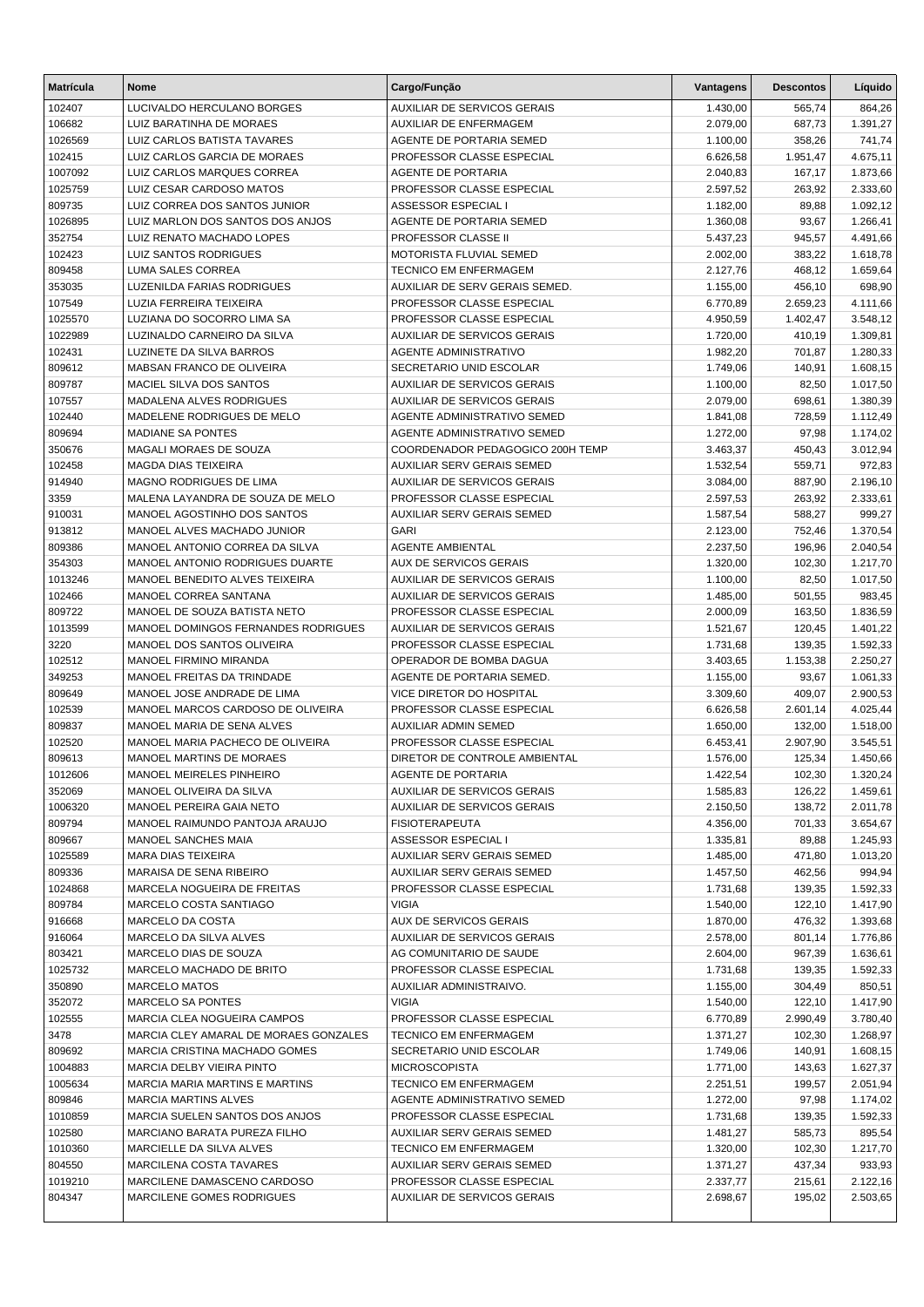| <b>Matrícula</b>  | <b>Nome</b>                                                               | Cargo/Função                                            | Vantagens            | <b>Descontos</b>   | Líquido              |
|-------------------|---------------------------------------------------------------------------|---------------------------------------------------------|----------------------|--------------------|----------------------|
| 1024248           | MARCILENE MORAES DE PAIVA                                                 | <b>AUXILIAR DE SERVICOS GERAIS</b>                      | 1.100,00             | 82,50              | 1.017,50             |
| 107581            | MARCILENE SA DOS ANJOS                                                    | <b>AUXILIAR SERV GERAIS SEMED</b>                       | 1.536,27             | 660,03             | 876,24               |
| 351415            | MARCIO ANTONIO CARDOSO DE OLIVEIRA                                        | PROFESSOR CLASSE ESPECIAL                               | 1.904,86             | 154,93             | 1.749,93             |
| 102598            | <b>MARCIO RODRIGUES PUREZA</b>                                            | AUXILIAR SERV GERAIS SEMED                              | 1.485,00             | 604,25             | 880,75               |
| 355395            | <b>MARCOS ANTONIO RODRIGUES</b>                                           | <b>VIGIA</b>                                            | 2.612,50             | 836,43             | 1.776,07             |
| 916633            | MARCOS AURELIO DA SILVA DAMASCENO                                         | PROFESSOR CLASSE ESPECIAL                               | 6.193,66             | 1.151,52           | 5.042,14             |
| 1006002           | MARCOS BARATINHA OLIVEIRA                                                 | COORDENADOR PEDAGOGICO II                               | 5.607,38             | 2.590,50           | 3.016,88             |
| 102601            | MARCOS DE NAZARE ABBATE PUREZA                                            | AGENTE ADMINISTRATIVO (P N04/2010 GP)                   | 4.255,20             | 2.021,44           | 2.233,76             |
| 350923            | MARCOS PAULO PEREIRA RAMOS                                                | AUXILIAR ADMINISTRATIVO                                 | 1.155,00             | 388,82             | 766,18               |
| 349906            | <b>MARCOS RAMOS BALIEIRO</b>                                              | COORDENADOR PEDAGOGICO II                               | 4.833,95             | 1.673,32           | 3.160,63             |
| 1023853           | <b>MARCOS RODRIGUES MACIEL</b><br>MARCOS VENICIO DA SILVA DAMASCENO       | PROFESSOR CLASSE ESPECIAL<br>DIRETOR DESPORTIVO         | 3.290,20             | 404,11             | 2.886,09             |
| 102610<br>804355  | MARCOS VINICIUS CARDOSO RODRIGUES                                         | <b>AUXILIAR DE SERVICOS GERAIS</b>                      | 2.991,25<br>2.013,00 | 1.633,35<br>744,54 | 1.357,90<br>1.268,46 |
| 102628            | <b>MARCOS VINICIUS GOMES RODRIGUES</b>                                    | AUX ADMINISTRATIVO (P 006/2013GP)                       | 7.249,60             | 1.446,26           | 5.803,34             |
| 809826            | MARCUS VINICIUS LOBATO COSTA                                              | AUXILIAR DE SERVICOS GERAIS                             | 1.191,67             | 90,75              | 1.100,92             |
| 102636            | MARGARETH BRITO DE PAULA                                                  | PROFESSOR CLASSE ESPECIAL                               | 6.770,89             | 2.844,54           | 3.926,35             |
| 107603            | <b>MARIA ALVES BORGES</b>                                                 | AG COMUNITARIO DE SAUDE                                 | 2.821,00             | 712,03             | 2.108,97             |
| 102644            | MARIA ANDREA MAIA DA SILVA                                                | PROFESSOR CLASSE ESPECIAL                               | 6.626,58             | 2.095,24           | 4.531,34             |
| 803820            | <b>MARIA ANTONIA DUARTE RODRIGUES</b>                                     | PROFESSOR CLASSE ESPECIAL                               | 6.337,97             | 1.303,96           | 5.034,01             |
| 809703            | MARIA ANTONIA MORAES FAVACHO                                              | PROFESSOR CLASSE ESPECIAL                               | 2.813,99             | 304,19             | 2.509,80             |
| 803707            | MARIA APARECIDA TRINDADE CASTRO                                           | <b>MICROSCOPISTA</b>                                    | 2.113,83             | 765,68             | 1.348,15             |
| 1007386           | MARIA ARAUJO GONCALVES                                                    | AG COMUNITARIO DE SAUDE                                 | 2.712,50             | 704,50             | 2.008,00             |
| 102652            | MARIA ARAUJO GONCALVES CAVALCANTE                                         | AUXILIAR ADMINISTRATIVO                                 | 1.375,00             | 543,19             | 831,81               |
| 102660            | MARIA AUGUISETE DE SOUZA TAVARES                                          | PROFESSOR CLASSE ESPECIAL                               | 6.149,36             | 2.430,12           | 3.719,24             |
| 913898            | MARIA BELARMINA FERREIRA LIMA                                             | AUXILIAR SERV GERAIS SEMED                              | 1.375,00             | 565,19             | 809,81               |
| 107620            | MARIA BENEDITA TAVARES SALES                                              | AUXILIAR DE SERVICOS GERAIS                             | 2.899,00             | 1.006,72           | 1.892,28             |
| 1005529           | MARIA CLEOZETE TEIXEIRA DE MORAES                                         | AUXILIAR DE SERVICOS GERAIS                             | 1.518,00             | 447,77             | 1.070,23             |
| 102733            | MARIA CREUZA MIRANDA DA SILVA                                             | PROFESSOR AUXILIAR                                      | 1.948,14             | 684,30             | 1.263,84             |
| 3342              | MARIA CRISTINA BARATINHA DE OLIVEIRA                                      | PROFESSOR CLASSE ESPECIAL                               | 1.731,68             | 139,35             | 1.592,33             |
| 102741            | MARIA CRISTINA PAES GUIMARAES                                             | PROFESSOR CLASSE ESPECIAL                               | 6.770,89             | 3.092,01           | 3.678,88             |
| 102792            | MARIA DA CONCEICAO MOREIRA OLIVEIRA                                       | <b>AUXILIAR SERV GERAIS SEMED</b>                       | 1.430,00             | 482,98             | 947,02               |
| 803561<br>102784  | MARIA DA CONCEICAO RIBEIRO MOREIRA<br>MARIA DA CONCEICAO SANTANA FERREIRA | AG COMUNITARIO DE SAUDE<br>AGENTE ADMINISTRATIVO SEMED  | 2.604,00<br>1.841,08 | 264,62<br>646,69   | 2.339,38<br>1.194,39 |
| 1005758           | MARIA DAS GRACAS BORGES GONCALVES                                         | <b>AGENTE ADMINISTRATIVO</b>                            | 1.526,40             | 120,87             | 1.405,53             |
| 102806            | MARIA DAS GRACAS FONSECA SIQUEIRA                                         | AUXILIAR DE SERVICOS GERAIS                             | 1.485,00             | 431,65             | 1.053,35             |
| 350796            | MARIA DAS GRACAS SACRAMENTO DA SILVA                                      | PROFESSOR CLASSE ESPECIAL                               | 2.943,86             | 328,34             | 2.615,52             |
| 1025880           | MARIA DE FATIMA FREITAS ALVES                                             | COORDENADOR PEDAGOGICO 200H TEMP                        | 3.463,37             | 450,43             | 3.012,94             |
| 809759            | MARIA DE JESUS ALVES ARRUDA                                               | AUXILIAR DE SERVICOS GERAIS                             | 1.860,83             | 150,97             | 1.709,86             |
| 107646            | MARIA DE MORAES TENORIO                                                   | <b>ASSESSOR ESPECIAL I</b>                              | 2.151,24             | 582,88             | 1.568,36             |
| 102830            | MARIA DE NAZARE ALVES TEIXEIRA                                            | <b>AUXILIAR DE SERVICOS GERAIS</b>                      | 1.430,00             | 410,12             | 1.019,88             |
| 1025643           | MARIA DE NAZARE CORREA DE SOUZA MAIA                                      | <b>AUXILIAR SERV GERAIS SEMED</b>                       | 1.100,00             | 82,50              | 1.017,50             |
| 1024841           | MARIA DE NAZARE DA SILVA MELO                                             | AUXILIAR SERV GERAIS SEMED                              | 1.100,00             | 82,50              | 1.017,50             |
| 809642            | MARIA DE NAZARE DANTAS FERREIRA                                           | <b>AUXILIAR DE SERVICOS GERAIS</b>                      | 1.462,94             | 110,55             | 1.352,39             |
| 3479              | MARIA DE NAZARE DOS SANTOS BELEM                                          | AUXILIAR DE SERVICOS GERAIS                             | 1.860,83             | 150,97             | 1.709,86             |
| 102865            | MARIA DE NAZARE LIMA PEREIRA                                              | PROFESSOR CLASSE ESPECIAL                               | 4.750,59             | 1.384,21           | 3.366,38             |
| 102857            | MARIA DE NAZARE MELO PEREIRA                                              | PROFESSOR CLASSE ESPECIAL                               | 6.626,58             | 1.400,30           | 5.226,28             |
| 1026011           | MARIA DE NAZARE PALHETA DOS SANTOS                                        | AUXILIAR SERV GERAIS SEMED                              | 1.100,00             | 82,50              | 1.017,50             |
| 1004786           | MARIA DE NAZARE PALHETA SIQUEIRA                                          | <b>AUXILIAR DE SERVICOS GERAIS</b>                      | 2.090,00             | 171,60             | 1.918,40             |
| 349617            | MARIA DE NAZARE TAVARES TENORIO                                           | AUXILIAR SERV GERAIS SEMED                              | 1.206,27             | 394,85             | 811,42<br>1.017,50   |
| 809865<br>102890  | MARIA DO CARMO DINIZ BATISTA<br>MARIA DO CARMO OLIVEIRA                   | AUXILIAR SERV GERAIS SEMED<br>PROFESSOR CLASSE ESPECIAL | 1.100,00<br>6.770,89 | 82,50<br>1.344,19  | 5.426,70             |
| 105945            | MARIA DO CARMO PANTOJA NOGUEIRA                                           | AUXILIAR SERV GERAIS SEMED                              | 1.375,00             | 505,06             | 869,94               |
| 1023888           | MARIA DO LIVRAMENTO SA RODRIGUES                                          | COORDENADOR PEDAGOGICO 200H TEMP                        | 3.463,37             | 450,43             | 3.012,94             |
| 107670            | MARIA DO SOCORRO BATISTA ALVES                                            | <b>MICROSCOPISTA</b>                                    | 2.619,83             | 914,75             | 1.705,08             |
| 102911            | MARIA DO SOCORRO CAMPOS SEIXAS                                            | AUXILIAR SERV GERAIS SEMED                              | 1.485,00             | 522,92             | 962,08               |
| 107689            | MARIA DO SOCORRO LOPES ROMERO                                             | AG COMUNITARIO DE SAUDE                                 | 2.929,50             | 327,67             | 2.601,83             |
| 803472            | MARIA DO SOCORRO SOUZA PANTOJA                                            | AG COMUNITARIO DE SAUDE                                 | 2.604,00             | 696,05             | 1.907,95             |
| 809706            | MARIA DOMINGAS DOS SANTOS MOREIRA                                         | AUXILIAR SERV GERAIS SEMED                              | 1.100,00             | 82,50              | 1.017,50             |
| 102946            | MARIA DOMINGAS SARAIVA OLIVEIRA                                           | AUXILIAR SERV GERAIS SEMED                              | 1.430,00             | 586,74             | 843,26               |
| 809713            | MARIA DULCIVALDA DA SILVA BRITO                                           | PROFESSOR CLASSE ESPECIAL                               | 1.731,68             | 139,35             | 1.592,33             |
| 809851            | MARIA EDINALVA PANTOJA FELIX                                              | AUXILIAR SERV GERAIS SEMED                              | 1.100,00             | 82,50              | 1.017,50             |
| 102962            | MARIA ELIANA BATISTA MARTINS                                              | AUXILIAR DE SERVICOS GERAIS                             | 1.430,00             | 565,73             | 864,27               |
| 802050            | MARIA ELIETE BARROS DE OLIVEIRA                                           | AUXILIAR DE ENFERMAGEM                                  | 3.484,20             | 1.293,50           | 2.190,70             |
| 102970            | MARIA ELIZANGELA MIRANDA DOS SANTOS                                       | AUXILIAR SERV GERAIS SEMED                              | 1.536,27             | 610,27             | 926,00               |
| 102997            | MARIA ESTELA PACHECO DE OLIVEIRA                                          | PROFESSOR CLASSE ESPECIAL                               | 6.626,58             | 2.595,58           | 4.031,00             |
| 809160            | MARIA ESTELITA PANTOJA NOGUEIRA                                           | AUXILIAR SERV GERAIS SEMED                              | 1.375,00             | 544,21             | 830,79               |
| 1024736<br>809039 | MARIA ETIENE ARAUJO CAVALCANTE<br>MARIA FRANCISCA LIMA MACHADO            | PROFESSOR CLASSE ESPECIAL<br>AUXILIAR SERV GERAIS SEMED | 1.731,68<br>2.025,83 | 139,35<br>186,29   | 1.592,33             |
|                   |                                                                           |                                                         |                      |                    | 1.839,54             |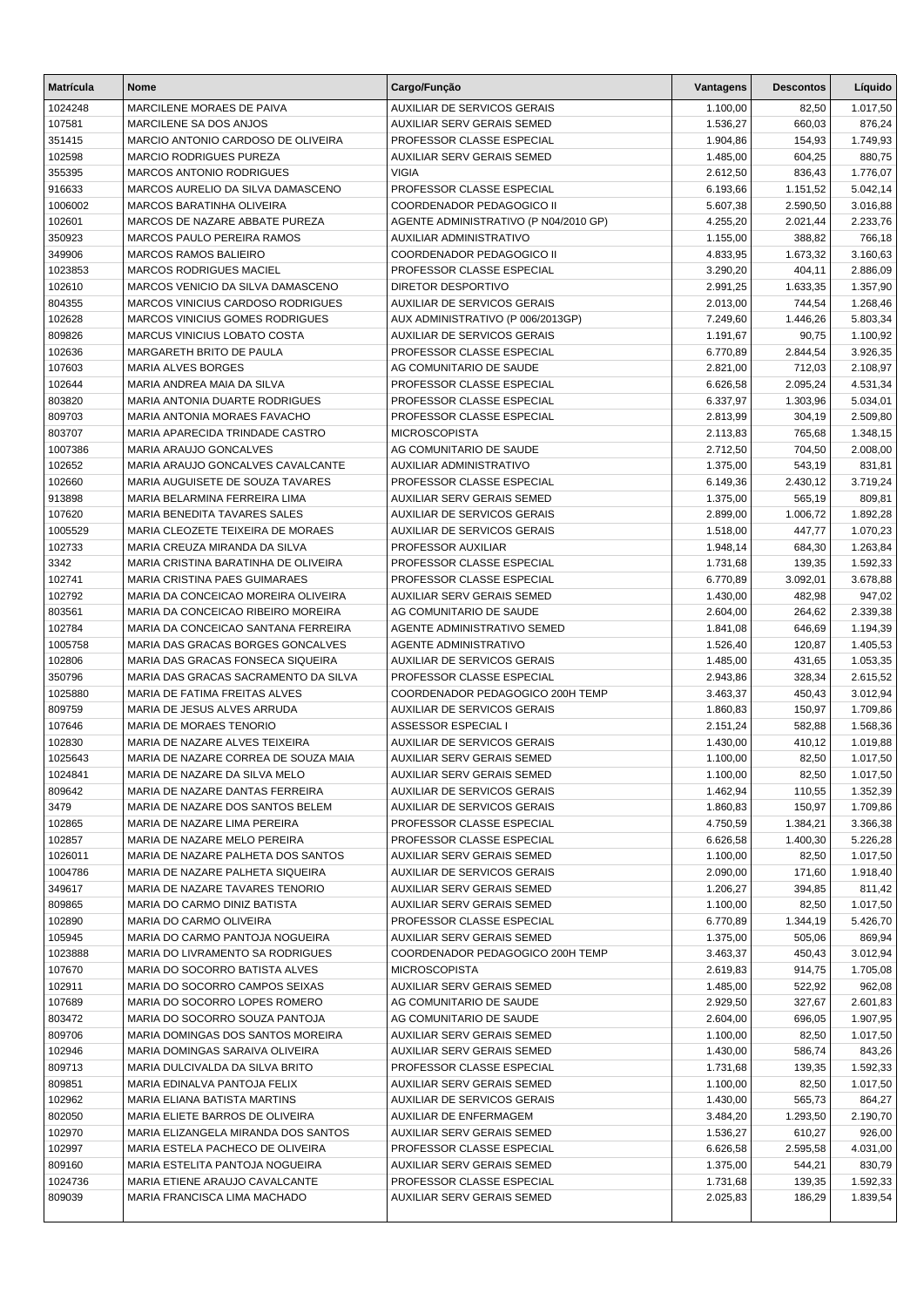| <b>Matrícula</b>   | <b>Nome</b>                                                   | Cargo/Função                                             | Vantagens            | <b>Descontos</b> | Líquido              |
|--------------------|---------------------------------------------------------------|----------------------------------------------------------|----------------------|------------------|----------------------|
| 103020             | MARIA GORETE SILVA FERREIRA                                   | PROFESSOR CLASSE ESPECIAL                                | 6.626,58             | 1.980,80         | 4.645,78             |
| 3397               | MARIA GRACIETE DE OLIVEIRA BARREIROS                          | <b>MICROSCOPISTA</b>                                     | 1.320,00             | 102,30           | 1.217,70             |
| 349191             | MARIA GRACILENE PERES CARDOSO                                 | <b>VIGIA</b>                                             | 2.623,50             | 250,77           | 2.372,73             |
| 1005073            | MARIA GRACINDA PINHEIRO BRITO                                 | <b>TECNICO EM ENFERMAGEM</b>                             | 2.560,88             | 257,10           | 2.303,78             |
| 103063             | MARIA HELENA DO ESPIRITO SANTO SILVA                          | PROFESSOR CLASSE ESPECIAL                                | 6.626,58             | 1.994,91         | 4.631,67             |
| 1024256            | MARIA HERCULANO DA CONCEICAO                                  | AUXILIAR SERV GERAIS SEMED                               | 1.100,00             | 82,50            | 1.017,50             |
| 1024027            | MARIA IDELY CARDOSO DE CARVALHO                               | PROFESSOR CLASSE ESPECIAL                                | 1.731,68             | 139,35           | 1.592,33             |
| 107697             | MARIA INES BARREIROS DE OLIVEIRA                              | AG COMUNITARIO DE SAUDE                                  | 2.929,50             | 987,79           | 1.941,71             |
| 103101             | MARIA IRACEMA PALHETA MOREIRA                                 | <b>AUXILIAR ADMIN SEMED</b>                              | 1.980,00             | 559,05           | 1.420,95             |
| 1015788            | MARIA IRENE LEITE SARGES                                      | PROFESSOR CLASSE ESPECIAL                                | 3.463,37             | 450,43           | 3.012,94             |
| 809725             | MARIA IVANEIDE REIS SERRAO                                    | PROFESSOR CLASSE ESPECIAL                                | 2.597,53             | 263,92           | 2.333,61             |
| 1023195            | MARIA IVANICE SERRAO DA SILVA                                 | PROFESSOR CLASSE ESPECIAL                                | 3.896,28             | 566,88           | 3.329,40             |
| 803529             | MARIA JORGEANA DE JESUS                                       | AG COMUNITARIO DE SAUDE                                  | 3.472,00             | 1.126,70         | 2.345,30             |
| 103128<br>103136   | MARIA JOSE BARBOSA DOS REIS<br>MARIA JOSE CERDEIRA PANTOJA    | AUXILIAR SERV GERAIS SEMED<br>AUXILIAR SERV GERAIS SEMED | 1.375,00<br>1.375,00 | 543,21<br>563,20 | 831,79<br>811,80     |
| 1004697            | MARIA JOSE OLIVEIRA DOS SANTOS                                | <b>AUXILIAR DE SERVICOS GERAIS</b>                       | 2.028,00             | 744,75           | 1.283,25             |
| 103160             | MARIA JOSE PANTOJA DE MORAES                                  | PROFESSOR CLASSE ESPECIAL                                | 6.482,28             | 2.956,51         | 3.525,77             |
| 103179             | MARIA JOSE SARAIVA DE OLIVEIRA                                | PROFESSOR CLASSE II                                      | 10.882,61            | 3.860,06         | 7.022,55             |
| 809623             | MARIA JOSIANE DE JESUS LOPES                                  | <b>TECNICO EM ENFERMAGEM</b>                             | 2.158,75             | 177,78           | 1.980,97             |
| 1015737            | MARIA LIDIANA DE LIMA SA                                      | PROFESSOR CLASSE II                                      | 5.769,26             | 2.306,31         | 3.462,95             |
| 917060             | MARIA LIDIANE GONCALVES PALHETA                               | AUXILIAR SERV GERAIS SEMED                               | 1.473,81             | 544,69           | 929,12               |
| 103187             | <b>MARIA LIMA SA</b>                                          | PROFESSOR CLASSE ESPECIAL                                | 6.626,58             | 2.575,51         | 4.051,07             |
| 107700             | MARIA LUCIVALDA PEREIRA OLIVEIRA                              | AUXILIAR DE ENFERMAGEM                                   | 2.963,76             | 1.058,68         | 1.905,08             |
| 1012258            | MARIA LUCIVALDA PEREIRA OLIVEIRA                              | PROFESSOR CLASSE ESPECIAL                                | 3.896,28             | 1.585,63         | 2.310,65             |
| 803537             | MARIA LUIZA RODRIGUES CARDOSO                                 | AG COMUNITARIO DE SAUDE                                  | 2.604,00             | 1.055,38         | 1.548,62             |
| 103217             | MARIA MADALENA SACRAMENTO DA SILVA FILHA                      | PROFESSOR CLASSE ESPECIAL                                | 7.111,46             | 1.562,15         | 5.549,31             |
| 1005464            | MARIA MARGARETE RODRIGUES DE FREITAS                          | PROFESSOR CLASSE ESPECIAL                                | 5.327,82             | 2.015,96         | 3.311,86             |
| 1005430            | MARIA NANCY NUNES DE MATOS                                    | PROFESSOR CLASSE ESPECIAL                                | 5.616,44             | 1.063,11         | 4.553,33             |
| 103233             | MARIA NEIVA BARATINHA DE OLIVEIRA                             | PROFESSOR CLASSE ESPECIAL                                | 6.770,89             | 1.390,75         | 5.380,14             |
| 103268             | MARIA ORLANDINA DE PAULA PINHEIRO                             | AUXILIAR SERV GERAIS SEMED                               | 1.430,00             | 137,97           | 1.292,03             |
| 355415             | MARIA RAFAELA PEREIRA DE OLIVEIRA                             | PROFESSOR CLASSE I                                       | 5.327,41             | 908,91           | 4.418,50             |
| 103276             | MARIA RAIMUNDA ALMEIDA FERREIRA                               | AUXILIAR SERV GERAIS SEMED                               | 1.375,00             | 465,70           | 909,30               |
| 103314             | MARIA RAIMUNDA CASTRO MARTINS                                 | PROFESSOR CLASSE ESPECIAL                                | 5.616,43             | 2.063,11         | 3.553,32             |
| 103322             | MARIA RAIMUNDA FERREIRA SOUTO                                 | PROFESSOR CLASSE ESPECIAL                                | 5.616,43             | 2.368,25         | 3.248,18             |
| 349977             | MARIA RAIMUNDA PAES GARCIA                                    | PROFESSOR CLASSE I                                       | 3.383,77             | 440,16           | 2.943,61             |
| 20                 | MARIA RAIMUNDA PEREIRA DA COSTA                               | AUXILIAR DE ENFERMAGEM                                   | 2.376,00             | 816,01           | 1.559,99             |
| 103330             | MARIA RISIONETE DE LIMA SILVA                                 | PROFESSOR AUXILIAR                                       | 1.948,14             | 186,85           | 1.761,29             |
| 809827<br>1026798  | MARIA ROSA PANTOJA MONTEIRO<br>MARIA ROSINEIDE PEREIRA BORGES | PROFESSOR CLASSE ESPECIAL<br>PROFESSOR CLASSE ESPECIAL   | 2.597,52             | 263,92<br>267,69 | 2.333,60             |
| 103373             | <b>MARIA RUTILENE PAES GUIMARAES</b>                          | ASSISTENTE ADMINISTRATIVO (P 004/2014GP)                 | 2.770,69<br>5.481,45 | 1.962,66         | 2.503,00<br>3.518,79 |
| 103390             | MARIA SALOME GOMES DE SA                                      | AUXILIAR SERV GERAIS SEMED                               | 1.430,00             | 459,31           | 970,69               |
| 103411             | MARIA SILVANA PINHEIRO OLIVEIRA                               | PROFESSOR CLASSE ESPECIAL                                | 6.770,89             | 1.182,20         | 5.588,69             |
| 103420             | MARIA SUELY CARDOSO DE CARVALHO                               | PROFESSOR CLASSE ESPECIAL                                | 5.472,12             | 962,80           | 4.509,32             |
| 804568             | MARIA TATIANE PANTOJA DE OLIVEIRA                             | COORDENADOR DE CEREMONIAS E EVENTOS                      | 3.971,52             | 759,86           | 3.211,66             |
| 103454             | MARIA TEREZA SACRAMENTO NUNES                                 | AUXILIAR SERV GERAIS SEMED                               | 1.980,00             | 543,00           | 1.437,00             |
| 1025651            | MARIA VANESSA TAVARES DE SOUZA                                | PROFESSOR CLASSE ESPECIAL                                | 2.078,02             | 170,52           | 1.907,50             |
| 1026372            | MARIA ZOLINA FIRMINO DE OLIVEIRA                              | AUXILIAR SERV GERAIS SEMED                               | 1.100,00             | 371,53           | 728,47               |
| 103470             | MARIA ZULEIDE TAVARES DE OLIVEIRA                             | PROFESSOR CLASSE ESPECIAL                                | 4.329,21             | 1.529,26         | 2.799,95             |
| 1024396            | MARIANA DE OLIVEIRA SERRAO                                    | COORDENADOR PEDAGOGICO 200H TEMP                         | 3.463,37             | 450.43           | 3.012,94             |
| 106100             | <b>MARIANA INGRID CARMENCITA NUNES</b>                        | PROFESSOR CLASSE ESPECIAL                                | 6.482,28             | 2.998,61         | 3.483,67             |
| 809669             | MARICLEA CARDOSO DE OLIVEIRA                                  | ORIENTADOR SOCIAL                                        | 1.249,33             | 95,93            | 1.153,40             |
| 809779             | MARICLEIDE DOS ANJOS DA COSTA                                 | PROFESSOR CLASSE ESPECIAL                                | 1.731,68             | 139,35           | 1.592,33             |
| 103489             | MARIDEIA PUREZA DE SA                                         | PROFESSOR CLASSE ESPECIAL                                | 6.770,89             | 1.448,47         | 5.322,42             |
| 352981             | MARIELE SANTANA DE CASTRO                                     | AUXILIAR DE SERV GERAIS SEMED.                           | 1.360,08             | 93,67            | 1.266,41             |
| 809633             | MARIELSON DE MORAES TOLEDO                                    | AUXILIAR DE SERVICOS GERAIS                              | 2.080,83             | 410,16           | 1.670,67             |
| 1024973            | MARIETE BORGES DA SILVA                                       | AUXILIAR DE SERVICOS GERAIS                              | 1.100,00             | 82,50            | 1.017,50             |
| 1022857            | MARIJANE DE MELO FURTADO                                      | PROFESSOR CLASSE ESPECIAL                                | 2.251,19             | 199,50           | 2.051,69             |
| 103500             | MARILEIDE DE FARIAS GOMES                                     | AUXILIAR SERV GERAIS SEMED                               | 1.430,00             | 587,74           | 842,26               |
| 809655             | MARILENE CORREA DOS SANTOS                                    | AUXILIAR ADMINISTRATIVO                                  | 1.253,81             | 82,50            | 1.171,31             |
| 351382             | MARILIA MONTEIRO DOS SANTOS                                   | ENFERMEIRO(A)                                            | 6.775,96             | 1.392,44         | 5.383,52             |
| 1023217<br>1026577 | MARILUZ CAVALCANTE FREITAS<br>MARINALDO DOS ANJOS SA          | PROFESSOR CLASSE ESPECIAL<br>PROFESSOR CLASSE ESPECIAL   | 4.156,04             | 636,76<br>139,35 | 3.519,28             |
| 809264             | MARINETE MARTINS COELHO                                       | AUXILIAR ADMIN SEMED                                     | 1.731,68<br>1.100,00 | 89,21            | 1.592,33<br>1.010,79 |
| 355204             | <b>MARIO PEREIRA SOARES</b>                                   | AUXILIAR DE SERVICOS GERAIS                              | 1.585,83             | 126,22           | 1.459,61             |
| 1023209            | MARIZA ALVES RODRIGUES                                        | <b>TECNICO EM ENFERMAGEM</b>                             | 1.320,00             | 102,30           | 1.217,70             |
| 809617             | MARIZA JUBERTI BRITO DOS SANTOS                               | AUXILIAR DE SERVICOS GERAIS                              | 1.683,33             | 297,51           | 1.385,82             |
| 103535             | MARIZI ANANDREA DE OLIVEIRA MAIA                              | PROFESSOR CLASSE ESPECIAL                                | 6.626,58             | 1.238,30         | 5.388,28             |
| 106119             | MARLENE DO SOCORRO RODRIGUES SA                               | PROFESSOR CLASSE ESPECIAL                                | 6.337,97             | 2.814,11         | 3.523,86             |
|                    |                                                               |                                                          |                      |                  |                      |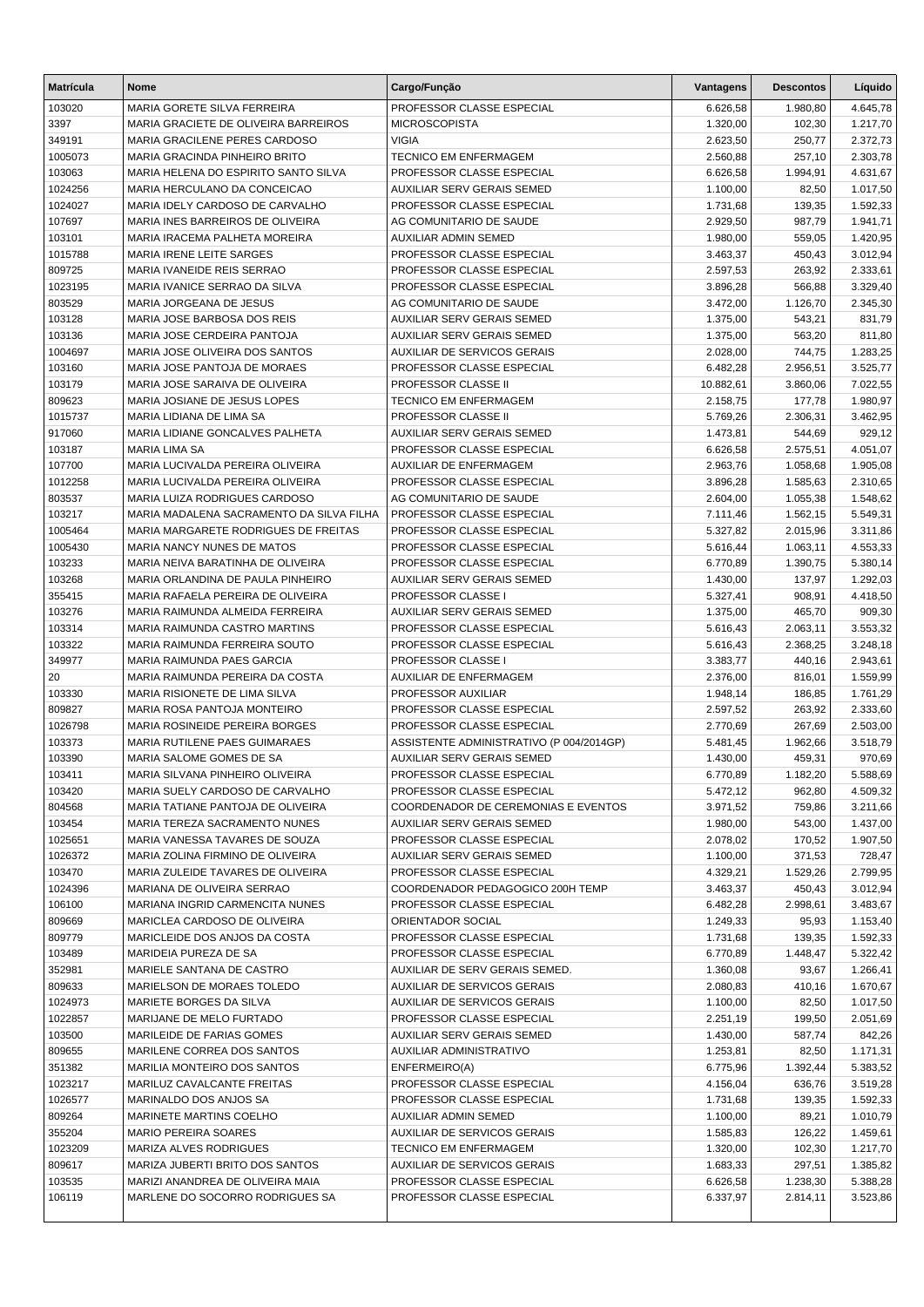| <b>Matrícula</b>  | <b>Nome</b>                                                     | Cargo/Função                                              | Vantagens            | <b>Descontos</b> | Líquido              |
|-------------------|-----------------------------------------------------------------|-----------------------------------------------------------|----------------------|------------------|----------------------|
| 1015079           | MARLENE FRANCO HERCULANO                                        | <b>VIGIA</b>                                              | 1.963,50             | 641,12           | 1.322,38             |
| 103560            | MARLON CLAYTON FIRMINO MIRANDA                                  | PROFESSOR CLASSE ESPECIAL                                 | 6.482,28             | 2.947,41         | 3.534,87             |
| 809280            | MARLON LOBATO DE OLIVEIRA                                       | MOTORISTA TERRESTRE HABILIT/MAQ PESADAS                   | 3.404,43             | 1.162,73         | 2.241,70             |
| 809377            | MARLON PINTO DE SOUZA                                           | AUX DE SERVICOS GERAIS                                    | 1.151,27             | 82,50            | 1.068,77             |
| 804576            | MARLUCE CRISTINA FERNANDES DE MATOS                             | VICE DIRETOR ESCOLAR ESPECIAL                             | 3.982,87             | 516,63           | 3.466,24             |
| 1024779           | MARLY SUELEM NOGUEIRA DE FREITAS                                | PROFESSOR CLASSE ESPECIAL                                 | 3.896,28             | 566,88           | 3.329,40             |
| 809250            | MARONE KARLOS COSTA DE ARRUDA                                   | <b>AUXILIAR DE SERVICOS GERAIS</b>                        | 1.320,00             | 418,26           | 901,74               |
| 1005499           | MARTA DE FARIAS SENA                                            | <b>AUXILIAR SERV GERAIS SEMED</b>                         | 1.375,00             | 555,17           | 819,83               |
| 1026399           | MARTA DE OLIVEIRA DA COSTA                                      | AUXILIAR SERV GERAIS SEMED                                | 1.206,27             | 381,99           | 824,28               |
| 103578            | MARTA NOGUEIRA DOS SANTOS SANTOS                                | <b>AUXILIAR SERV GERAIS SEMED</b>                         | 1.481,27             | 796,55           | 684,72               |
| 1021915           | MARTA OLIVEIRA MONTEIRO                                         | <b>AUXILIAR SERV GERAIS SEMED</b>                         | 1.100,00             | 82,50            | 1.017,50             |
| 103586            | MARY TEREZINHA DE OLIVEIRA MOREIRA                              | PROFESSOR CLASSE ESPECIAL                                 | 5.483,67             | 2.376,60         | 3.107,07             |
| 349344            | MATEUS HENRIQUE ALBUQUERQUE MONTEIRO                            | <b>VIGIA</b>                                              | 1.963,50             | 536,71           | 1.426,79             |
| 3381              | MATEUS LIMA DE OLIVEIRA                                         | <b>TECNICO EM ENFERMAGEM</b>                              | 2.746,51             | 291,64           | 2.454,87             |
| 809391            | MATHEUS DA CONCEICAO PASTANA MONTEIRO                           | ENFERMEIRO(A)                                             | 4.840,00             | 862,74           | 3.977,26             |
| 350241            | MATHEUS FRAZAO SARAIVA                                          | PROFESSOR CLASSE II                                       | 4.157,20             | 560,53           | 3.596,67             |
| 803316            | MAURA JOSIANE COUTINHO COSTA<br>MAURICIO DE CASSIO LOPES FRANCO | <b>TECNICO EM ENFERMAGEM</b><br>PROFESSOR CLASSE ESPECIAL | 2.699,76             | 1.101,10         | 1.598,66             |
| 809676            |                                                                 |                                                           | 3.324,83             | 413,16<br>82,50  | 2.911,67             |
| 809737<br>1004972 | MAURICIO FRANCO DOS SANTOS<br>MAURILIO PALHETA AMARAL           | AUXILIAR SERV GERAIS SEMED<br><b>MICROSCOPISTA</b>        | 1.100,00<br>1.320,00 | 102,30           | 1.017,50<br>1.217,70 |
| 916676            | <b>MAURO SANTOS DOS ANJOS</b>                                   | AUXILIAR SERV GERAIS SEMED                                | 1.503,33             | 121,92           | 1.381,41             |
| 803642            | <b>MAURO TRINDADE BARROS</b>                                    | AG COMUNITARIO DE SAUDE                                   | 2.604,00             | 531,78           | 2.072,22             |
| 1006258           | MAX JUNIOR RODRIGUES DA COSTA                                   | <b>VIGIA</b>                                              | 2.433,09             | 1.378,01         | 1.055,08             |
| 914959            | MAXIMIANO MAURO TEIXEIRA BELEM                                  | <b>AUXILIAR DE SERVICOS GERAIS</b>                        | 1.950,67             | 657,16           | 1.293,51             |
| 809858            | <b>MAYANE PINHEIRO SOARES</b>                                   | AUXILIAR SERV GERAIS SEMED                                | 1.100,00             | 82,50            | 1.017,50             |
| 809358            | MAYARA REJANE OLIVEIRA DO NASCIMENTO                            | DIRETOR DE ABASTECIMENTO E AGRICULTURA                    | 2.258,93             | 200,95           | 2.057,98             |
| 809856            | MAYCON DE CASTRO DO NASCIMENTO                                  | <b>AUXILIAR DE SERVICOS GERAIS</b>                        | 1.100,00             | 82,50            | 1.017,50             |
| 809638            | <b>MAYCON SANTANA PONTES</b>                                    | TECNICO EM ENFERMAGEM                                     | 1.619,06             | 129,21           | 1.489,85             |
| 349331            | MAYLANA CRISTINE LIMA SA                                        | AUXILIAR DE SERVICOS GERAIS                               | 1.257,54             | 93,67            | 1.163,87             |
| 909335            | MELK PUREZA DE SA                                               | <b>VIGIA</b>                                              | 2.323,20             | 610,41           | 1.712,79             |
| 103616            | MELQUESEDEC DE JESUS CARVALHO                                   | PROFESSOR CLASSE ESPECIAL                                 | 6.626,58             | 3.478,32         | 3.148,26             |
| 103667            | MERIAM BORGES DOS SANTOS                                        | <b>AUXILIAR SERV GERAIS SEMED</b>                         | 1.481,27             | 565,74           | 915,53               |
| 103632            | MERIVALDO DA SILVA BRITO                                        | PROFESSOR CLASSE ESPECIAL                                 | 6.713,16             | 2.882,98         | 3.830,18             |
| 809390            | MESSIAS DA CRUZ GOMES                                           | <b>VIGIA</b>                                              | 2.090,00             | 171,60           | 1.918,40             |
| 809839            | MICHELE DE OLIVEIRA DA COSTA                                    | PROFESSOR CLASSE ESPECIAL                                 | 1.731,68             | 139,35           | 1.592,33             |
| 809807            | MICHELI RODRIGUES DOS ANJOS                                     | <b>AUXILIAR DE SERVICOS GERAIS</b>                        | 1.100,00             | 82,50            | 1.017,50             |
| 809354            | <b>MIDIAN DA SILVA BORGES</b>                                   | PROFESSOR CLASSE ESPECIAL                                 | 1.731,68             | 139,35           | 1.592,33             |
| 809750            | MILANE DA SILVA CASTRO                                          | PROFESSOR CLASSE ESPECIAL                                 | 1.731,68             | 139,35           | 1.592,33             |
| 809718            | MILENA BORGES PAIXAO                                            | PROFESSOR CLASSE ESPECIAL                                 | 1.731,68             | 139,35           | 1.592,33             |
| 1023560           | MILENE COSTA DA SILVA                                           | COORDENADORA DO CRASS                                     | 2.364,00             | 220,49           | 2.143,51             |
| 103659            | MILENE COUTINHO NOGUEIRA                                        | <b>AUXILIAR SERV GERAIS SEMED</b>                         | 1.375,00             | 448,83           | 926,17               |
| 1022172           | MIRIA OLIVEIRA DE MATOS                                         | VICE DIRETOR ESCOLAR ESPECIAL                             | 3.319,06             | 367,22           | 2.951,84             |
| 107760            | MIRIAM DIAS PEREIRA                                             | AUXILIAR DE SERVICOS GERAIS                               | 2.182,00             | 806,44           | 1.375,56             |
| 1025910           | MIRIAM GOMES PEREIRA ARRUDA                                     | PROFESSOR CLASSE ESPECIAL                                 | 2.251,19             | 199,50           | 2.051,69             |
| 1023349           | MIRIAN CARVALHO SOUTO                                           | PROFESSOR CLASSE ESPECIAL                                 | 1.731,68             | 139,35           | 1.592,33             |
| 1026585           | MIRLANE FIRMINA DE MORAES                                       | PROFESSOR CLASSE ESPECIAL                                 | 1.731,68             | 139,35           | 1.592,33             |
| 1026402           | MIRLENE PANTOJA NOGUEIRA                                        | PROFESSOR CLASSE ESPECIAL                                 | 1.731,68             | 139,35           | 1.592,33             |
| 809697            | MIROCLEIA ALVES DOS SANTOS                                      | AUXILIAR SERV GERAIS SEMED                                | 1.100,00             | 82,50            | 1.017,50             |
| 809619            | MISANGELA SERRAO TENORIO<br>MOISES DE JESUS CARVALHO SOUTO      | TECNICO EM ENFERMAGEM                                     | 1.320,00             | 102,30           | 1.217,70             |
| 3364<br>809829    | MOISES DE OLIVEIRA SANTOS                                       | DIRETOR ESCOLAR ESPECIAL                                  | 3.463,37<br>2.127,60 | 388,87<br>99,91  | 3.074,50<br>2.027,69 |
| 103675            | MOISES DO SOCORRO FERREIRA DE LIMA                              | ASSESSOR ESPECIAL I<br>PROFESSOR CLASSE ESPECIAL          | 5.627,98             | 3.056,64         | 2.571,34             |
| 103683            | MOISES SABOIA MAIA                                              | <b>VIGIA</b>                                              | 2.627,73             | 1.056,41         | 1.571,32             |
| 103691            | MONICA JOSIANE COUTINHO COSTA                                   | <b>TECNICO DE INFORMATICA</b>                             | 1.717,20             | 139,26           | 1.577,94             |
| 909696            | MORISALBERTE DE JESUS CARVALHO                                  | DIRETOR ESCOLAR ESPECIAL                                  | 4.502,38             | 926,72           | 3.575,66             |
| 809338            | NALDINEI DINIZ DOS SANTOS                                       | AUXILIAR ADMINISTRATIVO                                   | 1.320,00             | 107,05           | 1.212,95             |
| 103713            | NALDO DE OLIVEIRA BARATINHA                                     | <b>VIGIA</b>                                              | 2.627,73             | 1.317,92         | 1.309,81             |
| 809413            | NARLANDIA ESPERANCA OLIVEIRA CASTRO                             | PROFESSOR CLASSE ESPECIAL                                 | 2.597,52             | 263,92           | 2.333,60             |
| 809716            | NATALIA DA SILVA BARBOSA                                        | AGENTE ADMINISTRATIVO SEMED                               | 1.374,54             | 97,98            | 1.276,56             |
| 352121            | NATANAEL DOS SANTOS                                             | AUXILIAR DE SERVICOS GERAIS                               | 1.870,00             | 151,80           | 1.718,20             |
| 803880            | NATANAEL NASSON DE PAULA DA SILVA                               | <b>VIGIA</b>                                              | 3.097,60             | 1.048,23         | 2.049,37             |
| 809483            | NATHASHA KELLY DIAS MIRANDA                                     | TECNICO EM ENFERMAGEM                                     | 1.540,00             | 122,10           | 1.417,90             |
| 3340              | NATIANE RODRIGUES DE MIRANDA                                    | AUXILIAR SERV GERAIS SEMED                                | 1.100,00             | 82,50            | 1.017,50             |
| 809101            | NAZARENO CASTRO CARVALHO                                        | AG COMBATE A ENDEMIAS                                     | 2.604,00             | 747,84           | 1.856,16             |
| 107794            | NAZARENO DOS ANJOS DE SA                                        | AG COMUNITARIO DE SAUDE                                   | 3.906,00             | 1.473,34         | 2.432,66             |
| 1013629           | NAZARENO DOS SANTOS                                             | AUXILIAR DE SERVICOS GERAIS                               | 1.202,54             | 82,50            | 1.120,04             |
| 103721            | NAZARENO SILVA ARRUDA                                           | PROFESSOR CLASSE ESPECIAL                                 | 6.626,58             | 2.987,12         | 3.639,46             |
| 103730            | NAZARETH BARBOSA DIAS PANTOJA                                   | DIRETOR(A) PROGRAMACAO E AVALIACAO EDUC                   | 5.957,28             | 2.511,68         | 3.445,60             |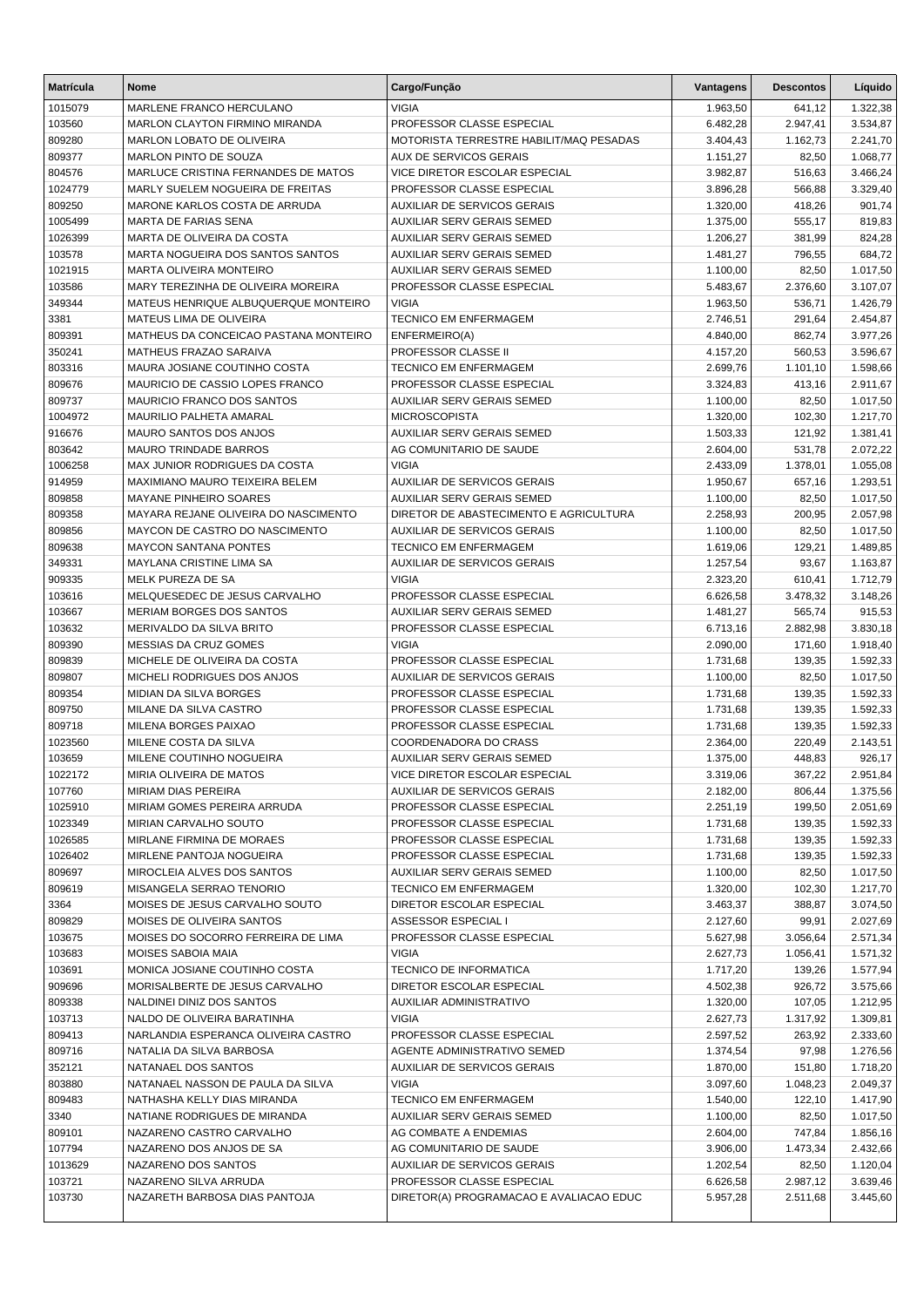| <b>Matrícula</b> | Nome                                                         | Cargo/Função                                          | Vantagens            | <b>Descontos</b>   | Líquido              |
|------------------|--------------------------------------------------------------|-------------------------------------------------------|----------------------|--------------------|----------------------|
| 355142           | NAZILDO MORAES MARTINS                                       | <b>VIGIA</b>                                          | 2.513,50             | 714,20             | 1.799,30             |
| 1024582          | NAZIMARA DUARTE DE FREITAS                                   | <b>AUXILIAR SERV GERAIS SEMED</b>                     | 1.100,00             | 82,50              | 1.017,50             |
| 1026690          | <b>NEIVA BORGES FARIAS</b>                                   | DIRETOR ESCOLAR ESPECIAL                              | 3.463,37             | 388,87             | 3.074,50             |
| 809780           | NELIANE SA RODRIGUES                                         | PROFESSOR CLASSE ESPECIAL                             | 1.731,68             | 139,35             | 1.592,33             |
| 809639           | NELMO JUNIOR CARDOSO CHAVES                                  | <b>AGENTE DE PORTARIA</b>                             | 1.320,00             | 102,30             | 1.217,70             |
| 349526           | NEUSENILZE PEREIRA DE SOUZA                                  | <b>AUXILIAR SERV GERAIS SEMED</b>                     | 1.257,54             | 394,86             | 862,68               |
| 103772           | NEUZA CORREA MACHADO                                         | PROFESSOR CLASSE ESPECIAL                             | 6.626,58             | 3.168,19           | 3.458,39             |
| 103780           | NEUZIANE TAVARES QUADROS GAIA                                | PROFESSOR CLASSE ESPECIAL                             | 7.983,06             | 3.472,65           | 4.510,41             |
| 103764           | NEUZILA GONCALVES FARIAS                                     | PROFESSOR AUXILIAR                                    | 1.948,14             | 157,99             | 1.790,15             |
| 803766           | NICEIA DE CARVALHO ARAUJO<br>NICODEMOS RODRIGUES DE OLIVEIRA | PROFESSOR CLASSE ESPECIAL                             | 6.770,89             | 2.746,39           | 4.024,50             |
| 914584<br>107816 | NICODEMOS SOUZA FERREIRA                                     | AUXILIAR SERV GERAIS SEMED<br>AG COMUNITARIO DE SAUDE | 1.422,54<br>2.929,50 | 330,79<br>728,23   | 1.091,75<br>2.201,27 |
| 916277           | NILCILENE DE ARRUDA OLIVEIRA                                 | SECRETARIO UNID ESCOLAR                               | 1.998,93             | 162,11             | 1.836,82             |
| 804177           | NILCILENE RODRIGUES FERNANDES                                | AUXILIAR SERV GERAIS SEMED                            | 1.585,83             | 408,71             | 1.177,12             |
| 809743           | NILDIANE DIAS MACHADO                                        | AUXILIAR SERV GERAIS SEMED                            | 1.100,00             | 82,50              | 1.017,50             |
| 1017837          | NILDIANE MOREIRA GOMES                                       | <b>AUXILIAR SERV GERAIS SEMED</b>                     | 1.283,33             | 98,99              | 1.184,34             |
| 107824           | NILO ALCANTARA DIAS                                          | AG COMUNITARIO DE SAUDE                               | 2.821,00             | 1.182,83           | 1.638,17             |
| 103802           | NILTON SA DOS ANJOS                                          | <b>VIGIA</b>                                          | 2.606,33             | 1.014,53           | 1.591,80             |
| 913839           | NINO CASTILHO CORREA                                         | <b>AUXILIAR SERV GERAIS SEMED</b>                     | 1.371,27             | 107,05             | 1.264,22             |
| 809792           | NIVEA NOGUEIRA PEREIRA                                       | PROFESSOR CLASSE ESPECIAL                             | 1.731,68             | 139,35             | 1.592,33             |
| 3434             | <b>NOEL MOREIRA GOMES</b>                                    | <b>MICROSCOPISTA</b>                                  | 1.320,00             | 102,30             | 1.217,70             |
| 809515           | NOEME LEAO DE BARROS SA                                      | TECNICO EM ENFERMAGEM                                 | 1.629,38             | 130,14             | 1.499,24             |
| 1005413          | NOEME TEIXEIRA VALENTE                                       | SECRETARIO(A) ADJUNTO                                 | 10.626,00            | 3.704,64           | 6.921,36             |
| 803235           | NOEMIA CARDOSO GOMES                                         | <b>TECNICO EM ENFERMAGEM</b>                          | 1.848,00             | 149,87             | 1.698,13             |
| 1024990          | NORMA ANDREZA SOARES ROCHA                                   | AUXILIAR ADMIN SEMED                                  | 1.100,00             | 82,50              | 1.017,50             |
| 107832           | NORMA PICANCO DE OLIVEIRA                                    | AUXILIAR SERV GERAIS SEMED                            | 1.430,00             | 563,73             | 866,27               |
| 809686           | NORMA SARGES DOS SANTOS                                      | <b>AUXILIAR SERV GERAIS SEMED</b>                     | 1.253,81             | 82,50              | 1.171,31             |
| 1025937          | OCILEIA DE SOUZA MADUREIRA BRITO                             | COORDENADOR PEDAGOGICO 200H TEMP                      | 3.463,37             | 450,43             | 3.012,94             |
| 1025945          | OCIVAL MIRANDA ARAUJO                                        | PROFESSOR CLASSE ESPECIAL                             | 1.731,68             | 139,35             | 1.592,33             |
| 802824           | ODAIR SANDRO MIRANDA DE BRITO                                | PROFESSOR CLASSE II                                   | 6.945,41             | 3.261,23           | 3.684,18             |
| 3331             | ODAIZA PEREIRA DE MORAES                                     | AUXILIAR ADMIN SEMED                                  | 1.100,00             | 82,50              | 1.017,50             |
| 809647           | ODIEL NUNES DUARTE                                           | <b>VIGIA</b>                                          | 1.540,00             | 122,10             | 1.417,90             |
| 3273             | ODILA PEREIRA DE MORAES                                      | ORIENTADOR SOCIAL<br>PROFESSOR CLASSE ESPECIAL        | 1.560,09             | 114,67             | 1.445,42             |
| 103829<br>809339 | ODILEIA OLIVEIRA CASTRO<br><b>ODILENE PEREIRA DE MORAES</b>  | <b>TECNICO EM ENFERMAGEM</b>                          | 6.770,89<br>1.371,27 | 2.801,86<br>102,30 | 3.969,03<br>1.268,97 |
| 915041           | <b>ODILON DA SILVA BARBOSA</b>                               | CHEFE DO GABINETE                                     | 6.090,00             | 1.070,86           | 5.019,14             |
| 913286           | ODINEIA CAMARAO SILVA                                        | AUXILIAR DE SERVICOS GERAIS                           | 1.371,27             | 431,71             | 939,56               |
| 1005456          | OLIVAL GOMES FEITOSA                                         | <b>VIGIA</b>                                          | 2.226,40             | 191,20             | 2.035,20             |
| 107840           | OLIVIA DA SILVA MORAES                                       | <b>AUXILIAR DE SERVICOS GERAIS</b>                    | 2.079,00             | 168,61             | 1.910,39             |
| 1012282          | <b>ONEIDE MONTEIRO FEITOSA</b>                               | <b>TECNICO DE INFORMATICA</b>                         | 1.272,00             | 97,98              | 1.174,02             |
| 103853           | OPHIR RIBEIRO BARBOSA JUNIOR                                 | <b>VIGIA</b>                                          | 2.606,33             | 1.363,58           | 1.242,75             |
| 354134           | ORDIEL OLIVEIRA DE JESUS                                     | AUXILIAR SERV GERAIS SEMED                            | 1.100,00             | 82,50              | 1.017,50             |
| 1026909          | ORIDEA RODRIGUES DA SILVA                                    | PROFESSOR CLASSE ESPECIAL                             | 1.731,68             | 139,35             | 1.592,33             |
| 809695           | ORISVALDO DOS SANTOS GOMES JUNIOR                            | ASSESSOR ESPECIAL I                                   | 2.127,60             | 99,91              | 2.027,69             |
| 103870           | ORIVALDA CERDEIRA FEITOSA                                    | PROFESSOR CLASSE ESPECIAL                             | 6.626,58             | 1.400,30           | 5.226,28             |
| 916943           | ORIVALDO DIAS PANTOJA                                        | <b>VIGIA</b>                                          | 2.873,20             | 859,64             | 2.013,56             |
| 809608           | ORLANDO PAULO DIAS PIMENTEL                                  | DIRETOR DE MOVILIDADE E TRANSITO                      | 2.364,00             | 220,49             | 2.143,51             |
| 103888           | ORMECINDA DA CRUZ BREOTON                                    | AUXILIAR SERV GERAIS SEMED                            | 1.430,00             | 475,37             | 954,63               |
| 809678           | ORMINDO DAS GRACAS PANTOJA                                   | <b>VIGIA</b>                                          | 1.540,00             | 122,10             | 1.417,90             |
| 1007335          | OSCAR DE LIMA MAIA                                           | ASSESSOR ESPECIAL I                                   | 2.127,60             | 99,91              | 2.027,69             |
| 353733           | OSIONE SA DE OLIVEIRA                                        | PROFESSOR CLASSE ESPECIAL                             | 1.731,68             | 139,35             | 1.592,33             |
| 1005588          | OZELINA OLIVEIRA RODRIGUES                                   | AUXILIAR SERV GERAIS SEMED                            | 1.430,00             | 115,97             | 1.314,03             |
| 809506           | OZIEL BARBOSA FERNANDES<br><b>OZILENE TAVARES DE MORAES</b>  | PROFESSOR CLASSE ESPECIAL                             | 1.731,68             | 139,35             | 1.592,33             |
| 803650<br>803359 | PABLO RAIMUNDO DA SILVA TEIXEIRA                             | AG COMUNITARIO DE SAUDE<br>AG COMBATE A ENDEMIAS      | 2.604,00<br>3.107,75 | 841,05<br>1.054,65 | 1.762,95<br>2.053,10 |
| 103896           | PALOMA TEIXEIRA BARATINHA                                    | PROFESSOR CLASSE ESPECIAL                             | 6.770,89             | 2.643,75           | 4.127,14             |
| 809624           | PAMELA HAUANA DA SILVA TEIXEIRA                              | TECNICO EM ENFERMAGEM                                 | 1.320,00             | 102,30             | 1.217,70             |
| 802123           | PATRICIA DE FREITAS BORGES                                   | PROFESSOR CLASSE ESPECIAL                             | 5.205,89             | 1.777,99           | 3.427,90             |
| 809269           | PATRICIA MONTEIRO LOPES                                      | AUXILIAR ADMIN SEMED                                  | 1.100,00             | 89,21              | 1.010,79             |
| 809362           | PATRICK PANTOJA DE PAULA                                     | AGENTE DE PORTARIA SEMED                              | 1.100,00             | 434,57             | 665,43               |
| 3348             | PAULA DE JESUS LOPES DE SOUZA                                | PROFESSOR CLASSE ESPECIAL                             | 1.731,68             | 139,35             | 1.592,33             |
| 103900           | PAULINA PACHECO DE OLIVEIRA                                  | AUXILIAR DE SERVICOS GERAIS                           | 1.583,81             | 417,15             | 1.166,66             |
| 103918           | PAULO DA SILVA JUNIOR                                        | PROFESSOR CLASSE ESPECIAL                             | 6.770,89             | 1.448,47           | 5.322,42             |
| 354085           | PAULO DA SILVA PAULA                                         | PROFESSOR CLASSE II                                   | 6.249,33             | 2.445,69           | 3.803,64             |
| 349295           | PAULO EXPEDITO PINHEIRO DE ARAUJO JUNIOR                     | <b>VIGIA</b>                                          | 2.618,00             | 1.471,00           | 1.147,00             |
| 801950           | PAULO FERNANDO RODRIGUES BATISTA                             | <b>NUTRICIONISTA</b>                                  | 6.388,80             | 1.323,96           | 5.064,84             |
| 355551           | PAULO HENRIQUE ALCANTARA OLIVEIRA                            | PROFESSOR CLASSE ESPECIAL                             | 1.731,68             | 139,35             | 1.592,33             |
| 809258           | PAULO ROBERTO FARIAS DOS SANTOS                              | AGENTE ADMINISTRATIVO SEMED                           | 1.272,00             | 97,98              | 1.174,02             |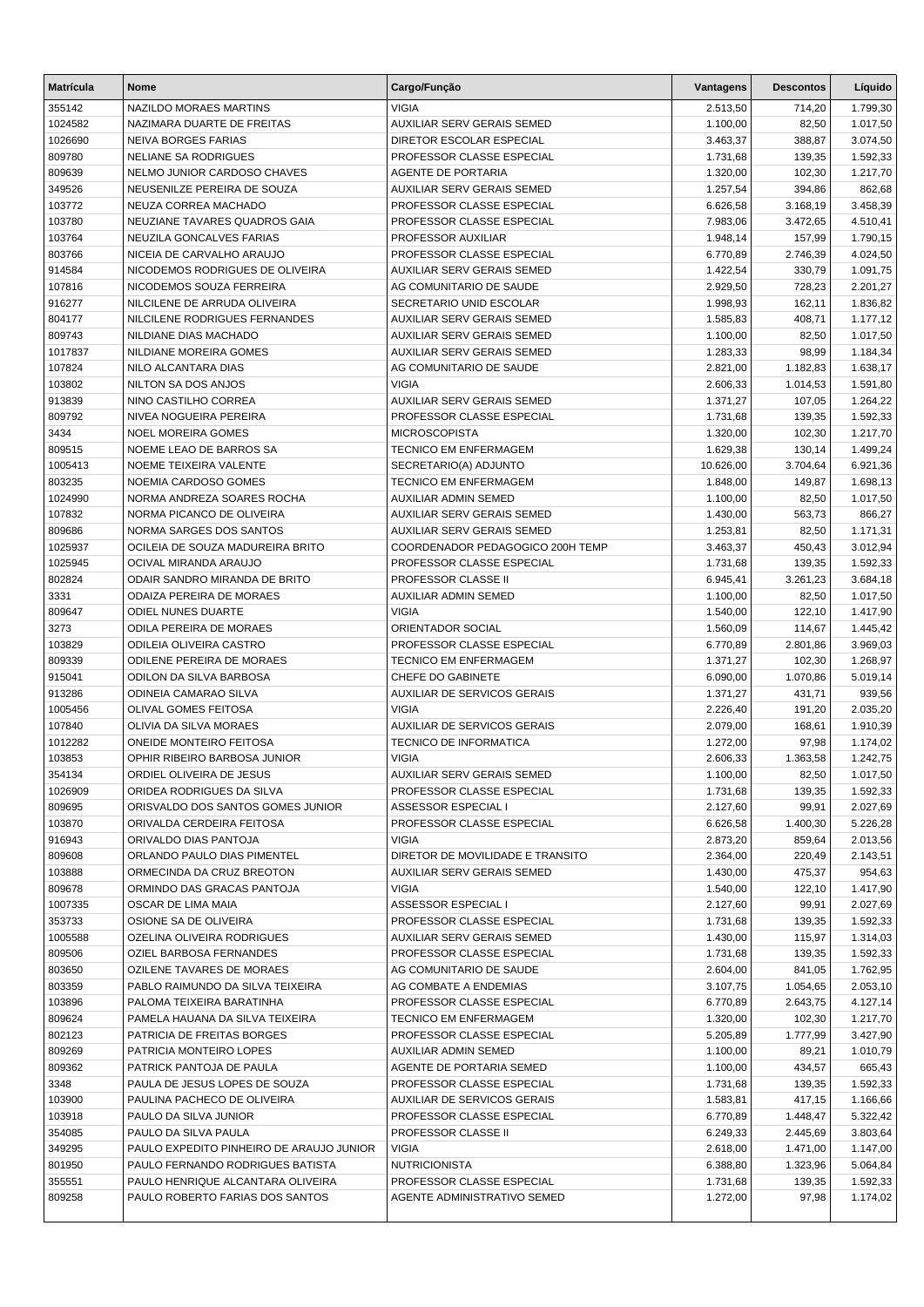| <b>Matrícula</b> | <b>Nome</b>                                                            | Cargo/Função                                         | Vantagens            | <b>Descontos</b> | Líquido              |
|------------------|------------------------------------------------------------------------|------------------------------------------------------|----------------------|------------------|----------------------|
| 809691           | PAULO RODRIGO RIBEIRO DOS SANTOS                                       | VIGIA                                                | 2.189,00             | 180,51           | 2.008,49             |
| 1005731          | PAULO RONALDO ARRUDA DA COSTA                                          | <b>PROFESSOR CLASSE I</b>                            | 5.832,72             | 1.775,76         | 4.056,96             |
| 809609           | PAULO RONALDO VASCONCELOS DA SILVA                                     | <b>ASSESSOR ESPECIAL II</b>                          | 1.938,48             | 125,34           | 1.813,14             |
| 106267           | PAULO SENA LOPES                                                       | PROFESSOR CLASSE ESPECIAL                            | 6.424,55             | 1.228,58         | 5.195,97             |
| 803847           | PAULO SERGIO DE SOUZA CORREA                                           | PROFESSOR CLASSE II                                  | 8.971,81             | 2.021,13         | 6.950,68             |
| 809551           | PAULO SERGIO PEREIRA BARBOSA                                           | <b>VIGIA</b>                                         | 2.200,00             | 181,50           | 2.018,50             |
| 103926           | PAULO SERGIO RODRIGUES GONCALVES                                       | AGENTE DE PORTARIA SEMED                             | 1.481,27             | 565,74           | 915,53               |
| 809693           | PAULO SILAS CIRINO DA SILVA                                            | <b>VIGIA</b>                                         | 1.540,00             | 122,10           | 1.417,90             |
| 1024590          | PAULO SOARES MENDES                                                    | PROFESSOR CLASSE II                                  | 7.138,77             | 3.834,84         | 3.303,93             |
| 103934           | PAULO WILLIANMS SANTOS PANTOJA                                         | <b>AGENTE ADMINISTRATIVO</b>                         | 1.717,20             | 680,39           | 1.036,81             |
| 107859           | PEDRO DOS SANTOS PEREIRA                                               | AG COMUNITARIO DE SAUDE                              | 2.929,50             | 1.235,24         | 1.694,26             |
| 915769           | PEDRO FREITAS DA TRINDADE                                              | AUXILIAR SERV GERAIS SEMED                           | 1.371,27             | 503,61           | 867,66               |
| 1007840          | PEDRO PAULO ALVES DA SILVA                                             | AUXILIAR DE SERVICOS GERAIS                          | 1.472,10             | 111,37           | 1.360,73             |
| 1005260          | PEDRO PAULO PACHECO DE OLIVEIRA                                        | <b>VIGIA</b>                                         | 2.244,00             | 734,62           | 1.509,38             |
| 353048           | PRYSCELIA PANTOJA DE PAULA<br>QUEILA DA SILVA TRINDADE                 | AUXILIAR ADMIN SEMED.<br>PROFESSOR CLASSE ESPECIAL   | 1.155,00             | 93,67            | 1.061,33             |
| 809674<br>107875 | QUEZIA DE JESUS ROMERO                                                 | VICE DIRETOR ESCOLAR ESPECIAL                        | 1.731,68             | 139,35<br>912,30 | 1.592,33             |
| 103950           | QUEZIA VILHENA DA CRUZ                                                 | PROFESSOR CLASSE ESPECIAL                            | 4.156,04<br>6.626,58 | 3.079,91         | 3.243,74<br>3.546,67 |
| 809679           | RAFAEL DOS SANTOS GONCALVES                                            | AGENTE DE PORTARIA SEMED                             | 1.100,00             | 82,50            | 1.017,50             |
| 350303           | RAFAEL DOS SANTOS LOPES                                                | PROFESSOR CLASSE II                                  | 6.365,34             | 1.255,38         | 5.109,96             |
| 915823           | RAFAEL GONCALVES LEAO                                                  | <b>VIGIA</b>                                         | 2.763,20             | 671,29           | 2.091,91             |
| 354316           | RAFAELA BARBOSA DOS SANTOS                                             | ENFERMEIRO(A)                                        | 4.356,00             | 701,33           | 3.654,67             |
| 3329             | RAIANE CORREA MELO                                                     | AUXILIAR DE SERV GERAIS SEMED.                       | 1.155,00             | 93,67            | 1.061,33             |
| 809437           | RAIANE SILVA DE JESUS                                                  | PROFESSOR CLASSE ESPECIAL                            | 2.078,02             | 170,52           | 1.907,50             |
| 351324           | RAIKSON DE MELO RODRIGUES                                              | AGENTE ADMINISTRATIVO                                | 1.643,00             | 131,37           | 1.511,63             |
| 1023691          | RAILA DE JESUS PANTOJA                                                 | AUXILIAR SERV GERAIS SEMED                           | 1.100,00             | 82,50            | 1.017,50             |
| 349964           | RAILSON SILVA FERREIRA                                                 | PROFESSOR CLASSE II                                  | 5.669,26             | 2.392,34         | 3.276,92             |
| 106291           | RAIMUNDA ALVES CORREA MATOS                                            | PROFESSOR CLASSE ESPECIAL                            | 6.626,58             | 1.342,58         | 5.284,00             |
| 1019694          | RAIMUNDA ANDREA DA SILVA SANTIAGO                                      | PROFESSOR CLASSE ESPECIAL                            | 1.731,68             | 139,35           | 1.592,33             |
| 1006622          | RAIMUNDA AURELIA MARTINS                                               | TECNICO EM ENFERMAGEM                                | 1.320,00             | 102,30           | 1.217,70             |
| 103969           | RAIMUNDA BELA RODRIGUES DE FREITAS                                     | SECRETARIO UNID ESCOLAR                              | 2.186,33             | 458,41           | 1.727,92             |
| 916889           | RAIMUNDA BENEDITA PAIXAO DOS SANTOS                                    | AUXILIAR SERV GERAIS SEMED                           | 1.422,54             | 107,05           | 1.315,49             |
| 103977           | RAIMUNDA DE JESUS TEIXEIRA BELEM                                       | PROFESSOR CLASSE II                                  | 7.981,81             | 3.294,01         | 4.687,80             |
| 106313           | RAIMUNDA FERREIRA DA SILVA                                             | PROFESSOR CLASSE II                                  | 9.729,77             | 4.132,14         | 5.597,63             |
| 103985           | RAIMUNDA FREITAS PALHETA                                               | PROFESSOR CLASSE ESPECIAL                            | 6.770,89             | 3.003,69         | 3.767,20             |
| 803910           | RAIMUNDA NIVIA MORAES SA                                               | <b>VIGIA</b>                                         | 3.097,60             | 823,38           | 2.274,22             |
| 1006169          | RAIMUNDA OLIVEIRA SA                                                   | <b>AUXILIAR DE SERVICOS GERAIS</b>                   | 1.100,00             | 82,50            | 1.017,50             |
| 1025198          | RAIMUNDA RODRIGUES DE OLIVEIRA                                         | PROFESSOR CLASSE ESPECIAL                            | 3.463,37             | 450,43           | 3.012,94             |
| 1006304          | RAIMUNDO ALVES DAS NEVES                                               | <b>AUXILIAR DE SERVICOS GERAIS</b>                   | 2.297,17             | 803,19           | 1.493,98             |
| 107883           | RAIMUNDO BARATINHA DE MORAES                                           | AG COMUNITARIO DE SAUDE                              | 2.929,50             | 772,64           | 2.156,86             |
| 352767           | RAIMUNDO BORGES GONCALVES                                              | AUXILIAR SERV GERAIS SEMED                           | 1.100,00             | 82,50            | 1.017,50             |
| 916811           | RAIMUNDO CARDOSO TAVARES                                               | VIGIA                                                | 2.323,20             | 911,26           | 1.411,94             |
| 104027           | RAIMUNDO DA SILVA COELHO                                               | PROFESSOR CLASSE ESPECIAL                            | 5.518,30             | 1.758,24         | 3.760,06             |
| 1025953          | RAIMUNDO DE NAZARENO FREITAS ALVES                                     | PROFESSOR CLASSE ESPECIAL                            | 2.078,02             | 170,52           | 1.907,50             |
| 1026917          | RAIMUNDO DE OLIVEIRA FERREIRA                                          | SECRETARIO UNID ESCOLAR                              | 1.749,06             | 95,93            | 1.653,13             |
| 1006886          | RAIMUNDO DE OLIVEIRA GONCALVES                                         | VIGIA.                                               | 2.524,50             | 1.017,97         | 1.506,53             |
| 104035           | RAIMUNDO DO SOCORRO DIAS FREITAS                                       | OPERADOR DE MAQUINA                                  | 4.322,69             | 1.740,13         | 2.582,56             |
| 1025120          | RAIMUNDO DOS ANJOS FERREIRA                                            | PROFESSOR CLASSE ESPECIAL                            | 1.731,68             | 139,35           | 1.592,33             |
| 809872           | RAIMUNDO DOS ANJOS SA                                                  | ASSIST ADMINISTRATIVO<br><b>AGENTE DE PORTARIA</b>   | 2.811,00             | 303,63           | 2.507,37             |
| 809462           | RAIMUNDO DOS SANTOS TAVARES NETO<br>RAIMUNDO ELINALDO DE JESUS RIBEIRO |                                                      | 2.270,00             | 325,51           | 1.944,49             |
| 107891<br>104043 | RAIMUNDO GOMES SANTANA                                                 | AG COMUNITARIO DE SAUDE                              | 2.929,50<br>2.164,60 | 827,02<br>204,41 | 2.102,48<br>1.960,19 |
| 1006070          | RAIMUNDO GONCALVES DA CONCEICAO                                        | PROFESSOR CLASSE ESPECIAL<br>OPERADOR DE BOMBA DAGUA | 2.466,65             | 964,12           | 1.502,53             |
|                  | <b>SOBRINHO</b>                                                        |                                                      |                      |                  |                      |
| 809625           | RAIMUNDO LOPES DIAS                                                    | AGENTE DE PORTARIA                                   | 1.602,54             | 118,50           | 1.484,04             |
| 809144           | RAIMUNDO LUIZ SANTANA DA SILVA                                         | <b>VIGIA</b>                                         | 2.323,20             | 931,58           | 1.391,62             |
| 106690           | RAIMUNDO NOGUEIRA DE SOUZA                                             | AG VIGILANCIA SANITARIA                              | 3.591,50             | 940,67           | 2.650,83             |
| 1012525          | RAIMUNDO NONATO CORREA PANTOJA                                         | AUX DE SERVICOS GERAIS                               | 1.585,83             | 126,22           | 1.459,61             |
| 104060           | RAIMUNDO NONATO DOS SANTOS NOGUEIRA                                    | PROFESSOR CLASSE ESPECIAL                            | 6.770,89             | 2.930,14         | 3.840,75             |
| 1026267          | RAIMUNDO NONATO MIRANDA GONCALVES                                      | PROFESSOR CLASSE ESPECIAL                            | 1.731,68             | 139,35           | 1.592,33             |
| 106364           | RAIMUNDO NONATO PACHECO DE OLIVEIRA                                    | PROFESSOR CLASSE ESPECIAL                            | 6.164,80             | 2.393,18         | 3.771,62             |
| 353353           | RAIMUNDO NUNES SANTIAGO JUNIOR                                         | <b>VIGIA</b>                                         | 1.963,50             | 309,83           | 1.653,67             |
| 104078           | RAIMUNDO PEREIRA COUTINHO                                              | AUXILIAR ADMINISTRATIVO                              | 1.485,00             | 120,43           | 1.364,57             |
| 1007378          | RAIMUNDO RODRIGUES DE OLIVEIRA                                         | AG COMUNITARIO DE SAUDE                              | 3.327,33             | 373,67           | 2.953,66             |
| 104094           | RAIMUNDO SACRAMENTO DA SILVA NETO                                      | PROFESSOR CLASSE ESPECIAL                            | 6.626,58             | 1.400,30         | 5.226,28             |
| 809636           | RAIQUELINE ALEIXO FEITOSA                                              | <b>TECNICO EM ENFERMAGEM</b>                         | 1.540,00             | 122,10           | 1.417,90             |
| 809459           | RAISSA COSTA SIMAO                                                     | ENFERMEIRO(A)                                        | 6.433,13             | 1.444,89         | 4.988,24             |
| 349373           | RAISSA TAVARES DOS SANTOS                                              | AUXILIAR DE SERV GERAIS SEMED.                       | 1.155,00             | 93,67            | 1.061,33             |
| 809834           | RAISSA TELES GARCIA                                                    | PROFESSOR CLASSE ESPECIAL                            | 3.203,62             | 382,29           | 2.821,33             |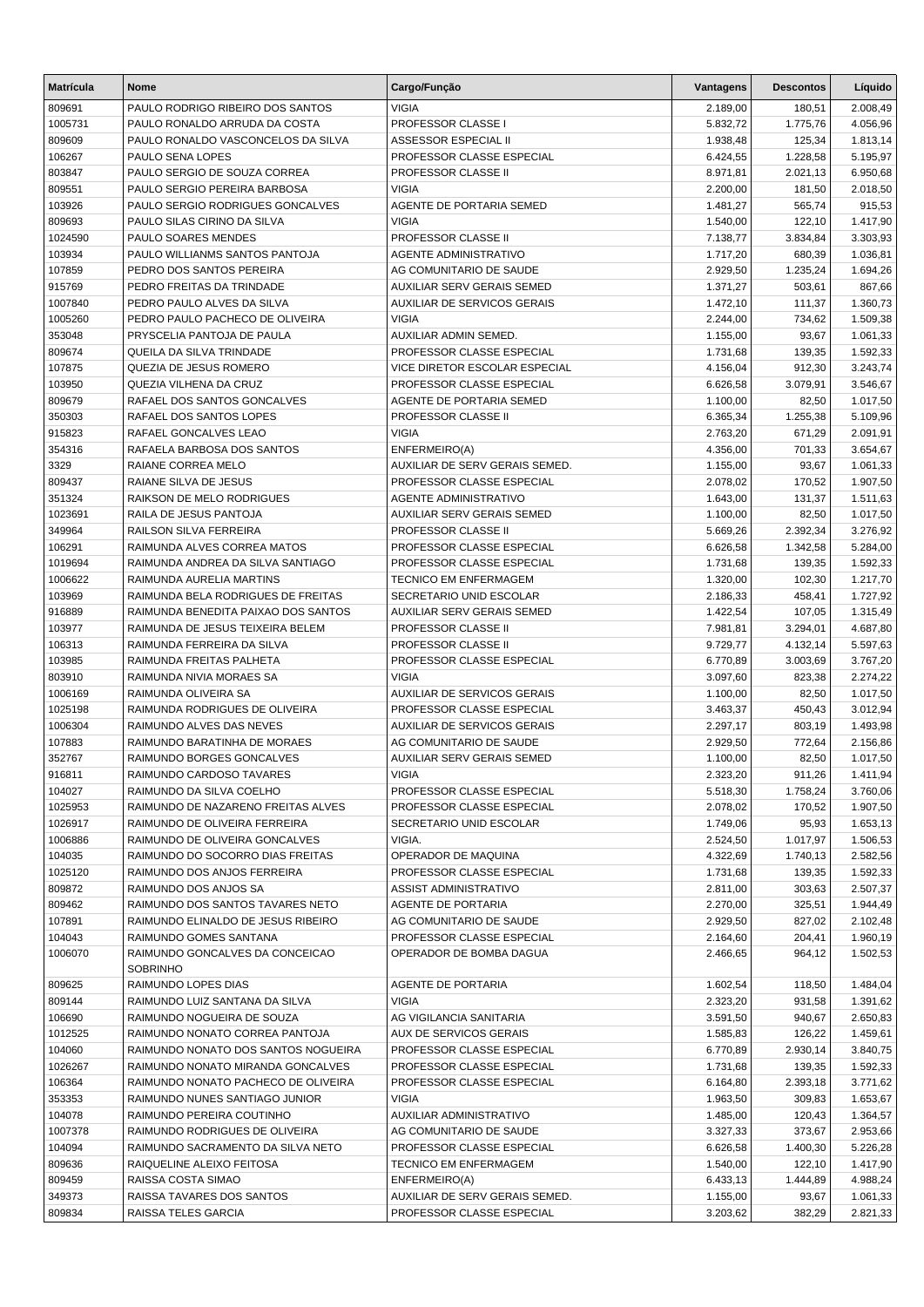| <b>Matrícula</b>  | <b>Nome</b>                                          | Cargo/Função                              | Vantagens            | <b>Descontos</b> | Líquido              |
|-------------------|------------------------------------------------------|-------------------------------------------|----------------------|------------------|----------------------|
| 350634            | RAMILSON DOS SANTOS BARBOSA                          | PROFESSOR CLASSE ESPECIAL                 | 1.731,68             | 139,35           | 1.592,33             |
| 809663            | RANDEL ALVES DE SOUZA                                | <b>AGENTE AMBIENTAL</b>                   | 1.500,00             | 118,50           | 1.381,50             |
| 1024604           | RANDEL DOS SANTOS SANTOS                             | PROFESSOR CLASSE ESPECIAL                 | 2.943,86             | 328,34           | 2.615,52             |
| 104108            | RANDEL SALES MONTEIRO                                | PROFESSOR CLASSE ESPECIAL                 | 5.339,37             | 1.572,97         | 3.766,40             |
| 916650            | RAPHAEL COUTINHO DE MORAES                           | <b>AUXILIAR DE SERVICOS GERAIS</b>        | 2.024,00             | 107,05           | 1.916,95             |
| 1022997           | RAQUELINE FERREIRA PINHEIRO                          | COORDENADOR PEDAGOGICO 200H TEMP          | 3.463,37             | 450,43           | 3.012,94             |
| 809815            | RAUL BRUNO CUSTODIO DE SA                            | PSICOLOGO (A)                             | 3.872,00             | 560,35           | 3.311,65             |
| 809767            | RAUL OLIVEIRA RODRIGUES                              | <b>AUXILIAR DE SERVICOS GERAIS</b>        | 1.420,83             | 111,37           | 1.309,46             |
| 349406            | RAYLANNA MAIA MONTEIRO                               | AUXILIAR DE SERV GERAIS SEMED.            | 1.155,00             | 359,71           | 795,29               |
| 353837            | RAYLENA FERNANDES DA SILVA                           | PROFESSOR CLASSE ESPECIAL                 | 1.731,68             | 139,35           | 1.592,33             |
| 349659            | RAYNARA DE JESUS DOS SANTOS                          | <b>AUXILIAR DE SERV GERAIS SEMED.</b>     | 1.206,27             | 369,75           | 836,52               |
| 1016482           | REDIVALDO PANTOJA DE OLIVEIRA                        | ORIENTADOR SOCIAL                         | 1.520,02             | 123,27           | 1.396,75             |
| 809822            | REGIANE LEAO FERREIRA                                | <b>TECNICO DE INFORMATICA</b>             | 1.950,40             | 159,03           | 1.791,37             |
| 350238            | REGIANE SOUZA BARRETO                                | PROFESSOR CLASSE I                        | 5.183,04             | 860,72           | 4.322,32             |
| 350910            | REGINA DE NAZARE MAIA DE FREITAS                     | AUXILIAR ADMINISTRAIVO.                   | 1.155,00             | 457,09           | 697,91               |
| 1023101           | REGINA DEBORA DE JESUS CARVALHO                      | AUXILIAR DE SERV GERAIS SEMED.            | 1.155,00             | 455,09           | 699,91               |
| 104116            | REGINA LIMA DOS SANTOS                               | AUXILIAR SERV GERAIS SEMED                | 1.375,00             | 411,68           | 963,32               |
| 1008447           | REGINA PINHEIRO DE VASCONSELOS                       | PROFESSOR CLASSE ESPECIAL                 | 1.731,68             | 139,35           | 1.592,33             |
| 804371            | REGINALDO DE BRITO BATISTA                           | AUXILIAR DE SERVICOS GERAIS               | 1.848,00             | 1.013,79         | 834,21               |
| 349357            | <b>REGINALDO FREITAS RODRIGUES</b>                   | VIGIA.                                    | 1.206,27             | 390,10           | 816,17               |
| 107905            | REGINALDO PINTO NAVEGANTE                            | AG COMUNITARIO DE SAUDE                   | 2.712,50             | 782,87           | 1.929,63             |
| 803677            | REGINALDO PONTES NASCIMENTO                          | AG COMUNITARIO DE SAUDE                   | 2.604,00             | 648,47           | 1.955,53             |
| 809614            | REGINALDO TENORIO FERREIRA JUNIOR                    | DIRETOR DE CULTURA, TURISMO E LAZER       | 1.576,00             | 125,34           | 1.450,66             |
| 809786            | REINALDO ALVES RODRIGUES                             | <b>AUXILIAR DE SERVICOS GERAIS</b>        | 1.100,00             | 82,50            | 1.017,50             |
| 349315            | REJANE RODRIGUES MAGALHAES                           | AUXILIAR DE SERV GERAIS SEMED.            | 1.155,00             | 93,67            | 1.061,33             |
| 104132            | RENATO DA COSTA FREITAS                              | AGENTE DE PORTARIA SEMED                  | 1.430,00             | 565,74           | 864,26               |
| 349951            | RENATO MORAES DA SILVA                               | PROFESSOR CLASSE II                       | 5.437,23             | 1.981,60         | 3.455,63             |
| 104140            | RERIVALDO CARDOSO PINHEIRO                           | PROFESSOR CLASSE ESPECIAL                 | 5.760,74             | 2.073,47         | 3.687,27             |
| 809337            | REYNALDO DOS ANJOS AGUIAR<br>RICARDO DE SOUZA ARAUJO | PROFESSOR CLASSE I                        | 5.760,54             | 2.667,85         | 3.092,69             |
| 1026283<br>106437 | RICARDO DOS SANTOS OLIVEIRA                          | PROFESSOR CLASSE ESPECIAL<br><b>VIGIA</b> | 2.078,02             | 170,52<br>193,84 | 1.907,50<br>2.050,16 |
| 809666            | <b>RISERI SALES MONTEIRO</b>                         | <b>ASSESSOR ESPECIAL II</b>               | 2.244,00<br>2.159,12 | 125,34           | 2.033,78             |
| 1007254           | <b>RISETE RODRIGUES GOMES</b>                        | PROFESSOR CLASSE ESPECIAL                 | 1.731,68             | 139,35           | 1.592,33             |
| 803685            | RITA FLAVIA MANOELA FREITAS GAIA                     | <b>MICROSCOPISTA</b>                      | 1.848,00             | 561,48           | 1.286,52             |
| 1018175           | RITA LEANDRA FREITAS DE SOUSA                        | TERAPEUTA OCUPACIONAL                     | 4.573,80             | 1.779,50         | 2.794,30             |
| 809736            | RITA MARIA DA SILVA LIMA                             | AUXILIAR SERV GERAIS SEMED                | 1.100,00             | 82,50            | 1.017,50             |
| 3328              | RITHIANE FREITAS RODRIGUES                           | SECRETARIA MUNICIPAL ASSIST. SOCIAL       | 4.637,11             | 2.655,07         | 1.982,04             |
| 809744            | RIVALDO RODRIGUES MONTEIRO                           | <b>VIGIA</b>                              | 1.540,00             | 122,10           | 1.417,90             |
| 809728            | RIVALDO SOUZA DA SILVA                               | AGENTE DE PORTARIA SEMED                  | 1.100,00             | 82,50            | 1.017,50             |
| 104167            | RIVANILDO GOMES MIRANDA                              | PROFESSOR CLASSE ESPECIAL                 | 6.626,58             | 2.643,60         | 3.982,98             |
| 104159            | RIZOLETE BENEDITA DOS SANTOS SANTOS                  | <b>AUXILIAR SERV GERAIS SEMED</b>         | 1.430,00             | 434,26           | 995,74               |
| 104183            | ROANNI SALES MONTEIRO                                | <b>DIRETOR ESCOLAR I</b>                  | 8.232,00             | 1.913,07         | 6.318,93             |
| 104191            | ROBERTA GOMES DA SILVA                               | <b>AUXILIAR SERV GERAIS SEMED</b>         | 1.485,00             | 588,27           | 896,73               |
| 104213            | ROBERTO CARLOS ALMEIDA DA CONCEICAO                  | <b>VIGIA</b>                              | 2.871,40             | 1.161,40         | 1.710,00             |
| 349159            | ROBERTO DA SILVA SA                                  | AUXILIAR DE SERV GERAIS SEMED.            | 1.155,00             | 93,67            | 1.061,33             |
| 809859            | ROBERTO DE OLIVEIRA CASTRO                           | PROFESSOR CLASSE ESPECIAL                 | 1.212,18             | 92,59            | 1.119,59             |
| 104221            | ROBERTO DOS ANJOS FERREIRA                           | DIRETOR DE PLANEJAMENTO E PROJETOS        | 6.146,40             | 2.196,52         | 3.949,88             |
| 349240            | ROBERTO ESPIRITO SANTO DOS SANTOS                    | <b>VIGIA</b>                              | 1.963,50             | 663,17           | 1.300,33             |
| 809136            | ROBERTO FARIAS FERREIRA                              | AUXILIAR SERV GERAIS SEMED                | 1.375,00             | 544,70           | 830,30               |
| 809606            | ROBERTO MACHADO DOS SANTOS                           | DIRETOR DE PLANEJAMENTO E PROJETOS        | 3.152,00             | 352,84           | 2.799,16             |
| 104230            | ROBERTO MORAES DOS SANTOS                            | PROFESSOR CLASSE ESPECIAL                 | 7.111,46             | 3.267,83         | 3.843,63             |
| 104248            | ROBERTO VIEIRA BARROS                                | <b>VIGIA</b>                              | 2.606,33             | 935,87           | 1.670,46             |
| 352238            | ROBSON MELO RODRIGUES                                | OPERADOR DE BOMBA DAGUA                   | 1.967,70             | 160,59           | 1.807,11             |
| 3323              | ROBSON NASCIMENTO FREITAS                            | <b>VIGIA</b>                              | 1.540,00             | 122,10           | 1.417,90             |
| 107913            | ROCK DOS SANTOS RODRIGUES                            | AG COMUNITARIO DE SAUDE                   | 2.604,00             | 233,62           | 2.370,38             |
| 1006355           | RODRIGO BORGES PANTOJA                               | <b>VIGIA</b>                              | 2.226,40             | 888,95           | 1.337,45             |
| 809763            | RODRIGO CORREA NEVES                                 | <b>VIGIA</b>                              | 1.540,00             | 122,10           | 1.417,90             |
| 809233            | RODRIGO COSTA DE OLIVEIRA                            | AG COMBATE A ENDEMIAS                     | 2.604,00             | 1.243,31         | 1.360,69             |
| 106453            | RODRIGO DA COSTA FREITAS                             | PROFESSOR CLASSE ESPECIAL                 | 5.760,74             | 2.346,49         | 3.414,25             |
| 809720            | RODSON BARROS RODRIGUES                              | PROFESSOR CLASSE ESPECIAL                 | 1.731,68             | 139,35           | 1.592,33             |
| 909718            | ROGERIO DA COSTA FREITAS                             | AUXILIAR ADMINISTRATIVO                   | 2.398,00             | 515,72           | 1.882,28             |
| 809702            | ROGERIO DA SILVA ROCHA                               | AUXILIAR SERV GERAIS SEMED                | 1.100,00             | 82,50            | 1.017,50             |
| 809628            | ROGERIO MARQUES DA COSTA                             | AGENTE DE PORTARIA                        | 1.551,27             | 118,50           | 1.432,77             |
| 350329            | ROGERIO PANTOJA FEITOSA                              | TECNICO EM ENFERMAGEM                     | 1.928,44             | 157,05           | 1.771,39             |
| 1005871           | ROLANGE ROMERO DE MATOS LIMA                         | <b>CONSELHEIRO</b>                        | 1.562,72             | 124,14           | 1.438,58             |
| 107921            | ROMILDO GUIMARAES BARATINHA                          | AG COMUNITARIO DE SAUDE                   | 2.929,50             | 829,65           | 2.099,85             |
| 809461            | ROMULO BRITO LINHARES                                | AUX DE SERVICOS GERAIS                    | 1.540,00             | 419,81           | 1.120,19             |
| 802298            | ROMULO MESQUITA NOGUEIRA DE ANDRADE                  | PROFESSOR CLASSE ESPECIAL                 | 5.991,63             | 1.766,60         | 4.225,03             |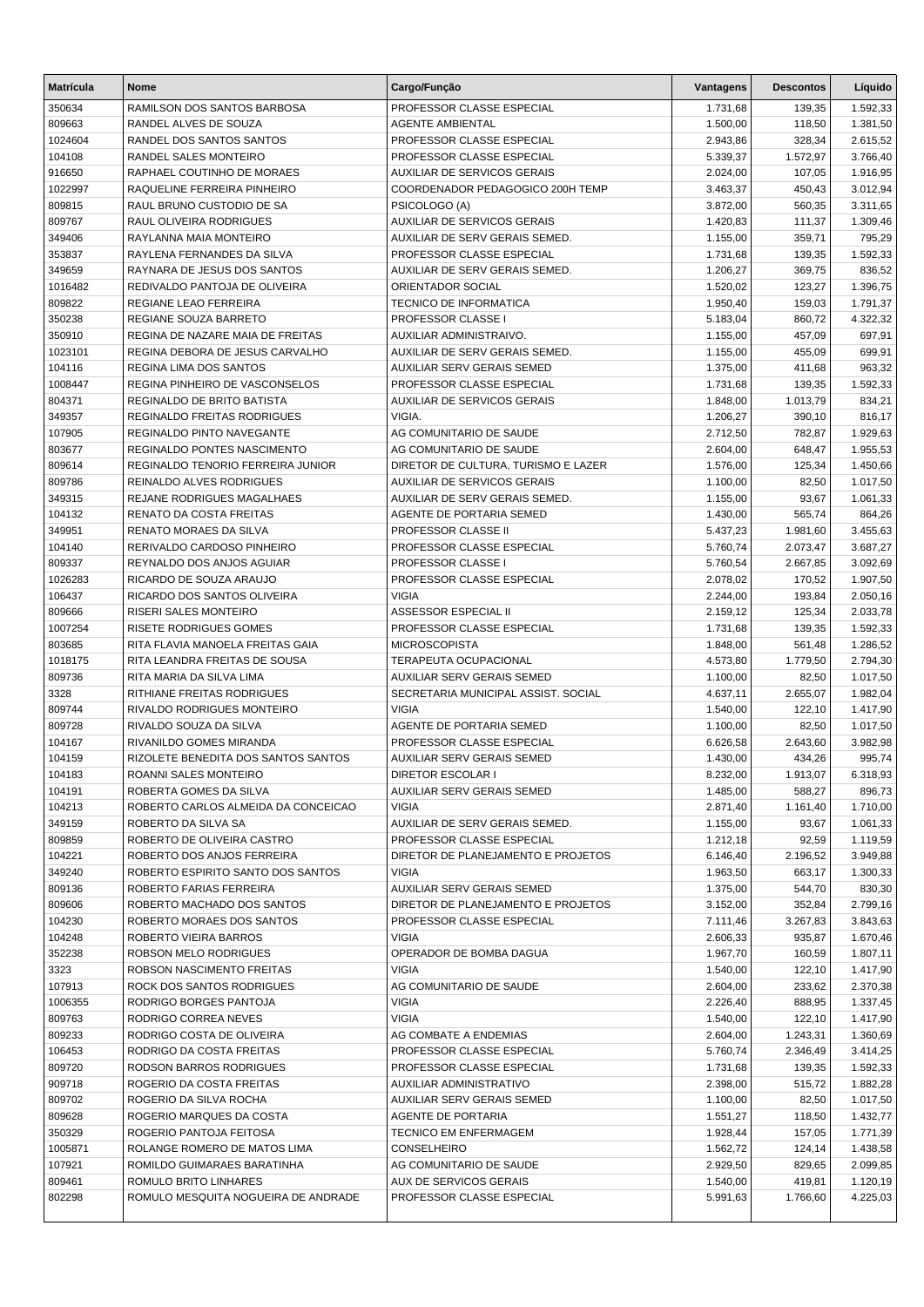| <b>Matrícula</b> | <b>Nome</b>                                             | Cargo/Função                            | Vantagens | <b>Descontos</b> | Líquido  |
|------------------|---------------------------------------------------------|-----------------------------------------|-----------|------------------|----------|
| 809293           | ROMULO OLIVEIRA RIBEIRO                                 | PROFESSOR CLASSE ESPECIAL               | 1.904,86  | 154,93           | 1.749,93 |
| 809770           | RONALD MARQUES FERNANDES                                | <b>AUXILIAR DE SERVICOS GERAIS</b>      | 1.100,00  | 82,50            | 1.017,50 |
| 104256           | RONALDO DA TRINDADE TENORIO GOMES                       | CHEFE DA DIVISAO BOLSA FAMILIA          | 3.509,26  | 764,12           | 2.745,14 |
| 803456           | RONALDO GOMES DE JESUS                                  | AG COMUNITARIO DE SAUDE                 | 2.604,00  | 648,53           | 1.955,47 |
| 349542           | RONALDO PANTOJA DOS SANTOS                              | <b>VIGIA</b>                            | 1.760,00  | 141,90           | 1.618,10 |
| 3369             | RONALDO PINTO NAVEGANTE                                 | PROFESSOR CLASSE ESPECIAL               | 3.138,68  | 365,93           | 2.772,75 |
| 104264           | RONIELSE CARDOSO TAVARES                                | <b>VIGIA</b>                            | 2.606,33  | 950,96           | 1.655,37 |
| 104272           | RONILSON DE JESUS ROMERO                                | PROFESSOR CLASSE ESPECIAL               | 5.483,67  | 2.112,42         | 3.371,25 |
| 809775           | RONILSON GOMES LEAL                                     | <b>VIGIA</b>                            | 1.760,00  | 141,90           | 1.618,10 |
| 809652           | RONILSON SILVA DA CONCEICAO                             | <b>VIGIA</b>                            | 1.540,00  | 122,10           | 1.417,90 |
| 803502           | ROSA ANTONETE MAIA DE FREITAS                           | AG COMUNITARIO DE SAUDE                 | 2.604,00  | 1.077,96         | 1.526,04 |
| 349555           | ROSA MARIA DE SOUZA MORAES SA                           | AUXILIAR DE SERV GERAIS SEMED.          | 1.257,54  | 272,67           | 984,87   |
| 104280           | ROSALIA DO SOCORRO DOS SANTOS COSTA                     | AUXILIAR SERV GERAIS SEMED              | 1.426,27  | 492,91           | 933,36   |
| 104299           | ROSANA COSTA GUIMARAES                                  | <b>DIRETOR ESCOLAR I</b>                | 7.644,00  | 1.610,05         | 6.033,95 |
| 809451           | ROSANA MORAES MARTINS                                   | <b>TECNICO EM ENFERMAGEM</b>            | 2.148,44  | 176,85           | 1.971,59 |
| 104302           | ROSANA PASTANA FARIAS                                   | AUXILIAR SERV GERAIS SEMED              | 1.481,27  | 565,74           | 915,53   |
| 104329           | ROSANGELA GUIMARAES BARATINHA                           | PROFESSOR CLASSE ESPECIAL               | 6.626,58  | 3.022,19         | 3.604,39 |
| 104337           | ROSE MARY COSTA GUIMARAES                               | PROFESSOR CLASSE I                      | 6.157,58  | 1.153,94         | 5.003,64 |
| 1010565          | ROSELENE DAS GRACAS GARCIA DE MORAES                    | <b>TESOUREIRO DO FUNDO</b>              | 3.500,00  | 460,28           | 3.039,72 |
| 809267           | ROSELLE COSTA TEIXEIRA                                  | SECRETARIO UNID ESCOLAR                 | 1.749,06  | 493,86           | 1.255,20 |
| 803570           | ROSELY DAS GRACAS DA SILVA COELHO                       | AG COMUNITARIO DE SAUDE                 | 2.604,00  | 900,03           | 1.703,97 |
| 104361           | ROSELY LUZIA FREITAS DE PAULA                           | PROFESSOR CLASSE ESPECIAL               | 5.858,87  | 2.645,94         | 3.212,93 |
| 809260           | ROSEMERE PINTO NAVEGANTE                                | <b>TECNICO EM ENFERMAGEM</b>            | 1.928,44  | 157,05           | 1.771,39 |
| 355402           | ROSENALVA DE CARVALHO OLIVEIRA<br><b>WANZELER NEVES</b> | PROFESSOR CLASSE I                      | 1.624,21  | 551,36           | 1.072,85 |
| 809526           | ROSENILDO DOS SANTOS RIBEIRO                            | <b>AUXILIAR ADMIN SEMED</b>             | 1.100,00  | 82,50            | 1.017,50 |
| 804800           | ROSENILDO NOGUEIRA CARDOSO                              | MOTORISTA TERRESTRE HABILIT/MAQ PESADAS | 3.307,61  | 1.202,63         | 2.104,98 |
| 3483             | ROSIANA PANTOJA DO NASCIMENTO                           | <b>AUXILIAR DE SERVICOS GERAIS</b>      | 1.320,00  | 102,30           | 1.217,70 |
| 350225           | ROSIANE CRUZ DO CARMO                                   | PROFESSOR CLASSE II                     | 4.350,55  | 616,19           | 3.734,36 |
| 353064           | ROSIANE MATOS DE OLIVEIRA SOUZA                         | AUXILIAR DE SERV GERAIS SEMED.          | 1.206,27  | 361,72           | 844,55   |
| 104370           | ROSIANE SILVA DA CONCEICAO                              | PROFESSOR CLASSE ESPECIAL               | 6.626,58  | 3.011,71         | 3.614,87 |
| 804584           | ROSIANE TENORIO DE ARRUDA                               | AUXILIAR SERV GERAIS SEMED              | 1.422,54  | 522,69           | 899,85   |
| 809870           | ROSICLEIA PEREIRA CASTRO                                | AUXILIAR SERV GERAIS SEMED              | 1.100,00  | 82,50            | 1.017,50 |
| 809733           | ROSIERE BARROS BORDALO                                  | <b>AUXILIAR SERV GERAIS SEMED</b>       | 1.100,00  | 82,50            | 1.017,50 |
| 104388           | ROSIERI DE NAZARE SALES MONTEIRO                        | PROFESSOR CLASSE ESPECIAL               | 6.626,58  | 2.633,45         | 3.993,13 |
| 809640           | ROSILEIA LOPES DIAS                                     | <b>TECNICO EM ENFERMAGEM</b>            | 2.516,20  | 248,80           | 2.267,40 |
| 804380           | ROSILEIA PINTO NAVEGANTE CARVALHO                       | SECRETARIO UNID ESCOLAR                 | 1.998,93  | 567,12           | 1.431,81 |
| 107948           | ROSILENE BARBOSA GONCALVES                              | <b>AUXILIAR DE SERVICOS GERAIS</b>      | 2.619,83  | 926,80           | 1.693,03 |
| 1023969          | ROSILENE DO AMARAL                                      | PROFESSOR CLASSE ESPECIAL               | 2.078,02  | 170,52           | 1.907,50 |
| 352816           | ROSILENE SANTANA DE OLIVEIRA                            | <b>AUXILIAR SERV GERAIS SEMED</b>       | 1.100,00  | 82,50            | 1.017,50 |
| 104396           | ROSINALVA COSTA GUIMARAES                               | PROFESSOR CLASSE ESPECIAL               | 6.626,58  | 1.400,30         | 5.226,28 |
| 104418           | ROSINEI MARQUES COSTA                                   | AGENTE DE PORTARIA                      | 2.243,81  | 446,96           | 1.796,85 |
| 104400           | ROSINETE DE OLIVEIRA FIRMINO                            | PROFESSOR CLASSE ESPECIAL               | 6.626,58  | 1.348,16         | 5.278,42 |
| 104426           | ROSIVALDO BORGES PANTOJA                                | COORDENADOR DE EDUCACAO AMBIENTAL       | 4.917,12  | 2.135,77         | 2.781,35 |
| 104434           | ROSIVALDO DO SOCORRO ALVES BORGES                       | <b>MOTORISTA</b>                        | 2.995,21  | 708,10           | 2.287,11 |
| 804720           | ROSIVALDO GONCALVES CARDOSO                             | MOTORISTA - OBRAS                       | 3.616,82  | 1.327,79         | 2.289,03 |
| 104442           | ROSIVALDO SANTANA FERREIRA                              | CHEFE DA DIVISAO DO CENSO ESCOLAR       | 3.801,69  | 375,85           | 3.425,84 |
| 804860           | ROSIVAN DO AMARAL                                       | <b>GARI</b>                             | 1.848,00  | 149,87           | 1.698,13 |
| 915092           | ROSY MARQUES DA COSTA                                   | AUXILIAR DE SERVICOS GERAIS             | 1.422,54  | 431,71           | 990,83   |
| 809848           | ROSYANY NOGUEIRA PANTOJA                                | AUXILIAR SERV GERAIS SEMED              | 1.253,81  | 82,50            | 1.171,31 |
| 1025805          | ROZIANI DA SILVA BRITO                                  | PROFESSOR CLASSE ESPECIAL               | 2.741,83  | 290,77           | 2.451,06 |
| 804592           | ROZINALDO PANTOJA DE MORAES                             | SECRETARIO UNID ESCOLAR                 | 1.998,93  | 633,97           | 1.364,96 |
| 809752           | RUAN PAZ DE SOUZA                                       | PROFESSOR CLASSE ESPECIAL               | 1.731,68  | 139,35           | 1.592,33 |
| 809308           | RUBENILSON BRAGA DIAS                                   | <b>TECNICO AGRICOLA</b>                 | 1.461,72  | 115,05           | 1.346,67 |
| 804843           | RUBERCLEI PAPALEO DE OLIVEIRA                           | DIRETOR DE INFR. E SERVICOS PUBLICOS    | 3.404,16  | 773,58           | 2.630,58 |
| 104450           | RUBERLUCIO PAPALEO DE OLIVEIRA                          | AGENTE DE PORTARIA                      | 2.431,00  | 787,94           | 1.643,06 |
| 350407           | RUBILENE FARIAS PENA                                    | PSICOLOGO (A)                           | 4.573,80  | 1.717,43         | 2.856,37 |
| 104469           | RUBNELSON FARIAS FERREIRA                               | PROFESSOR CLASSE ESPECIAL               | 6.626,58  | 2.860,49         | 3.766,09 |
| 104485           | RUI NEVES COUTINHO TAVARES                              | PROFESSOR CLASSE ESPECIAL               | 6.626,58  | 1.296,02         | 5.330,56 |
| 910724           | RUTH DA COSTA DE OLIVEIRA                               | AG COMUNITARIO DE SAUDE                 | 2.929,50  | 1.020,83         | 1.908,67 |
| 107964           | RUTH HELENA CABRAL CORREA                               | <b>TECNICO LABORATORIO</b>              | 2.288,00  | 687,52           | 1.600,48 |
| 1007211          | RUTILENE GONDIM DOS SANTOS                              | AUXILIAR SERV GERAIS SEMED              | 1.367,54  | 383,69           | 983,85   |
| 809677           | SADIO DE SOUZA ARAUJO JUNIOR                            | COORDENADOR PEDAGOGICO 200H TEMP        | 3.463,37  | 450,43           | 3.012,94 |
| 104493           | SADIO SOUZA ARAUJO                                      | PROFESSOR CLASSE ESPECIAL               | 6.770,89  | 2.600,54         | 4.170,35 |
| 350212           | SAGIS MONTEIRO PROGENIO                                 | PROFESSOR CLASSE II                     | 4.157,20  | 1.279,60         | 2.877,60 |
| 809621           | SALATIEL MORAES DA SILVA                                | AUXILIAR DE SERVICOS GERAIS             | 2.380,83  | 510,74           | 1.870,09 |
| 1024400          | SALOMAO MELO PEREIRA                                    | PROFESSOR CLASSE ESPECIAL               | 1.991,44  | 162,72           | 1.828,72 |
| 809843           | SALOMAO OLIVEIRA GONDIM                                 | AUXILIAR SERV GERAIS SEMED              | 1.100,00  | 82,50            | 1.017,50 |
| 104507           | SALOMAO PINHEIRO ASSUNCAO                               | PROFESSOR CLASSE ESPECIAL               | 6.770,89  | 1.448,47         | 5.322,42 |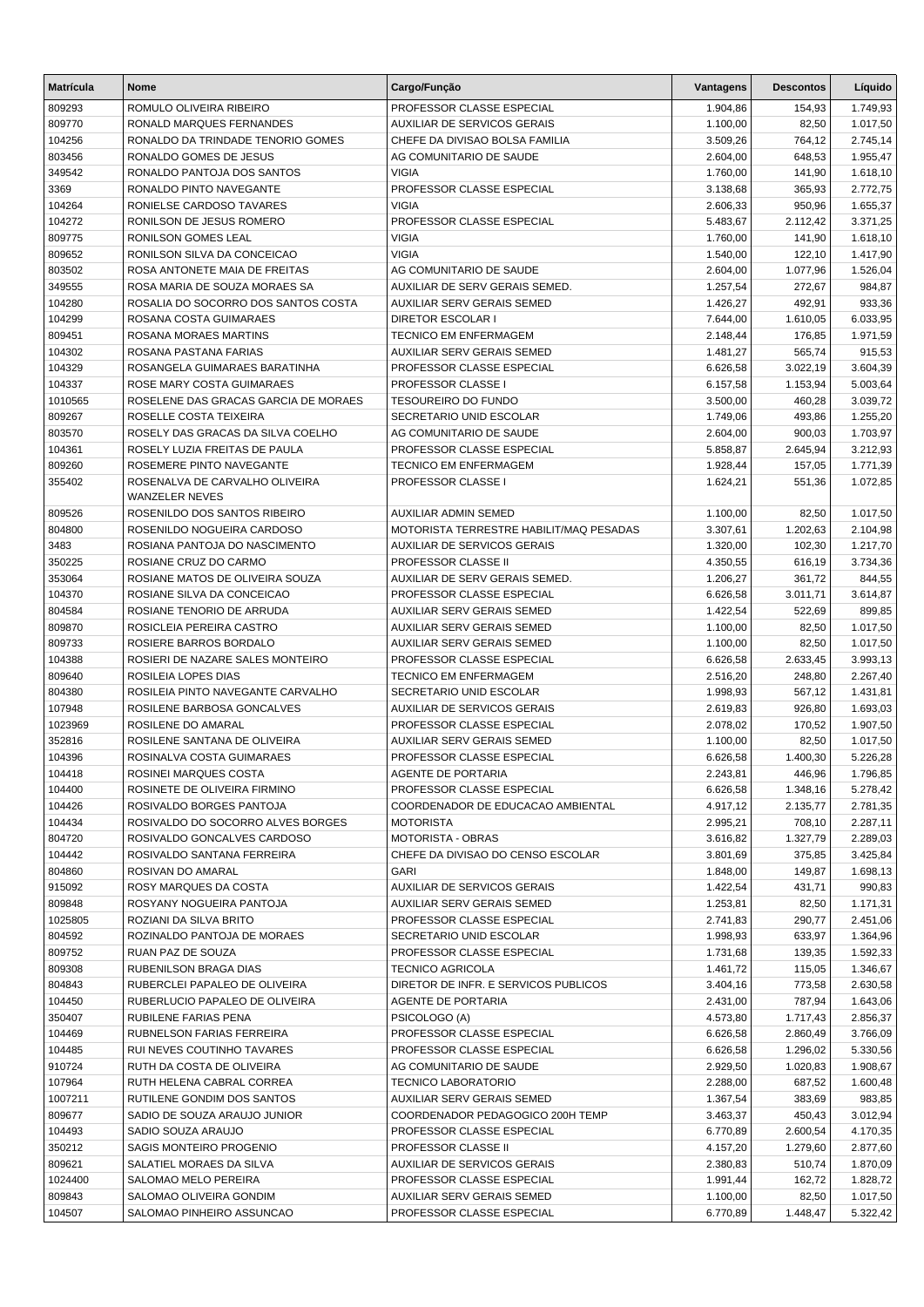| <b>Matrícula</b> | <b>Nome</b>                                                  | Cargo/Função                                    | Vantagens            | <b>Descontos</b> | Líquido              |
|------------------|--------------------------------------------------------------|-------------------------------------------------|----------------------|------------------|----------------------|
| 809607           | SAMARA PEREIRA DOS SANTOS                                    | ASSESSOR ESPECIAL II                            | 2.206,40             | 138,62           | 2.067,78             |
| 809818           | SAMUEL COSTA MORAES                                          | PROFESSOR CLASSE ESPECIAL                       | 3.463,37             | 450,43           | 3.012,94             |
| 916366           | SAMUEL DE OLIVEIRA CARDOSO                                   | <b>VIGIA</b>                                    | 2.323,20             | 901,22           | 1.421,98             |
| 809179           | SAMUEL NETO PANTOJA                                          | <b>AUXILIAR SERV GERAIS SEMED</b>               | 2.310,00             | 601,97           | 1.708,03             |
| 106704           | SAMUEL PIRES GONDIM                                          | AUXILIAR DE ENFERMAGEM                          | 3.755,76             | 823,87           | 2.931,89             |
| 104515           | SANDRA MARIA ARRUDA DA COSTA                                 | PROFESSOR CLASSE ESPECIAL                       | 6.799,74             | 1.790,90         | 5.008,84             |
| 1007262          | SANDRA ROMERO MONTEIRO                                       | COORDENADOR PEDAGOGICO 200H TEMP                | 3.463,37             | 450,43           | 3.012,94             |
| 349935           | SANDRO JOSE DA GAMA LACERDA                                  | PROFESSOR CLASSE II                             | 5.205,20             | 945,46           | 4.259,74             |
| 809316           | SANDRO PINTO DE SOUZA                                        | AUXILIAR DE SERVICOS GERAIS                     | 1.100,00             | 82,50            | 1.017,50             |
| 804401           | SANDRO SA FERREIRA                                           | AUXILIAR SERV GERAIS SEMED                      | 1.371,27             | 522,69           | 848,58               |
| 104523           | SANSAO FRAZAO BARBOSA                                        | PROFESSOR CLASSE ESPECIAL                       | 6.626,58             | 2.899,15         | 3.727,43             |
| 916153           | SARA CARNEIRO MOIA                                           | <b>AUXILIAR SERV GERAIS SEMED</b>               | 1.371,27             | 414,25           | 957,02               |
| 804606           | SARA RODRIGUES TAVARES DOS SANTOS                            | SECRETARIO UNID ESCOLAR                         | 1.998,93             | 654,94           | 1.343,99             |
| 802590           | SARON LUIS PINHEIRO DE BRITO                                 | <b>AUXILIAR DE SERVICOS GERAIS</b>              | 1.848,00             | 727,14           | 1.120,86             |
| 104540           | SAULINETH PINHEIRO ASSUNCAO                                  | AUXILIAR SERV GERAIS SEMED                      | 1.906,67             | 375,62           | 1.531,05             |
| 805041           | SAVIO COSTA DA SILVA                                         | AUXILIAR DE SERVICOS GERAIS                     | 1.778,33             | 453,22           | 1.325,11             |
| 351431           | SAVIO NOGUEIRA DA SILVA                                      | <b>VIGIA</b>                                    | 1.963,50             | 777,67           | 1.185,83             |
| 1026925          | SEBASTIANA FIRMINO MAIA                                      | PROFESSOR CLASSE ESPECIAL                       | 1.731,68             | 139,35           | 1.592,33             |
| 104566           | SEBASTIANA PEREIRA BELEM                                     | AUXILIAR SERV GERAIS SEMED                      | 1.980,00             | 533,03           | 1.446,97             |
| 1005200          | SEBASTIANA RODRIGUES DE SA                                   | <b>AUXILIAR SERV GERAIS SEMED</b>               | 1.485,00             | 587,25           | 897,75               |
| 1004875          | SEBASTIAO ALVES BORGES                                       | AUXILIAR DE SERVICOS GERAIS                     | 2.852,00             | 659,10           | 2.192,90             |
| 701190           | SEBASTIAO BENEDITO MACHADO BAIA                              | <b>VIGIA</b>                                    | 2.606,33             | 1.284,08         | 1.322,25             |
| 107972           | SEBASTIAO CORREA TAVARES                                     | AG COMUNITARIO DE SAUDE                         | 2.712,50             | 1.084,02         | 1.628,48             |
| 3366             | SEBASTIAO DA SILVA PANTOJA                                   | <b>VIGIA</b>                                    | 1.540,00             | 122,10           | 1.417,90             |
| 3224             | SEBASTIAO DO SOCORRO OLIVEIRA CORREIA                        | DIRETOR DE FEIRAS. MERCADOS E PORTOS            | 2.364,00             | 150,44           | 2.213,56             |
| 104574           | SEBASTIAO LIMA DE OLIVEIRA                                   | AUXILIAR SERV GERAIS SEMED                      | 1.925,00             | 507,49           | 1.417,51             |
| 1005286          | SELMA DA SILVA BRITO                                         | <b>AUXILIAR ADMIN SEMED</b>                     | 1.100,00             | 82,50            | 1.017,50             |
| 1023730          | SELMA DE OLIVEIRA SANTOS                                     | PROFESSOR CLASSE ESPECIAL                       | 1.731,68             | 139,35           | 1.592,33             |
| 804614           | SELMA SILVA DE SOUZA PANTOJA                                 | AUXILIAR SERV GERAIS SEMED                      | 1.371,27             | 521,68           | 849,59               |
| 104590           | SERGIO DE JESUS ALVES                                        | PROFESSOR CLASSE ESPECIAL                       | 4.304,68             | 2.029,63         | 2.275,05             |
| 700681           | SEVERA ROMANA MAIA DE FREITAS<br>SHARLENE CARDOSO DOS SANTOS | PROCURADOR(A) MUNICIPAL<br>ASSISTENTE SOCIAL AS | 15.135,75            | 6.748,13         | 8.387,62             |
| 350803<br>350478 | SHEILA ALMEIDA DA SILVA                                      | AUXILIAR SERV GERAIS SEMED                      | 4.065,60             | 535,30<br>93,67  | 3.530,30<br>1.061,33 |
| 809727           | SHEILA DE OLIVEIRA DIAS                                      | PROFESSOR CLASSE ESPECIAL                       | 1.155,00<br>1.731,68 | 139,35           | 1.592,33             |
| 804991           | SHEILA MARIA PEREIRA DO AMARAL                               | AG COMUNITARIO DE SAUDE                         | 2.604,00             | 1.051,00         | 1.553,00             |
| 354150           | SHEILA SUELY FERREIRA PONTES                                 | TECNICO EM ENFERMAGEM                           | 1.422,54             | 102,30           | 1.320,24             |
| 3398             | SHELDON MAKEY ANDRADE SOUZINHO                               | <b>TECNICO EM ENFERMAGEM</b>                    | 1.601,88             | 342,81           | 1.259,07             |
| 701254           | SHIRLEANE GOMES FREITAS                                      | PROFESSOR CLASSE ESPECIAL                       | 6.626,58             | 1.238,30         | 5.388,28             |
| 809738           | SIDICLEYTON CASTRO DE CARVALHO                               | PROFESSOR CLASSE ESPECIAL                       | 1.731,68             | 139,35           | 1.592,33             |
| 1024418          | SILVANA BORGES BONTA                                         | SECRETARIO UNID ESCOLAR                         | 1.749,06             | 140,91           | 1.608,15             |
| 104604           | SILVANA DE PAULA NOVAES                                      | AUXILIAR DE NUTRICAO                            | 1.485,00             | 562,77           | 922,23               |
| 803111           | SILVANA DUARTE RODRIGUES                                     | AUXILIAR SERV GERAIS SEMED                      | 1.320,00             | 521,68           | 798,32               |
| 104612           | SILVANA PINHEIRO GARCIA SANTIAGO                             | DIRETOR DO ALMOXARIFADO                         | 2.955,00             | 1.160,01         | 1.794,99             |
| 1025988          | SILVIA DOS SANTOS NOGUEIRA                                   | PROFESSOR CLASSE ESPECIAL                       | 1.731,68             | 139,35           | 1.592,33             |
| 809665           | SILVIA GARCIA TAVARES                                        | AUXILIAR DE SERVICOS GERAIS                     | 1.202,54             | 82,50            | 1.120,04             |
| 804410           | SILVIA SA DOS ANJOS                                          | AUXILIAR SERV GERAIS SEMED                      | 1.320,00             | 107,05           | 1.212,95             |
| 809357           | SIMAO CRISTO MARSHALL CARDOSO DA SILVA                       | PROFESSOR CLASSE I                              | 3.898,10             | 1.498,07         | 2.400,03             |
| 104639           | SIMONE CATARINA DE SOUZA CABRAL                              | AGENTE ADMINISTRATIVO SEMED                     | 1.737,94             | 601,93           | 1.136,01             |
| 809660           | SIRLEI DE JESUS RODRIGUES                                    | ASSESSOR ESPECIAL III                           | 5.673,60             | 853,07           | 4.820,53             |
| 809766           | SIRLEY DA CONCEICAO CHAVES                                   | AGENTE ADMINISTRATIVO                           | 1.272,00             | 97,98            | 1.174,02             |
| 104647           | SOLANGE CRISTINA OLIVEIRA SOARES                             | AUXILIAR SERV GERAIS SEMED                      | 1.485,00             | 348,23           | 1.136,77             |
| 809651           | SOLANGE TENORIO DE OLIVEIRA                                  | AUXILIAR DE SERVICOS GERAIS                     | 1.320,00             | 102,30           | 1.217,70             |
| 913260           | SONIA BENEDITA SA FERREIRA GOMES                             | AUXILIAR DE SERVICOS GERAIS                     | 1.870,00             | 567,30           | 1.302,70             |
| 104655           | SONIA MARIA BORGES DE MORAES                                 | PROFESSOR CLASSE ESPECIAL                       | 6.770,89             | 3.155,19         | 3.615,70             |
| 104671           | SONIA MARIA LEAO PACHECO                                     | PROFESSOR CLASSE ESPECIAL                       | 5.616,43             | 2.643,33         | 2.973,10             |
| 809729           | SONIA PAIXAO DOS SANTOS                                      | AUXILIAR SERV GERAIS SEMED                      | 1.283,33             | 98,99            | 1.184,34             |
| 809615           | SORAIA DA SILVA GUIMARAES                                    | AUXILIAR DE SERVICOS GERAIS                     | 2.170,00             | 178,80           | 1.991,20             |
| 803324           | SUELY CARVALHO BALIEIRO                                      | TECNICO EM ENFERMAGEM                           | 3.318,51             | 1.047,96         | 2.270,55             |
| 809589           | SUENILDO MESSIAS NOGUEIRA NUNES                              | CHEFE DE DIVISAO TRANSPORTE ESCOLAR             | 2.816,07             | 233,47           | 2.582,60             |
| 915106           | SUNAMITA NOGUEIRA DA SILVA                                   | AUXILIAR DE SERVICOS GERAIS                     | 1.320,00             | 522,69           | 797,31               |
| 349873           | SUZANA DA COSTA SILVA                                        | COORDENADOR PEDAGOGICO I                        | 4.511,70             | 2.049,94         | 2.461,76             |
| 809627           | SUZANA SILVA SANTOS                                          | ENFERMEIRO(A)                                   | 4.356,00             | 701,33           | 3.654,67             |
| 1016288          | SUZIENY HERCULANO DE MORAES                                  | AUXILIAR DE SERVICOS GERAIS                     | 1.100,00             | 82,50            | 1.017,50             |
| 3334             | TAINAR CORREA PAES                                           | AUXILIAR SERV GERAIS SEMED                      | 1.100,00             | 150,33           | 949,67               |
| 803308           | TANIA DE JESUS COSTA FERREIRA                                | <b>TECNICO EM ENFERMAGEM</b>                    | 2.911,18             | 1.119,25         | 1.791,93             |
| 809098           | TANIA DOS SANTOS COSTA LEAO                                  | AUXILIAR DE SERVICOS GERAIS                     | 1.950,67             | 650,12           | 1.300,55             |
| 809783           | TASSIA DA SILVA MAIA                                         | AUXILIAR SERV GERAIS SEMED                      | 1.100,00             | 82,50            | 1.017,50             |
| 104698           | TATIANA FERREIRA SAMPAIO                                     | AUXILIAR DE SERVICOS GERAIS                     | 1.426,27             | 533,17           | 893,10               |
|                  |                                                              |                                                 |                      |                  |                      |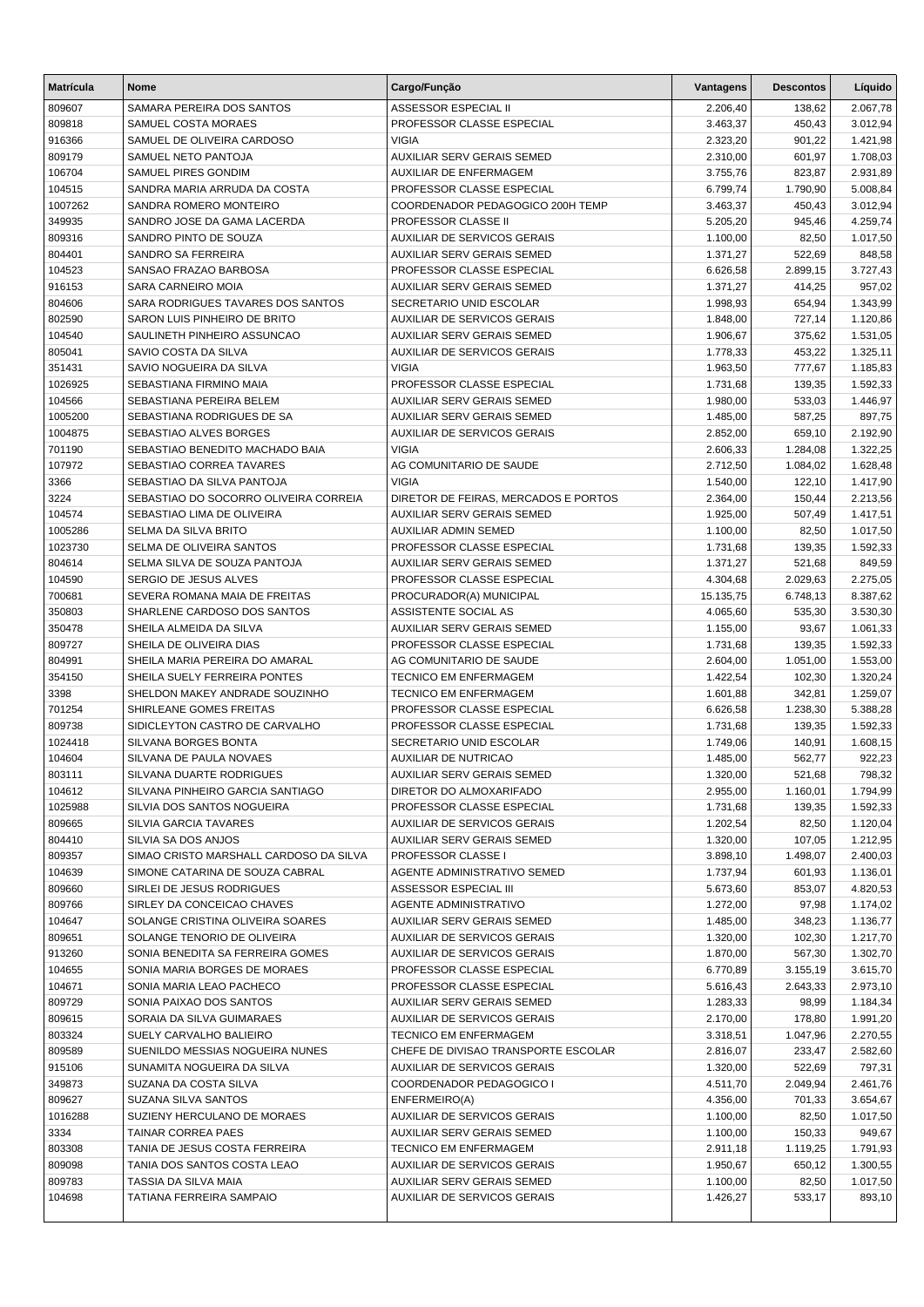| <b>Matrícula</b> | <b>Nome</b>                                                       | Cargo/Função                                 | Vantagens            | <b>Descontos</b> | Líquido            |
|------------------|-------------------------------------------------------------------|----------------------------------------------|----------------------|------------------|--------------------|
| 1006134          | TATIANE DE OLIVEIRA BARATINHA                                     | <b>AUXILIAR DE SERVICOS GERAIS</b>           | 1.316,27             | 394,42           | 921,85             |
| 350725           | <b>TATIANI SANTANA BATISTA</b>                                    | <b>AUXILIAR SERV GERAIS SEMED</b>            | 1.100,00             | 82,50            | 1.017,50           |
| 809861           | TAYSSA MENDES BARROS                                              | <b>AUXILIAR SERV GERAIS SEMED</b>            | 1.100,00             | 82,50            | 1.017,50           |
| 352254           | TEOFILA RODRIGUES DOS SANTOS PEREIRA                              | <b>AUXILIAR DE SERVICOS GERAIS</b>           | 1.202,54             | 82,50            | 1.120,04           |
| 354118           | THAIRES DE BRITO TEIXEIRA                                         | AUXILIAR ADMINISTRAIVO.                      | 1.752,67             | 480,92           | 1.271,75           |
| 809754           | THAISON DE CARVALHO GARCIA                                        | PROFESSOR CLASSE ESPECIAL                    | 1.731,68             | 139,35           | 1.592,33           |
| 1018191          | THANIA ARRUDA MORAES                                              | ENFERMEIRO(A)                                | 5.767,63             | 1.194,32         | 4.573,31           |
| 809274           | THAYENNE CRISTINA MIRANDA DE AZEVEDO                              | <b>NUTRICIONISTA</b>                         | 4.840,00             | 1.260,09         | 3.579,91           |
| 355668           | THAYS KATRINA DIAS TEIXEIRA                                       | <b>AUXILIAR ADMIN SEMED</b>                  | 1.100,00             | 82,50            | 1.017,50           |
| 350147           | THIAGO MONTEIRO BARBOSA                                           | PROFESSOR CLASSE I                           | 5.507,88             | 3.138,82         | 2.369,06           |
| 104710           | THOME MARQUES PALHETA                                             | PROFESSOR CLASSE ESPECIAL                    | 6.626,58             | 2.607,02         | 4.019,56           |
| 803987           | TIAGO DE OLIVEIRA NOGUEIRA                                        | <b>VIGIA</b>                                 | 2.323,20             | 806,06           | 1.517,14           |
| 809819           | TIAGO DE SOUZA CARVALHO                                           | PROFESSOR CLASSE ESPECIAL                    | 2.078,02             | 170,52           | 1.907,50           |
| 1005570          | TIAGO OLIVEIRA CAVALCANTE                                         | <b>AUXILIAR SERV GERAIS SEMED</b>            | 1.316,27             | 494,13           | 822,14             |
| 107980           | TIMOTEO DA SILVA BARBOSA                                          | AG COMUNITARIO DE SAUDE                      | 2.929,50             | 1.211,83         | 1.717,67           |
| 1017748          | TONI JUNIOR DAS NEVES PEREIRA                                     | <b>AUXILIAR DE SERVICOS GERAIS</b>           | 1.574,64             | 111,37           | 1.463,27           |
| 1004581          | TRINDADE GOMES MIRANDA                                            | <b>GARI</b>                                  | 2.311,83             | 762,20           | 1.549,63           |
| 1004662          | VADAILSON TEIXEIRA FERREIRA                                       | TECNICO EM ENFERMAGEM                        | 2.761,64             | 1.099,10         | 1.662,54           |
| 1006452          | VALBER MONTEIRO DE CASTRO                                         | AUXILIAR ADMINISTRAIVO.                      | 2.046,00             | 112,40           | 1.933,60           |
| 104728           | VALDECI BATISTA DA COSTA                                          | AUXILIAR SERV GERAIS SEMED                   | 1.558,33             | 583,18           | 975,15             |
| 104736           | VALDECI SANTANA MIRANDA                                           | <b>PROFESSOR CLASSE II</b>                   | 7.332,13             | 3.181,43         | 4.150,70           |
| 804622           | VALDECLEI RODRIGUES PANTOJA                                       | <b>VIGIA</b>                                 | 2.244,00             | 193,84           | 2.050,16           |
| 108006           | VALDEMIR MENDES DA SILVA                                          | AG COMUNITARIO DE SAUDE                      | 3.906,00             | 1.018,05         | 2.887,95           |
| 353535           | VALDIR CARDOSO GOMES                                              | PROFESSOR CLASSE ESPECIAL                    | 1.731,68             | 139,35           | 1.592,33           |
| 803596           | VALDIR DO ESPIRITO SANTO DOS SANTOS                               | <b>PROFESSOR CLASSE II</b>                   | 6.017,30             | 1.894,66         | 4.122,64           |
| 108014           | VALDIRENE PANTOJA FARIAS                                          | AGENTE ADMINISTRATIVO                        | 2.747,52             | 255,15           | 2.492,37           |
| 104744           | VALDO DOS SANTOS NOGUEIRA                                         | PROFESSOR CLASSE ESPECIAL                    | 6.453,41             | 2.593,56         | 3.859,85           |
| 809687           | VALDO TAVARES DE OLIVEIRA                                         | AGENTE DE PORTARIA SEMED                     | 1.100,00             | 82,50            | 1.017,50           |
| 352270           | <b>VALZIMAR PINHEIRO MENDES</b>                                   | <b>CARPINTEIRO</b>                           | 1.874,00             | 152,16           | 1.721,84           |
| 809441           | VANDERLEI GOMES LEAO                                              | <b>AUXILIAR SERV GERAIS SEMED</b>            | 1.283,33             | 98,99            | 1.184,34           |
| 3438             | VANDERLEIA BARROS DA COSTA                                        | <b>TECNICO EM ENFERMAGEM</b>                 | 1.938,75             | 157,98           | 1.780,77           |
| 350134           | VANESSA CRISTINA MENDES BARROS<br>VANESSA NATALIA SANTIAGO MACEDO | PROFESSOR CLASSE II                          | 6.365,34             | 1.332,72         | 5.032,62           |
| 809637<br>354043 | VANETE DE SOUZA FREITAS                                           | ENFERMEIRO(A)<br>AUXILIAR DE SERVICOS GERAIS | 4.356,00<br>1.430,00 | 662,10<br>562,73 | 3.693,90<br>867,27 |
| 350845           | VERALUCIA FERNANDES DE OLIVEIRA                                   | <b>PEDAGOGO</b>                              | 4.065,60             | 535,30           | 3.530,30           |
| 1023047          | <b>VERENILDO BORGES DO ROSARIO</b>                                | AUXILIAR DE SERVICOS GERAIS                  | 1.472,10             | 111,37           | 1.360,73           |
| 1010450          | VICENTE EVANGELISTA DE CASTRO JUNIOR                              | DIRETOR ESCOLAR ESPECIAL.                    | 3.463,37             | 388,87           | 3.074,50           |
| 809756           | VICTOR HUGO DA SILVA SA                                           | PROFESSOR CLASSE ESPECIAL                    | 2.251,19             | 199,50           | 2.051,69           |
| 1024612          | VIVIA CRISTINA DOS SANTOS OLIVEIRA                                | PROFESSOR CLASSE ESPECIAL                    | 3.117,04             | 360,55           | 2.756,49           |
| 104779           | <b>WALDECY CORREA MACHADO</b>                                     | <b>DIRETOR DE ENSINO</b>                     | 7.908,03             | 1.692,28         | 6.215,75           |
| 1023373          | WALDEJANE SANTOS DE OLIVEIRA                                      | PROFESSOR CLASSE ESPECIAL                    | 2.597,52             | 263,92           | 2.333,60           |
| 355093           | WALDEMIR DA SILVA CARVALHO                                        | AUXILIAR ADMINISTRATIVO                      | 1.155,00             | 436,02           | 718,98             |
| 909734           | WALDENIL RODRIGUES PANTOJA                                        | <b>AUXILIAR DE SERVICOS GERAIS</b>           | 1.848,00             | 171,87           | 1.676,13           |
| 1020293          | WALDILEA PANTOJA DE PAIVA                                         | PROFESSOR CLASSE ESPECIAL                    | 1.904,86             | 154,93           | 1.749,93           |
| 809396           | WALDILENE SANTOS DE OLIVEIRA                                      | PROFESSOR CLASSE ESPECIAL                    | 2.597,52             | 263,92           | 2.333,60           |
| 104787           | WALDINEI RODRIGUES PANTOJA                                        | PROFESSOR CLASSE I                           | 6.193,66             | 2.824,44         | 3.369,22           |
| 355113           | WALERIA DA COSTA MAGNO                                            | AUXILIAR SERV GERAIS SEMED                   | 1.202,54             | 356,21           | 846,33             |
| 809868           | <b>WALLACE RODRIGUES ARAUJO</b>                                   | AGENTE DE PORTARIA SEMED                     | 990,00               | 74,25            | 915,75             |
| 916935           | WALMIR DA SILVA NUNES                                             | <b>GARI</b>                                  | 1.848,00             | 622,81           | 1.225,19           |
| 809595           | WALQUIRIA NOGUEIRA DA SILVA                                       | ASSESSOR ESPECIAL II                         | 1.576,00             | 125,34           | 1.450,66           |
| 349279           | <b>WALTER CARDOSO MARTINS</b>                                     | <b>VIGIA</b>                                 | 1.963,50             | 776,67           | 1.186,83           |
| 1004921          | WALTER DO NASCIMENTO OLIVEIRA                                     | TECNICO EM ENFERMAGEM                        | 2.516,20             | 293,14           | 2.223,06           |
| 104809           | WALTER JOSE DE JESUS ALVES                                        | AGENTE DE PORTARIA                           | 1.481,27             | 959,53           | 521,74             |
| 108057           | WALTER MORAES DA SILVA                                            | <b>TECNICO RADIOLOGIA</b>                    | 5.491,48             | 911,55           | 4.579,93           |
| 352923           | WALTER NAZARENO ALBUQUERQUE DA SILVA                              | <b>CARPINTEIRO</b>                           | 2.342,50             | 216,49           | 2.126,01           |
| 11770            | WANDA LOPES PINHEIRO                                              | AG COMUNITARIO DE SAUDE                      | 2.929,50             | 815,43           | 2.114,07           |
| 354407           | WANDERSON SOUZA FARIAS                                            | SECRETARIO UNID ESCOLAR                      | 1.749,06             | 140,91           | 1.608,15           |
| 349737           | WANDRIA PINHEIRO RIBEIRO                                          | AUXILIAR DE SERV GERAIS SEMED.               | 1.155,00             | 359,71           | 795,29             |
| 353113           | WANESSA FERNANDA DOS SANTOS DINIZ                                 | AUXILIAR DE SERV GERAIS SEMED.               | 1.206,27             | 367,30           | 838,97             |
| 809764           | WELSON GONCALVES DA PAIXAO                                        | <b>VIGIA</b>                                 | 1.540,00             | 122,10           | 1.417,90           |
| 809817           | <b>WESLEY OLIVEIRA SANTOS</b>                                     | <b>VIGIA</b>                                 | 1.540,00             | 122,10           | 1.417,90           |
| 1026429          | WILLER BARBOSA VIEIRA                                             | COORDENADOR PEDAGOGICO II                    | 4.833,95             | 712,67           | 4.121,28           |
| 803871           | XISTO BATISTA MOREIRA FILHO                                       | <b>VIGIA</b>                                 | 1.795,20             | 707,78           | 1.087,42           |
| 809841           | YARLEI SOUZA DA SILVA                                             | <b>VIGIA</b>                                 | 1.540,00             | 122,10           | 1.417,90           |
| 104817           | YRIS WALMOR MIRANDA TAVARES                                       | <b>VIGIA</b>                                 | 2.606,33             | 1.051,35         | 1.554,98           |
| 809690           | ZEDEQUIAS VASCONCELOS BARBOSA                                     | <b>VIGIA</b>                                 | 1.540,00             | 122,10           | 1.417,90           |
| 809804           | ZELIANE DE OLIVEIRA DIAS                                          | AUXILIAR DE SERVICOS GERAIS                  | 1.595,00             | 127,05           | 1.467,95           |
| 350332           | ZELIVAL DE MORAES DA SILVA                                        | PROFESSOR CLASSE ESPECIAL                    | 1.731,68             | 139,35           | 1.592,33           |